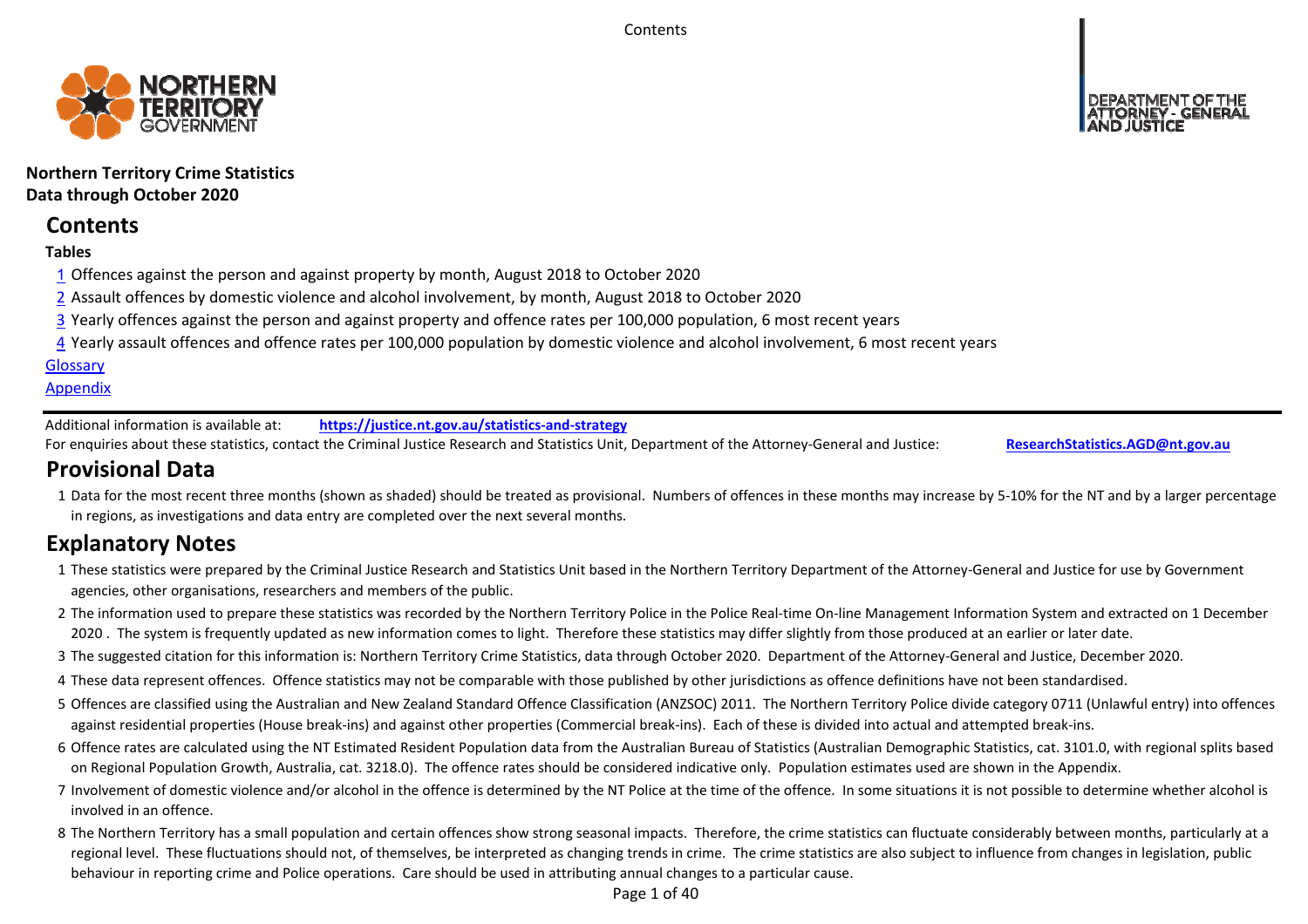

## **Northern Territory Crime Statistics**

**Data through October 2020**

| <b>Number of offences</b>                                 | Aug-18         | Sep-18         | <b>Oct-18</b>  | <b>Nov-18</b>  | <b>Dec-18</b>  | Jan-19   | Feb-19       | Mar-19         | Apr-19         | $May-19$ | Jun-19         | <b>Jul-19</b>           |
|-----------------------------------------------------------|----------------|----------------|----------------|----------------|----------------|----------|--------------|----------------|----------------|----------|----------------|-------------------------|
| 0111 Murder                                               | <sup>0</sup>   | 0              | $\mathbf{1}$   | $\mathbf 0$    | $\mathbf{1}$   | $\Omega$ | $\Omega$     | $\Omega$       | $\Omega$       | $\Omega$ | $\overline{2}$ |                         |
| 0121 Attempted murder                                     | $\Omega$       | 0              | $\Omega$       | $\overline{2}$ | n              | $\Omega$ | 1            | ŋ              | $\Omega$       |          | O              | 0                       |
| 0131 Manslaughter                                         | 0              | 0              | 0              | 0              |                | $\Omega$ | $\Omega$     | O              | 0              |          | 0              | $\mathbf{0}$            |
| 0132 Driving causing death                                | $\Omega$       | 0              |                | $\Omega$       | $\Omega$       | $\Omega$ | 0            | O              | $\Omega$       | $\Omega$ | $\Omega$       | 0                       |
| 01 Homicide and related offences                          | 0              | 0              | $\overline{2}$ | $\overline{2}$ | $\overline{2}$ | 0        | $\mathbf{1}$ | 0              | $\mathbf 0$    | $\Omega$ | $\overline{2}$ | $\mathbf 0$             |
| 021 Assault                                               | 533            | 578            | 604            | 572            | 640            | 527      | 492          | 586            | 508            | 507      | 438            | 531                     |
| 029 Acts intended to cause injury - other                 | 1              | $\overline{2}$ | $\overline{2}$ | 3              | 2              | $\Omega$ | 0            | $\overline{2}$ | $\Omega$       | 1        | $\Omega$       | $\overline{\mathbf{c}}$ |
| 02 Acts intended to cause injury                          | 534            | 580            | 606            | 575            | 642            | 527      | 492          | 588            | 508            | 508      | 438            | 533                     |
| 031 Sexual assault                                        | 30             | 26             | 35             | 37             | 15             | 34       | 29           | 34             | 28             | 23       | 33             | 28                      |
| 032 Non-assaultive sexual offences                        | 6              | 3              | 4              | 6              | $\Omega$       | 6        | 3            | 5              | $\overline{3}$ | 6        | 3              | 6                       |
| 03 Sexual assault and related offences                    | 36             | 29             | 39             | 43             | 15             | 40       | 32           | 39             | 31             | 29       | 36             | 34                      |
| 049 Other dangerous or negligent acts endangering persons | 10             | 14             | 13             | 17             | 9              | 11       | 8            | 16             | 12             | 10       | 11             | 12                      |
| 0511 Abduction and kidnapping                             | $\Omega$       | $\Omega$       | $\Omega$       | $\Omega$       | $\Omega$       | $\Omega$ | $\Omega$     | $\Omega$       | $\Omega$       | $\Omega$ | $\Omega$       | $\Omega$                |
| 0521 Deprivation of liberty/false imprisonment            | $\overline{2}$ | $\mathbf{1}$   | $\overline{2}$ | $\overline{2}$ |                | Δ        | ŋ            | 2              | 3              |          | 0              | 5                       |
| 0531 Harassment and private nuisance                      | 5              | 8              | 10             | $\overline{2}$ |                | з        | 6            | 5              | 8              |          | 7              | 3                       |
| 0532 Threatening behaviour                                | 25             | 24             | 18             | 25             | 23             | 17       | 15           | 17             | 20             | 19       | 18             | 18                      |
| 05 Abduction, harassment and other offences               | 32             | 33             | 30             | 29             | 33             | 24       | 21           | 24             | 31             | 28       | 25             | 26                      |
| 061 Robbery                                               | 13             | 8              | 8              | 10             | 17             | 12       | 8            | 15             | 19             | 11       | $\overline{7}$ | 13                      |
| 0621 Blackmail and extortion                              | 0              | 0              | 0              | 0              | 0              | 0        | 0            | 0              | 0              | $\Omega$ | 0              | 0                       |
| 06 Robbery, extortion and related offences                | 13             | 8              | 8              | 10             | 17             | 12       | 8            | 15             | 19             | 11       | $\overline{ }$ | 13                      |
| Total offences against the person                         | 625            | 664            | 698            | 676            | 718            | 614      | 562          | 682            | 601            | 586      | 519            | 618                     |
| House break-ins, actual                                   | 200            | 211            | 184            | 190            | 188            | 260      | 196          | 182            | 166            | 182      | 146            | 138                     |
| House break-ins, attempted                                | 23             | 15             | 18             | 18             | 22             | 40       | 11           | 20             | 17             | 19       | 17             | 12                      |
| 0711 House break-ins                                      | 223            | 226            | 202            | 208            | 210            | 300      | 207          | 202            | 183            | 201      | 163            | 150                     |
| Commercial break-ins, actual                              | 144            | 166            | 154            | 158            | 212            | 286      | 196          | 251            | 207            | 200      | 114            | 125                     |
| Commercial break-ins, attempted                           | 13             | 22             | 18             | 26             | 23             | 30       | 23           | 16             | 17             | 19       | 8              | 10                      |
| 0711 Commercial break-ins                                 | 157            | 188            | 172            | 184            | 235            | 316      | 219          | 267            | 224            | 219      | 122            | 135                     |
| 0812 Illegal use of a motor vehicle                       | 83             | 66             | 83             | 68             | 67             | 112      | 72           | 89             | 65             | 66       | 53             | 36                      |
| 0813 Theft of motor vehicle parts or contents             | 98             | 88             | 94             | 72             | 58             | 77       | 71           | 87             | 74             | 79       | 85             | 60                      |
| 081 Motor vehicle theft and related offences              | 181            | 154            | 177            | 140            | 125            | 189      | 143          | 176            | 139            | 145      | 138            | 96                      |
| 08* Theft and related offences (other than MV)            | 630            | 630            | 631            | 634            | 668            | 722      | 597          | 650            | 615            | 658      | 518            | 549                     |
| 12 Property damage offences                               | 611            | 651            | 652            | 635            | 612            | 734      | 489          | 638            | 563            | 654      | 529            | 513                     |
| <b>Total property offences</b>                            | 1,802          | 1,849          | 1.834          | 1.801          | 1.850          | 2,261    | 1,655        | 1,933          | 1,724          | 1,877    | 1,470          | 1,443                   |

Data extracted from PROMIS on 01/12/2020

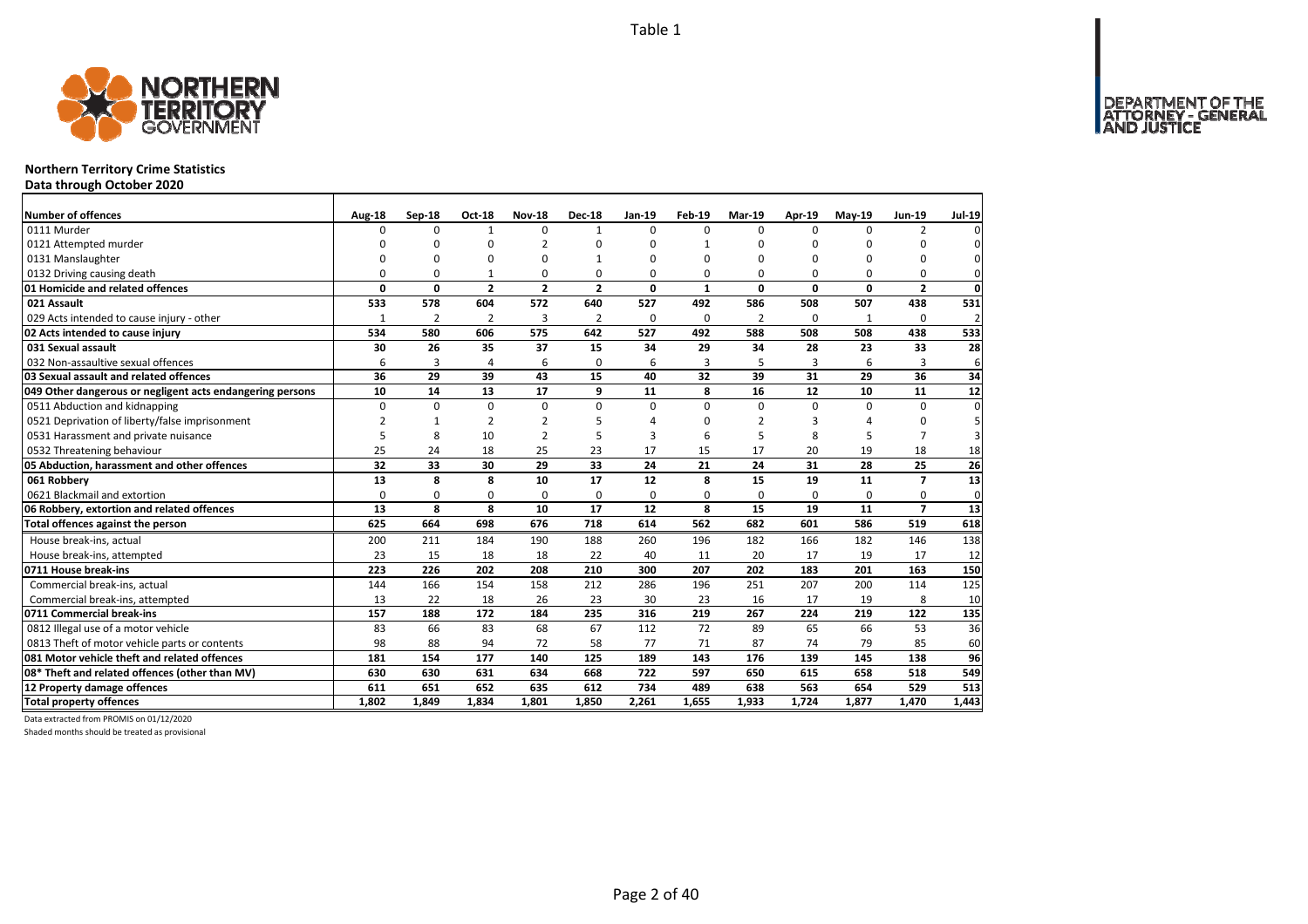

## **Northern Territory Crime Statistics**

**Data through October 2020**

| <b>Number of offences</b>                                 | <b>Aug-19</b> | Sep-19   | Oct-19       | <b>Nov-19</b>           | <b>Dec-19</b>  | <b>Jan-20</b>           | Feb-20   | Mar-20         | Apr-20         | $May-20$                | <b>Jun-20</b>  | <b>Jul-20</b>  | <b>Aug-20</b>         | Sep-20                  | <b>Oct-20</b>   |
|-----------------------------------------------------------|---------------|----------|--------------|-------------------------|----------------|-------------------------|----------|----------------|----------------|-------------------------|----------------|----------------|-----------------------|-------------------------|-----------------|
| 0111 Murder                                               | n             | $\Omega$ | $\Omega$     | $\overline{1}$          | $\overline{2}$ | $\Omega$                | $\Omega$ | $\Omega$       | $\mathbf{1}$   | $\mathbf{1}$            |                | $\Omega$       | $\Omega$              | $\Omega$                |                 |
| 0121 Attempted murder                                     |               |          | $\Omega$     | n                       | ŋ              |                         |          | n              | $\Omega$       |                         |                |                |                       |                         |                 |
| 0131 Manslaughter                                         |               |          |              | O                       | O              |                         |          | n              |                |                         |                |                |                       |                         |                 |
| 0132 Driving causing death                                |               |          | $\Omega$     | $\Omega$                | 0              |                         |          | $\Omega$       | $\Omega$       | 0                       |                |                | $\Omega$              |                         |                 |
| 01 Homicide and related offences                          | O             | n        | $\mathbf{1}$ | $\overline{\mathbf{1}}$ | $\overline{2}$ | $\overline{\mathbf{z}}$ | $\Omega$ | $\Omega$       | $\overline{2}$ | $\overline{\mathbf{1}}$ | $\overline{2}$ | $\mathbf{1}$   | $\Omega$              |                         | $\Omega$        |
| 021 Assault                                               | 543           | 536      | 584          | 600                     | 646            | 587                     | 623      | 650            | 480            | 492                     | 555            | 632            | 695                   | 768                     | 735             |
| 029 Acts intended to cause injury - other                 | O             | 2        | 3            | 1                       | 3              | $\overline{2}$          | 3        | O              | $\overline{4}$ | 2                       | $\overline{2}$ | 3              | $\boldsymbol{\Delta}$ | $\overline{4}$          |                 |
| 02 Acts intended to cause injury                          | 543           | 538      | 587          | 601                     | 649            | 589                     | 626      | 650            | 484            | 494                     | 557            | 635            | 699                   | 772                     | 736             |
| 031 Sexual assault                                        | 30            | 32       | 31           | 35                      | 27             | 40                      | 25       | 22             | 21             | 31                      | 34             | 34             | 30                    | 29                      | $\overline{25}$ |
| 032 Non-assaultive sexual offences                        | 14            | 5        | 8            | 5                       | $\overline{7}$ |                         | 5        | $\overline{3}$ | $\overline{7}$ | $\overline{3}$          | 13             | $\overline{7}$ | $\overline{7}$        | 5                       | 12              |
| 03 Sexual assault and related offences                    | 44            | 37       | 39           | 40                      | 34             | 45                      | 30       | 25             | 28             | 34                      | 47             | 41             | 37                    | 34                      | $\overline{37}$ |
| 049 Other dangerous or negligent acts endangering persons | 11            | q        | 13           | 6                       | 9              |                         | 8        | 10             | 8              | 4                       | 8              | $\overline{7}$ | 9                     | $\overline{\mathbf{3}}$ | 17              |
| 0511 Abduction and kidnapping                             | $\Omega$      |          | $\Omega$     | $\mathbf 0$             | 0              | U                       | $\Omega$ | $\Omega$       | $\Omega$       | $\Omega$                | $\Omega$       |                | $\Omega$              | $\Omega$                | $\Omega$        |
| 0521 Deprivation of liberty/false imprisonment            |               |          |              | $\mathcal{P}$           | 3              |                         |          |                |                | O                       |                |                | $\mathcal{P}$         | 5                       |                 |
| 0531 Harassment and private nuisance                      |               |          |              | $\mathcal{P}$           | $\overline{7}$ |                         |          |                | 11             | Δ                       |                |                | 12                    | $\overline{7}$          | 10              |
| 0532 Threatening behaviour                                | 18            | 12       | 18           | 19                      | 15             | 12                      | 26       | 29             | 16             | 13                      | 27             | 17             | 17                    | 26                      | 14              |
| 05 Abduction, harassment and other offences               | 24            | 17       | 29           | 23                      | 25             | 20                      | 41       | 39             | 31             | 17                      | 39             | 25             | 31                    | 38                      | 29              |
| 061 Robbery                                               | 10            | 13       | 14           | 20                      | 14             | 20                      | 21       | 24             | 8              | 4                       | 10             | 14             | $\mathbf{q}$          | 8                       | 19              |
| 0621 Blackmail and extortion                              | $\Omega$      | $\Omega$ | $\Omega$     | $\overline{1}$          | $\overline{2}$ |                         | 0        |                | $\Omega$       | 0                       |                | O              | $\Omega$              | $\Omega$                | $\mathbf{0}$    |
| 06 Robbery, extortion and related offences                | 10            | 13       | 14           | 21                      | 16             | 21                      | 21       | 25             | 8              | 4                       | 11             | 14             | $\mathbf{q}$          | $\mathbf{8}$            | 19              |
| Total offences against the person                         | 632           | 614      | 683          | 692                     | 735            | 682                     | 726      | 749            | 561            | 554                     | 664            | 723            | 785                   | 856                     | 838             |
| House break-ins, actual                                   | 134           | 142      | 241          | 207                     | 233            | 295                     | 242      | 240            | 121            | 80                      | 60             | 63             | 52                    | 120                     | 166             |
| House break-ins, attempted                                | q             | 10       | 19           | 28                      | 23             | 53                      | 38       | 44             | 24             | 18                      | 10             | 10             | 18                    | 23                      | 28              |
| 0711 House break-ins                                      | 143           | 152      | 260          | 235                     | 256            | 348                     | 280      | 284            | 145            | 98                      | 70             | 73             | 70                    | 143                     | 194             |
| Commercial break-ins, actual                              | 121           | 110      | 146          | 163                     | 143            | 223                     | 211      | 196            | 98             | 65                      | 51             | 38             | 81                    | 103                     | 120             |
| Commercial break-ins, attempted                           | 11            | 15       | 11           | 23                      | 16             | 37                      | 19       | 23             | 12             | 11                      | 12             | 5              | 10                    | 10                      | 22              |
| 0711 Commercial break-ins                                 | 132           | 125      | 157          | 186                     | 159            | 260                     | 230      | 219            | 110            | 76                      | 63             | 43             | 91                    | 113                     | 142             |
| 0812 Illegal use of a motor vehicle                       | 54            | 60       | 77           | 82                      | 65             | 75                      | 69       | 56             | 36             | 42                      | 26             | 18             | 26                    | 59                      | 76              |
| 0813 Theft of motor vehicle parts or contents             | 85            | 67       | 102          | 82                      | 60             | 72                      | 107      | 124            | 65             | 41                      | 26             | 29             | 30                    | 45                      | 69              |
| 081 Motor vehicle theft and related offences              | 139           | 127      | 179          | 164                     | 125            | 147                     | 176      | 180            | 101            | 83                      | 52             | 47             | 56                    | 104                     | 145             |
| 08* Theft and related offences (other than MV)            | 649           | 601      | 704          | 696                     | 637            | 735                     | 747      | 752            | 402            | 331                     | 315            | 296            | 344                   | 406                     | 594             |
| 12 Property damage offences                               | 570           | 533      | 662          | 634                     | 710            | 743                     | 777      | 796            | 455            | 420                     | 446            | 486            | 521                   | 615                     | 794             |
| <b>Total property offences</b>                            | 1.633         | 1.538    | 1,962        | 1,915                   | 1.887          | 2.233                   | 2.210    | 2,231          | 1,213          | 1.008                   | 946            | 945            | 1.082                 | 1,381                   | 1,869           |

Data extracted from PROMIS on 01/12/2020

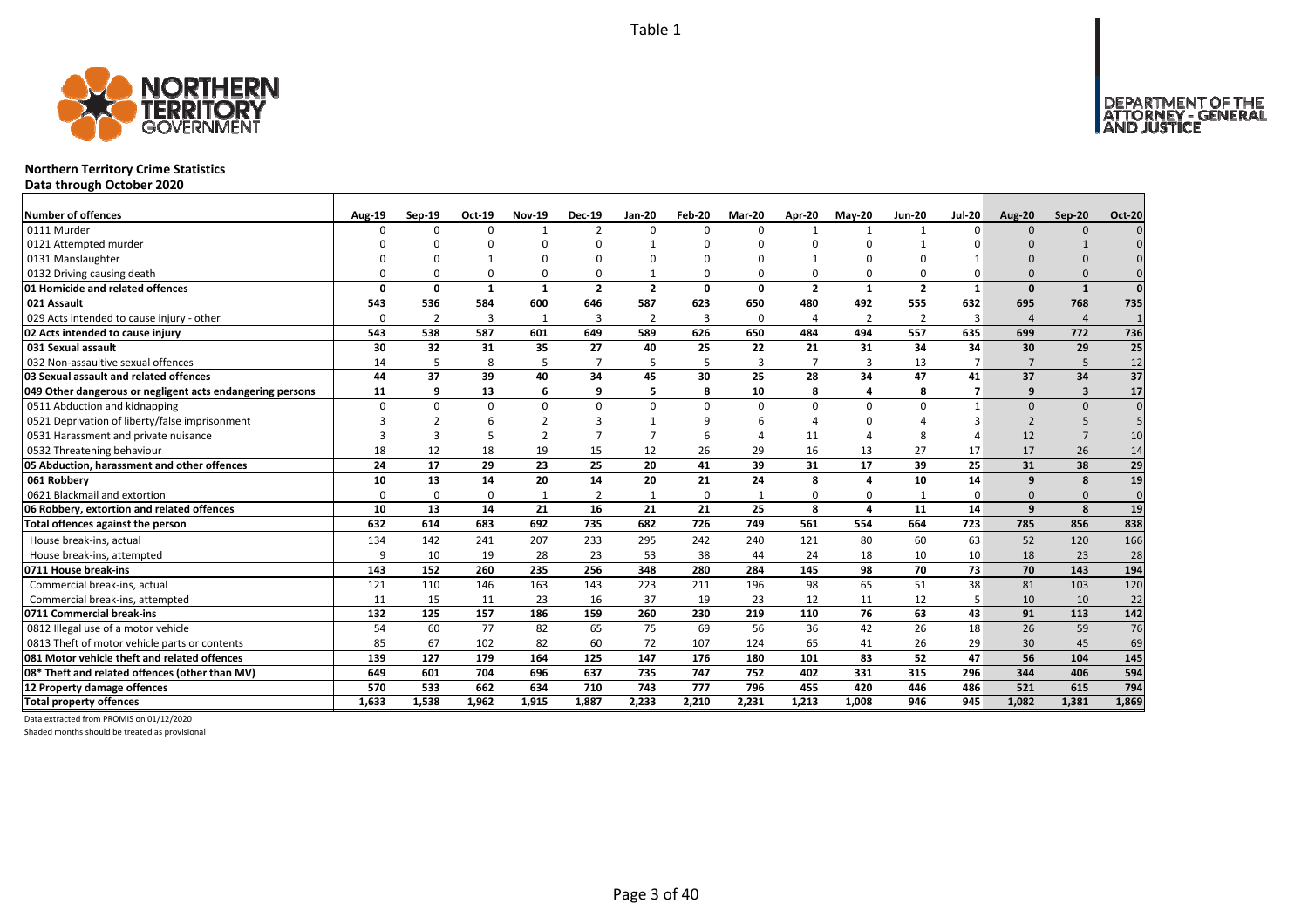

## **Darwin Crime Statistics**

**Data through October 2020**

| <b>Number of offences</b>                                 | Aug-18         | Sep-18         | <b>Oct-18</b>  | <b>Nov-18</b>  | <b>Dec-18</b>  | Jan-19         | Feb-19        | Mar-19                  | Apr-19         | $May-19$       | Jun-19   | <b>Jul-19</b>  |
|-----------------------------------------------------------|----------------|----------------|----------------|----------------|----------------|----------------|---------------|-------------------------|----------------|----------------|----------|----------------|
| 0111 Murder                                               | <sup>0</sup>   | 0              | $\Omega$       | $\Omega$       | $\Omega$       | $\Omega$       | $\Omega$      | $\Omega$                | $\Omega$       | $\Omega$       | 1        |                |
| 0121 Attempted murder                                     | U              | 0              | ŋ              | $\mathbf{1}$   |                | $\Omega$       | ŋ             | n                       | n              |                | O        |                |
| 0131 Manslaughter                                         | $\Omega$       | 0              | O              | $\Omega$       |                | $\Omega$       | $\Omega$      | O                       | $\Omega$       |                | 0        | 0              |
| 0132 Driving causing death                                | $\Omega$       | 0              | 0              | $\Omega$       |                | $\Omega$       | 0             | O                       | $\Omega$       |                | $\Omega$ | 0              |
| 01 Homicide and related offences                          | 0              | 0              | $\mathbf 0$    | $\mathbf{1}$   | $\Omega$       | 0              | 0             | 0                       | $\mathbf 0$    | $\Omega$       | 1        | $\mathbf 0$    |
| 021 Assault                                               | 132            | 141            | 158            | 145            | 155            | 144            | 133           | 151                     | 149            | 162            | 116      | 132            |
| 029 Acts intended to cause injury - other                 | 1              | $\overline{1}$ | $\Omega$       | $\Omega$       | $\mathbf{1}$   | $\Omega$       | 0             | $\Omega$                | $\Omega$       | 1              | $\Omega$ | $\overline{2}$ |
| 02 Acts intended to cause injury                          | 133            | 142            | 158            | 145            | 156            | 144            | 133           | 151                     | 149            | 163            | 116      | 134            |
| 031 Sexual assault                                        | 18             | 9              | 8              | 13             | 6              | $\overline{7}$ | 16            | 8                       | 12             | 10             | 14       | 15             |
| 032 Non-assaultive sexual offences                        | $\mathbf{1}$   | $\overline{2}$ | 4              | $\mathbf{1}$   | $\Omega$       | $\mathbf{1}$   | 0             | 3                       | $\overline{2}$ | $\mathbf{1}$   | 1        | $\mathbf{1}$   |
| 03 Sexual assault and related offences                    | 19             | 11             | 12             | 14             | 6              | 8              | 16            | 11                      | 14             | 11             | 15       | 16             |
| 049 Other dangerous or negligent acts endangering persons | $\overline{2}$ | $\overline{2}$ | 4              | 3              | $\overline{2}$ | 0              | $\mathbf{1}$  | $\overline{\mathbf{3}}$ | 4              | 1              | 4        | $\mathbf{1}$   |
| 0511 Abduction and kidnapping                             | $\Omega$       | $\Omega$       | $\Omega$       | $\Omega$       | $\Omega$       | $\Omega$       | $\Omega$      | $\Omega$                | $\Omega$       | $\Omega$       | $\Omega$ | $\Omega$       |
| 0521 Deprivation of liberty/false imprisonment            | $\Omega$       | $\mathbf{1}$   | $\Omega$       | $\Omega$       |                |                | ŋ             |                         | 3              |                | 0        |                |
| 0531 Harassment and private nuisance                      |                | $\overline{2}$ | $\overline{a}$ | $\mathcal{P}$  |                |                | $\mathcal{P}$ | 3                       | $\Omega$       |                | Δ        |                |
| 0532 Threatening behaviour                                | 5              | 8              | 5              | 6              |                | 3              | 6             |                         | 3              | 5              | 4        |                |
| 05 Abduction, harassment and other offences               | 6              | 11             | $\overline{7}$ | 8              | 8              | 5              | 8             | 5                       | 6              | $\overline{7}$ | 8        | 7              |
| 061 Robbery                                               | 5              | $\overline{2}$ | 5              | 4              | 6              | 6              | 4             | 9                       | 13             | 5              | 4        | 6              |
| 0621 Blackmail and extortion                              | 0              | 0              | 0              | 0              | 0              | 0              | 0             | 0                       | 0              | 0              | 0        | 0              |
| 06 Robbery, extortion and related offences                | 5              | $\overline{2}$ | 5              | $\overline{a}$ | 6              | 6              | 4             | 9                       | 13             | 5              | 4        | 6              |
| Total offences against the person                         | 165            | 168            | 186            | 175            | 178            | 163            | 162           | 179                     | 186            | 187            | 148      | 164            |
| House break-ins, actual                                   | 43             | 62             | 52             | 39             | 38             | 57             | 66            | 73                      | 64             | 70             | 45       | 38             |
| House break-ins, attempted                                | 4              | 3              | $\overline{4}$ | $\mathbf{1}$   | $\overline{2}$ | 9              | 4             | 6                       | 6              | 5              | 6        | $\mathbf{1}$   |
| 0711 House break-ins                                      | 47             | 65             | 56             | 40             | 40             | 66             | 70            | 79                      | 70             | 75             | 51       | 39             |
| Commercial break-ins, actual                              | 21             | 33             | 33             | 41             | 51             | 60             | 36            | 54                      | 31             | 44             | 28       | 31             |
| Commercial break-ins, attempted                           | 0              | 3              | 1              | $\mathbf 0$    | 2              | $\overline{2}$ | 0             | $\overline{2}$          | 0              | 0              | 3        | $\mathbf{1}$   |
| 0711 Commercial break-ins                                 | 21             | 36             | 34             | 41             | 53             | 62             | 36            | 56                      | 31             | 44             | 31       | 32             |
| 0812 Illegal use of a motor vehicle                       | 31             | 26             | 29             | 5              | 12             | 42             | 34            | 38                      | 29             | 20             | 16       | 16             |
| 0813 Theft of motor vehicle parts or contents             | 30             | 30             | 43             | 31             | 22             | 48             | 44            | 38                      | 27             | 40             | 43       | 27             |
| 081 Motor vehicle theft and related offences              | 61             | 56             | 72             | 36             | 34             | 90             | 78            | 76                      | 56             | 60             | 59       | 43             |
| 08* Theft and related offences (other than MV)            | 250            | 282            | 252            | 259            | 267            | 300            | 271           | 287                     | 243            | 277            | 221      | 223            |
| 12 Property damage offences                               | 108            | 155            | 184            | 161            | 143            | 223            | 154           | 188                     | 153            | 176            | 143      | 174            |
| <b>Total property offences</b>                            | 487            | 594            | 598            | 537            | 537            | 741            | 609           | 686                     | 553            | 632            | 505      | 511            |

Data extracted from PROMIS on 01/12/2020

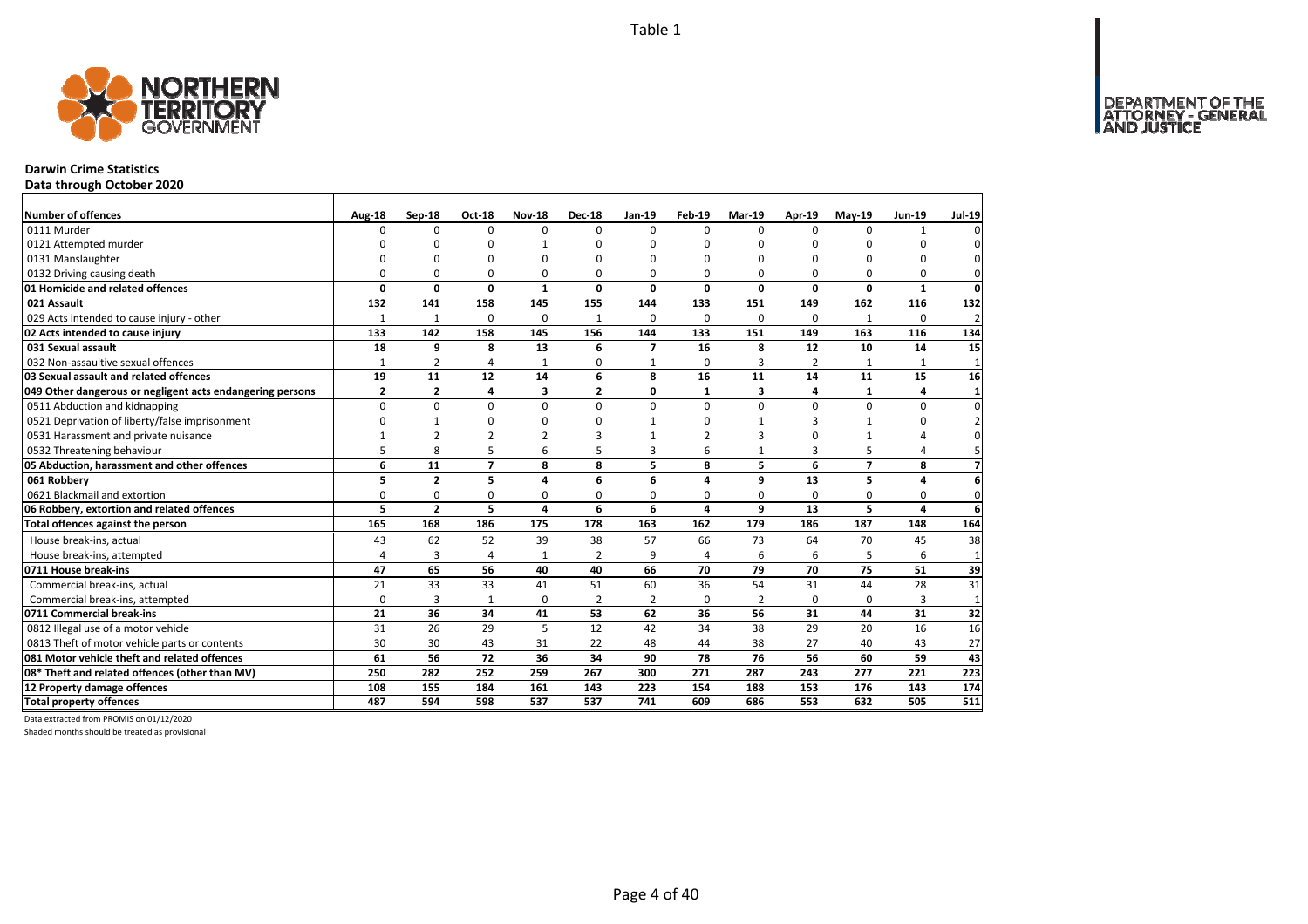

#### **Darwin Crime Statistics**

**Data through October 2020**

| <b>Number of offences</b>                                 | Aug-19         | $Sep-19$       | Oct-19                   | <b>Nov-19</b>  | <b>Dec-19</b>  | <b>Jan-20</b>  | Feb-20         | <b>Mar-20</b> | Apr-20                  | <b>Mav-20</b>  | <b>Jun-20</b>  | <b>Jul-20</b>  | <b>Aug-20</b>  | Sep-20         | <b>Oct-20</b> |
|-----------------------------------------------------------|----------------|----------------|--------------------------|----------------|----------------|----------------|----------------|---------------|-------------------------|----------------|----------------|----------------|----------------|----------------|---------------|
| 0111 Murder                                               | n              | n              | $\Omega$                 | $\Omega$       | $\mathbf{1}$   | $\Omega$       | <sup>n</sup>   | $\Omega$      | $\Omega$                | $\mathbf{1}$   | n              | n              | $\Omega$       | $\Omega$       |               |
| 0121 Attempted murder                                     |                |                |                          |                | n              |                |                |               |                         |                |                |                |                |                |               |
| 0131 Manslaughter                                         |                |                |                          |                | ŋ              |                |                |               |                         | ŋ              |                |                |                |                |               |
| 0132 Driving causing death                                |                |                | n                        | 0              | 0              |                |                | $\Omega$      | 0                       | 0              |                |                |                |                |               |
| 01 Homicide and related offences                          | $\Omega$       | 0              | $\Omega$                 | $\mathbf{0}$   | $\mathbf{1}$   | $\Omega$       | n              | $\Omega$      | $\mathbf{1}$            | $\mathbf{1}$   | $\mathbf{1}$   | O              | $\Omega$       | $\Omega$       | $\Omega$      |
| 021 Assault                                               | 166            | 127            | 153                      | 136            | 173            | 177            | 139            | 166           | 144                     | 118            | 163            | 177            | 163            | 200            | 213           |
| 029 Acts intended to cause injury - other                 | $\Omega$       | 1              | $\Omega$                 | 0              | 0              | $\mathbf{1}$   | 1              | $\Omega$      | 1                       | 1              | 1              | $\overline{2}$ | $\overline{2}$ | $\mathbf{0}$   |               |
| 02 Acts intended to cause injury                          | 166            | 128            | 153                      | 136            | 173            | 178            | 140            | 166           | 145                     | 119            | 164            | 179            | 165            | 200            | 214           |
| 031 Sexual assault                                        | 13             | 10             | 8                        | 11             | 9              | 14             | 9              | 10            | 5                       | 15             | 10             | 16             | 5              | 5              |               |
| 032 Non-assaultive sexual offences                        |                | $\overline{a}$ | 5                        | 1              | 3              |                | $\overline{a}$ |               | $\overline{2}$          | 3              | 6              |                | $\Omega$       | $\Omega$       |               |
| 03 Sexual assault and related offences                    | 17             | 14             | 13                       | 12             | 12             | 15             | 13             | 11            | $\overline{7}$          | 18             | 16             | 21             | 5              | 5              |               |
| 049 Other dangerous or negligent acts endangering persons | 3              | $\mathbf{1}$   |                          | $\mathbf{1}$   | 3              | $\Omega$       | $\mathbf 1$    | 3             | $\mathbf{1}$            | 0              | 3              | 3              | $\Omega$       | $\Omega$       |               |
| 0511 Abduction and kidnapping                             | $\Omega$       | <sup>0</sup>   | $\Omega$                 | $\mathbf 0$    | $\Omega$       | $\Omega$       | $\Omega$       | $\Omega$      | $\Omega$                | $\Omega$       | $\Omega$       |                | $\Omega$       | $\Omega$       |               |
| 0521 Deprivation of liberty/false imprisonment            |                |                |                          | C              |                |                |                |               |                         | ŋ              |                |                |                |                |               |
| 0531 Harassment and private nuisance                      |                |                |                          | n              | $\mathbf{1}$   |                |                |               |                         | ŋ              |                |                |                |                |               |
| 0532 Threatening behaviour                                |                |                |                          | $\overline{2}$ | 4              |                |                |               |                         | 7              | 10             |                |                |                |               |
| 05 Abduction, harassment and other offences               | $\mathbf{A}$   | 4              | 5                        | $\overline{2}$ | 6              | 5              | 5              | 8             | 5                       | $\overline{7}$ | 11             | $\overline{7}$ |                | q              |               |
| 061 Robbery                                               |                | 5              | $\overline{\phantom{a}}$ | 10             | 3              | 8              | 12             | 10            | $\overline{\mathbf{3}}$ | 3              | 9              | 11             | $\overline{ }$ |                |               |
| 0621 Blackmail and extortion                              |                | O              | $\Omega$                 | $\Omega$       | $\mathbf 0$    |                | $\Omega$       |               | $\Omega$                | $\Omega$       | $\Omega$       | <sup>0</sup>   | $\Omega$       |                |               |
| 06 Robbery, extortion and related offences                |                | 5              | $\overline{ }$           | 10             | 3              | 9              | 12             | 11            | $\overline{\mathbf{3}}$ | 3              | q              | 11             | $\overline{z}$ |                |               |
| Total offences against the person                         | 194            | 152            | 179                      | 161            | 198            | 207            | 171            | 199           | 162                     | 148            | 204            | 221            | 181            | 218            | 240           |
| House break-ins, actual                                   | 39             | 48             | 90                       | 66             | 70             | 76             | 76             | 77            | 34                      | 27             | 14             | 20             | 11             | 25             | 21            |
| House break-ins, attempted                                | $\overline{2}$ | 2              | 3                        | 8              | $\overline{7}$ | 17             | 16             | 14            | 11                      | 8              | 2              | $\mathbf{1}$   | 5              | $\overline{3}$ | $\Delta$      |
| 0711 House break-ins                                      | 41             | 50             | 93                       | 74             | 77             | 93             | 92             | 91            | 45                      | 35             | 16             | 21             | 16             | 28             | 25            |
| Commercial break-ins, actual                              | 27             | 18             | 19                       | 29             | 30             | 35             | 28             | 23            | 25                      | 17             | 10             | 3              | 5              | 20             | 19            |
| Commercial break-ins, attempted                           |                | 2              |                          | $\mathbf{1}$   | 1              | $\overline{2}$ | 5              | 3             | $\overline{4}$          | 4              | $\overline{2}$ |                | $\Omega$       | $\mathbf{1}$   |               |
| 0711 Commercial break-ins                                 | 30             | 20             | 20                       | 30             | 31             | 37             | 33             | 26            | 29                      | 21             | 12             | 4              | 5              | 21             | 22            |
| 0812 Illegal use of a motor vehicle                       | 24             | 25             | 32                       | 27             | 15             | 22             | 18             | 12            | 10                      | 14             | 6              | 5              | 6              | 14             | 15            |
| 0813 Theft of motor vehicle parts or contents             | 40             | 38             | 47                       | 38             | 29             | 23             | 66             | 61            | 36                      | 27             | 15             | 11             | 11             | 16             | 23            |
| 081 Motor vehicle theft and related offences              | 64             | 63             | 79                       | 65             | 44             | 45             | 84             | 73            | 46                      | 41             | 21             | 16             | 17             | 30             | 38            |
| 08* Theft and related offences (other than MV)            | 258            | 257            | 304                      | 294            | 278            | 253            | 286            | 298           | 182                     | 135            | 164            | 133            | 149            | 137            | 221           |
| 12 Property damage offences                               | 163            | 143            | 191                      | 169            | 224            | 183            | 199            | 208           | 131                     | 137            | 155            | 163            | 135            | 145            | 222           |
| <b>Total property offences</b>                            | 556            | 533            | 687                      | 632            | 654            | 611            | 694            | 696           | 433                     | 369            | 368            | 337            | 322            | 361            | 528           |

Data extracted from PROMIS on 01/12/2020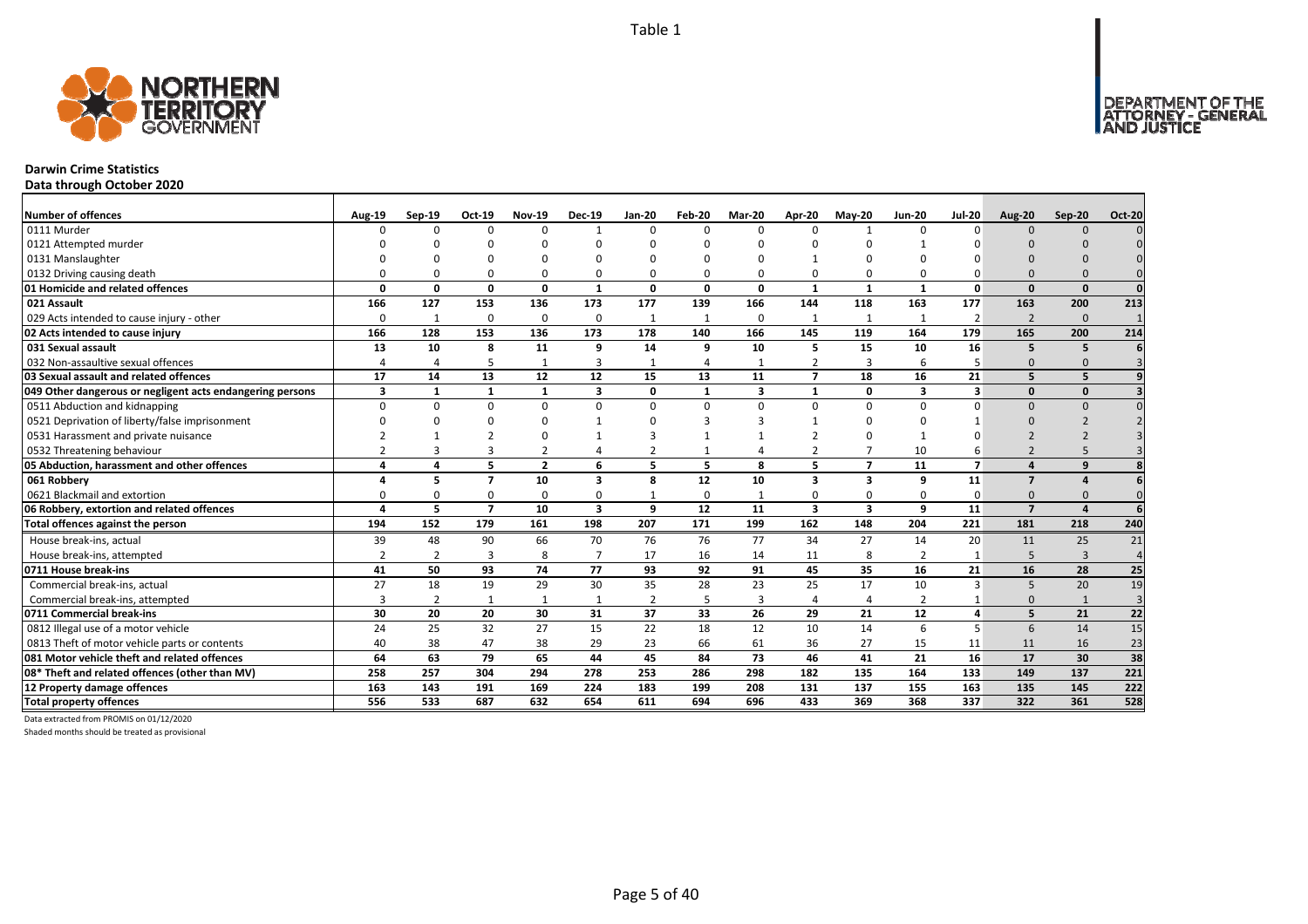

#### **Palmerston Crime Statistics**

**Data through October 2020**

| <b>Number of offences</b>                                 | Aug-18         | Sep-18         | Oct-18         | <b>Nov-18</b>           | <b>Dec-18</b>  | Jan-19         | Feb-19       | Mar-19         | Apr-19                  | <b>Mav-19</b>  | Jun-19                  | <b>Jul-19</b>  |
|-----------------------------------------------------------|----------------|----------------|----------------|-------------------------|----------------|----------------|--------------|----------------|-------------------------|----------------|-------------------------|----------------|
| 0111 Murder                                               | $\Omega$       | $\Omega$       | $\overline{1}$ | $\Omega$                | $\Omega$       | $\Omega$       | $\Omega$     | $\Omega$       | $\Omega$                | $\Omega$       | $\Omega$                |                |
| 0121 Attempted murder                                     | ŋ              | <sup>0</sup>   | $\Omega$       | n                       |                | $\Omega$       | 1            | n              | n                       |                | n                       |                |
| 0131 Manslaughter                                         | $\Omega$       | O              | O              | $\Omega$                |                | $\Omega$       | O            | O              | n                       |                | 0                       |                |
| 0132 Driving causing death                                | $\Omega$       | 0              | 0              | $\Omega$                | 0              | 0              | 0            | O              | $\Omega$                | $\Omega$       | $\Omega$                | 0              |
| 01 Homicide and related offences                          | 0              | $\mathbf{0}$   | $\mathbf{1}$   | 0                       | 0              | $\mathbf{0}$   | $\mathbf{1}$ | $\mathbf{0}$   | $\mathbf{0}$            | 0              | $\mathbf{0}$            | $\mathbf 0$    |
| 021 Assault                                               | 39             | 34             | 51             | 41                      | 44             | 53             | 58           | 64             | 54                      | 37             | 34                      | 50             |
| 029 Acts intended to cause injury - other                 | $\Omega$       | 0              | 0              | 0                       | $\mathbf{1}$   | $\Omega$       | 0            | $\Omega$       | $\Omega$                | $\Omega$       | $\Omega$                | $\mathbf{0}$   |
| 02 Acts intended to cause injury                          | 39             | 34             | 51             | 41                      | 45             | 53             | 58           | 64             | 54                      | 37             | 34                      | 50             |
| 031 Sexual assault                                        | $\overline{2}$ | 3              | 5              | 6                       | $\overline{2}$ | $\overline{ }$ | 4            | 5.             | 4                       | $\Delta$       | 5                       | $\mathbf{0}$   |
| 032 Non-assaultive sexual offences                        | $\mathbf{1}$   | $\mathbf{1}$   | 0              | 1                       | 0              | $\mathbf{1}$   | 1            | 0              | 0                       | 0              | 0                       | $\Omega$       |
| 03 Sexual assault and related offences                    | 3              | 4              | 5              | $\overline{7}$          | $\mathbf{2}$   | 8              | 5            | 5              | 4                       | 4              | 5                       | $\mathbf{0}$   |
| 049 Other dangerous or negligent acts endangering persons | $\mathbf{1}$   | $\overline{2}$ | $\mathbf{1}$   | $\mathbf{1}$            | $\mathbf{0}$   | 3              | $\mathbf{1}$ | $\overline{2}$ | 0                       | 1              | $\mathbf{1}$            | -1             |
| 0511 Abduction and kidnapping                             | $\Omega$       | $\Omega$       | $\mathbf 0$    | $\Omega$                | $\Omega$       | $\Omega$       | $\Omega$     | $\Omega$       | $\Omega$                | $\Omega$       | $\Omega$                |                |
| 0521 Deprivation of liberty/false imprisonment            | $\overline{2}$ | 0              | 0              | $\Omega$                |                | ŋ              | n            | ŋ              | $\Omega$                | n              | 0                       |                |
| 0531 Harassment and private nuisance                      | $\Omega$       | 0              | O              | n                       |                | $\Omega$       | n            |                | 1                       |                | $\overline{2}$          |                |
| 0532 Threatening behaviour                                | 4              | $\mathbf{1}$   | 3              | 3                       | 2              | $\mathbf{1}$   | $\mathbf{1}$ | $\overline{2}$ | 3                       | $\overline{2}$ | $\overline{2}$          |                |
| 05 Abduction, harassment and other offences               | 6              | $\mathbf{1}$   | 3              | $\overline{\mathbf{3}}$ | $\overline{2}$ | $\mathbf{1}$   | $\mathbf{1}$ | 3              | $\overline{a}$          | 3              | 4                       |                |
| 061 Robbery                                               | 0              | $\overline{2}$ | $\mathbf{1}$   | $\overline{\mathbf{3}}$ | 4              | 3              | $\mathbf{1}$ | 0              | $\overline{\mathbf{3}}$ | $\overline{2}$ | 0                       | $\overline{2}$ |
| 0621 Blackmail and extortion                              | $\Omega$       | 0              | 0              | 0                       | 0              | 0              | 0            | 0              | 0                       | 0              | 0                       | 0              |
| 06 Robbery, extortion and related offences                | 0              | $\overline{2}$ | $\mathbf{1}$   | $\overline{\mathbf{3}}$ | 4              | 3              | $\mathbf{1}$ | $\mathbf{0}$   | $\overline{\mathbf{3}}$ | $\overline{2}$ | 0                       | $\overline{2}$ |
| Total offences against the person                         | 49             | 43             | 62             | 55                      | 53             | 68             | 67           | 74             | 65                      | 47             | 44                      | 58             |
| House break-ins, actual                                   | 37             | 38             | 31             | 33                      | 26             | 30             | 30           | 24             | 24                      | 14             | 12                      | 23             |
| House break-ins, attempted                                | 4              | $\mathbf{1}$   | $\overline{2}$ | $\mathbf{1}$            | 3              | 3              | 0            | 0              | 0                       |                | $\overline{2}$          | $\mathbf{1}$   |
| 0711 House break-ins                                      | 41             | 39             | 33             | 34                      | 29             | 33             | 30           | 24             | 24                      | 15             | 14                      | 24             |
| Commercial break-ins, actual                              | 19             | 8              | 5              | 11                      | 11             | 16             | 6            | 25             | 28                      | 12             | $\overline{2}$          | q              |
| Commercial break-ins, attempted                           | $\overline{2}$ | $\overline{2}$ | 0              | 0                       | $\mathbf{1}$   | $\mathbf{1}$   | 0            | 1              | $\overline{2}$          | $\mathbf{1}$   | 0                       |                |
| 0711 Commercial break-ins                                 | 21             | 10             | 5              | 11                      | 12             | 17             | 6            | 26             | 30                      | 13             | $\overline{\mathbf{2}}$ | 10             |
| 0812 Illegal use of a motor vehicle                       | 11             | 8              | 9              | 12                      | 10             | 8              | 6            | 19             | 13                      | 11             | 4                       | 5              |
| 0813 Theft of motor vehicle parts or contents             | 12             | 10             | 13             | 5                       | 13             | 6              | 5            | 10             | 8                       | 11             | $\overline{7}$          | $\overline{2}$ |
| 081 Motor vehicle theft and related offences              | 23             | 18             | 22             | 17                      | 23             | 14             | 11           | 29             | 21                      | 22             | 11                      | $\overline{z}$ |
| 08* Theft and related offences (other than MV)            | 87             | 68             | 87             | 90                      | 78             | 76             | 54           | 76             | 68                      | 52             | 48                      | 55             |
| 12 Property damage offences                               | 94             | 78             | 106            | 101                     | 75             | 85             | 50           | 84             | 87                      | 81             | 70                      | 67             |
| <b>Total property offences</b>                            | 266            | 213            | 253            | 253                     | 217            | 225            | 151          | 239            | 230                     | 183            | 145                     | 163            |

Data extracted from PROMIS on 01/12/2020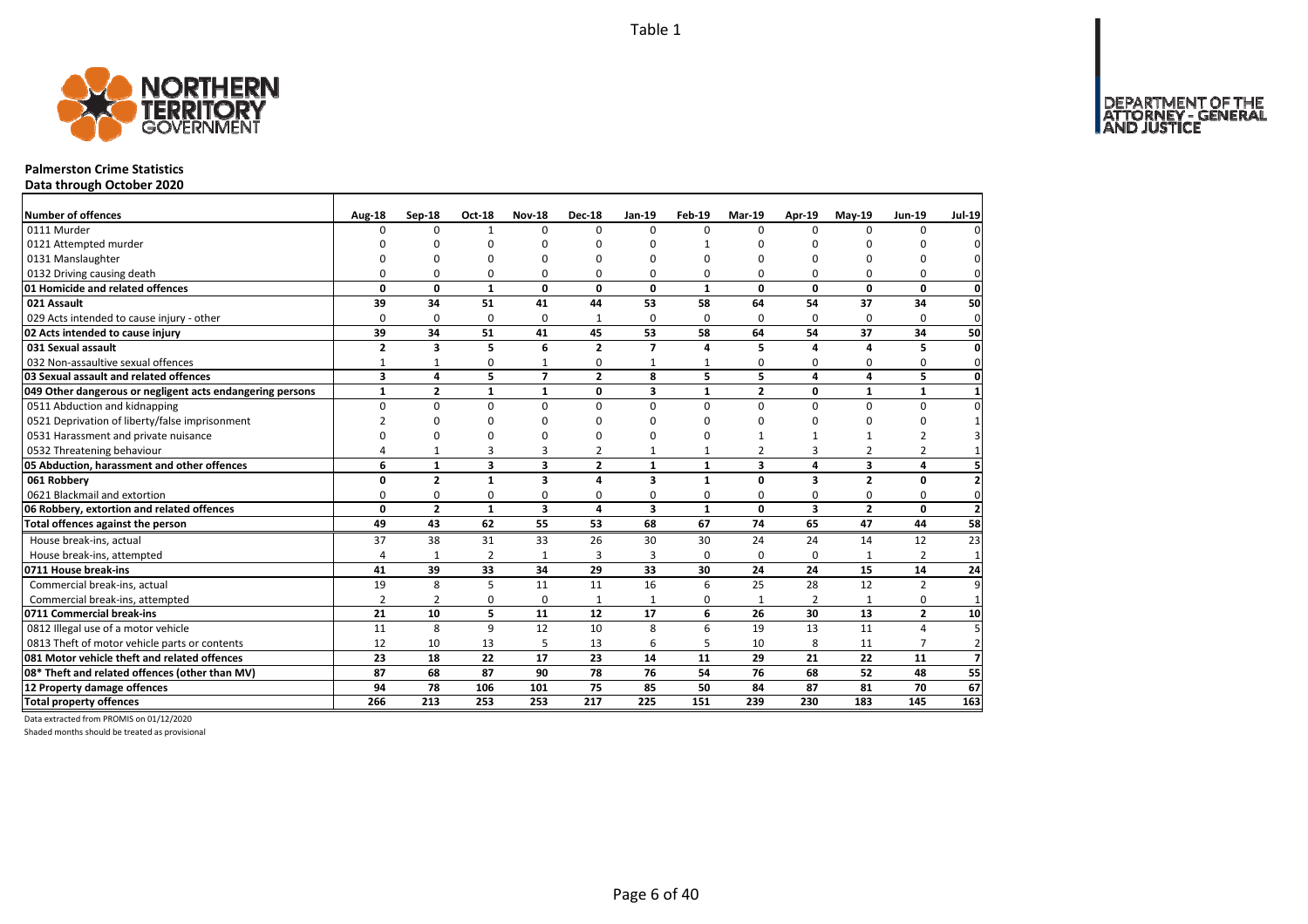

#### **Palmerston Crime Statistics**

**Data through October 2020**

| <b>Number of offences</b>                                 | <b>Aug-19</b>            | Sep-19         | Oct-19                  | <b>Nov-19</b>           | <b>Dec-19</b>  | $Jan-20$       | Feb-20         | <b>Mar-20</b>  | Apr-20         | <b>May-20</b>     | <b>Jun-20</b>  | <b>Jul-20</b>           | <b>Aug-20</b>           | Sep-20         | <b>Oct-20</b> |
|-----------------------------------------------------------|--------------------------|----------------|-------------------------|-------------------------|----------------|----------------|----------------|----------------|----------------|-------------------|----------------|-------------------------|-------------------------|----------------|---------------|
| 0111 Murder                                               |                          | $\Omega$       | $\Omega$                | $\Omega$                | $\mathbf{1}$   | $\Omega$       | $\Omega$       | $\Omega$       | $\Omega$       | 0                 | $\Omega$       | $\Omega$                | $\Omega$                | $\Omega$       |               |
| 0121 Attempted murder                                     |                          |                |                         |                         |                |                |                |                |                |                   |                |                         |                         |                |               |
| 0131 Manslaughter                                         |                          |                |                         |                         |                |                |                |                |                |                   |                |                         |                         |                |               |
| 0132 Driving causing death                                |                          |                | $\Omega$                | $\Omega$                | 0              |                |                | $\Omega$       | $\Omega$       | 0                 |                |                         |                         |                |               |
| 01 Homicide and related offences                          | $\Omega$                 | U              | 0                       | $\Omega$                | $\mathbf{1}$   | $\Omega$       | $\Omega$       | n              | $\Omega$       | $\Omega$          | $\Omega$       | $\Omega$                | $\Omega$                | $\Omega$       |               |
| 021 Assault                                               | 55                       | 46             | 51                      | 38                      | 39             | 42             | 42             | 60             | 45             | 62                | 60             | 66                      | 50                      | 58             | 54            |
| 029 Acts intended to cause injury - other                 |                          | $\Omega$       | 1                       | 1                       | 0              |                | 0              | $\Omega$       | $\overline{2}$ | 0                 | $\Omega$       | 0                       | $\mathbf{1}$            | $\Omega$       | $\Omega$      |
| 02 Acts intended to cause injury                          | 55                       | 46             | 52                      | 39                      | 39             | 43             | 42             | 60             | 47             | 62                | 60             | 66                      | 51                      | 58             | 54            |
| 031 Sexual assault                                        | $\overline{2}$           | 5              | 3                       | 5                       | 4              | 8              | $\overline{2}$ | $\overline{2}$ | $\overline{7}$ | 5                 |                | 5                       | $\overline{\mathbf{3}}$ |                |               |
| 032 Non-assaultive sexual offences                        |                          | ŋ              | $\Omega$                | $\overline{3}$          | $\mathbf{1}$   |                |                | $\overline{2}$ | $\overline{2}$ | 0                 |                |                         | $\mathbf{3}$            | $\Omega$       |               |
| 03 Sexual assault and related offences                    | 5.                       | 5              | 3                       | 8                       | 5              | q              | 3              | 4              | 9              | 5                 | 5              | 6                       | 6                       |                |               |
| 049 Other dangerous or negligent acts endangering persons | 0                        | $\mathbf{1}$   | 1                       | $\mathbf{0}$            | 0              | -1             | 1              | $\overline{2}$ | 1              | $\overline{2}$    | -1             | $\mathbf{0}$            | $\Omega$                | $\mathbf{0}$   |               |
| 0511 Abduction and kidnapping                             |                          | $\Omega$       | $\Omega$                | $\Omega$                | $\Omega$       | $\Omega$       | $\Omega$       | $\Omega$       | $\Omega$       | $\Omega$          | $\Omega$       |                         | $\Omega$                | $\Omega$       |               |
| 0521 Deprivation of liberty/false imprisonment            |                          |                |                         | ∩                       |                |                |                | ∩              |                |                   |                |                         |                         |                |               |
| 0531 Harassment and private nuisance                      |                          |                | n                       |                         |                |                |                |                |                |                   |                |                         |                         |                |               |
| 0532 Threatening behaviour                                |                          |                | U                       |                         |                |                |                |                |                | 1                 |                |                         |                         |                |               |
| 05 Abduction, harassment and other offences               | 3                        |                | $\overline{\mathbf{z}}$ | 5                       | $\overline{2}$ | $\overline{2}$ |                | 3              | $\overline{2}$ | $\mathbf{1}$      | $\Delta$       | $\overline{\mathbf{z}}$ |                         | 3              |               |
| 061 Robbery                                               | $\overline{\phantom{a}}$ | $\overline{2}$ | $\overline{\mathbf{z}}$ | $\Delta$                | 5              |                | 3              | Δ              | 3              | 0                 |                | $\overline{\mathbf{z}}$ | $\Omega$                | $\overline{2}$ |               |
| 0621 Blackmail and extortion                              |                          |                | $\Omega$                | $\Omega$                | 0              |                |                | $\Omega$       | $\Omega$       | 0                 |                |                         | $\Omega$                |                |               |
| 06 Robbery, extortion and related offences                | $\overline{2}$           | $\overline{2}$ | $\mathbf{2}$            | $\overline{\mathbf{a}}$ | 5              | 4              | 3              | 4              | 3              | 0                 | $\mathbf{1}$   | $\overline{2}$          | $\Omega$                | $\overline{2}$ |               |
| Total offences against the person                         | 65                       | 58             | 60                      | 56                      | 52             | 59             | 53             | 73             | 62             | 70                | 71             | 76                      | 58                      | 67             | 68            |
| House break-ins, actual                                   | 21                       | 24             | 30                      | 37                      | 36             | 42             | 27             | 49             | 23             | 18                | 19             | 13                      | 5                       | 5              | 12            |
| House break-ins, attempted                                |                          |                | $\overline{2}$          | $\overline{3}$          | $\overline{2}$ |                | $\overline{2}$ | 11             | $\overline{4}$ | 3                 |                |                         |                         | $\Omega$       | $\Omega$      |
| 0711 House break-ins                                      | 22                       | 25             | 32                      | 40                      | 38             | 49             | 29             | 60             | 27             | 21                | 24             | 14                      | 6                       | 5              | 12            |
| Commercial break-ins, actual                              |                          | 3              | 10                      | 5                       | 11             | 13             | 15             | 16             | 12             | 5                 | 3              | 3                       | $\mathbf{3}$            | -5             |               |
| Commercial break-ins, attempted                           |                          |                |                         | 1                       | 0              | 2              | $\overline{2}$ | $\overline{2}$ | 1              | 1                 |                |                         | $\Omega$                | $\Omega$       |               |
| 0711 Commercial break-ins                                 | Δ                        | $\mathbf{3}$   | 11                      | 6                       | 11             | 15             | 17             | 18             | 13             | 6                 | 4              | 3                       | $\overline{\mathbf{3}}$ | 5              |               |
| 0812 Illegal use of a motor vehicle                       | 12                       | 8              | 8                       | 14                      | 9              | 8              | 11             | 9              | 8              | $\overline{3}$    | 5              |                         | $\mathbf{3}$            | $\overline{3}$ |               |
| 0813 Theft of motor vehicle parts or contents             | 10                       | 10             | 17                      | 14                      | 11             | 19             | 5              | 27             | 11             | $\overline{7}$    | $\overline{2}$ |                         | 5                       |                |               |
| 081 Motor vehicle theft and related offences              | 22                       | 18             | 25                      | 28                      | 20             | 27             | 16             | 36             | 19             | 10                | $\overline{7}$ | 5                       | $\mathbf{8}$            | 10             |               |
| 08* Theft and related offences (other than MV)            | 74                       | 65             | 86                      | 93                      | 61             | 120            | 89             | 108            | 63             | 55                | 37             | 31                      | 32                      | 31             | 50            |
| 12 Property damage offences                               | 67                       | 73             | 82                      | 62                      | 82             | 102            | 88             | 144            | 77             | 65                | 58             | 64                      | 39                      | 58             | 59            |
| <b>Total property offences</b>                            | 189                      | 184            | 236                     | $\overline{229}$        | 212            | 313            | 239            | 366            | 199            | $\frac{157}{157}$ | 130            | 117                     | 88                      | 109            | 136           |

Data extracted from PROMIS on 01/12/2020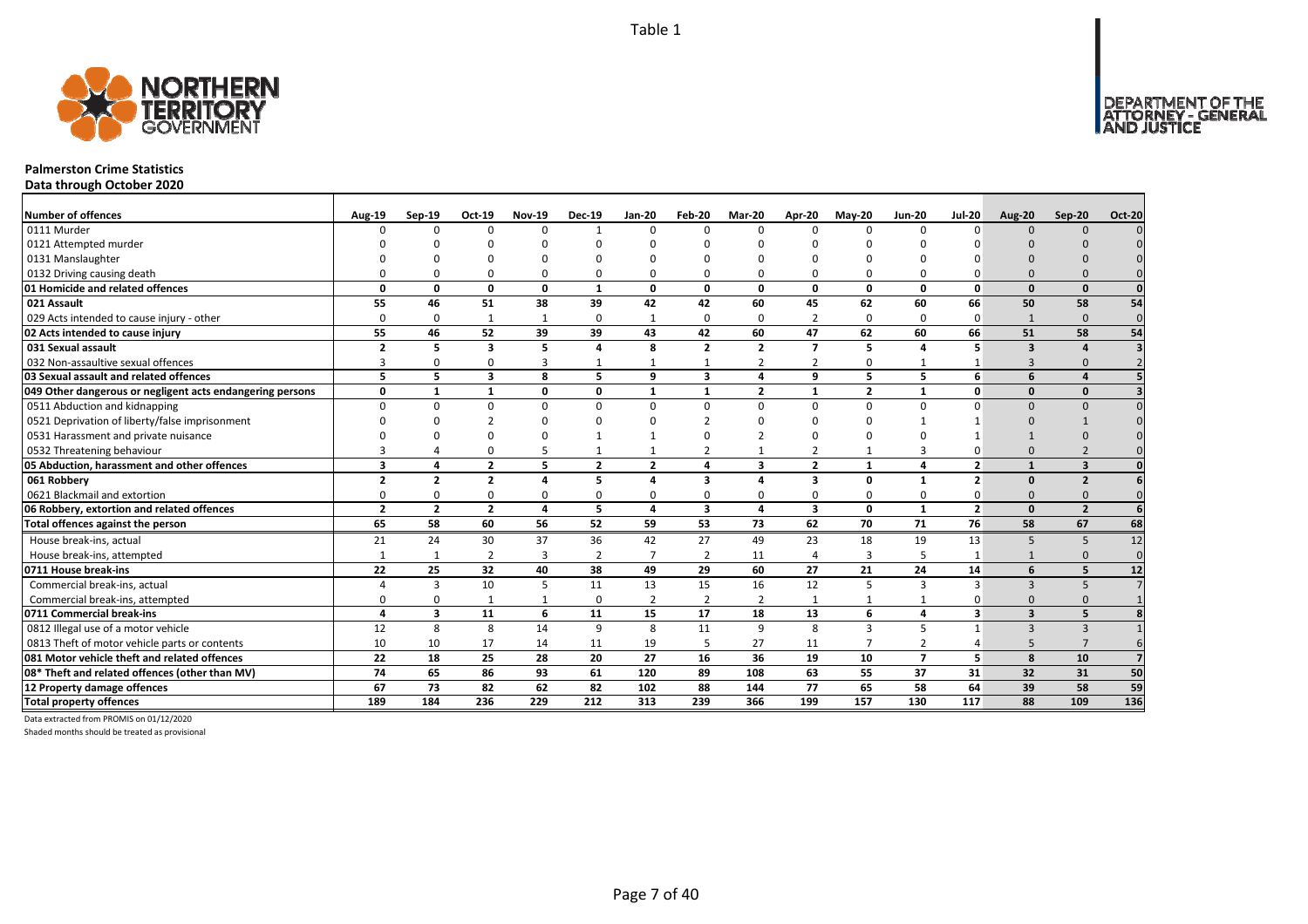

## **Alice Springs Crime Statistics**

**Data through October 2020**

| <b>Number of offences</b>                                 | Aug-18         | Sep-18   | Oct-18         | <b>Nov-18</b>  | <b>Dec-18</b>  | Jan-19         | Feb-19         | Mar-19         | Apr-19                  | $May-19$       | <b>Jun-19</b>  | <b>Jul-19</b>           |
|-----------------------------------------------------------|----------------|----------|----------------|----------------|----------------|----------------|----------------|----------------|-------------------------|----------------|----------------|-------------------------|
| 0111 Murder                                               | 0              | 0        | $\Omega$       | $\Omega$       | $\Omega$       | $\Omega$       | $\Omega$       | $\Omega$       | $\Omega$                | $\Omega$       | 0              | 0                       |
| 0121 Attempted murder                                     | n              | ŋ        | 0              | n              | ŋ              | n              | ŋ              | ŋ              |                         | ŋ              | $\Omega$       | 0                       |
| 0131 Manslaughter                                         | n              | $\Omega$ | n              | n              |                |                | ŋ              | U              |                         | ŋ              | $\Omega$       | $\mathbf 0$             |
| 0132 Driving causing death                                | 0              | 0        | 1              | $\Omega$       | 0              | $\Omega$       | 0              | O              | $\Omega$                | 0              | 0              | 0                       |
| 01 Homicide and related offences                          | 0              | 0        | $\mathbf{1}$   | 0              | 0              | $\Omega$       | 0              | 0              | 0                       | 0              | $\mathbf{0}$   | $\mathbf{0}$            |
| 021 Assault                                               | 116            | 128      | 108            | 121            | 154            | 109            | 103            | 128            | 101                     | 107            | 100            | 143                     |
| 029 Acts intended to cause injury - other                 | $\Omega$       | $\Omega$ | $\Omega$       | 1              | $\Omega$       | $\Omega$       | 0              | $\overline{2}$ | $\Omega$                | $\Omega$       | $\Omega$       | 0                       |
| 02 Acts intended to cause injury                          | 116            | 128      | 108            | 122            | 154            | 109            | 103            | 130            | 101                     | 107            | 100            | 143                     |
| 031 Sexual assault                                        | 4              | 3        | 6              | 6              | $\mathbf{A}$   | $\overline{ }$ | 3              | 4              | 6                       | 5              | $\overline{a}$ | 3                       |
| 032 Non-assaultive sexual offences                        | 0              | 0        | 0              | $\mathbf{1}$   | 0              | 0              | $\mathbf{1}$   | 2              | 0                       | 4              | 0              | $\mathbf 0$             |
| 03 Sexual assault and related offences                    | 4              | 3        | 6              | $\overline{7}$ | 4              | $\overline{ }$ | 4              | 6              | 6                       | 9              | 4              | $\overline{\mathbf{3}}$ |
| 049 Other dangerous or negligent acts endangering persons | 3              | 6        | 0              | 4              | $\mathbf{1}$   | $\mathbf{1}$   | 5              | $\mathbf{1}$   | 5                       | $\overline{2}$ | 5              | 5 <sup>1</sup>          |
| 0511 Abduction and kidnapping                             | $\Omega$       | 0        | $\mathbf 0$    | $\Omega$       | $\Omega$       | $\Omega$       | $\Omega$       | $\Omega$       | $\Omega$                | 0              | $\Omega$       | 0                       |
| 0521 Deprivation of liberty/false imprisonment            | $\Omega$       | O        | 0              | $\Omega$       |                | $\mathbf{1}$   | O              | 0              | <sup>0</sup>            | 1              | $\Omega$       | 0                       |
| 0531 Harassment and private nuisance                      | $\mathcal{P}$  | O        | 2              | O              |                |                | $\mathfrak{p}$ | 1              | 0                       | $\Omega$       | O              | $\mathbf 0$             |
| 0532 Threatening behaviour                                | 6              | 4        | $\overline{2}$ | 6              | 5              | $\overline{7}$ | 0              | 5              | 3                       | 7              | 8              | 6                       |
| 05 Abduction, harassment and other offences               | 8              | 4        | 4              | 6              | $\overline{ }$ | 8              | $\overline{2}$ | 6              | 3                       | 8              | 8              | 6                       |
| 061 Robberv                                               | 3              | 3        | $\mathbf{1}$   | $\overline{2}$ | 5              | $\overline{2}$ | $\mathbf{1}$   | $\overline{2}$ | $\overline{\mathbf{3}}$ | 4              | $\overline{2}$ | 3                       |
| 0621 Blackmail and extortion                              | $\Omega$       | 0        | 0              | $\Omega$       | 0              | $\Omega$       | 0              | 0              | $\Omega$                | $\Omega$       | $\mathbf 0$    | $\Omega$                |
| 06 Robbery, extortion and related offences                | 3              | 3        | $\mathbf{1}$   | $\overline{2}$ | 5              | $\overline{2}$ | $\mathbf{1}$   | $\overline{2}$ | $\overline{\mathbf{3}}$ | $\overline{a}$ | $\overline{2}$ | $\overline{\mathbf{3}}$ |
| Total offences against the person                         | 134            | 144      | 120            | 141            | 171            | 127            | 115            | 145            | 118                     | 130            | 119            | 160                     |
| House break-ins, actual                                   | 65             | 55       | 43             | 81             | 58             | 53             | 39             | 47             | 21                      | 27             | 35             | 26                      |
| House break-ins, attempted                                | 11             | 4        | 3              | 11             | 6              | $\overline{7}$ | 5              | 8              |                         |                | 5              | 5 <sup>1</sup>          |
| 0711 House break-ins                                      | 76             | 59       | 46             | 92             | 64             | 60             | 44             | 55             | 22                      | 34             | 40             | 31                      |
| Commercial break-ins, actual                              | 32             | 37       | 22             | 29             | 31             | 21             | 17             | 19             | 20                      | 41             | 19             | 6                       |
| Commercial break-ins, attempted                           | $\overline{a}$ | 6        | 0              | 13             | 6              | 5              | 8              | 5              | 3                       | $\overline{2}$ | $\mathbf 0$    | $\overline{4}$          |
| 0711 Commercial break-ins                                 | 36             | 43       | 22             | 42             | 37             | 26             | 25             | 24             | 23                      | 43             | 19             | 10                      |
| 0812 Illegal use of a motor vehicle                       | 18             | 13       | 21             | 34             | 24             | 15             | 14             | 14             | $\Delta$                | 13             | 12             | 6                       |
| 0813 Theft of motor vehicle parts or contents             | 39             | 26       | 25             | 23             | 16             | 10             | 13             | 19             | 26                      | 21             | 26             | 19                      |
| 081 Motor vehicle theft and related offences              | 57             | 39       | 46             | 57             | 40             | 25             | 27             | 33             | 30                      | 34             | 38             | 25                      |
| 08* Theft and related offences (other than MV)            | 152            | 128      | 120            | 155            | 152            | 106            | 123            | 108            | 141                     | 146            | 101            | 123                     |
| 12 Property damage offences                               | 205            | 188      | 137            | 163            | 166            | 112            | 91             | 126            | 118                     | 181            | 167            | 116                     |
| <b>Total property offences</b>                            | 526            | 457      | 371            | 509            | 459            | 329            | 310            | 346            | 334                     | 438            | 365            | 305                     |

Data extracted from PROMIS on 01/12/2020

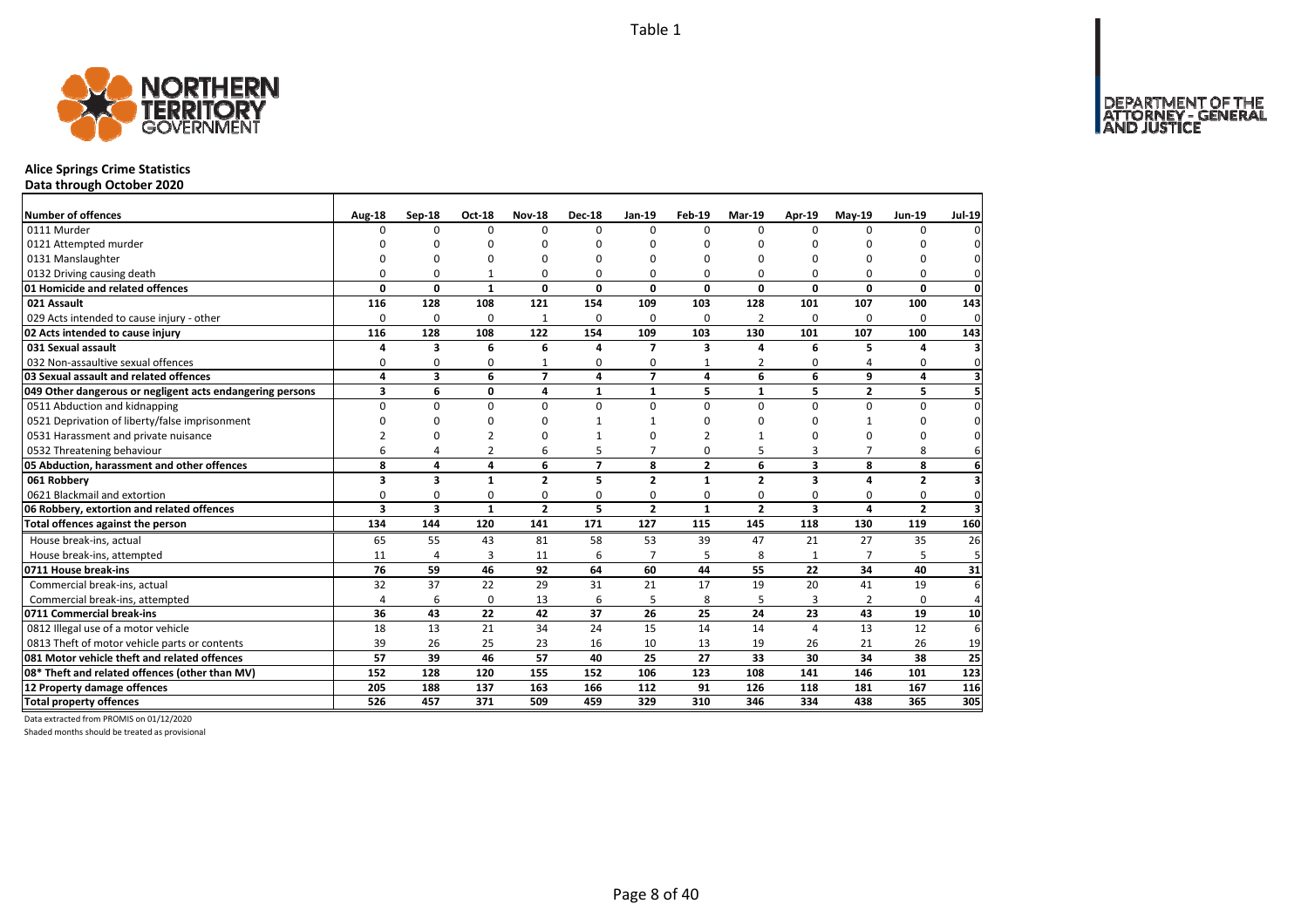

## **Alice Springs Crime Statistics**

**Data through October 2020**

| <b>Number of offences</b>                                 | <b>Aug-19</b>  | $Sep-19$       | Oct-19                  | <b>Nov-19</b>           | <b>Dec-19</b>  | <b>Jan-20</b>  | Feb-20                  | Mar-20         | Apr-20         | <b>May-20</b>           | <b>Jun-20</b> | <b>Jul-20</b> | <b>Aug-20</b>            | Sep-20         | <b>Oct-20</b>  |
|-----------------------------------------------------------|----------------|----------------|-------------------------|-------------------------|----------------|----------------|-------------------------|----------------|----------------|-------------------------|---------------|---------------|--------------------------|----------------|----------------|
| 0111 Murder                                               |                | <sup>n</sup>   | $\Omega$                | $\Omega$                | $\Omega$       | n              | $\Omega$                | $\Omega$       | $\mathbf{1}$   | $\Omega$                |               | $\Omega$      | $\Omega$                 | $\Omega$       |                |
| 0121 Attempted murder                                     |                |                |                         |                         |                |                |                         |                |                |                         |               |               |                          |                |                |
| 0131 Manslaughter                                         |                |                |                         |                         | ŋ              |                |                         | n              |                |                         |               |               |                          |                |                |
| 0132 Driving causing death                                |                |                | $\Omega$                | 0                       | $\Omega$       |                |                         | O              | $\Omega$       | 0                       |               |               | $\Omega$                 |                |                |
| 01 Homicide and related offences                          | n              | n              | $\Omega$                | $\Omega$                | $\Omega$       | $\Omega$       | $\Omega$                | $\Omega$       | $\mathbf{1}$   | $\Omega$                | -1            | $\Omega$      | $\Omega$                 | $\mathbf{1}$   | $\Omega$       |
| 021 Assault                                               | 105            | 125            | 148                     | 151                     | 160            | 137            | 163                     | 154            | 101            | 115                     | 104           | 130           | 162                      | 192            | 156            |
| 029 Acts intended to cause injury - other                 | $\Omega$       | 0              | 1                       | $\mathbf 0$             | $\overline{2}$ | $\Omega$       | 0                       | $\Omega$       | 1              | 0                       | $\Omega$      |               | 1                        | 1              | $\Omega$       |
| 02 Acts intended to cause injury                          | 105            | 125            | 149                     | 151                     | 162            | 137            | 163                     | 154            | 102            | 115                     | 104           | 131           | 163                      | 193            | 156            |
| 031 Sexual assault                                        | 8              | 6              | 6                       | 9                       | 3              | 11             | $\overline{7}$          | $\overline{2}$ | $\overline{2}$ | $\overline{\mathbf{3}}$ | $\mathbf{A}$  | 3             | $\mathbf{q}$             | 8              |                |
| 032 Non-assaultive sexual offences                        |                |                | $\overline{2}$          | $\Omega$                | 1              |                | 0                       | $\Omega$       |                | 0                       |               |               | $\overline{\phantom{0}}$ |                | $\overline{z}$ |
| 03 Sexual assault and related offences                    | 12             | $\overline{7}$ | 8                       | 9                       | 4              | 12             | $\overline{7}$          | $\overline{2}$ | 3              | 3                       | 5             | 3             | 11                       | 9              |                |
| 049 Other dangerous or negligent acts endangering persons | 3              | $\overline{2}$ | $\mathbf{A}$            | $\overline{\mathbf{3}}$ | 4              | $\overline{2}$ | 3                       | $\overline{2}$ | $\overline{2}$ | 1                       | $\Omega$      | $\mathbf{0}$  |                          | $\mathbf{0}$   |                |
| 0511 Abduction and kidnapping                             | $\Omega$       | U              | $\Omega$                | $\Omega$                | $\Omega$       | $\Omega$       | $\Omega$                | $\Omega$       | $\Omega$       | $\Omega$                | $\Omega$      | $\Omega$      | $\Omega$                 | $\Omega$       |                |
| 0521 Deprivation of liberty/false imprisonment            |                |                |                         | -C                      | $\mathcal{P}$  |                |                         |                | ∩              |                         |               |               |                          |                |                |
| 0531 Harassment and private nuisance                      |                |                |                         |                         |                |                |                         |                |                |                         |               |               |                          |                |                |
| 0532 Threatening behaviour                                |                |                |                         | 3                       | 4              |                |                         | 12             |                | 3                       |               |               | 10                       |                |                |
| 05 Abduction, harassment and other offences               | 6              | 5              | 6                       | $\overline{\mathbf{3}}$ | $\overline{ }$ | 5              | 10                      | 14             | 6              | 5                       | 11            |               | 13                       | 12             |                |
| 061 Robbery                                               |                | 3              | 3                       | $\mathbf{3}$            | 4              | 6              | 3                       | q              | $\overline{2}$ | 0                       | $\Omega$      | $\Omega$      |                          | $\Omega$       |                |
| 0621 Blackmail and extortion                              |                |                | $\Omega$                | 0                       | $\overline{2}$ |                |                         | $\Omega$       | $\Omega$       | 0                       |               |               | $\Omega$                 |                |                |
| 06 Robbery, extortion and related offences                | $\mathbf{1}$   | 3              | $\overline{\mathbf{3}}$ | $\overline{\mathbf{3}}$ | 6              | 6              | $\overline{\mathbf{3}}$ | 9              | $\overline{2}$ | 0                       | 0             | $\mathbf{0}$  | $\mathbf{1}$             | $\Omega$       |                |
| Total offences against the person                         | 127            | 142            | 170                     | 169                     | 183            | 162            | 186                     | 181            | 116            | 124                     | 121           | 139           | 189                      | 215            | 176            |
| House break-ins, actual                                   | 26             | 18             | 61                      | 36                      | 44             | 66             | 59                      | 50             | 37             | 20                      | 14            | 12            | 18                       | 59             | 88             |
| House break-ins, attempted                                |                | $\overline{2}$ | $\overline{7}$          | $\overline{3}$          | 8              | 13             | 12                      | 11             | $\overline{4}$ | 5                       |               | 5             | 8                        | 17             | 23             |
| 0711 House break-ins                                      | 31             | 20             | 68                      | 39                      | 52             | 79             | 71                      | 61             | 41             | 25                      | 15            | 17            | 26                       | 76             | 111            |
| Commercial break-ins, actual                              | 10             | 23             | 35                      | 38                      | 27             | 38             | 28                      | 26             | 16             | 8                       | 15            | 9             | 26                       | 19             | 34             |
| Commercial break-ins, attempted                           |                | 4              | 3                       | 8                       | 4              | 14             | 3                       | 5              | 3              | 4                       | 3             |               | 3                        | $\overline{3}$ | 6              |
| 0711 Commercial break-ins                                 | 11             | 27             | 38                      | 46                      | 31             | 52             | 31                      | 31             | 19             | 12                      | 18            | 9             | 29                       | 22             | 40             |
| 0812 Illegal use of a motor vehicle                       | $\overline{7}$ | 11             | 23                      | 15                      | 20             | 26             | 15                      | $\overline{7}$ | 5              | 10                      | 11            |               | $\overline{3}$           | 30             | 42             |
| 0813 Theft of motor vehicle parts or contents             | 24             | 9              | 21                      | 9                       | 13             | 21             | 20                      | 15             | $\overline{4}$ | $\overline{2}$          | 6             |               | 8                        | 9              | 23             |
| 081 Motor vehicle theft and related offences              | 31             | 20             | 44                      | 24                      | 33             | 47             | 35                      | 22             | 9              | 12                      | 17            | 9             | 11                       | 39             | 65             |
| 08* Theft and related offences (other than MV)            | 145            | 124            | 168                     | 139                     | 170            | 160            | 157                     | 140            | 70             | 56                      | 58            | 55            | 82                       | 141            | 205            |
| 12 Property damage offences                               | 176            | 124            | 198                     | 157                     | 177            | 217            | 216                     | 175            | 100            | 79                      | 91            | 87            | 141                      | 199            | 282            |
| <b>Total property offences</b>                            | 394            | 315            | 516                     | 405                     | 463            | 555            | 510                     | 429            | 239            | 184                     | 199           | 177           | 289                      | 477            | 703            |

Data extracted from PROMIS on 01/12/2020

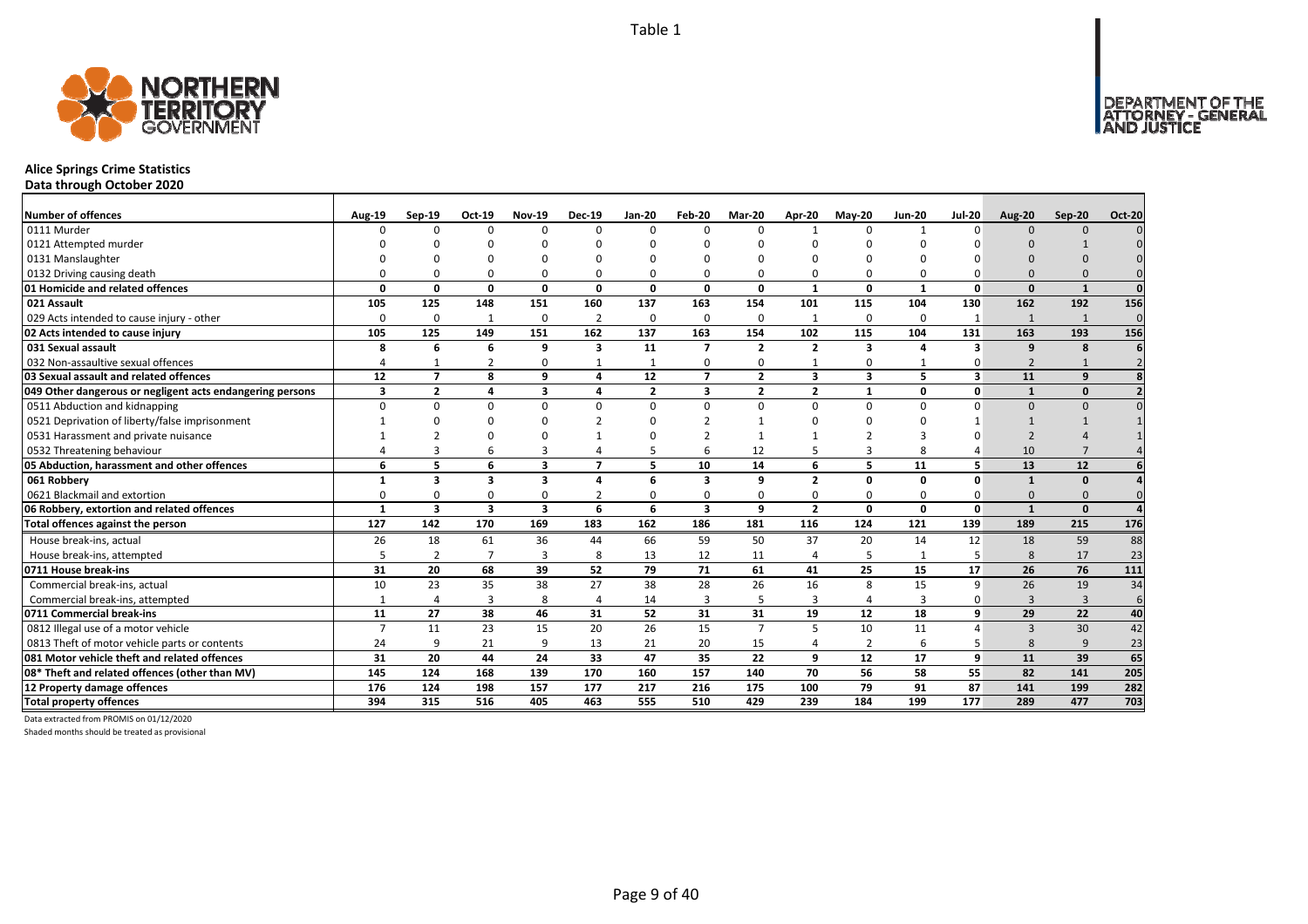

#### **Katherine Crime Statistics**

**Data through October 2020**

| Number of offences                                        | Aug-18         | Sep-18       | <b>Oct-18</b>           | <b>Nov-18</b>           | <b>Dec-18</b>  | Jan-19         | Feb-19         | Mar-19                  | Apr-19         | $May-19$       | <b>Jun-19</b>  | <b>Jul-19</b>            |
|-----------------------------------------------------------|----------------|--------------|-------------------------|-------------------------|----------------|----------------|----------------|-------------------------|----------------|----------------|----------------|--------------------------|
| 0111 Murder                                               | $\Omega$       | $\Omega$     | 0                       | $\Omega$                | $\Omega$       | $\Omega$       | $\Omega$       | $\Omega$                | $\Omega$       | $\Omega$       | 1              |                          |
| 0121 Attempted murder                                     |                | $\Omega$     | U                       | C                       |                | ŋ              | n              | n                       | n              |                | ŋ              |                          |
| 0131 Manslaughter                                         |                | $\Omega$     | O                       | $\Omega$                |                | $\Omega$       | O              | O                       | $\Omega$       |                | 0              |                          |
| 0132 Driving causing death                                | $\Omega$       | $\Omega$     | 0                       | $\Omega$                |                | 0              | 0              | O                       | $\Omega$       |                | $\Omega$       |                          |
| 01 Homicide and related offences                          | 0              | $\mathbf{0}$ | 0                       | $\mathbf 0$             | $\mathbf{0}$   | 0              | 0              | 0                       | $\mathbf{0}$   | 0              | 1              | $\mathbf 0$              |
| 021 Assault                                               | 50             | 51           | 66                      | 47                      | 50             | 44             | 28             | 49                      | 37             | 35             | 39             | 36                       |
| 029 Acts intended to cause injury - other                 | $\Omega$       | 0            | 1                       | $\Omega$                | $\Omega$       | $\Omega$       | 0              | $\Omega$                | $\Omega$       | $\Omega$       | $\Omega$       | $\mathbf{0}$             |
| 02 Acts intended to cause injury                          | 50             | 51           | 67                      | 47                      | 50             | 44             | 28             | 49                      | 37             | 35             | 39             | 36                       |
| 031 Sexual assault                                        | $\Omega$       | 3            | 4                       | $\overline{\mathbf{3}}$ | $\Omega$       | $\overline{2}$ | $\overline{2}$ | 6                       | $\Omega$       | O              | 3              | $\overline{\phantom{a}}$ |
| 032 Non-assaultive sexual offences                        | 0              | 0            | 0                       | 1                       | $\Omega$       | 1              | 0              | 0                       | 0              | $\Omega$       | $\overline{2}$ |                          |
| 03 Sexual assault and related offences                    | 0              | 3            | 4                       | 4                       | 0              | 3              | $\overline{2}$ | 6                       | $\mathbf{0}$   | 0              | 5              |                          |
| 049 Other dangerous or negligent acts endangering persons | 0              | 0            | 0                       | 0                       | $\mathbf{0}$   | $\overline{2}$ | 0              | $\overline{2}$          | $\mathbf 0$    | 0              | $\mathbf{0}$   | 0                        |
| 0511 Abduction and kidnapping                             | $\Omega$       | $\Omega$     | $\Omega$                | $\Omega$                | $\Omega$       | 0              | 0              | $\Omega$                | $\Omega$       | $\Omega$       | $\Omega$       |                          |
| 0521 Deprivation of liberty/false imprisonment            | n              | $\Omega$     | O                       | $\Omega$                |                | ŋ              | n              | ŋ                       | $\Omega$       |                | 0              |                          |
| 0531 Harassment and private nuisance                      | n              | $\Omega$     | O                       | $\Omega$                |                | ŋ              | n              | O                       | $\mathbf{1}$   |                |                |                          |
| 0532 Threatening behaviour                                | $\overline{2}$ | $\mathbf{1}$ | $\mathbf{1}$            | $\mathbf{1}$            |                |                | 0              | $\overline{2}$          | $\mathbf 0$    | 1              | 0              |                          |
| 05 Abduction, harassment and other offences               | $\overline{2}$ | $\mathbf{1}$ | $\mathbf{1}$            | $\mathbf{1}$            | $\overline{2}$ | $\mathbf{1}$   | 0              | $\overline{2}$          | $\mathbf{1}$   | $\mathbf{1}$   | $\mathbf{1}$   |                          |
| 061 Robbery                                               | 0              | 0            | 0                       | 0                       | $\overline{2}$ | $\Omega$       | $\mathbf{1}$   | 3                       | $\mathbf{0}$   | $\Omega$       | $\mathbf{1}$   |                          |
| 0621 Blackmail and extortion                              | 0              | 0            | 0                       | 0                       | 0              | 0              | 0              | 0                       | 0              | 0              | 0              | 0                        |
| 06 Robbery, extortion and related offences                | $\mathbf 0$    | $\mathbf{0}$ | $\mathbf{0}$            | $\mathbf 0$             | $\overline{2}$ | $\mathbf{0}$   | $\mathbf{1}$   | $\overline{\mathbf{3}}$ | $\mathbf 0$    | 0              | $\mathbf{1}$   | $\mathbf{1}$             |
| Total offences against the person                         | 52             | 55           | 72                      | 52                      | 54             | 50             | 31             | 62                      | 38             | 36             | 47             | 43                       |
| House break-ins, actual                                   | 14             | 13           | 12                      | 10                      | 12             | 25             | 6              | 6                       | $\overline{3}$ | $\overline{7}$ | 3              | $\Omega$                 |
| House break-ins, attempted                                | $\Omega$       | $\mathbf{1}$ | $\mathbf{1}$            | $\mathbf{1}$            | $\overline{2}$ | 3              | 0              | $\mathbf{1}$            | $\mathbf{1}$   |                | $\mathbf{1}$   | $\Omega$                 |
| 0711 House break-ins                                      | 14             | 14           | 13                      | 11                      | 14             | 28             | 6              | $\overline{7}$          | $\overline{a}$ | 8              | 4              | $\Omega$                 |
| Commercial break-ins, actual                              | 26             | 40           | 33                      | 22                      | 38             | 40             | 27             | 35                      | 13             | 10             | $\overline{7}$ | 10                       |
| Commercial break-ins, attempted                           | $\Omega$       | 3            | $\overline{2}$          | $\overline{2}$          | 3              | 2              | 0              | 3                       | 3              |                | 0              | $\overline{2}$           |
| 0711 Commercial break-ins                                 | 26             | 43           | 35                      | 24                      | 41             | 42             | 27             | 38                      | 16             | 14             | $\overline{7}$ | 12                       |
| 0812 Illegal use of a motor vehicle                       | 3              | 5            | $\overline{2}$          | $\overline{3}$          | 5              | 13             | 6              | $\overline{2}$          | $\overline{2}$ | 6              | 4              | $\overline{1}$           |
| 0813 Theft of motor vehicle parts or contents             | 3              | 0            | $\mathbf{1}$            | $\overline{7}$          | 3              | 4              | 2              | 6                       | 0              | 0              | 2              | 0                        |
| 081 Motor vehicle theft and related offences              | 6              | 5            | $\overline{\mathbf{3}}$ | 10                      | 8              | 17             | 8              | 8                       | $\overline{2}$ | 6              | 6              | $\mathbf{1}$             |
| 08* Theft and related offences (other than MV)            | 41             | 45           | 45                      | 30                      | 47             | 56             | 27             | 37                      | 23             | 34             | 28             | 28                       |
| 12 Property damage offences                               | 34             | 38           | 35                      | 31                      | 35             | 60             | 28             | 47                      | 28             | 28             | 24             | $\overline{22}$          |
| <b>Total property offences</b>                            | 121            | 145          | 131                     | 106                     | 145            | 203            | 96             | 137                     | 73             | 90             | 69             | 63                       |

Data extracted from PROMIS on 01/12/2020

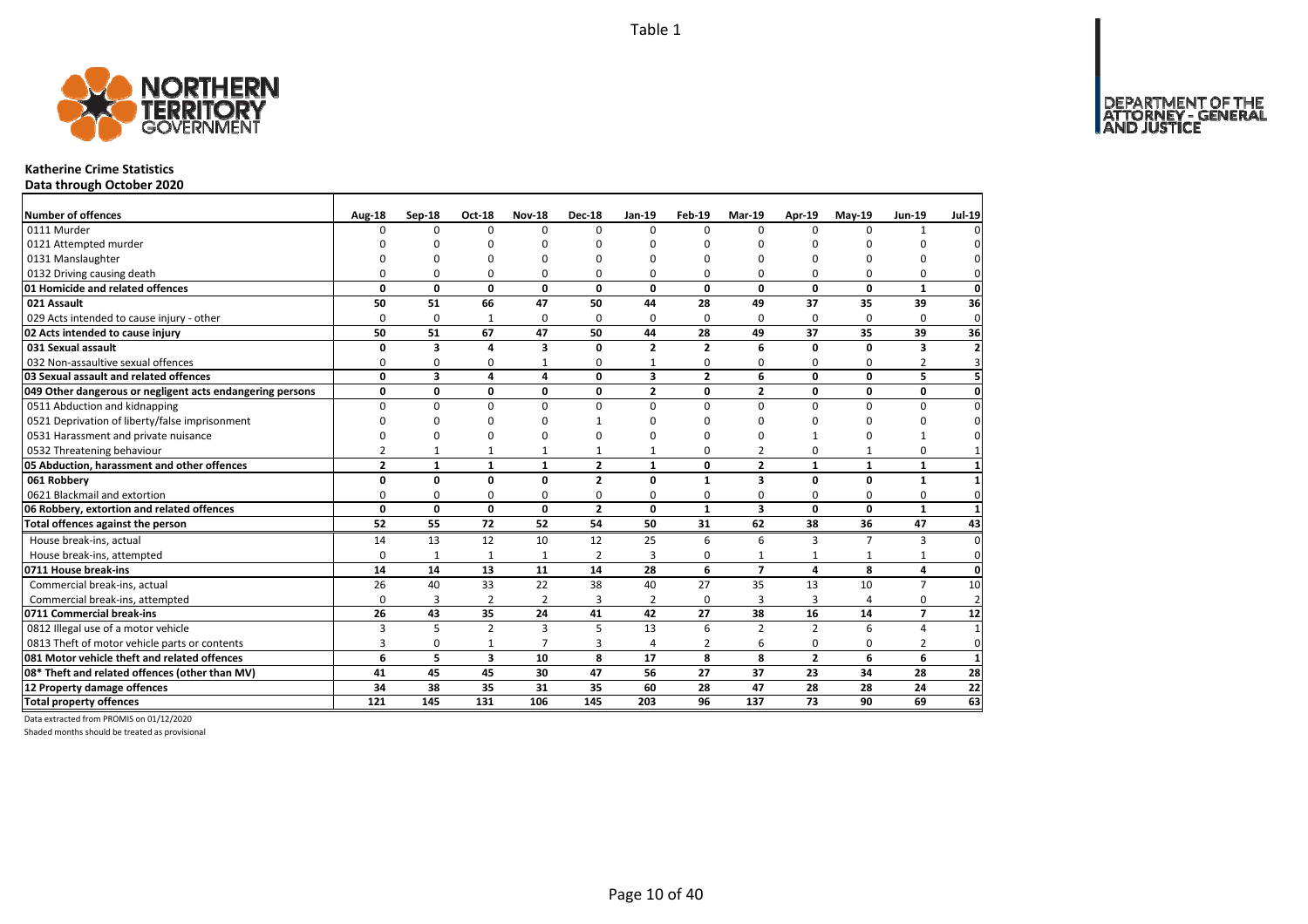

#### **Katherine Crime Statistics**

**Data through October 2020**

| <b>Number of offences</b>                                 | <b>Aug-19</b> | $Sep-19$                | Oct-19         | <b>Nov-19</b>    | <b>Dec-19</b>  | $Jan-20$                | Feb-20         | Mar-20         | Apr-20                  | <b>May-20</b>           | <b>Jun-20</b>           | <b>Jul-20</b>           | <b>Aug-20</b> | Sep-20                   | <b>Oct-20</b>   |
|-----------------------------------------------------------|---------------|-------------------------|----------------|------------------|----------------|-------------------------|----------------|----------------|-------------------------|-------------------------|-------------------------|-------------------------|---------------|--------------------------|-----------------|
| 0111 Murder                                               |               | <sup>n</sup>            | $\Omega$       | $\Omega$         | $\Omega$       | $\Omega$                | n              | $\Omega$       | $\Omega$                | 0                       | $\Omega$                | $\Omega$                | $\Omega$      | $\Omega$                 |                 |
| 0121 Attempted murder                                     |               |                         |                |                  |                |                         |                |                |                         |                         |                         |                         |               |                          |                 |
| 0131 Manslaughter                                         |               |                         |                |                  | ŋ              |                         |                |                |                         |                         |                         |                         |               |                          |                 |
| 0132 Driving causing death                                |               |                         | n              |                  | $\Omega$       |                         |                |                |                         | 0                       |                         |                         |               |                          |                 |
| 01 Homicide and related offences                          | n             | n                       | $\Omega$       | $\mathbf{0}$     | $\mathbf{0}$   | $\Omega$                | 0              | $\Omega$       | $\mathbf{0}$            | 0                       | $\Omega$                | $\mathbf{1}$            |               | $\Omega$                 | $\mathbf{0}$    |
| 021 Assault                                               | 33            | 32                      | 39             | 55               | 53             | 36                      | 58             | 41             | 37                      | 44                      | 63                      | 53                      | 53            | 66                       | 59              |
| 029 Acts intended to cause injury - other                 | $\Omega$      | 0                       | $\Omega$       | $\Omega$         | $\mathbf 0$    | $\Omega$                | 0              | $\Omega$       | $\Omega$                | 0                       | $\Omega$                | 0                       | $\Omega$      | $\Omega$                 | $\overline{0}$  |
| 02 Acts intended to cause injury                          | 33            | 32                      | 39             | 55               | 53             | 36                      | 58             | 41             | 37                      | 44                      | 63                      | 53                      | 53            | 66                       | 59              |
| 031 Sexual assault                                        | n             | $\mathbf{3}$            | $\overline{2}$ | $\overline{2}$   | 4              | $\mathbf{1}$            | $\mathbf{1}$   | $\overline{2}$ | $\overline{2}$          | $\overline{2}$          |                         | O                       |               | $\overline{\phantom{a}}$ |                 |
| 032 Non-assaultive sexual offences                        |               | n                       | $\Omega$       | $\mathbf 0$      | $\mathbf 0$    | $\Omega$                | 0              | $\Omega$       | $\Omega$                | 0                       | $\Omega$                | O                       | $\Omega$      |                          |                 |
| 03 Sexual assault and related offences                    | $\Omega$      | 3                       | $\overline{2}$ | $\overline{2}$   | 4              | 1                       | $\mathbf{1}$   | $\overline{2}$ | $\overline{2}$          | $\overline{2}$          | 4                       | $\Omega$                |               | $\overline{\phantom{a}}$ |                 |
| 049 Other dangerous or negligent acts endangering persons | 0             | $\overline{\mathbf{z}}$ | $\overline{2}$ | $\mathbf{1}$     | 0              | 1                       | 0              | $\Omega$       | $\mathbf{0}$            | 0                       | 0                       | $\overline{2}$          |               | $\Omega$                 |                 |
| 0511 Abduction and kidnapping                             | $\Omega$      |                         | $\Omega$       | $\Omega$         | $\Omega$       | $\Omega$                |                |                | $\Omega$                | $\Omega$                | $\Omega$                | $\Omega$                |               |                          |                 |
| 0521 Deprivation of liberty/false imprisonment            |               |                         |                |                  | ŋ              |                         |                |                |                         |                         |                         |                         |               |                          |                 |
| 0531 Harassment and private nuisance                      |               |                         |                |                  | ŋ              |                         |                |                |                         | ŋ                       |                         |                         |               |                          |                 |
| 0532 Threatening behaviour                                |               |                         | n              | $\Omega$         | 1              | 0                       |                |                |                         | $\mathbf{1}$            |                         |                         |               |                          |                 |
| 05 Abduction, harassment and other offences               | $\Omega$      |                         | $\mathbf{1}$   | 0                | $\mathbf{1}$   | $\mathbf{1}$            |                | $\Omega$       | $\overline{2}$          | $\mathbf{1}$            | $\Omega$                | $\Omega$                |               | $\Omega$                 |                 |
| 061 Robbery                                               | n             |                         | $\Omega$       | $\Omega$         | 0              | $\Omega$                | 0              | $\Omega$       | $\Omega$                | $\mathbf{1}$            | $\Omega$                | $\Omega$                | $\mathbf{1}$  |                          |                 |
| 0621 Blackmail and extortion                              |               |                         | n              | $\Omega$         | 0              | $\Omega$                |                |                | $\Omega$                | 0                       | $\Omega$                |                         |               |                          |                 |
| 06 Robbery, extortion and related offences                | $\Omega$      | $\mathbf{1}$            | 0              | $\mathbf 0$      | 0              | $\mathbf{0}$            | 0              | $\Omega$       | $\mathbf 0$             | $\mathbf{1}$            | $\mathbf{0}$            | $\mathbf{0}$            | $\mathbf{1}$  | $\Omega$                 |                 |
| Total offences against the person                         | 33            | 39                      | 44             | 58               | 58             | 39                      | 60             | 43             | 41                      | 48                      | 67                      | 56                      | 59            | 68                       | 65              |
| House break-ins, actual                                   |               | $\overline{7}$          | 10             | 18               | 14             | 18                      | 13             | 13             | 10                      | 3                       |                         | $\mathbf 1$             |               |                          |                 |
| House break-ins, attempted                                |               | 2                       | $\Omega$       | $\overline{2}$   | $\mathbf{1}$   | $\mathfrak{p}$          | $\overline{2}$ | $\overline{2}$ | $\Omega$                | $\Omega$                | $\Omega$                | O                       |               |                          |                 |
| 0711 House break-ins                                      | 5             | 9                       | 10             | 20               | 15             | 20                      | 15             | 15             | 10                      | 3                       | 5                       | $\mathbf{1}$            |               | $\overline{2}$           |                 |
| Commercial break-ins, actual                              | 11            | 6                       | $\overline{7}$ | 11               | 8              | 20                      | 25             | $\overline{7}$ | $\overline{3}$          | 0                       | $\overline{2}$          | $\overline{3}$          | 5             | 11                       |                 |
| Commercial break-ins, attempted                           | $\Omega$      |                         | $\Omega$       | $\overline{2}$   | 1              |                         | 2              | $\Omega$       | $\Omega$                | 0                       |                         |                         |               | $\Omega$                 |                 |
| 0711 Commercial break-ins                                 | 11            | 8                       | $\overline{7}$ | 13               | 9              | 21                      | 27             | $\overline{7}$ | $\overline{\mathbf{3}}$ | 0                       | $\overline{\mathbf{3}}$ | $\overline{4}$          | 5             | 11                       | 14              |
| 0812 Illegal use of a motor vehicle                       | $\mathbf{1}$  | $\mathbf{1}$            | $\overline{2}$ | $\overline{3}$   | 3              | 3                       | $\overline{3}$ | $\overline{2}$ | $\Omega$                | $\overline{2}$          | $\mathbf{1}$            | $\mathfrak{p}$          | $\Omega$      | $\Omega$                 |                 |
| 0813 Theft of motor vehicle parts or contents             | 0             |                         | $\overline{2}$ | $\overline{3}$   | $\overline{2}$ | $\Omega$                | 4              | $\overline{2}$ | -1                      | 1                       | $\Omega$                |                         |               | 3                        |                 |
| 081 Motor vehicle theft and related offences              | $\mathbf{1}$  | $\mathbf{1}$            | 4              | 6                | 5              | $\overline{\mathbf{3}}$ | $\overline{7}$ | 4              | $\mathbf{1}$            | $\overline{\mathbf{3}}$ | $\mathbf{1}$            | $\overline{\mathbf{3}}$ | $\mathbf{1}$  | $\overline{\mathbf{3}}$  |                 |
| 08* Theft and related offences (other than MV)            | 41            | 21                      | 30             | 49               | 28             | 50                      | 44             | 49             | 19                      | 13                      | 9                       | 18                      | 16            | 16                       | 22              |
| 12 Property damage offences                               | 16            | 34                      | 31             | 44               | 33             | 44                      | 35             | 35             | 13                      | 23                      | 24                      | 22                      | 28            | 40                       | 37              |
| <b>Total property offences</b>                            | 74            | 73                      | 82             | $\overline{132}$ | 90             | 138                     | 128            | 110            | 46                      | 42                      | 42                      | 48                      | 55            | 72                       | $\overline{83}$ |

Data extracted from PROMIS on 01/12/2020

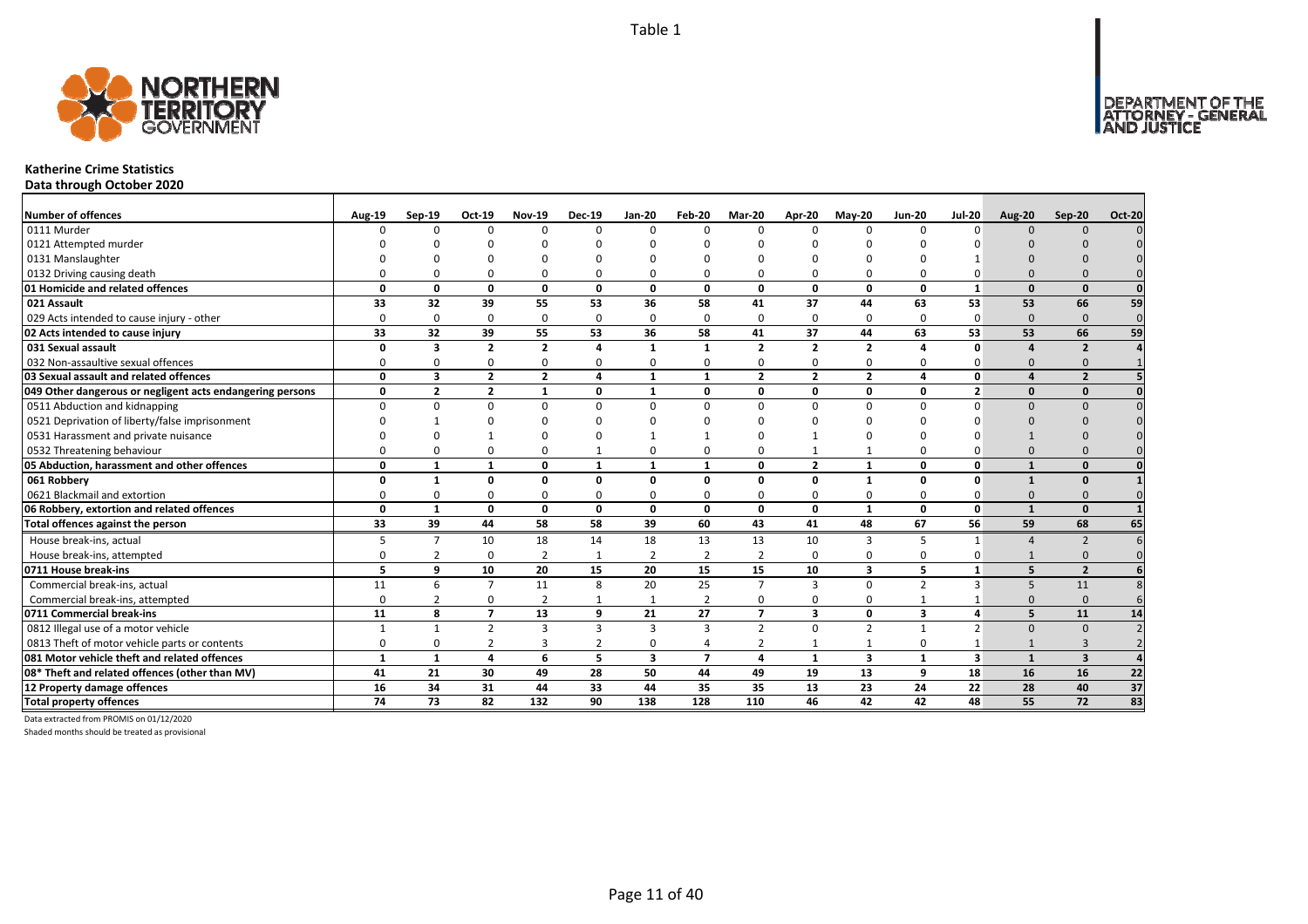DEPARTMENT OF THE<br>ATTORNEY - GENERAL



#### **Tennant Creek Crime Statistics**

**Data through October 2020**

| Number of offences                                        | Aug-18         | Sep-18       | <b>Oct-18</b>  | <b>Nov-18</b>           | <b>Dec-18</b>  | $Jan-19$       | Feb-19       | Mar-19         | Apr-19         | $May-19$        | <b>Jun-19</b>  | <b>Jul-19</b>   |
|-----------------------------------------------------------|----------------|--------------|----------------|-------------------------|----------------|----------------|--------------|----------------|----------------|-----------------|----------------|-----------------|
| 0111 Murder                                               | $\Omega$       | 0            | $\Omega$       | $\Omega$                | $\Omega$       | $\Omega$       | $\Omega$     | <sup>0</sup>   | $\Omega$       | $\Omega$        | 0              | $\Omega$        |
| 0121 Attempted murder                                     |                | ŋ            | n              | C                       |                |                | $\Omega$     | n              | C              |                 |                | $\Omega$        |
| 0131 Manslaughter                                         |                | $\Omega$     | O              | n                       |                |                | 0            | O              | $\Omega$       |                 | O              | $\mathbf{0}$    |
| 0132 Driving causing death                                | $\Omega$       | $\Omega$     | 0              | $\Omega$                | $\Omega$       | $\Omega$       | $\Omega$     | O              | $\Omega$       | $\Omega$        | 0              | $\mathbf{0}$    |
| 01 Homicide and related offences                          | 0              | 0            | 0              | 0                       | 0              | 0              | 0            | 0              | 0              | 0               | $\mathbf 0$    | $\mathbf{0}$    |
| 021 Assault                                               | 26             | 14           | 25             | 33                      | 27             | 27             | 21           | 16             | 19             | 16              | 18             | 20              |
| 029 Acts intended to cause injury - other                 | $\Omega$       | 0            | $\mathbf 0$    | 1                       | $\Omega$       | $\Omega$       | 0            | $\Omega$       | $\Omega$       | $\Omega$        | 0              | $\mathbf 0$     |
| 02 Acts intended to cause injury                          | 26             | 14           | 25             | 34                      | 27             | 27             | 21           | 16             | 19             | 16              | 18             | 20              |
| 031 Sexual assault                                        | 1              | 0            | $\mathbf{1}$   | $\overline{2}$          | $\Omega$       | $\overline{2}$ | $\Omega$     | $\overline{2}$ | $\mathbf 0$    | $\Omega$        | 0              | $\mathbf{0}$    |
| 032 Non-assaultive sexual offences                        | $\overline{2}$ | 0            | 0              | $\Omega$                | 0              | $\Omega$       | 0            | 0              | $\Omega$       | 0               | 0              | $\mathbf 0$     |
| 03 Sexual assault and related offences                    | 3              | 0            | $\mathbf{1}$   | $\overline{2}$          | 0              | $\overline{2}$ | 0            | $\overline{2}$ | 0              | 0               | 0              | $\mathbf{0}$    |
| 049 Other dangerous or negligent acts endangering persons | 0              | 0            | $\mathbf{1}$   | 0                       | 0              | 0              | 0            | $\mathbf{1}$   | 0              | $\overline{2}$  | 0              | $\mathbf{0}$    |
| 0511 Abduction and kidnapping                             | $\Omega$       | $\Omega$     | $\Omega$       | $\Omega$                | $\Omega$       | $\Omega$       | $\Omega$     | $\Omega$       | $\Omega$       | $\Omega$        | 0              | $\mathbf 0$     |
| 0521 Deprivation of liberty/false imprisonment            | ∩              | ŋ            | 0              | n                       |                | ∩              | ŋ            | 0              | $\Omega$       | O               | ŋ              | $\mathbf{0}$    |
| 0531 Harassment and private nuisance                      |                |              | 0              | n                       |                |                | $\Omega$     | O              | $\Omega$       | $\Omega$        | O              | $\mathbf{0}$    |
| 0532 Threatening behaviour                                | $\Omega$       | 0            | 0              | $\mathbf 0$             | $\Omega$       | $\Omega$       | $\mathbf{1}$ | $\mathbf{1}$   | 0              | 0               | $\mathbf{1}$   | $\mathbf{0}$    |
| 05 Abduction, harassment and other offences               | 0              | $\mathbf{1}$ | 0              | $\mathbf 0$             | $\mathbf{0}$   | $\mathbf{0}$   | $\mathbf{1}$ | $\mathbf{1}$   | 0              | 0               | 1              | $\mathbf{0}$    |
| 061 Robbery                                               | $\mathbf{1}$   | 0            | 0              | $\mathbf{1}$            | 0              | $\mathbf{1}$   | 0            | $\mathbf{1}$   | 0              | 0               | 0              | $\mathbf{0}$    |
| 0621 Blackmail and extortion                              | 0              | 0            | 0              | 0                       | 0              | 0              | 0            | 0              | $\mathbf 0$    | 0               | 0              | $\mathbf{0}$    |
| 06 Robbery, extortion and related offences                | $\mathbf{1}$   | 0            | $\mathbf 0$    | $\mathbf{1}$            | 0              | $\mathbf{1}$   | $\mathbf{0}$ | $\mathbf{1}$   | 0              | 0               | $\mathbf 0$    | $\mathbf{0}$    |
| Total offences against the person                         | 30             | 15           | 27             | 37                      | 27             | 30             | 22           | 21             | 19             | 18              | 19             | 20              |
| House break-ins, actual                                   | 14             | 14           | 21             | 13                      | 5              | 12             | 13           | 4              | 8              | 10              | 13             | 15              |
| House break-ins, attempted                                | $\mathbf{1}$   | $\mathbf{1}$ | $\mathbf{1}$   | $\overline{2}$          | 0              | $\overline{2}$ | 0            |                |                |                 |                | $\overline{3}$  |
| 0711 House break-ins                                      | 15             | 15           | 22             | 15                      | 5              | 14             | 13           | 5              | 9              | 11              | 14             | 18              |
| Commercial break-ins, actual                              | 6              | 10           | $\overline{7}$ | $\overline{2}$          | 5              | 10             | 9            | 15             | 24             | $\overline{7}$  | 6              | 8               |
| Commercial break-ins, attempted                           | $\mathbf{1}$   | 0            | 4              | 1                       | 0              | 3              | 1            | 1              | 1              | 1               | 0              | $\mathbf{0}$    |
| 0711 Commercial break-ins                                 | $\overline{7}$ | 10           | 11             | $\overline{\mathbf{3}}$ | 5              | 13             | 10           | 16             | 25             | 8               | 6              | 8               |
| 0812 Illegal use of a motor vehicle                       | $\overline{2}$ | $\mathbf{1}$ | $\overline{2}$ | $\Omega$                | $\mathbf{3}$   | 5              | $\Omega$     | 3              | $\overline{2}$ | $\mathbf{1}$    | 0              | $\overline{0}$  |
| 0813 Theft of motor vehicle parts or contents             | 4              | 8            | 0              | 0                       | $\mathbf{1}$   | 3              | $\mathbf{1}$ | 3              | $\overline{2}$ | 0               | $\overline{2}$ | $\overline{2}$  |
| 081 Motor vehicle theft and related offences              | 6              | 9            | $\overline{2}$ | 0                       | $\overline{a}$ | 8              | $\mathbf{1}$ | 6              | $\overline{a}$ | $\mathbf{1}$    | $\overline{2}$ | $\mathbf{2}$    |
| 08* Theft and related offences (other than MV)            | 21             | 22           | 19             | 19                      | 13             | 18             | 15           | 17             | 23             | 24              | 21             | 18              |
| 12 Property damage offences                               | 33             | 28           | 20             | 23                      | 27             | 26             | 24           | 38             | 43             | 26              | 17             | 35              |
| <b>Total property offences</b>                            | 82             | 84           | 74             | 60                      | 54             | 79             | 63           | 82             | 104            | $\overline{70}$ | 60             | $\overline{81}$ |

Data extracted from PROMIS on 01/12/2020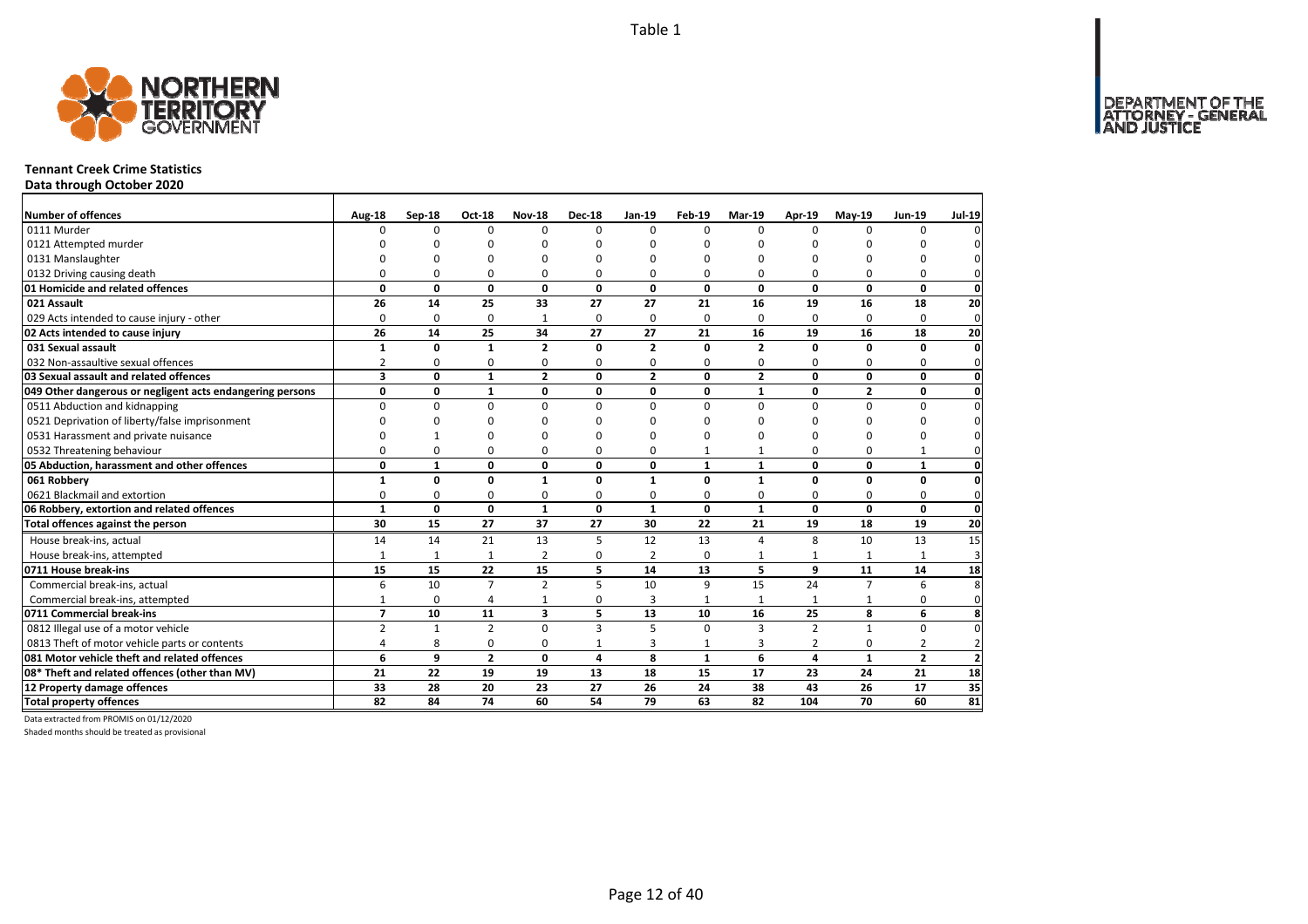

#### **Tennant Creek Crime Statistics**

**Data through October 2020**

| <b>Number of offences</b>                                 | <b>Aug-19</b>           | $Sep-19$       | Oct-19         | <b>Nov-19</b>  | <b>Dec-19</b> | $Jan-20$                | Feb-20         | Mar-20         | Apr-20         | <b>May-20</b>  | <b>Jun-20</b>  | <b>Jul-20</b>            | <b>Aug-20</b>            | Sep-20                  | <b>Oct-20</b> |
|-----------------------------------------------------------|-------------------------|----------------|----------------|----------------|---------------|-------------------------|----------------|----------------|----------------|----------------|----------------|--------------------------|--------------------------|-------------------------|---------------|
| 0111 Murder                                               | n                       | $\Omega$       | $\Omega$       | $\Omega$       | $\Omega$      | $\Omega$                | 0              | $\Omega$       | $\Omega$       | $\Omega$       | n              | n                        | $\Omega$                 | $\Omega$                |               |
| 0121 Attempted murder                                     |                         |                |                |                |               |                         |                |                |                |                |                |                          |                          |                         |               |
| 0131 Manslaughter                                         |                         |                |                |                |               |                         |                |                |                |                |                |                          |                          |                         |               |
| 0132 Driving causing death                                |                         |                |                |                | $\Omega$      | O                       |                |                | 0              | $\Omega$       |                |                          |                          |                         |               |
| 01 Homicide and related offences                          | n                       | $\Omega$       | $\Omega$       | $\Omega$       | $\mathbf{0}$  | $\mathbf{0}$            | 0              | $\Omega$       | $\Omega$       | $\mathbf{0}$   | $\Omega$       | <sup>0</sup>             | $\Omega$                 | $\Omega$                |               |
| 021 Assault                                               | 29                      | 37             | 26             | 27             | 22            | 17                      | 29             | 28             | 21             | 34             | 18             | 28                       | 40                       | 35                      | 39            |
| 029 Acts intended to cause injury - other                 | $\Omega$                | $\Omega$       | $\Omega$       | $\Omega$       | $\mathbf 0$   | $\Omega$                | -1             | $\Omega$       | $\Omega$       | $\mathbf 0$    | $\Omega$       | $\Omega$                 | $\Omega$                 | $\Omega$                | $\Omega$      |
| 02 Acts intended to cause injury                          | 29                      | 37             | 26             | 27             | 22            | 17                      | 30             | 28             | 21             | 34             | 18             | 28                       | 40                       | 35                      | 39            |
| 031 Sexual assault                                        | 3                       | 0              | $\overline{2}$ | $\mathbf{0}$   | 0             | $\Omega$                | 0              | $\mathbf{1}$   | $\mathbf{1}$   | $\mathbf{1}$   | $\overline{2}$ | $\mathbf{1}$             | $\Omega$                 | $\overline{\mathbf{1}}$ |               |
| 032 Non-assaultive sexual offences                        | $\Omega$                | O              | $\Omega$       | $\Omega$       | $\mathbf 0$   | $\Omega$                | $\Omega$       | $\Omega$       | $\Omega$       | 0              | 3              | O                        |                          | $\Omega$                | $\Omega$      |
| 03 Sexual assault and related offences                    | $\overline{\mathbf{3}}$ | 0              | $\overline{2}$ | 0              | 0             | 0                       | 0              | $\mathbf{1}$   | $\mathbf{1}$   | $\mathbf{1}$   | 5              | $\mathbf{1}$             | $\mathbf{1}$             | $\mathbf{1}$            |               |
| 049 Other dangerous or negligent acts endangering persons | 0                       | 0              | $\mathbf{1}$   | $\mathbf{0}$   | 0             | 0                       | 0              | 0              | 0              | 0              | 0              | $\mathbf{0}$             | $\overline{\phantom{a}}$ |                         |               |
| 0511 Abduction and kidnapping                             | $\Omega$                | $\Omega$       | $\Omega$       | $\Omega$       | 0             | $\Omega$                | O              |                | $\Omega$       | $\Omega$       | $\Omega$       |                          | $\Omega$                 | $\Omega$                |               |
| 0521 Deprivation of liberty/false imprisonment            |                         |                |                |                |               |                         |                |                |                | ŋ              |                |                          |                          |                         |               |
| 0531 Harassment and private nuisance                      |                         |                |                |                |               |                         |                |                |                | n              |                |                          |                          |                         |               |
| 0532 Threatening behaviour                                |                         |                |                | 0              | $\Omega$      |                         |                |                | $\Omega$       | 0              |                |                          |                          |                         |               |
| 05 Abduction, harassment and other offences               | 0                       | $\Omega$       | 4              | 0              | 0             | 0                       | $\mathbf{1}$   | $\Omega$       | $\mathbf{1}$   | 0              | $\mathbf{1}$   | $\overline{\mathbf{z}}$  | $\Omega$                 |                         |               |
| 061 Robbery                                               |                         |                |                | $\overline{2}$ | 0             | $\Omega$                | $\overline{2}$ | $\Omega$       | $\Omega$       | 0              | $\Omega$       | <sup>0</sup>             | $\Omega$                 |                         |               |
| 0621 Blackmail and extortion                              |                         | O              |                | 0              | 0             | 0                       |                | <sup>0</sup>   | 0              | 0              | $\Omega$       |                          |                          |                         |               |
| 06 Robbery, extortion and related offences                | 0                       | $\mathbf{1}$   | 1              | $\overline{2}$ | 0             | $\mathbf{0}$            | $\overline{2}$ | $\Omega$       | $\mathbf 0$    | 0              | 0              | $\Omega$                 | $\Omega$                 |                         |               |
| Total offences against the person                         | 32                      | 38             | 34             | 29             | 22            | 17                      | 33             | 29             | 23             | 35             | 24             | 31                       | 43                       | 39                      | 45            |
| House break-ins, actual                                   | 19                      | 18             | 16             | 18             | 11            | 15                      | 21             | 17             | $\overline{2}$ | 3              |                | $\overline{\phantom{a}}$ |                          | -7                      |               |
| House break-ins, attempted                                |                         | $\Omega$       | $\overline{4}$ | $\overline{2}$ | $\mathbf{1}$  |                         | 0              | $\Omega$       | $\mathbf 0$    | 0              | $\Omega$       |                          | $\Omega$                 |                         |               |
| 0711 House break-ins                                      | 20                      | 18             | 20             | 20             | 12            | 16                      | 21             | 17             | $\overline{2}$ | 3              |                | $\overline{2}$           |                          | q                       |               |
| Commercial break-ins, actual                              | 12                      | 6              | 15             | 23             | 10            | 8                       | 10             | q              | $\Lambda$      | $\overline{2}$ |                | 6                        | 19                       | $\sqrt{2}$              |               |
| Commercial break-ins, attempted                           | $\Omega$                |                | $\Omega$       | 0              | 1             | $\mathbf{1}$            |                |                |                | 0              | 0              |                          | $\overline{2}$           |                         |               |
| 0711 Commercial break-ins                                 | 12                      | 8              | 15             | 23             | 11            | 9                       | 11             | 10             | 5              | $\overline{2}$ | $\mathbf{1}$   | 6                        | 21                       | $\overline{7}$          |               |
| 0812 Illegal use of a motor vehicle                       | $\Omega$                | $\mathbf{1}$   | $\mathcal{P}$  | $\mathbf{3}$   | $\mathbf 0$   | 3                       | $\overline{3}$ | $\overline{2}$ | $\Omega$       | $\mathbf 0$    | $\mathbf 0$    | 0                        |                          |                         |               |
| 0813 Theft of motor vehicle parts or contents             |                         |                | 3              |                | 1             | $\Omega$                | 0              | 2              | $\overline{2}$ | 1              |                |                          | $\overline{2}$           |                         |               |
| 081 Motor vehicle theft and related offences              | $\mathbf{1}$            | $\overline{2}$ | 5              | $\overline{a}$ | $\mathbf{1}$  | $\overline{\mathbf{3}}$ | 3              | 4              | $\overline{2}$ | $\mathbf{1}$   | $\mathbf{1}$   | $\mathbf{1}$             | $\overline{\mathbf{3}}$  | 5                       |               |
| 08* Theft and related offences (other than MV)            | 27                      | 24             | 30             | 31             | 18            | 23                      | 53             | 34             | 10             | 10             | 11             | 11                       | 17                       | 21                      | 19            |
| 12 Property damage offences                               | 29                      | 35             | 44             | 51             | 39            | 31                      | 44             | 47             | 26             | 22             | 12             | 37                       | 44                       | 36                      | 23            |
| <b>Total property offences</b>                            | 89                      | 87             | 114            | 129            | 81            | 82                      | 132            | 112            | 45             | 38             | 26             | 57                       | 86                       | 78                      | 54            |

Data extracted from PROMIS on 01/12/2020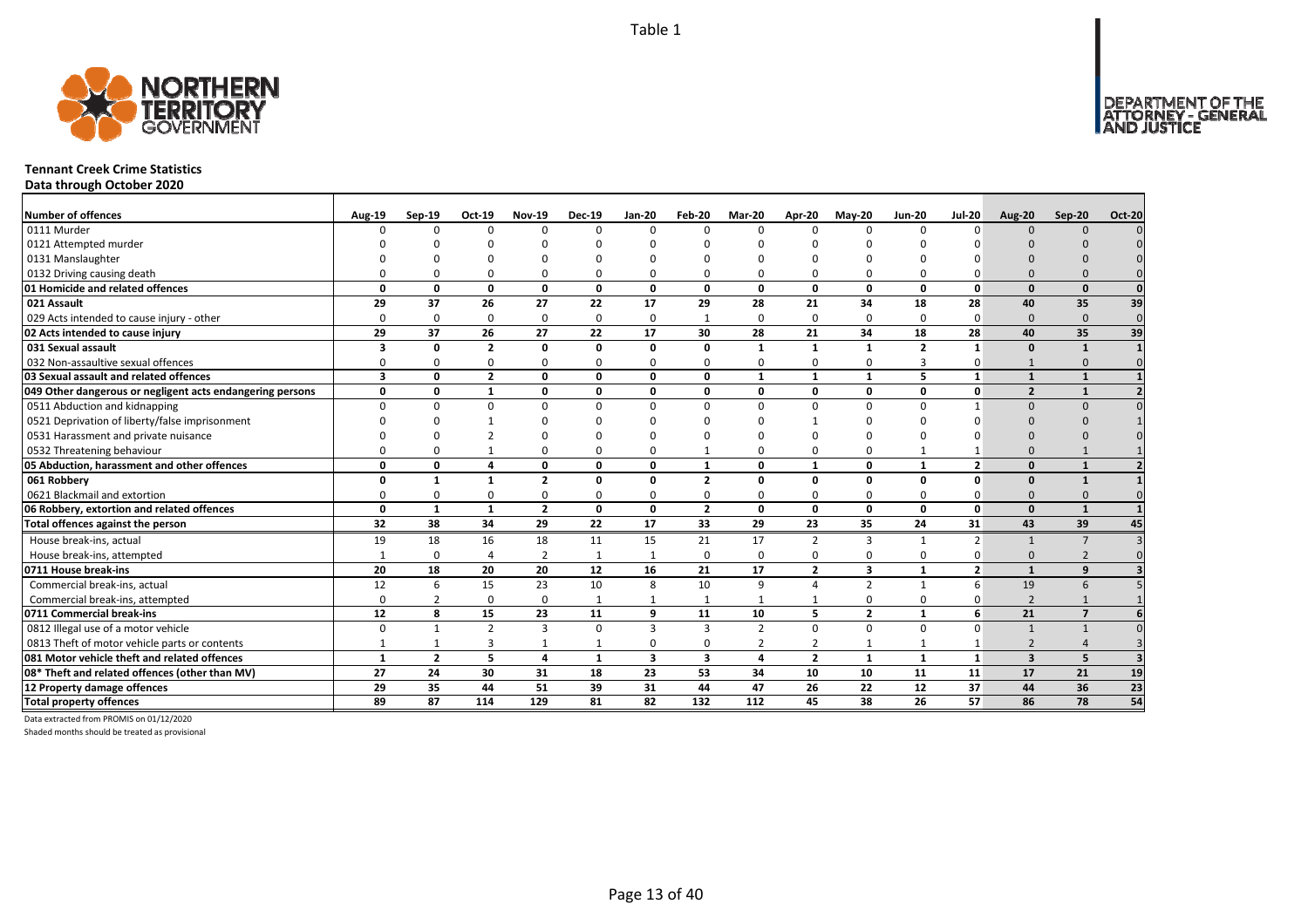

## **Nhulunbuy Crime Statistics**

**Data through October 2020**

| <b>Number of offences</b>                                 | Aug-18       | Sep-18         | Oct-18       | <b>Nov-18</b>           | <b>Dec-18</b> | Jan-19                  | <b>Feb-19</b> | Mar-19         | Apr-19         | $May-19$       | <b>Jun-19</b>  | <b>Jul-19</b>       |
|-----------------------------------------------------------|--------------|----------------|--------------|-------------------------|---------------|-------------------------|---------------|----------------|----------------|----------------|----------------|---------------------|
| 0111 Murder                                               | n            | $\Omega$       | $\Omega$     | $\Omega$                | $\Omega$      | $\Omega$                | 0             | $\Omega$       | $\Omega$       | 0              | $\Omega$       | 0                   |
| 0121 Attempted murder                                     |              |                |              |                         |               |                         |               | O              |                |                |                | 0                   |
| 0131 Manslaughter                                         |              |                | n            |                         |               |                         | O             | $\Omega$       | O              |                |                | $\mathbf 0$         |
| 0132 Driving causing death                                |              | 0              | 0            | 0                       | 0             | $\Omega$                | 0             | 0              | 0              | 0              | 0              | $\mathbf{0}$        |
| 01 Homicide and related offences                          | 0            | 0              | $\mathbf 0$  | 0                       | 0             | 0                       | 0             | 0              | 0              | 0              | 0              | $\mathbf 0$         |
| 021 Assault                                               | 11           | $\overline{7}$ | 10           | $\overline{7}$          | 5             | 3                       | 5             | 8              | 4              | 5              | 4              | 5                   |
| 029 Acts intended to cause injury - other                 | 0            | 0              | 0            | 0                       | 0             | $\Omega$                | 0             | 0              | 0              | 0              | $\mathbf 0$    | $\mathbf 0$         |
| 02 Acts intended to cause injury                          | 11           | $\overline{7}$ | 10           | $\overline{7}$          | 5             | $\overline{\mathbf{3}}$ | 5             | 8              | 4              | 5              | 4              | 5 <sup>1</sup>      |
| 031 Sexual assault                                        | 0            | 0              | 0            | $\overline{2}$          | $\Omega$      | $\mathbf{0}$            | 0             | $\mathbf{1}$   | 0              | 0              | $\mathbf{1}$   | 0                   |
| 032 Non-assaultive sexual offences                        | $\Omega$     | $\Omega$       | $\Omega$     | 0                       | 0             | $\Omega$                | 0             | $\Omega$       | $\Omega$       | 0              | $\Omega$       | $\mathbf 0$         |
| 03 Sexual assault and related offences                    | 0            | 0              | 0            | $\overline{2}$          | 0             | 0                       | 0             | $\mathbf{1}$   | 0              | 0              | $\mathbf{1}$   | $\mathbf{0}$        |
| 049 Other dangerous or negligent acts endangering persons | 0            | 0              | 0            | 0                       | 0             | 0                       | 0             | 0              | 0              | 0              | 0              | $\mathbf 0$         |
| 0511 Abduction and kidnapping                             | $\Omega$     | $\Omega$       | $\Omega$     | $\Omega$                | $\Omega$      | $\Omega$                | $\Omega$      | $\Omega$       | $\Omega$       | $\Omega$       | $\Omega$       | $\pmb{0}$           |
| 0521 Deprivation of liberty/false imprisonment            |              | ŋ              |              |                         |               |                         | ŋ             | ŋ              |                | n              | ŋ              | $\mathsf{O}\xspace$ |
| 0531 Harassment and private nuisance                      |              | ŋ              | n            |                         |               |                         |               | ŋ              |                | n              | ŋ              | 0                   |
| 0532 Threatening behaviour                                |              | 0              | O            | O                       | ŋ             | 0                       | 0             | $\Omega$       | 0              | 0              | $\mathbf 0$    | $\mathbf{0}$        |
| 05 Abduction, harassment and other offences               | $\mathbf{1}$ | 0              | 0            | 0                       | 0             | 0                       | 0             | 0              | 0              | 0              | 0              | $\mathbf{0}$        |
| 061 Robbery                                               | 3            | 0              | 0            | $\Omega$                | 0             | $\Omega$                | 0             | 0              | $\Omega$       | 0              | 0              | $\mathbf 0$         |
| 0621 Blackmail and extortion                              | 0            | 0              | 0            | 0                       | $\Omega$      | $\Omega$                | 0             | $\Omega$       | 0              | 0              | 0              | $\mathbf{0}$        |
| 06 Robbery, extortion and related offences                | 3            | 0              | 0            | 0                       | 0             | 0                       | 0             | 0              | 0              | 0              | 0              | $\mathbf 0$         |
| Total offences against the person                         | 15           | $\overline{7}$ | 10           | 9                       | 5.            | 3                       | 5             | 9              | 4              | 5.             | 5              | 5                   |
| House break-ins, actual                                   | 1            | $\mathbf{1}$   | $\mathbf{1}$ | 0                       | 1             | $\mathbf{1}$            | 1             | $\mathbf{1}$   | 0              | 6              | 2              | $\mathbf{1}$        |
| House break-ins, attempted                                | 0            | $\mathbf 0$    | 0            | $\Omega$                | 0             | 1                       | 0             | $\Omega$       |                | 0              | $\mathbf 0$    | $\mathbf 0$         |
| 0711 House break-ins                                      | $\mathbf{1}$ | $\mathbf{1}$   | 1            | 0                       | 1             | $\mathbf{2}$            | $\mathbf{1}$  | $\mathbf{1}$   | $\mathbf{1}$   | 6              | $\mathbf{2}$   | $\mathbf{1}$        |
| Commercial break-ins, actual                              | 1            | $\mathbf{1}$   | $\mathbf 0$  | $\Omega$                | $\mathbf{1}$  | 6                       | 3             | $\mathbf{1}$   | $\overline{2}$ | $\overline{3}$ | $\mathbf{1}$   | $\mathbf 0$         |
| Commercial break-ins, attempted                           | 0            | 0              | 0            | $\Omega$                | $\Omega$      | $\Omega$                |               | $\Omega$       | 0              | 0              | $\mathbf{1}$   | $\mathbf 0$         |
| 0711 Commercial break-ins                                 | $\mathbf{1}$ | $\mathbf{1}$   | 0            | 0                       | $\mathbf{1}$  | 6                       | 4             | $\mathbf{1}$   | $\overline{2}$ | 3              | $\overline{2}$ | $\mathbf 0$         |
| 0812 Illegal use of a motor vehicle                       | $\Omega$     | $\mathbf{1}$   | $\mathbf 0$  | 3                       | 1             | $\overline{3}$          | $\Omega$      | $\Omega$       | $\overline{2}$ | $\Omega$       | $\mathbf 0$    | $\mathbf{1}$        |
| 0813 Theft of motor vehicle parts or contents             | 0            | $\mathbf 0$    | 0            | $\mathbf{1}$            | 0             | 3                       | 0             | 0              | 0              | 0              | $\mathbf{1}$   | $\mathbf{0}$        |
| 081 Motor vehicle theft and related offences              | 0            | $\mathbf{1}$   | 0            | 4                       | $\mathbf{1}$  | 6                       | 0             | 0              | $\overline{2}$ | 0              | $\mathbf{1}$   | $1\overline{ }$     |
| 08* Theft and related offences (other than MV)            | 9            | 3              | $\mathbf{1}$ | 0                       | 5             | 12                      | 10            | 6              | 11             | $\overline{7}$ | 3              | 6                   |
| 12 Property damage offences                               | 6            | 9              | 4            | $\overline{\mathbf{z}}$ | 4             | 19                      | 5             | $\overline{7}$ | $\overline{7}$ | 9              | 4              | $\overline{2}$      |
| <b>Total property offences</b>                            | 17           | 15             | 6            | 11                      | 12            | 45                      | 20            | 15             | 23             | 25             | 12             | 10                  |

Data extracted from PROMIS on 01/12/2020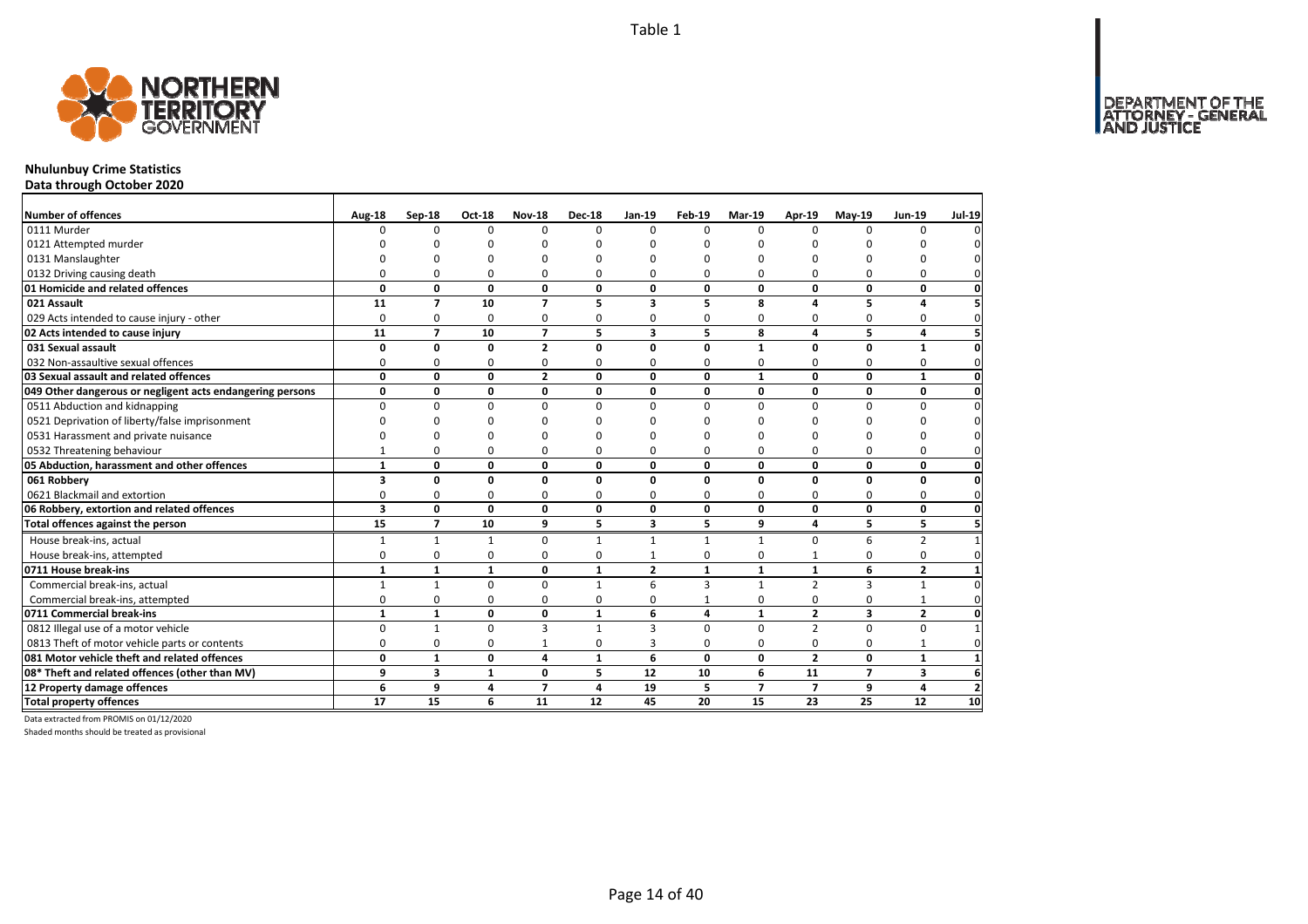

## **Nhulunbuy Crime Statistics**

**Data through October 2020**

| <b>Number of offences</b>                                 | <b>Aug-19</b>            | Sep-19         | Oct-19         | <b>Nov-19</b>  | <b>Dec-19</b>  | Jan-20         | Feb-20                  | Mar-20                  | Apr-20         | $May-20$       | <b>Jun-20</b>  | <b>Jul-20</b>  | <b>Aug-20</b>           | Sep-20       | <b>Oct-20</b> |
|-----------------------------------------------------------|--------------------------|----------------|----------------|----------------|----------------|----------------|-------------------------|-------------------------|----------------|----------------|----------------|----------------|-------------------------|--------------|---------------|
| 0111 Murder                                               |                          | <sup>n</sup>   | $\Omega$       | $\Omega$       | $\Omega$       | <sup>n</sup>   | U                       | $\Omega$                | $\Omega$       | $\Omega$       |                | n              | $\Omega$                | $\Omega$     |               |
| 0121 Attempted murder                                     |                          |                |                |                |                |                |                         |                         |                |                |                |                |                         |              |               |
| 0131 Manslaughter                                         |                          |                |                |                |                |                |                         |                         |                |                |                |                |                         |              |               |
| 0132 Driving causing death                                |                          |                | $\Omega$       | $\Omega$       | 0              |                |                         | $\Omega$                | $\Omega$       | 0              |                |                |                         |              |               |
| 01 Homicide and related offences                          |                          | O              | 0              | $\mathbf{0}$   | 0              | $\Omega$       | U                       | $\Omega$                | $\mathbf{0}$   | 0              | $\Omega$       | n              |                         |              |               |
| 021 Assault                                               |                          | 5              | 8              | $\overline{7}$ | 4              | $\overline{2}$ | 3                       | 11                      | $\overline{2}$ | $\mathbf{1}$   | 6              |                | $\mathbf{R}$            |              |               |
| 029 Acts intended to cause injury - other                 |                          |                | $\Omega$       | 0              | 0              | 0              |                         | $\Omega$                | 0              | 0              |                |                | n                       |              |               |
| 02 Acts intended to cause injury                          |                          | 5              | 8              | $\overline{7}$ | 4              | $\overline{2}$ | $\overline{\mathbf{3}}$ | 11                      | $\overline{2}$ | $\mathbf{1}$   | 6              | 5              | $\mathbf{R}$            | 5            |               |
| 031 Sexual assault                                        |                          | O              | $\Omega$       | $\mathbf 0$    | $\mathbf{1}$   | $\Omega$       |                         | $\Omega$                | $\mathbf 0$    | $\mathbf{1}$   | $\mathbf{1}$   |                | $\Omega$                |              |               |
| 032 Non-assaultive sexual offences                        |                          |                | $\Omega$       | $\Omega$       | 0              | 0              | O                       | $\Omega$                | 0              | 0              | O              |                | $\Omega$                |              |               |
| 03 Sexual assault and related offences                    | $\mathbf{1}$             | n              | 0              | $\mathbf{0}$   | $\mathbf{1}$   | $\Omega$       | $\mathbf{1}$            | 0                       | $\mathbf{0}$   | $\mathbf{1}$   | $\mathbf{1}$   | $\overline{2}$ | $\Omega$                |              |               |
| 049 Other dangerous or negligent acts endangering persons | O                        | n              | 0              | $\mathbf{0}$   | 0              | $\Omega$       | O                       | 0                       | $\mathbf 0$    | 0              | 0              | ŋ              | $\Omega$                | $\Omega$     |               |
| 0511 Abduction and kidnapping                             |                          | n              | $\Omega$       | $\Omega$       | $\Omega$       | n              | U                       | $\Omega$                | $\Omega$       | $\Omega$       |                |                |                         |              |               |
| 0521 Deprivation of liberty/false imprisonment            |                          |                |                |                |                |                |                         |                         |                |                |                |                |                         |              |               |
| 0531 Harassment and private nuisance                      |                          |                |                |                |                |                |                         |                         |                |                |                |                |                         |              |               |
| 0532 Threatening behaviour                                |                          |                | $\Omega$       | $\Omega$       | $\Omega$       |                |                         | $\Omega$                | $\Omega$       | $\Omega$       |                |                |                         |              |               |
| 05 Abduction, harassment and other offences               | n                        | n              | $\Omega$       | $\mathbf 0$    | 0              | $\mathbf{0}$   | O                       | $\Omega$                | $\mathbf 0$    | 0              | 1              | ŋ              | $\Omega$                |              |               |
| 061 Robbery                                               |                          | n              |                | $\mathbf 0$    | 0              |                | U                       | $\Omega$                | $\mathbf 0$    | 0              | $\Omega$       |                | $\Omega$                | $\Omega$     |               |
| 0621 Blackmail and extortion                              |                          |                | $\Omega$       | $\Omega$       | 0              |                |                         | $\Omega$                | $\Omega$       | 0              |                |                | $\Omega$                |              |               |
| 06 Robbery, extortion and related offences                | $\mathbf{1}$             | $\Omega$       | 1              | $\mathbf{0}$   | $\mathbf{0}$   | $\mathbf{1}$   | $\Omega$                | $\mathbf{0}$            | $\mathbf 0$    | 0              | $\Omega$       | $\mathbf{1}$   | $\Omega$                | $\Omega$     |               |
| Total offences against the person                         | 6                        | 5              | 9              | $\overline{7}$ | 5              | 3              | 4                       | 11                      | $\overline{2}$ | 2              | 8              | 8              | 8                       |              |               |
| House break-ins, actual                                   | $\overline{2}$           | $\mathbf{1}$   | $\Lambda$      | 1              | 3              | $\Omega$       |                         | $\Omega$                | $\Omega$       | $\mathbf{1}$   | $\overline{2}$ |                | $\Omega$                | $\mathbf{1}$ |               |
| House break-ins, attempted                                |                          | ŋ              | $\Omega$       | $\Omega$       | 0              | 0              |                         | $\Omega$                | $\Omega$       | 0              | 0              |                |                         |              |               |
| 0711 House break-ins                                      | $\overline{\phantom{a}}$ |                | $\mathbf{A}$   | 1              | 3              | $\Omega$       |                         | $\Omega$                | $\mathbf 0$    | $\mathbf{1}$   | $\overline{2}$ | Δ              |                         |              |               |
| Commercial break-ins, actual                              |                          | $\Omega$       |                | $\mathbf{1}$   | $\mathbf{1}$   | U              | 3                       | 3                       | $\Omega$       | $\Omega$       | $\mathbf{1}$   |                |                         |              |               |
| Commercial break-ins, attempted                           |                          |                | $\Omega$       | $\Omega$       | 0              |                |                         | $\Omega$                | $\Omega$       | 0              |                |                |                         |              |               |
| 0711 Commercial break-ins                                 | $\mathbf{1}$             | 0              | 1              | 1              | $\mathbf{1}$   | $\mathbf{0}$   | 3                       | $\overline{\mathbf{3}}$ | $\mathbf{0}$   | 0              | $\overline{2}$ | $\overline{2}$ |                         | э            |               |
| 0812 Illegal use of a motor vehicle                       |                          | ŋ              |                | $\mathbf{1}$   | 0              | 0              |                         |                         | $\Omega$       | 0              | $\Omega$       | O              |                         |              |               |
| 0813 Theft of motor vehicle parts or contents             |                          |                | $\Omega$       | $\Omega$       | 0              | 0              | ŋ                       | $\Omega$                | $\Omega$       | 0              | $\Omega$       |                |                         |              |               |
| 081 Motor vehicle theft and related offences              | $\mathbf{1}$             | $\overline{2}$ | $\mathbf{1}$   | $\mathbf{1}$   | 0              | $\mathbf{0}$   | $\mathbf{1}$            | $\mathbf{1}$            | $\mathbf 0$    | 0              | $\mathbf 0$    | O              |                         | $\Omega$     |               |
| 08* Theft and related offences (other than MV)            |                          | 3              | 6              | 3              | $\overline{ }$ | 5              | $\overline{\mathbf{z}}$ | $\overline{2}$          | 0              | 6              | 5              | 6              |                         |              | 13            |
| 12 Property damage offences                               | 3                        | 4              | $\overline{7}$ | 3              | $\overline{7}$ | 4              | 5                       | 6                       | $\overline{2}$ | $\overline{2}$ | 5              | 12             | $\overline{\mathbf{z}}$ | 6            | 16            |
| <b>Total property offences</b>                            | 11                       | 10             | 19             | 9              | 18             | 9              | 20                      | 12                      | $\overline{2}$ | 9              | 14             | 24             | 20                      | 13           | 51            |

Data extracted from PROMIS on 01/12/2020

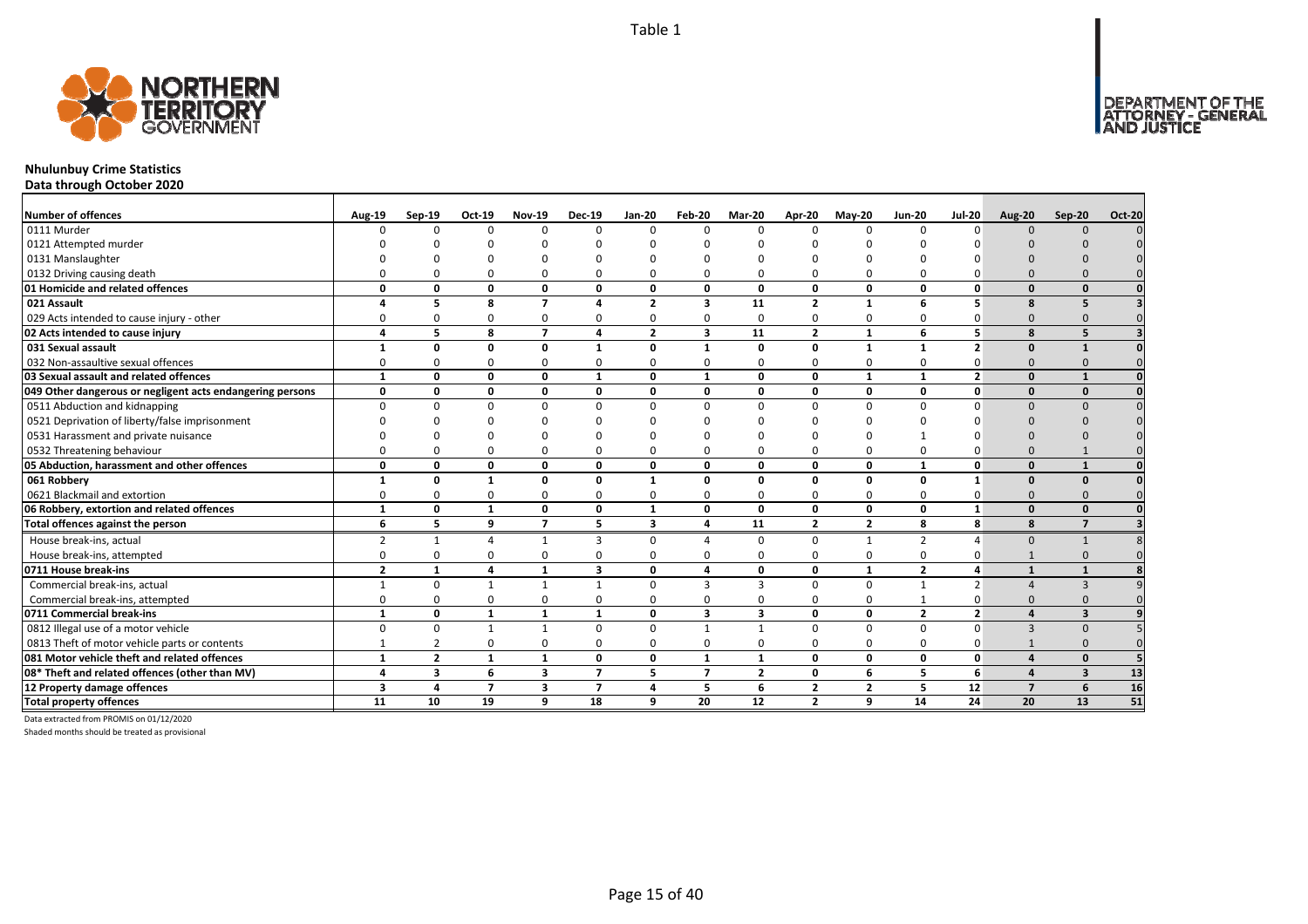

#### **NT Balance Crime Statistics**

**Data through October 2020**

| <b>Number of offences</b>                                 |                    | Sep-18       | <b>Oct-18</b>  | <b>Nov-18</b>  | <b>Dec-18</b>           | Jan-19         | Feb-19         | Mar-19                   | Apr-19         | <b>Mav-19</b>  | <b>Jun-19</b>  | <b>Jul-19</b>  |
|-----------------------------------------------------------|--------------------|--------------|----------------|----------------|-------------------------|----------------|----------------|--------------------------|----------------|----------------|----------------|----------------|
| 0111 Murder                                               | Aug-18<br>$\Omega$ | 0            | $\Omega$       | $\Omega$       | $\mathbf{1}$            | $\Omega$       | $\Omega$       | $\Omega$                 | $\Omega$       | $\Omega$       | $\Omega$       | $\mathbf 0$    |
| 0121 Attempted murder                                     | n                  | O            | 0              |                | ŋ                       | n              | ŋ              | ŋ                        | C              | ŋ              | n              | $\mathbf 0$    |
| 0131 Manslaughter                                         | n                  | $\Omega$     | 0              | n              |                         | n              | O              | O                        | O              | $\Omega$       | $\Omega$       | $\mathbf 0$    |
| 0132 Driving causing death                                | 0                  | 0            | 0              | $\Omega$       | 0                       | $\Omega$       | 0              | O                        | $\Omega$       | 0              | 0              | $\mathbf{0}$   |
| 01 Homicide and related offences                          | 0                  | 0            | 0              | $\mathbf{1}$   | $\overline{2}$          | $\mathbf{0}$   | 0              | 0                        | 0              | 0              | 0              | $\mathbf{0}$   |
| 021 Assault                                               | 159                | 203          | 186            | 178            | 205                     | 147            | 144            | 170                      | 144            | 145            | 127            | 145            |
| 029 Acts intended to cause injury - other                 | 0                  | $\mathbf{1}$ | 1              | 1              | $\Omega$                | $\Omega$       | 0              | 0                        | $\Omega$       | $\Omega$       | $\Omega$       | $\mathbf{0}$   |
| 02 Acts intended to cause injury                          | 159                | 204          | 187            | 179            | 205                     | 147            | 144            | 170                      | 144            | 145            | 127            | 145            |
| 031 Sexual assault                                        | 5                  | 8            | 11             | 5              | $\mathbf{3}$            | 9              | 4              | 8                        | 6              | $\Delta$       | 6              | 8              |
| 032 Non-assaultive sexual offences                        | $\overline{2}$     | 0            | 0              | 2              | 0                       | 3              | $\mathbf{1}$   | 0                        | $\mathbf{1}$   |                | 0              | $\overline{2}$ |
| 03 Sexual assault and related offences                    | $\overline{7}$     | 8            | 11             | $\overline{7}$ | $\overline{\mathbf{3}}$ | 12             | 5              | 8                        | $\overline{7}$ | 5.             | 6              | 10             |
| 049 Other dangerous or negligent acts endangering persons | 4                  | 4            | $\overline{7}$ | 9              | 6                       | 5              | $\mathbf{1}$   | $\overline{\phantom{a}}$ | 3              | 4              | $\mathbf{1}$   | 5 <sup>1</sup> |
| 0511 Abduction and kidnapping                             | $\Omega$           | $\Omega$     | $\mathbf 0$    | $\mathbf 0$    | $\Omega$                | $\Omega$       | $\Omega$       | $\Omega$                 | $\Omega$       | 0              | 0              | $\pmb{0}$      |
| 0521 Deprivation of liberty/false imprisonment            | 0                  | O            | $\overline{2}$ | $\mathcal{P}$  |                         | $\overline{2}$ | O              | 1                        | <sup>0</sup>   | $\overline{2}$ | $\Omega$       | $\overline{2}$ |
| 0531 Harassment and private nuisance                      | $\overline{2}$     | 5            | 6              | $\Omega$       |                         | $\overline{2}$ | $\overline{2}$ | 0                        | 6              | 3              | $\Omega$       | $\mathbf 0$    |
| 0532 Threatening behaviour                                | $\overline{7}$     | 10           | $\overline{7}$ | 9              | 10                      |                | $\overline{7}$ | 6                        | 11             | 4              | 3              | 5 <sup>1</sup> |
| 05 Abduction, harassment and other offences               | 9                  | 15           | 15             | 11             | 14                      | 9              | 9              | $\overline{7}$           | 17             | 9              | 3              | $\overline{7}$ |
| 061 Robbery                                               | $\mathbf{1}$       | $\mathbf{1}$ | $\mathbf{1}$   | $\mathbf{0}$   | 0                       | $\Omega$       | $\mathbf{1}$   | 0                        | 0              | 0              | 0              | $\mathbf{1}$   |
| 0621 Blackmail and extortion                              | 0                  | 0            | 0              | 0              | 0                       | $\Omega$       | 0              | 0                        | $\Omega$       | 0              | 0              | $\mathbf{0}$   |
| 06 Robbery, extortion and related offences                | $\mathbf{1}$       | $\mathbf{1}$ | $\mathbf{1}$   | $\mathbf 0$    | $\mathbf{0}$            | $\mathbf{0}$   | $\mathbf{1}$   | $\mathbf 0$              | 0              | $\mathbf{0}$   | 0              | $\mathbf{1}$   |
| Total offences against the person                         | 180                | 232          | 221            | 207            | 230                     | 173            | 160            | 192                      | 171            | 163            | 137            | 168            |
| House break-ins, actual                                   | 26                 | 28           | 24             | 14             | 48                      | 82             | 41             | 27                       | 46             | 48             | 36             | 35             |
| House break-ins, attempted                                | 3                  | 5            | $\overline{7}$ | $\overline{2}$ | q                       | 15             | 2              | 4                        | $\overline{7}$ |                | $\overline{2}$ | $\overline{2}$ |
| 0711 House break-ins                                      | 29                 | 33           | 31             | 16             | 57                      | 97             | 43             | 31                       | 53             | 52             | 38             | 37             |
| Commercial break-ins, actual                              | 39                 | 37           | 54             | 53             | 75                      | 133            | 98             | 102                      | 89             | 83             | 51             | 61             |
| Commercial break-ins, attempted                           | 6                  | 8            | 11             | 10             | 11                      | 17             | 13             | 4                        | 8              | 11             | $\overline{4}$ | $\overline{2}$ |
| 0711 Commercial break-ins                                 | 45                 | 45           | 65             | 63             | 86                      | 150            | 111            | 106                      | 97             | 94             | 55             | 63             |
| 0812 Illegal use of a motor vehicle                       | 18                 | 12           | 20             | 11             | 12                      | 26             | 12             | 13                       | 13             | 15             | 17             | $\overline{7}$ |
| 0813 Theft of motor vehicle parts or contents             | 10                 | 14           | 12             | 5              | 3                       | 3              | 6              | 11                       | 11             | $\overline{7}$ | $\overline{4}$ | 10             |
| 081 Motor vehicle theft and related offences              | 28                 | 26           | 32             | 16             | 15                      | 29             | 18             | 24                       | 24             | 22             | 21             | 17             |
| 08* Theft and related offences (other than MV)            | 70                 | 82           | 107            | 81             | 106                     | 154            | 97             | 119                      | 106            | 118            | 96             | 96             |
| 12 Property damage offences                               | 131                | 155          | 166            | 149            | 162                     | 209            | 137            | 148                      | 127            | 153            | 104            | 97             |
| <b>Total property offences</b>                            | 303                | 341          | 401            | 325            | 426                     | 639            | 406            | 428                      | 407            | 439            | 314            | 310            |

Data extracted from PROMIS on 01/12/2020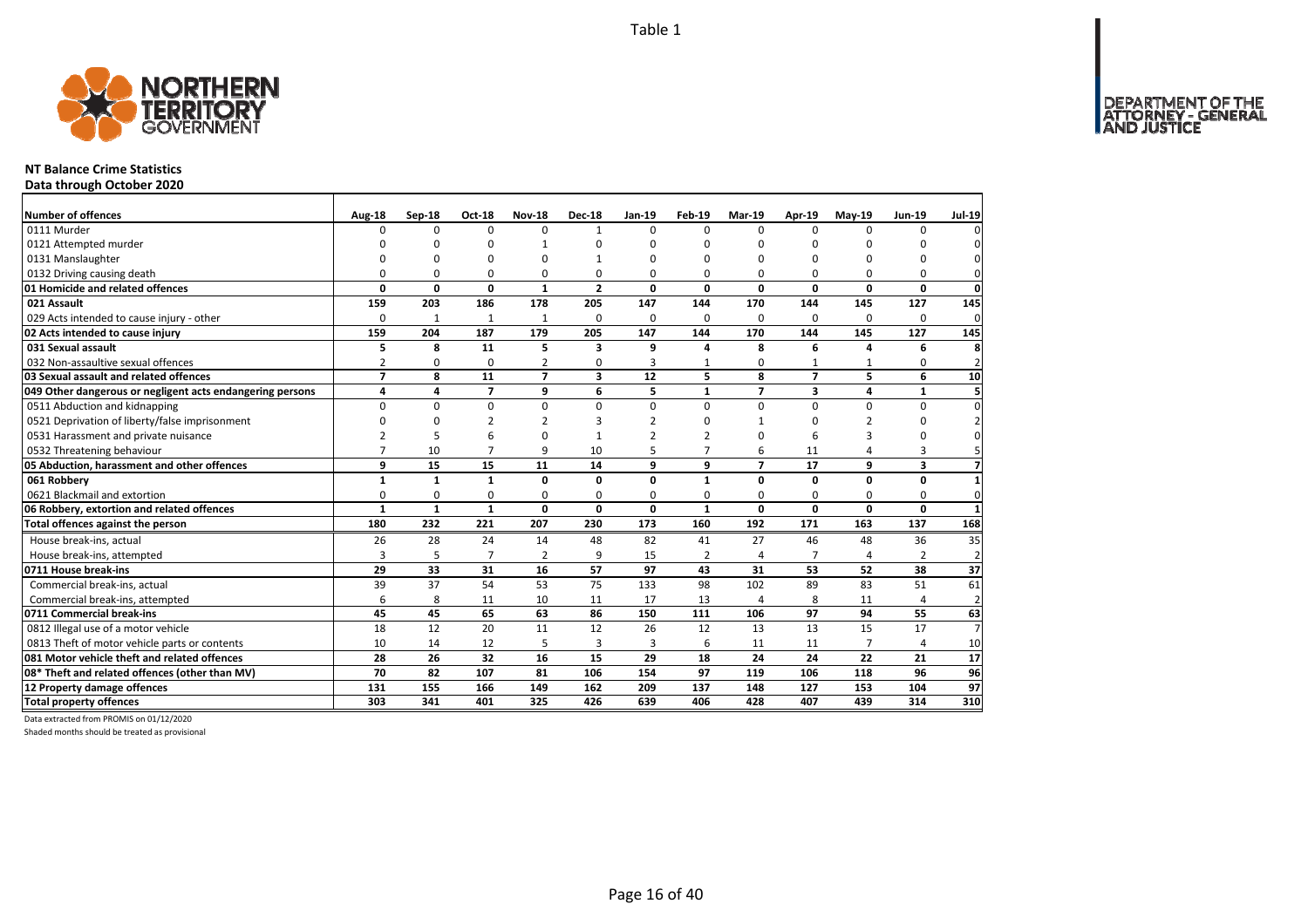

#### **NT Balance Crime Statistics**

**Data through October 2020**

| Number of offences                                        | <b>Aug-19</b>            | Sep-19       | Oct-19       | <b>Nov-19</b>  | <b>Dec-19</b>  | <b>Jan-20</b>            | Feb-20       | Mar-20        | Apr-20                  | $May-20$                | <b>Jun-20</b>  | <b>Jul-20</b>  | <b>Aug-20</b>            | Sep-20         | <b>Oct-20</b>   |
|-----------------------------------------------------------|--------------------------|--------------|--------------|----------------|----------------|--------------------------|--------------|---------------|-------------------------|-------------------------|----------------|----------------|--------------------------|----------------|-----------------|
| 0111 Murder                                               | U                        | <sup>n</sup> | $\Omega$     | $\overline{1}$ | $\Omega$       | <sup>n</sup>             | $\Omega$     | $\Omega$      | $\Omega$                | $\Omega$                | $\Omega$       | $\Omega$       | $\Omega$                 | $\Omega$       |                 |
| 0121 Attempted murder                                     |                          |              | n            |                | ŋ              |                          |              | n             |                         |                         |                |                |                          |                |                 |
| 0131 Manslaughter                                         |                          |              |              |                | ŋ              |                          |              |               |                         |                         |                |                |                          |                |                 |
| 0132 Driving causing death                                |                          |              | $\Omega$     | $\Omega$       | 0              |                          |              | $\Omega$      | $\Omega$                | $\Omega$                |                |                |                          |                |                 |
| 01 Homicide and related offences                          | O                        | n            | $\mathbf{1}$ | $\mathbf{1}$   | $\mathbf{0}$   | $\overline{\mathbf{z}}$  | $\Omega$     | $\Omega$      | $\Omega$                | 0                       | $\Omega$       | $\Omega$       | $\Omega$                 | $\Omega$       | $\Omega$        |
| 021 Assault                                               | 151                      | 164          | 159          | 186            | 195            | 176                      | 189          | 190           | 130                     | 118                     | 141            | 173            | 219                      | 212            | 211             |
| 029 Acts intended to cause injury - other                 | O                        | $\mathbf{1}$ | $\mathbf{1}$ | $\mathbf 0$    | 1              | 0                        | $\mathbf{1}$ | O             | $\Omega$                | $\mathbf{1}$            |                | $\Omega$       | $\Omega$                 | $\overline{3}$ | $\Omega$        |
| 02 Acts intended to cause injury                          | 151                      | 165          | 160          | 186            | 196            | 176                      | 190          | 190           | 130                     | 119                     | 142            | 173            | 219                      | 215            | 211             |
| 031 Sexual assault                                        | 3                        | 8            | 10           | 8              | 6              | 6                        | 5            | 5             | $\overline{\mathbf{A}}$ | $\Delta$                | q              | $\overline{ }$ | $\mathbf{q}$             | 8              |                 |
| 032 Non-assaultive sexual offences                        | 3                        | U            | -1           | $\mathbf{1}$   | $\overline{2}$ | $\overline{2}$           | O            | $\Omega$      | $\overline{2}$          | 0                       | $\overline{2}$ |                |                          |                |                 |
| 03 Sexual assault and related offences                    | 6                        | 8            | 11           | 9              | 8              | 8                        | 5            | 5             | 6                       | 4                       | 11             | 8              | 10                       | 12             |                 |
| 049 Other dangerous or negligent acts endangering persons | 5                        | 3            | 4            | $\mathbf{1}$   | $\overline{2}$ |                          | 3            | 3             | $\overline{a}$          | $\mathbf{1}$            |                | $\overline{2}$ | 6                        | $\overline{2}$ |                 |
| 0511 Abduction and kidnapping                             | $\Omega$                 |              | $\Omega$     | $\mathbf 0$    | $\Omega$       | U                        | $\Omega$     | $\Omega$      | $\Omega$                | $\Omega$                | $\Omega$       | $\Omega$       | $\Omega$                 | $\Omega$       |                 |
| 0521 Deprivation of liberty/false imprisonment            |                          |              |              |                | O              |                          |              | $\mathcal{D}$ |                         |                         |                |                |                          |                |                 |
| 0531 Harassment and private nuisance                      |                          |              |              |                |                |                          |              | n             |                         |                         |                |                |                          |                |                 |
| 0532 Threatening behaviour                                |                          |              |              | q              |                |                          | 16           | 12            | 6                       | $\mathbf{1}$            |                |                |                          | 10             |                 |
| 05 Abduction, harassment and other offences               | 11                       | 3            | 11           | 13             | 9              | $\overline{\phantom{a}}$ | 20           | 14            | 15                      | $\overline{\mathbf{3}}$ | 11             | q              | 12                       | 12             | 13              |
| 061 Robbery                                               | $\overline{\phantom{a}}$ |              | $\Omega$     | $\mathbf{1}$   | $\overline{2}$ | 1                        | 1            | $\mathbf 1$   | $\Omega$                | 0                       | $\Omega$       | O              | $\Omega$                 | $\mathbf{1}$   |                 |
| 0621 Blackmail and extortion                              |                          |              | $\Omega$     |                | 0              |                          | O            | $\Omega$      | $\Omega$                | 0                       |                |                | $\Omega$                 | $\Omega$       |                 |
| 06 Robbery, extortion and related offences                | $\overline{2}$           | $\mathbf{1}$ | 0            | $\overline{2}$ | $\overline{2}$ | $\mathbf{1}$             | $\mathbf{1}$ | $\mathbf{1}$  | $\Omega$                | $\mathbf{0}$            | $\mathbf{1}$   | $\Omega$       | $\Omega$                 | $\mathbf{1}$   |                 |
| Total offences against the person                         | 175                      | 180          | 187          | 212            | 217            | 195                      | 219          | 213           | 155                     | 127                     | 169            | 192            | 247                      | 242            | 241             |
| House break-ins, actual                                   | 22                       | 26           | 30           | 31             | 55             | 78                       | 42           | 34            | 15                      | 8                       | 5              | 11             | 13                       | 21             | 28              |
| House break-ins. attempted                                | $\Omega$                 | 3            | 3            | 10             | $\overline{4}$ | 13                       | 6            | 6             | 5                       | $\overline{2}$          | $\overline{2}$ | 3              | $\overline{2}$           | 1              | $\overline{1}$  |
| 0711 House break-ins                                      | 22                       | 29           | 33           | 41             | 59             | 91                       | 48           | 40            | 20                      | 10                      | $\overline{ }$ | 14             | 15                       | 22             | 29              |
| Commercial break-ins, actual                              | 56                       | 54           | 59           | 56             | 56             | 109                      | 102          | 112           | 38                      | 33                      | 19             | 12             | 19                       | 39             | 38              |
| Commercial break-ins, attempted                           |                          |              | 6            | 11             | 9              | 17                       | 6            | 12            | $\overline{3}$          | $\overline{2}$          |                | 3              | 5                        | 5              |                 |
| 0711 Commercial break-ins                                 | 63                       | 59           | 65           | 67             | 65             | 126                      | 108          | 124           | 41                      | 35                      | 23             | 15             | 24                       | 44             | 43              |
| 0812 Illegal use of a motor vehicle                       | 10                       | 14           | 9            | 19             | 18             | 13                       | 18           | 23            | 13                      | 13                      | 3              | 6              | 10                       | 11             | 11              |
| 0813 Theft of motor vehicle parts or contents             | q                        | 7            | 12           | 17             | 4              | 9                        | 12           | 17            | 11                      | $\overline{3}$          | $\overline{2}$ |                | $\overline{\phantom{0}}$ | 6              | 12              |
| 081 Motor vehicle theft and related offences              | 19                       | 21           | 21           | 36             | 22             | 22                       | 30           | 40            | 24                      | 16                      | 5              | 13             | 12                       | 17             | $\overline{23}$ |
| 08* Theft and related offences (other than MV)            | 100                      | 107          | 80           | 87             | 75             | 124                      | 111          | 121           | 58                      | 56                      | 31             | 42             | 44                       | 57             | 64              |
| 12 Property damage offences                               | 116                      | 120          | 109          | 148            | 148            | 162                      | 190          | 181           | 106                     | 92                      | 101            | 101            | 127                      | 131            | 155             |
| <b>Total property offences</b>                            | 320                      | 336          | 308          | 379            | 369            | 525                      | 487          | 506           | 249                     | 209                     | 167            | 185            | 222                      | 271            | 314             |

Data extracted from PROMIS on 01/12/2020

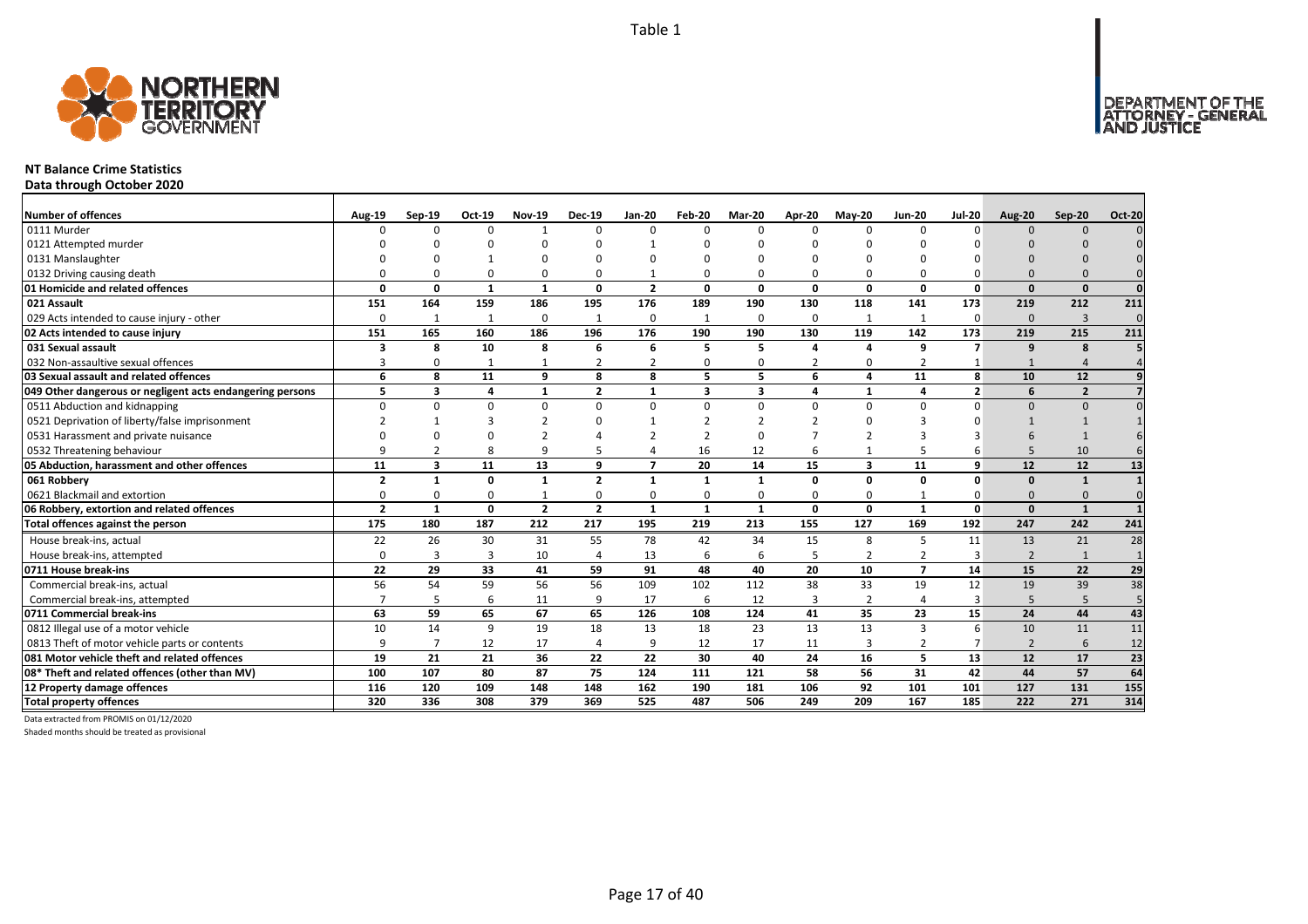

## **Northern Territory Assault Statistics Data through October 2020**

| <b>IDomestic violence</b>             | Alcohol involvement                              | Aug-18 | $Sep-18$ | Oct-18 | <b>Nov-18</b> | <b>Dec-18</b> | Jan-19 | Feb-19 | <b>Mar-19</b> | <b>Apr-19</b> | <b>Mav-19</b> | Jun-19 | <b>Jul-19</b> | Aug-19 |
|---------------------------------------|--------------------------------------------------|--------|----------|--------|---------------|---------------|--------|--------|---------------|---------------|---------------|--------|---------------|--------|
| DV involved                           | Alcohol involved                                 | 192    | 226      | 200    | 197           | 233           | 175    | 133    | 179           | 160           | 179           | 147    | 177           | 174    |
|                                       | No alcohol involved                              | 89     | 88       | 104    | 97            | 111           | 85     | 112    | 101           | 99            | 89            | 74     | 102           | 90     |
|                                       | Not known                                        | 37     | 49       | 62     | 65            | 65            | 45     | 40     | 53            | 45            | 42            | 38     | 45            | 50     |
| DV involved Total                     |                                                  | 318    | 363      | 366    | 359           | 409           | 305    | 285    | 333           | 304           | 310           | 259    | 324           | 314    |
| DV not involved                       | Alcohol involved                                 | 100    | 89       | 95     | 77            | 110           | 87     | 80     | 98            | 90            | 75            | 60     | 76            | 78     |
|                                       | No alcohol involved                              | 61     | 61       | 78     | 70            | 64            | 73     | 58     | 94            | 64            | 68            | 73     | 58            | 80     |
|                                       | Not known                                        | 54     | 65       | 65     | 66            | 57            | 62     | 69     | 61            | 50            | 54            | 46     | 73            | 71     |
| DV not involved Total                 |                                                  | 215    | 215      | 238    | 213           | 231           | 222    | 207    | 253           | 204           | 197           | 179    | 207           | 229    |
| Total assaults                        |                                                  | 533    | 578      | 604    | 572           | 640           | 527    | 492    | 586           | 508           | 507           | 438    | 531           | 543    |
| Assaults with alcohol involved        |                                                  | 292    | 315      | 295    | 274           | 343           | 262    | 213    | 277           | 250           | 254           | 207    | 253           | 252    |
| Assaults with no alcohol involved     |                                                  | 150    | 149      | 182    | 167           | 175           | 158    | 170    | 195           | 163           | 157           | 147    | 160           | 170    |
|                                       | Assaults with alcohol involvement unknown        | 91     | 114      | 127    | 131           | 122           | 107    | 109    | 114           | 95            | 96            | 84     | 118           | 121    |
|                                       | I% of assaults associated with domestic violence | 59.7%  | 62.8%    | 60.6%  | 62.8%         | 63.9%         | 57.9%  | 57.9%  | 56.8%         | 59.8%         | 61.1%         | 59.1%  | 61.0%         | 57.8%  |
| % of assaults associated with alcohol |                                                  | 54.8%  | 54.5%    | 48.8%  | 47.9%         | 53.6%         | 49.7%  | 43.3%  | 47.3%         | 49.2%         | 50.1%         | 47.3%  | 47.6%         | 46.4%  |

Data extracted from PROMIS on 01/12/2020

Shaded months should be treated as provisional

### **Darwin Assault Statistics Data through October 2020**

| <b>IDomestic violence</b>             | Alcohol involvement                             | Aug-18 | $Sep-18$ | <b>Oct-18</b> | <b>Nov-18</b> | <b>Dec-18</b> | Jan-19 | Feb-19 | <b>Mar-19</b> | <b>Apr-19</b> | $Mav-19$ | <b>Jun-19</b> | <b>Jul-19</b> | <b>Aug-19</b>   |
|---------------------------------------|-------------------------------------------------|--------|----------|---------------|---------------|---------------|--------|--------|---------------|---------------|----------|---------------|---------------|-----------------|
| DV involved                           | Alcohol involved                                | 38     | 45       | 46            | 39            | 44            | 43     | 30     | 46            | 37            | 50       | 33            | 51            | 56              |
|                                       | No alcohol involved                             | 15     | 14       | 16            | 11            | 17            | 9      | 12     | 8             | 12            | 17       |               |               | 13 <sub>l</sub> |
|                                       | Not known                                       | q      |          | 12            | 14            | 13            |        |        | 11            | 13            |          |               | 8             | 61              |
| DV involved Total                     |                                                 | 62     | 64       | 74            | 64            | 74            | 59     | 49     | 65            | 62            | 74       | 47            | 66            | 75              |
| DV not involved                       | Alcohol involved                                | 37     | 31       | 34            | 35            | 51            | 34     | 36     | 43            | 42            | 40       | 32            | 28            | 40              |
|                                       | No alcohol involved                             | 16     | 26       | 24            | 24            | 13            | 21     | 18     | 16            | 25            | 19       | 17            | 10            | 21              |
|                                       | Not known                                       | 17     | 20       | 26            | 22            | 17            | 30     | 30     | 27            | 20            | 29       | 20            | 28            | 30              |
| DV not involved Total                 |                                                 | 70     | 77       | 84            | 81            | 81            | 85     | 84     | 86            | 87            | 88       | 69            | 66            | 91              |
| Total assaults                        |                                                 | 132    | 141      | 158           | 145           | 155           | 144    | 133    | 151           | 149           | 162      | 116           | 132           | <b>166</b>      |
| Assaults with alcohol involved        |                                                 | 75     | 76       | 80            | 74            | 95            | 77     | 66     | 89            | 79            | 90       | 65            | 79            | 96              |
| Assaults with no alcohol involved     |                                                 | 31     | 40       | 40            | 35            | 30            | 30     | 30     | 24            | 37            | 36       | 24            | 17            | 34              |
|                                       | Assaults with alcohol involvement unknown       | 26     | 25       | 38            | 36            | 30            | 37     | 37     | 38            | 33            | 36       | 27            | 36            | 36              |
|                                       | % of assaults associated with domestic violence | 47.0%  | 45.4%    | 46.8%         | 44.1%         | 47.7%         | 41.0%  | 36.8%  | 43.0%         | 41.6%         | 45.7%    | 40.5%         | 50.0%         | 45.2%           |
| % of assaults associated with alcohol |                                                 | 56.8%  | 53.9%    | 50.6%         | 51.0%         | 61.3%         | 53.5%  | 49.6%  | 58.9%         | 53.0%         | 55.6%    | 56.0%         | 59.8%         | 57.8%           |

Data extracted from PROMIS on 01/12/2020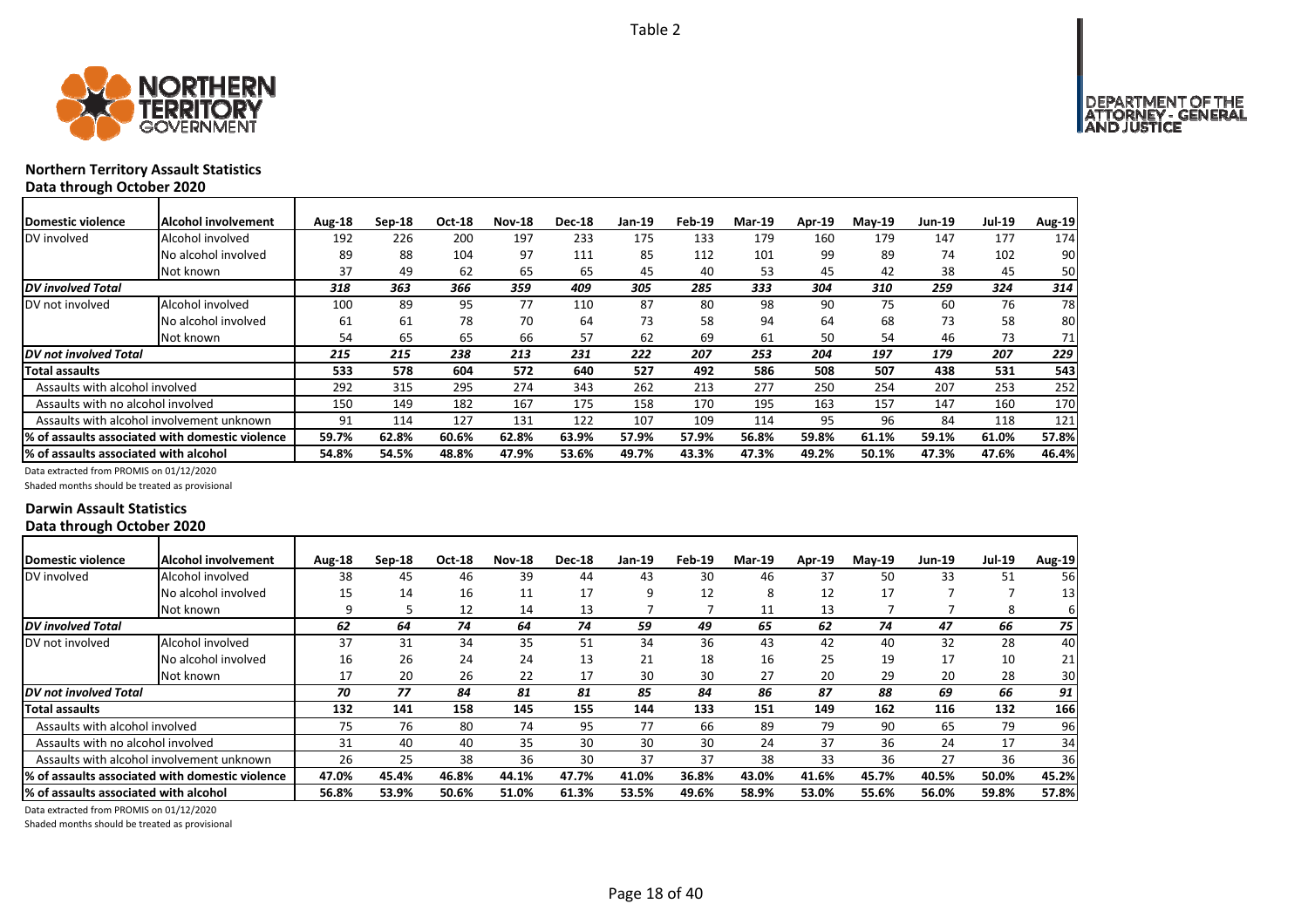



## **Northern Territory Assault Statistics Data through October 2020**

| Domestic violence                     | Alcohol involvement                             | $Sep-19$ | Oct-19 | <b>Nov-19</b> | <b>Dec-19</b> | <b>Jan-20</b> | Feb-20 | <b>Mar-20</b> | Apr-20 | <b>May-20</b> | <b>Jun-20</b> | <b>Jul-20</b> | <b>Aug-20</b> | $Sep-20$ | <b>Oct-20</b> |
|---------------------------------------|-------------------------------------------------|----------|--------|---------------|---------------|---------------|--------|---------------|--------|---------------|---------------|---------------|---------------|----------|---------------|
| DV involved                           | Alcohol involved                                | 178      | 188    | 211           | 232           | 178           | 188    | 198           | 165    | 177           | 209           | 272           | 273           | 286      | 253           |
|                                       | No alcohol involved                             | 100      | 85     | 112           | 109           | 131           | 125    | 137           | 98     | 76            | 84            | 77            | 106           | 129      | 134           |
|                                       | Not known                                       | 46       | 60     | 54            | 58            | 54            | 59     | 48            | 33     | 35            | 32            | 34            | 69            | 89       | 90            |
| <b>DV</b> involved Total              |                                                 | 324      | 333    | 377           | 399           | 363           | 372    | 383           | 296    | 288           | 325           | 383           | 448           | 504      | 477           |
| DV not involved                       | Alcohol involved                                | 68       | 104    | 99            | 102           | 87            | 93     | 93            | 63     | 98            | 113           | 111           | 109           | 109      | 110           |
|                                       | No alcohol involved                             | 71       | 85     | 71            | 64            | 69            | 82     | 103           | 67     | 64            | 60            | 58            | 78            | 66       | 55            |
|                                       | Not known                                       | 73       | 62     | 53            | 81            | 68            | 76     | 71            | 54     | 42            | 57            | 80            | 60            | 89       | 93            |
| DV not involved Total                 |                                                 | 212      | 251    | 223           | 247           | 224           | 251    | 267           | 184    | 204           | 230           | 249           | 247           | 264      | 258           |
| <b>Total assaults</b>                 |                                                 | 536      | 584    | 600           | 646           | 587           | 623    | 650           | 480    | 492           | 555           | 632           | 695           | 768      | 735           |
| Assaults with alcohol involved        |                                                 | 246      | 292    | 310           | 334           | 265           | 281    | 291           | 228    | 275           | 322           | 383           | 382           | 395      | 363           |
| Assaults with no alcohol involved     |                                                 | 171      | 170    | 183           | 173           | 200           | 207    | 240           | 165    | 140           | 144           | 135           | 184           | 195      | 189           |
|                                       | Assaults with alcohol involvement unknown       | 119      | 122    | 107           | 139           | 122           | 135    | 119           | 87     | 77            | 89            | 114           | 129           | 178      | 183           |
|                                       | % of assaults associated with domestic violence | 60.4%    | 57.0%  | 62.8%         | 61.8%         | 61.8%         | 59.7%  | 58.9%         | 61.7%  | 58.5%         | 58.6%         | 60.6%         | 64.5%         | 65.6%    | 64.9%         |
| % of assaults associated with alcohol |                                                 | 45.9%    | 50.0%  | 51.7%         | 51.7%         | 45.1%         | 45.1%  | 44.8%         | 47.5%  | 55.9%         | 58.0%         | 60.6%         | 55.0%         | 51.4%    | 49.4%         |

Data extracted from PROMIS on 01/12/2020

Shaded months should be treated as provisional

### **Darwin Assault Statistics Data through October 2020**

| Domestic violence                      | Alcohol involvement                              | $Sep-19$ | Oct-19 | <b>Nov-19</b> | <b>Dec-19</b> | Jan-20 | Feb-20 | <b>Mar-20</b> | Apr-20 | <b>May-20</b> | <b>Jun-20</b> | <b>Jul-20</b> | <b>Aug-20</b> | $Sep-20$ | <b>Oct-20</b> |
|----------------------------------------|--------------------------------------------------|----------|--------|---------------|---------------|--------|--------|---------------|--------|---------------|---------------|---------------|---------------|----------|---------------|
| DV involved                            | Alcohol involved                                 | 39       | 44     | 46            | 59            | 59     | 37     | 41            | 48     | 32            | 45            | 53            | 48            | 64       | 57            |
|                                        | No alcohol involved                              | 14       | 11     |               | 14            | 18     | 12     | 11            | 14     | 4             | ь             |               | 15            | 28       | 19            |
|                                        | Not known                                        |          | 12     |               | 15            |        | 12     | 12            |        | 8             | 9             | 13            |               | 16       | 23            |
| <b>DV</b> involved Total               |                                                  | 61       | 67     | 60            | 88            | 84     | 61     | 64            | 67     | 44            | 60            | 73            | 68            | 108      | 99            |
| DV not involved                        | Alcohol involved                                 | 22       | 41     | 38            | 46            | 45     | 38     | 35            | 30     | 45            | 58            | 52            | 46            | 40       | 67            |
|                                        | No alcohol involved                              | 18       | 23     | 17            | 10            | 23     | 12     | 28            | 19     | 15            | 15            | 24            | 27            | 28       | 18            |
|                                        | Not known                                        | 26       | 22     | 21            | 29            | 25     | 28     | 39            | 28     | 14            | 30            | 28            | 22            | 24       | 29            |
| DV not involved Total                  |                                                  | 66       | 86     | 76            | 85            | 93     | 78     | 102           | 77     | 74            | 103           | 104           | 95            | 92       | 114           |
| <b>Total assaults</b>                  |                                                  | 127      | 153    | 136           | 173           | 177    | 139    | 166           | 144    | 118           | 163           | 177           | 163           | 200      | 213           |
| Assaults with alcohol involved         |                                                  | 61       | 85     | 84            | 105           | 104    | 75     | 76            | 78     | 77            | 103           | 105           | 94            | 104      | 124           |
| Assaults with no alcohol involved      |                                                  | 32       | 34     | 26            | 24            | 41     | 24     | 39            | 33     | 19            | 21            | 31            | 42            | 56       | 37            |
|                                        | Assaults with alcohol involvement unknown        | 34       | 34     | 26            | 44            | 32     | 40     | 51            | 33     | 22            | 39            | 41            | 27            | 40       | 52            |
|                                        | I% of assaults associated with domestic violence | 48.0%    | 43.8%  | 44.1%         | 50.9%         | 47.5%  | 43.9%  | 38.6%         | 46.5%  | 37.3%         | 36.8%         | 41.2%         | 41.7%         | 54.0%    | 46.5%         |
| I% of assaults associated with alcohol |                                                  | 48.0%    | 55.6%  | 61.8%         | 60.7%         | 58.8%  | 54.0%  | 45.8%         | 54.2%  | 65.3%         | 63.2%         | 59.3%         | 57.7%         | 52.0%    | 58.2%         |

Data extracted from PROMIS on 01/12/2020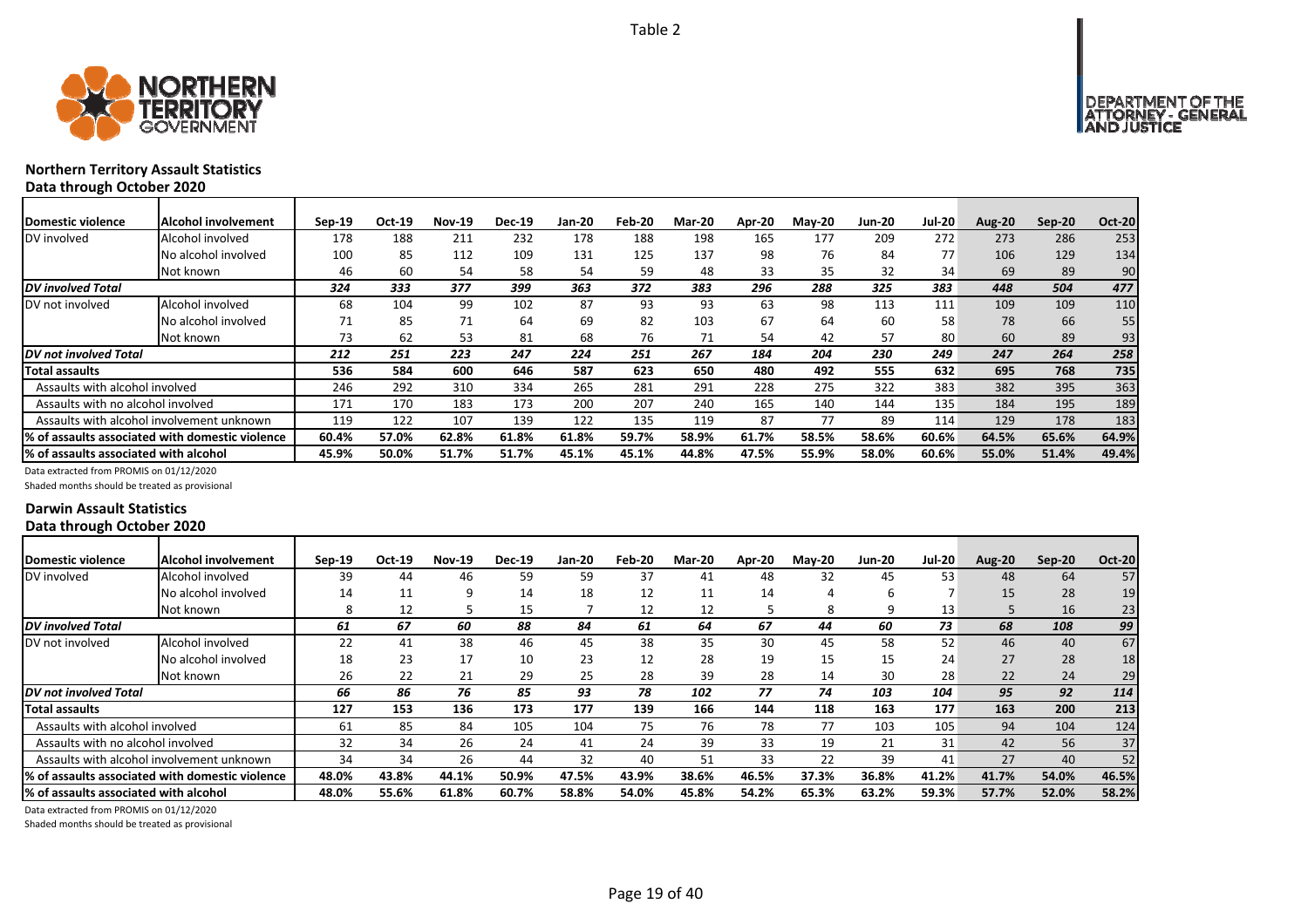

#### **Palmerston Assault Statistics Data through October 2020**

| <b>Domestic violence</b>              | <b>Alcohol involvement</b>                      | Aug-18 | $Sep-18$ | <b>Oct-18</b> | <b>Nov-18</b> | <b>Dec-18</b> | Jan-19 | Feb-19 | <b>Mar-19</b> | <b>Apr-19</b> | $May-19$ | <b>Jun-19</b> | <b>Jul-19</b> | <b>Aug-19</b> |
|---------------------------------------|-------------------------------------------------|--------|----------|---------------|---------------|---------------|--------|--------|---------------|---------------|----------|---------------|---------------|---------------|
| DV involved                           | Alcohol involved                                | 13     | 15       | 16            | 16            | 18            | 12     |        | 20            | 16            | 12       | 10            | 14            | 11            |
|                                       | No alcohol involved                             |        |          | 6             |               |               | 9      |        | 12            | 14            | 6        |               | 10            | 12            |
|                                       | Not known                                       |        |          |               |               |               |        |        | b             |               |          |               |               |               |
| <b>DV</b> involved Total              |                                                 | 21     | 23       | 29            | 21            | 24            | 24     | 25     | 38            | 33            | 21       | 14            | 25            | 28            |
| DV not involved                       | Alcohol involved                                |        |          |               | 10            | 3             | 14     | 12     | q             |               |          |               | 8             | 10            |
|                                       | No alcohol involved                             |        |          | 10            |               | 6             | 9      |        | 12            |               | ٩        | 11            | 10            | 12            |
|                                       | Not known                                       |        |          |               |               | 11            | 6      | 14     |               |               |          | ь             |               |               |
| DV not involved Total                 |                                                 | 18     | 11       | 22            | 20            | 20            | 29     | 33     | 26            | 21            | 16       | 20            | 25            | 27            |
| <b>Total assaults</b>                 |                                                 | 39     | 34       | 51            | 41            | 44            | 53     | 58     | 64            | 54            | 37       | 34            | 50            | 55            |
| Assaults with alcohol involved        |                                                 | 20     | 18       | 23            | 26            | 21            | 26     | 21     | 29            | 21            | 17       | 13            | 22            | 21            |
| Assaults with no alcohol involved     |                                                 | 13     | 8        | 16            | 8             | 11            | 18     | 16     | 24            | 23            | 15       | 12            | 20            | 24            |
|                                       | Assaults with alcohol involvement unknown       | h      |          | 12            |               | 12            | 9      | 21     | 11            | 10            |          | 9             | 8             | 10            |
|                                       | % of assaults associated with domestic violence | 53.8%  | 67.6%    | 56.9%         | 51.2%         | 54.5%         | 45.3%  | 43.1%  | 59.4%         | 61.1%         | 56.8%    | 41.2%         | 50.0%         | 50.9%         |
| % of assaults associated with alcohol |                                                 | 51.3%  | 52.9%    | 45.1%         | 63.4%         | 47.7%         | 49.1%  | 36.2%  | 45.3%         | 38.9%         | 45.9%    | 38.2%         | 44.0%         | 38.2%         |

Data extracted from PROMIS on 01/12/2020

Shaded months should be treated as provisional

### **Alice Springs Assault Statistics Data through October 2020**

| <b>IDomestic violence</b>                        | Alcohol involvement | Aug-18 | $Sep-18$ | Oct-18 | <b>Nov-18</b> | <b>Dec-18</b> | Jan-19 | Feb-19 | <b>Mar-19</b> | <b>Apr-19</b> | $Mav-19$ | <b>Jun-19</b> | <b>Jul-19</b> | <b>Aug-19</b>   |
|--------------------------------------------------|---------------------|--------|----------|--------|---------------|---------------|--------|--------|---------------|---------------|----------|---------------|---------------|-----------------|
| DV involved                                      | Alcohol involved    | 44     | 43       | 41     | 47            | 49            | 37     | 37     | 44            | 38            | 42       | 41            | 52            | 35 <sub>l</sub> |
|                                                  | No alcohol involved |        |          | 12     | 10            | 11            | 10     | 14     | 11            | 10            |          | 10            | 19            | 10              |
|                                                  | Not known           |        | 14       | h      | 15            | 20            | 11     | 12     | 19            | 10            | q        | 12            | 17            | 10 <sub>l</sub> |
| DV involved Total                                |                     | 55     | 62       | 59     | 72            | 80            | 58     | 63     | 74            | 58            | 58       | 63            | 88            | 55              |
| DV not involved                                  | Alcohol involved    | 23     | 34       | 16     | 18            | 30            | 15     | 15     | 21            | 23            | 17       | 11            | 20            |                 |
|                                                  | No alcohol involved | 16     | 11       | 16     | 12            | 23            | 23     | 12     | 17            | 6             | 16       | 17            | 14            | 20I             |
|                                                  | Not known           | 22     | 21       | 17     | 19            | 21            | 13     | 13     | 16            | 14            | 16       | q             | 21            | 23              |
| <b>DV</b> not involved Total                     |                     | 61     | 66       | 49     | 49            | 74            | 51     | 40     | 54            | 43            | 49       | 37            | 55            | 50 l            |
| lTotal assaults                                  |                     | 116    | 128      | 108    | 121           | 154           | 109    | 103    | 128           | 101           | 107      | 100           | 143           | 105             |
| Assaults with alcohol involved                   |                     | 67     | 77       | 57     | 65            | 79            | 52     | 52     | 65            | 61            | 59       | 52            | 72            | 42              |
| Assaults with no alcohol involved                |                     | 20     | 16       | 28     | 22            | 34            | 33     | 26     | 28            | 16            | 23       | 27            | 33            | 30              |
| Assaults with alcohol involvement unknown        |                     | 29     | 35       | 23     | 34            | 41            | 24     | 25     | 35            | 24            | 25       | 21            | 38            | 33              |
| 1% of assaults associated with domestic violence |                     | 47.4%  | 48.4%    | 54.6%  | 59.5%         | 51.9%         | 53.2%  | 61.2%  | 57.8%         | 57.4%         | 54.2%    | 63.0%         | 61.5%         | 52.4%           |
| l% of assaults associated with alcohol           |                     | 57.8%  | 60.2%    | 52.8%  | 53.7%         | 51.3%         | 47.7%  | 50.5%  | 50.8%         | 60.4%         | 55.1%    | 52.0%         | 50.3%         | 40.0%           |

Data extracted from PROMIS on 01/12/2020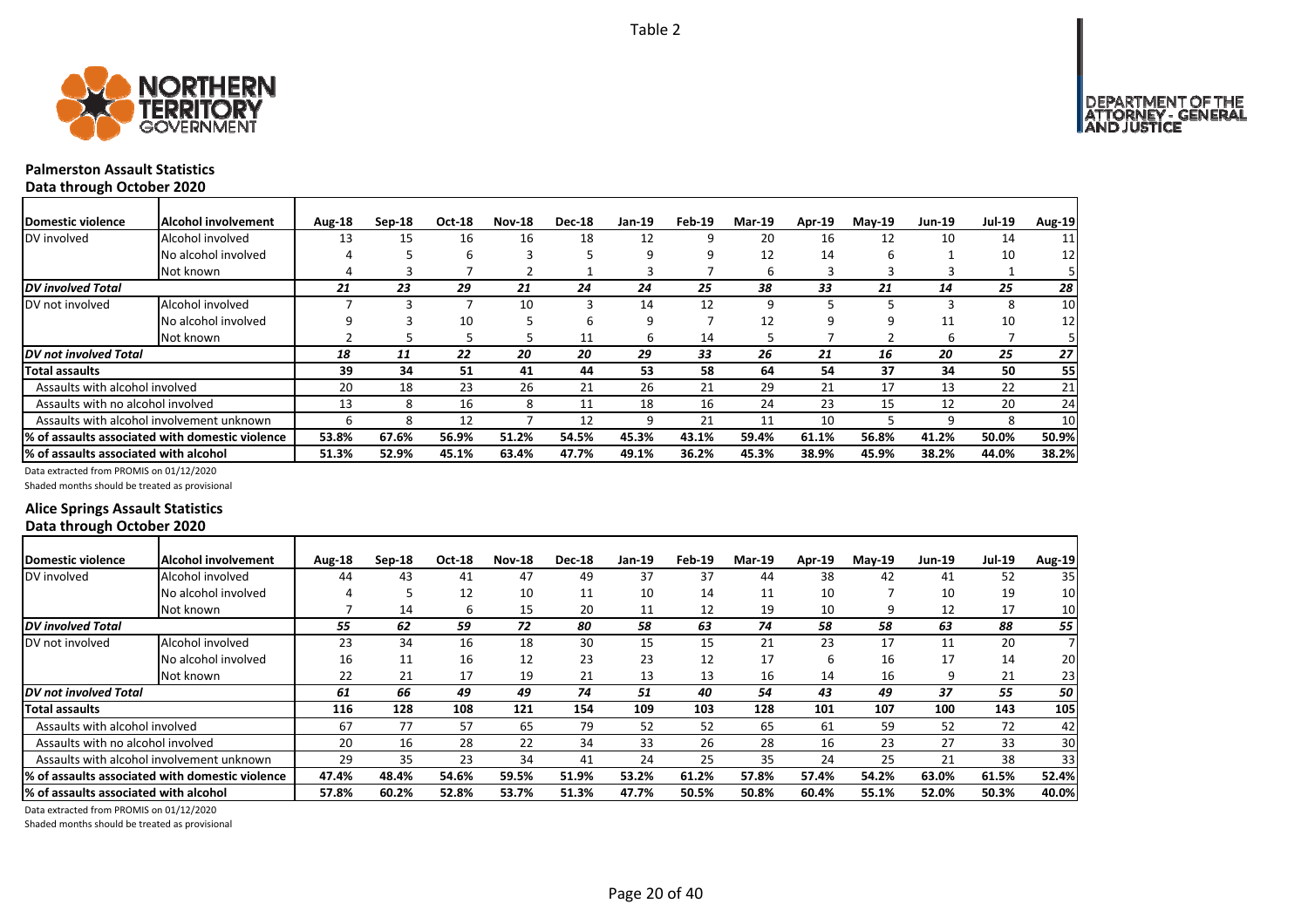



#### **Palmerston Assault Statistics Data through October 2020**

| <b>Domestic violence</b>              | <b>IAIcohol involvement</b>                     | $Sep-19$ | Oct-19 | <b>Nov-19</b> | <b>Dec-19</b> | <b>Jan-20</b> | Feb-20 | <b>Mar-20</b> | Apr-20 | <b>May-20</b> | <b>Jun-20</b> | <b>Jul-20</b> | <b>Aug-20</b> | $Sep-20$ | <b>Oct-20</b> |
|---------------------------------------|-------------------------------------------------|----------|--------|---------------|---------------|---------------|--------|---------------|--------|---------------|---------------|---------------|---------------|----------|---------------|
| DV involved                           | Alcohol involved                                | 15       | 14     | 15            | 12            | 18            | 10     | 17            | 24     | 23            | 18            | 26            | 19            | 13       | 21            |
|                                       | No alcohol involved                             | h        |        | b             |               | 4             |        | 10            |        |               | 9             |               | 13            |          |               |
|                                       | Not known                                       |          |        |               |               |               |        |               |        |               |               |               |               |          |               |
| DV involved Total                     |                                                 | 25       | 26     | 26            | 24            | 24            | 19     | 28            | 32     | 33            | 32            | 33            | 34            | 24       | 37            |
| DV not involved                       | Alcohol involved                                |          |        |               |               | 8             |        | 10            |        | 11            | 13            | 17            |               | 14       |               |
|                                       | No alcohol involved                             |          |        |               |               | h             | 8      | 14            |        | 13            |               |               |               | 11       |               |
|                                       | Not known                                       |          | 10     |               |               |               | 8      | 8             |        |               | 6             | 10            |               | 9        | 10            |
| DV not involved Total                 |                                                 | 21       | 25     | 12            | 15            | 18            | 23     | 32            | 13     | 29            | 28            | 33            | 16            | 34       | 17            |
| Total assaults                        |                                                 | 46       | 51     | 38            | 39            | 42            | 42     | 60            | 45     | 62            | 60            | 66            | 50            | 58       | 54            |
| Assaults with alcohol involved        |                                                 | 18       | 20     | 23            | 17            | 26            | 17     | 27            | 29     | 34            | 31            | 43            | 26            | 27       | 24            |
| Assaults with no alcohol involved     |                                                 | 15       | 16     | 8             | 13            | 10            | 14     | 24            | 11     | 20            | 18            | 10            | 21            | 19       | 11            |
|                                       | Assaults with alcohol involvement unknown       | 13       | 15     |               |               | h             | 11     | q             |        | 8             | 11            | 13            |               | 12       | 19            |
|                                       | % of assaults associated with domestic violence | 54.3%    | 51.0%  | 68.4%         | 61.5%         | 57.1%         | 45.2%  | 46.7%         | 71.1%  | 53.2%         | 53.3%         | 50.0%         | 68.0%         | 41.4%    | 68.5%         |
| % of assaults associated with alcohol |                                                 | 39.1%    | 39.2%  | 60.5%         | 43.6%         | 61.9%         | 40.5%  | 45.0%         | 64.4%  | 54.8%         | 51.7%         | 65.2%         | 52.0%         | 46.6%    | 44.4%         |

Data extracted from PROMIS on 01/12/2020

Shaded months should be treated as provisional

### **Alice Springs Assault Statistics Data through October 2020**

| Domestic violence                      | IAlcohol involvement                             | $Sep-19$ | Oct-19 | <b>Nov-19</b> | <b>Dec-19</b> | Jan-20 | Feb-20 | <b>Mar-20</b> | Apr-20 | <b>May-20</b> | <b>Jun-20</b> | <b>Jul-20</b>   | Aug-20 | $Sep-20$ | <b>Oct-20</b> |
|----------------------------------------|--------------------------------------------------|----------|--------|---------------|---------------|--------|--------|---------------|--------|---------------|---------------|-----------------|--------|----------|---------------|
| DV involved                            | Alcohol involved                                 | 52       | 49     | 63            | 52            | 45     | 60     | 60            | 44     | 50            | 37            | 60              | 60     | 71       | 55            |
|                                        | No alcohol involved                              |          | 14     | 12            | 18            | 17     | 16     | 28            | 14     | 12            | 12            | 11              | 11     | 21       | 16            |
|                                        | Not known                                        | 12       | 15     | 14            | 20            | 18     | 19     | 10            | 9      | 12            | 11            | 8               | 36     | 31       | 26            |
| <b>DV</b> involved Total               |                                                  | 72       | 78     | 89            | 90            | 80     | 95     | 98            | 67     | 74            | 60            | 79              | 107    | 123      | 97            |
| DV not involved                        | Alcohol involved                                 | 24       | 30     | 27            | 21            | 16     | 28     | 23            | 12     | 17            | 23            | 12              | 22     | 23       | 18            |
|                                        | No alcohol involved                              | 11       | 17     | 24            | 14            | 19     | 23     | 22            | ٩      | 12            | 13            | 16              | 11     | 13       | 16            |
|                                        | Not known                                        | 18       | 23     | 11            | 35            | 22     | 17     | 11            | 13     | 12            | 8             | 23              | 22     | 33       | 25            |
| <b>DV</b> not involved Total           |                                                  | 53       | 70     | 62            | 70            | 57     | 68     | 56            | 34     | 41            | 44            | 51              | 55     | 69       | 59            |
| Total assaults                         |                                                  | 125      | 148    | 151           | 160           | 137    | 163    | 154           | 101    | 115           | 104           | 130             | 162    | 192      | 156           |
| Assaults with alcohol involved         |                                                  | 76       | 79     | 90            | 73            | 61     | 88     | 83            | 56     | 67            | 60            | 72 <sub>1</sub> | 82     | 94       | 73            |
| Assaults with no alcohol involved      |                                                  | 19       | 31     | 36            | 32            | 36     | 39     | 50            | 23     | 24            | 25            | 27              | 22     | 34       | 32            |
|                                        | Assaults with alcohol involvement unknown        | 30       | 38     | 25            | 55            | 40     | 36     | 21            | 22     | 24            | 19            | 31              | 58     | 64       |               |
|                                        | 1% of assaults associated with domestic violence | 57.6%    | 52.7%  | 58.9%         | 56.3%         | 58.4%  | 58.3%  | 63.6%         | 66.3%  | 64.3%         | 57.7%         | 60.8%           | 66.0%  | 64.1%    | 62.2%         |
| 1% of assaults associated with alcohol |                                                  | 60.8%    | 53.4%  | 59.6%         | 45.6%         | 44.5%  | 54.0%  | 53.9%         | 55.4%  | 58.3%         | 57.7%         | 55.4%           | 50.6%  | 49.0%    | 46.8%         |

Data extracted from PROMIS on 01/12/2020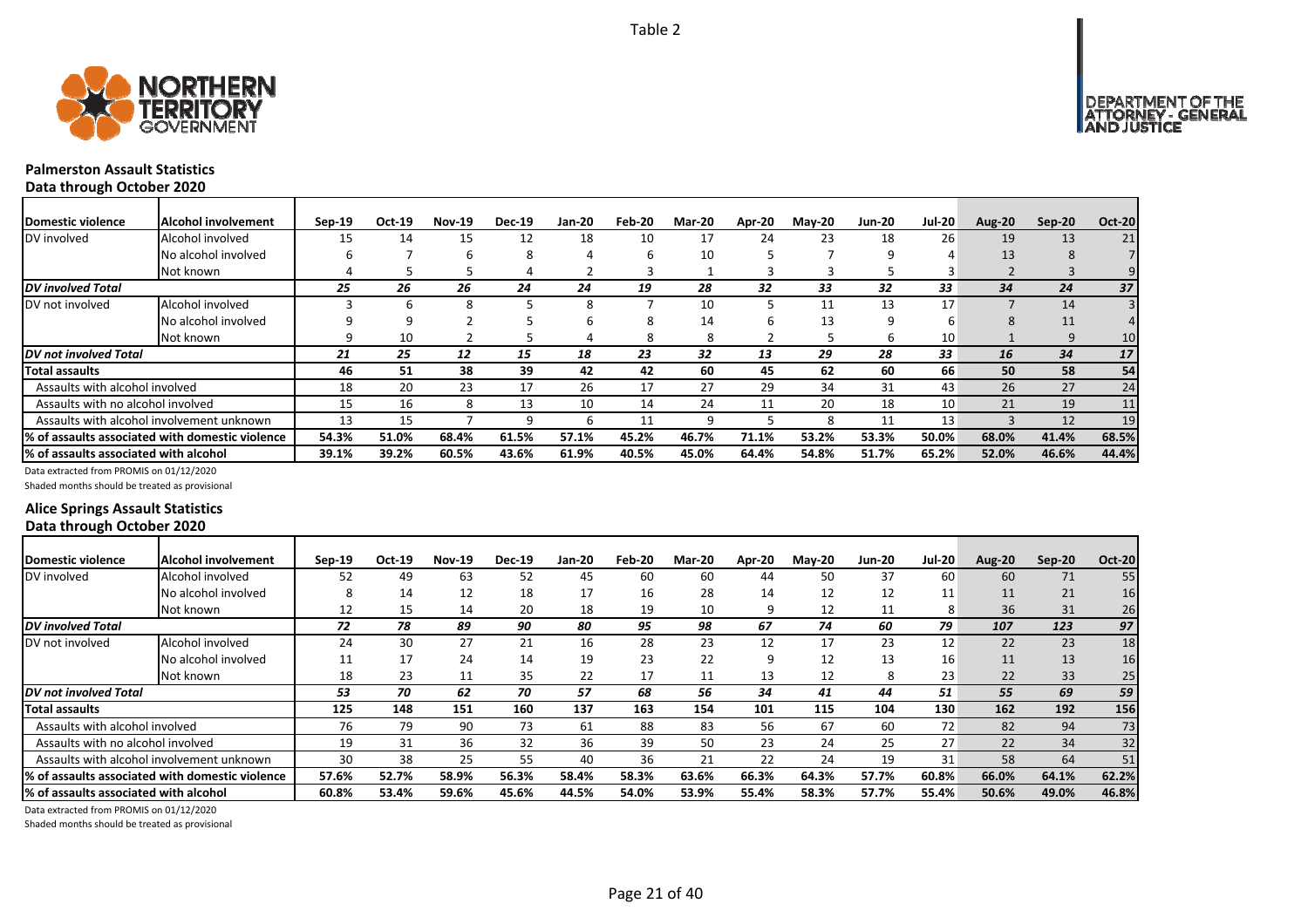NT OF THE<br>' - GENERAL

DEPARTMENT<br>ATTORNEY -USTICE

٦



┓

# **Katherine Assault Statistics**

**Data through October 2020**

| Domestic violence                      | Alcohol involvement                             | Aug-18 | $Sep-18$ | Oct-18 | <b>Nov-18</b> | <b>Dec-18</b> | Jan-19 | Feb-19 | <b>Mar-19</b> | Apr-19 | $May-19$ | <b>Jun-19</b> | <b>Jul-19</b> | Aug-19 |
|----------------------------------------|-------------------------------------------------|--------|----------|--------|---------------|---------------|--------|--------|---------------|--------|----------|---------------|---------------|--------|
| DV involved                            | Alcohol involved                                | 28     | 34       | 31     | 29            | 32            | 28     | 15     | 22            | 18     | 21       | 18            | 16            | 17     |
|                                        | No alcohol involved                             |        |          |        |               |               |        |        |               |        |          |               |               |        |
|                                        | Not known                                       |        |          | 8      |               |               |        |        |               |        | h        |               |               |        |
| <b>DV</b> involved Total               |                                                 | 36     | 40       | 44     | 35            | 40            | 33     | 22     | 32            | 27     | 30       | 28            | 26            | 25     |
| DV not involved                        | Alcohol involved                                |        | 4        | 10     | 6             | 4             | 6      | Δ      |               |        |          | h             |               |        |
|                                        | No alcohol involved                             |        |          | 4      |               |               |        |        |               |        |          |               |               |        |
|                                        | Not known                                       |        |          | 8      |               |               |        |        |               |        |          |               |               |        |
| <b>IDV</b> not involved Total          |                                                 | 14     | 11       | 22     | 12            | 10            | 11     | 6      | 17            | 10     | 5        | 11            | 10            | 8      |
| <b>Total assaults</b>                  |                                                 | 50     | 51       | 66     | 47            | 50            | 44     | 28     | 49            | 37     | 35       | 39            | 36            | 33     |
| Assaults with alcohol involved         |                                                 | 35     | 38       | 41     | 35            | 36            | 34     | 19     | 31            | 23     | 23       | 24            | 23            | 20     |
| Assaults with no alcohol involved      |                                                 | 11     |          | 9      | 9             | 6             |        | h      | 13            | 10     |          | 10            | 12            |        |
|                                        | Assaults with alcohol involvement unknown       | 4      | ь        | 16     |               | 8             |        |        |               |        |          |               |               |        |
|                                        | % of assaults associated with domestic violence | 72.0%  | 78.4%    | 66.7%  | 74.5%         | 80.0%         | 75.0%  | 78.6%  | 65.3%         | 73.0%  | 85.7%    | 71.8%         | 72.2%         | 75.8%  |
| I% of assaults associated with alcohol |                                                 | 70.0%  | 74.5%    | 62.1%  | 74.5%         | 72.0%         | 77.3%  | 67.9%  | 63.3%         | 62.2%  | 65.7%    | 61.5%         | 63.9%         | 60.6%  |

Data extracted from PROMIS on 01/12/2020

Shaded months should be treated as provisional

### **Tennant Creek Assault Statistics Data through October 2020**

| <b>IDomestic violence</b>             | Alcohol involvement                             | Aug-18 | $Sep-18$ | <b>Oct-18</b> | <b>Nov-18</b> | <b>Dec-18</b> | Jan-19 | Feb-19 | <b>Mar-19</b> | Apr-19 | May-19 | Jun-19 | <b>Jul-19</b> | Aug-19 |
|---------------------------------------|-------------------------------------------------|--------|----------|---------------|---------------|---------------|--------|--------|---------------|--------|--------|--------|---------------|--------|
| DV involved                           | Alcohol involved                                | 12     | ь        |               | 15            | 15            | 15     | 8      | ٩             | 11     | 9      | 10     | 10            | 18     |
|                                       | No alcohol involved                             |        |          |               |               |               |        |        |               |        |        |        |               |        |
|                                       | Not known                                       |        |          | b             |               |               |        |        | O             |        |        |        |               |        |
| DV involved Total                     |                                                 | 18     | 10       | 13            | 21            | 19            | 18     | 14     | 10            | 13     | 13     | 15     | 14            | 23     |
| DV not involved                       | Alcohol involved                                |        |          |               |               | 6             |        |        |               |        |        | 0      |               |        |
|                                       | No alcohol involved                             |        |          | 8             |               |               |        | n      |               |        |        |        |               |        |
|                                       | Not known                                       |        |          |               |               | 0             |        |        |               | O      | Ω      |        |               |        |
| DV not involved Total                 |                                                 | 8      | 4        | 12            | 12            | 8             | 9      |        | b             | ь      |        |        | 6             | 6      |
| Total assaults                        |                                                 | 26     | 14       | 25            | 33            | 27            | 27     | 21     | 16            | 19     | 16     | 18     | 20            | 29     |
| Assaults with alcohol involved        |                                                 | 15     | 8        | q             | 18            | 21            | 18     | 13     | 11            | 13     | 11     | 10     | 11            | 22     |
| Assaults with no alcohol involved     |                                                 | h      | h        | 10            | 6             |               | 3      |        |               |        |        |        |               |        |
|                                       | Assaults with alcohol involvement unknown       |        |          | h             | q             |               | 6      |        |               |        |        |        | h             |        |
|                                       | % of assaults associated with domestic violence | 69.2%  | 71.4%    | 52.0%         | 63.6%         | 70.4%         | 66.7%  | 66.7%  | 62.5%         | 68.4%  | 81.3%  | 83.3%  | 70.0%         | 79.3%  |
| % of assaults associated with alcohol |                                                 | 57.7%  | 57.1%    | 36.0%         | 54.5%         | 77.8%         | 66.7%  | 61.9%  | 68.8%         | 68.4%  | 68.8%  | 55.6%  | 55.0%         | 75.9%  |

Data extracted from PROMIS on 01/12/2020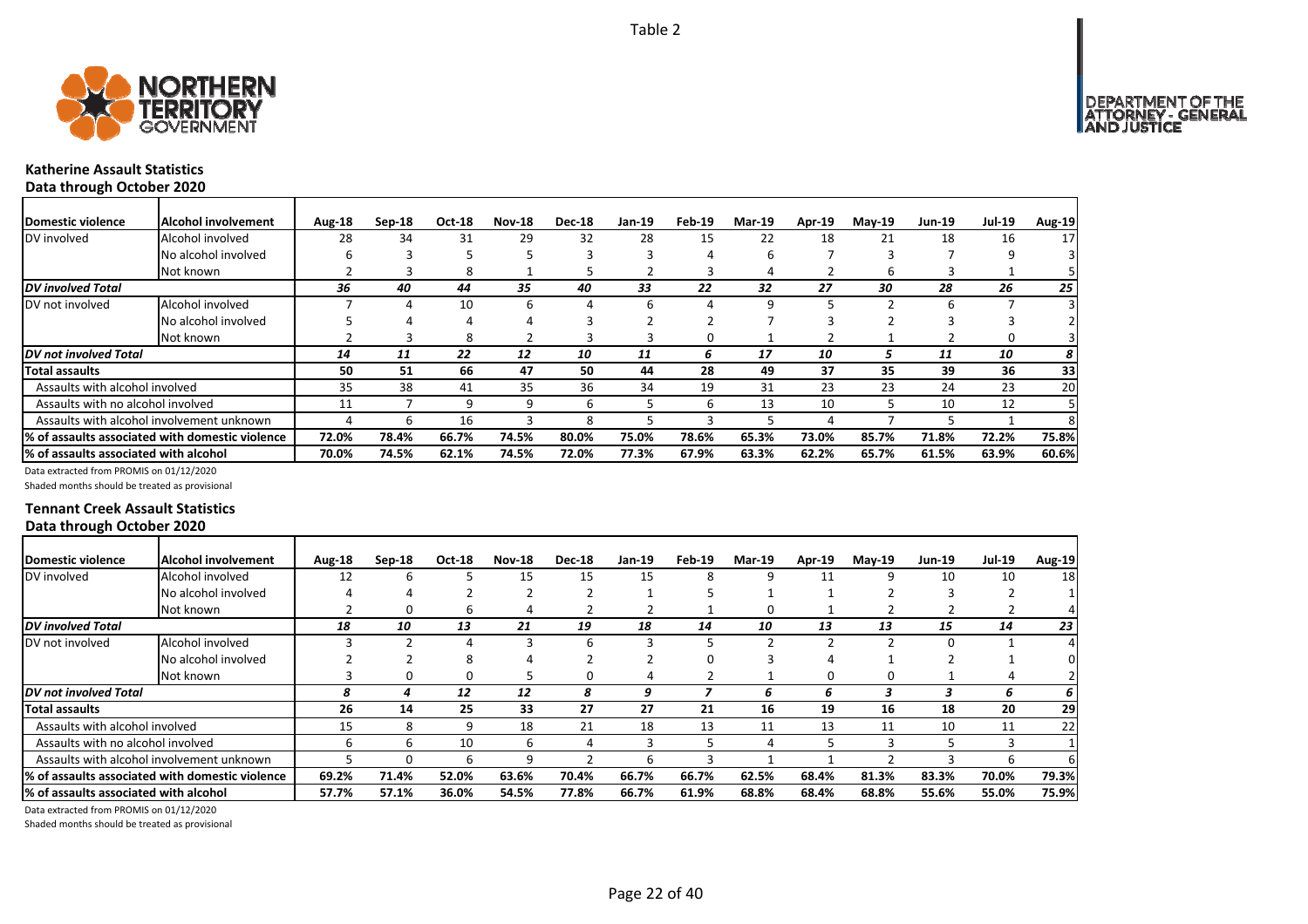



# **Katherine Assault Statistics**

**Data through October 2020**

| <b>IDomestic violence</b>             | <b>Alcohol involvement</b>                       | $Sep-19$ | Oct-19 | <b>Nov-19</b> | <b>Dec-19</b> | Jan-20 | Feb-20 | <b>Mar-20</b> | Apr-20 | $M$ ay-20 | <b>Jun-20</b> | <b>Jul-20</b>   | <b>Aug-20</b> | Sep-20 | <b>Oct-20</b> |
|---------------------------------------|--------------------------------------------------|----------|--------|---------------|---------------|--------|--------|---------------|--------|-----------|---------------|-----------------|---------------|--------|---------------|
| DV involved                           | Alcohol involved                                 | 17       | 15     |               | 30            | 18     | 24     |               | 17     | 30        | 37            | 33              | 25            | 33     | 32            |
|                                       | No alcohol involved                              |          |        | h             | n             |        | 8      | Ջ             |        |           |               |                 | h             |        |               |
|                                       | Not known                                        |          |        |               |               |        |        |               |        |           | h             | 0               |               | h      |               |
| <b>DV</b> involved Total              |                                                  | 19       | 22     | 36            | 41            | 27     | 36     | 28            | 23     | 37        | 47            | 38              | 36            | 47     | 44            |
| DV not involved                       | Alcohol involved                                 |          | 10     | h             |               |        | 8      |               | 9      |           |               | q               | 10            | 12     |               |
|                                       | No alcohol involved                              |          | b      |               |               |        |        |               |        |           |               |                 |               |        |               |
|                                       | Not known                                        |          |        | 8             |               |        |        |               |        |           |               |                 | $\prime$      | h      | 13            |
| <b>IDV</b> not involved Total         |                                                  | 13       | 17     | 19            | 12            |        | 22     | 13            | 14     |           | 16            | 15 <sup>1</sup> | 17            | 19     | 15            |
| <b>Total assaults</b>                 |                                                  | 32       | 39     | 55            | 53            | 36     | 58     | 41            | 37     | 44        | 63            | 53              | 53            | 66     | 59            |
| Assaults with alcohol involved        |                                                  | 21       | 25     | 33            | 37            | 22     | 32     | 24            | 26     | 35        | 43            | 42              | 35            | 45     | 34            |
| Assaults with no alcohol involved     |                                                  | 10       | 11     | 11            | 10            | ь      | 15     | 13            | 9      | h         |               |                 |               |        |               |
|                                       | Assaults with alcohol involvement unknown        |          |        | 11            |               | Ջ      | 11     |               |        |           | 13            | $\Delta$        |               | 12     | 16            |
|                                       | 1% of assaults associated with domestic violence | 59.4%    | 56.4%  | 65.5%         | 77.4%         | 75.0%  | 62.1%  | 68.3%         | 62.2%  | 84.1%     | 74.6%         | 71.7%           | 67.9%         | 71.2%  | 74.6%         |
| % of assaults associated with alcohol |                                                  | 65.6%    | 64.1%  | 60.0%         | 69.8%         | 61.1%  | 55.2%  | 58.5%         | 70.3%  | 79.5%     | 68.3%         | 79.2%           | 66.0%         | 68.2%  | 57.6%         |

Data extracted from PROMIS on 01/12/2020

Shaded months should be treated as provisional

### **Tennant Creek Assault Statistics Data through October 2020**

| Domestic violence                     | lAlcohol involvement                             | $Sep-19$ | Oct-19 | <b>Nov-19</b> | <b>Dec-19</b> | <b>Jan-20</b> | Feb-20 | <b>Mar-20</b> | Apr-20 | <b>May-20</b> | <b>Jun-20</b> | <b>Jul-20</b> | Aug-20 | $Sep-20$ | <b>Oct-20</b> |
|---------------------------------------|--------------------------------------------------|----------|--------|---------------|---------------|---------------|--------|---------------|--------|---------------|---------------|---------------|--------|----------|---------------|
| DV involved                           | Alcohol involved                                 | 17       | 14     | 14            | 14            | 8             | 18     | 22            | 15     | 19            | 12            | 22            | 23     | 25       | 25            |
|                                       | No alcohol involved                              |          |        |               |               |               |        |               |        |               |               |               |        |          |               |
|                                       | Not known                                        |          |        |               |               |               |        | 0             | 0      |               |               | 0             |        |          |               |
| <b>DV</b> involved Total              |                                                  | 26       | 21     | 21            | 14            | 13            | 24     | 26            | 15     | 21            | 13            | 22            | 31     | 27       | 33            |
| DV not involved                       | Alcohol involved                                 |          |        |               |               |               |        |               |        |               |               |               |        |          |               |
|                                       | No alcohol involved                              |          |        |               |               |               |        |               |        |               |               |               |        |          |               |
|                                       | Not known                                        |          |        |               |               |               |        |               |        |               |               |               | 0      |          |               |
| <b>DV</b> not involved Total          |                                                  | 11       |        |               | я             |               |        |               | h      | 13            |               | fi            | q      |          |               |
| <b>Total assaults</b>                 |                                                  | 37       | 26     | 27            | 22            | 17            | 29     | 28            | 21     | 34            | 18            | 28            | 40     | 35       | 39            |
| Assaults with alcohol involved        |                                                  | 20       | 15     | 18            | 20            | 10            | 21     | 24            | 18     | 27            | 15            | 24            | 28     | 30       | 29            |
| Assaults with no alcohol involved     |                                                  | 12       |        |               |               | h             | h      |               |        |               |               |               | 11     |          |               |
|                                       | Assaults with alcohol involvement unknown        |          |        |               |               |               |        |               | n.     |               |               |               |        |          |               |
|                                       | 1% of assaults associated with domestic violence | 70.3%    | 80.8%  | 77.8%         | 63.6%         | 76.5%         | 82.8%  | 92.9%         | 71.4%  | 61.8%         | 72.2%         | 78.6%         | 77.5%  | 77.1%    | 84.6%         |
| % of assaults associated with alcohol |                                                  | 54.1%    | 57.7%  | 66.7%         | 90.9%         | 58.8%         | 72.4%  | 85.7%         | 85.7%  | 79.4%         | 83.3%         | 85.7%         | 70.0%  | 85.7%    | 74.4%         |

Data extracted from PROMIS on 01/12/2020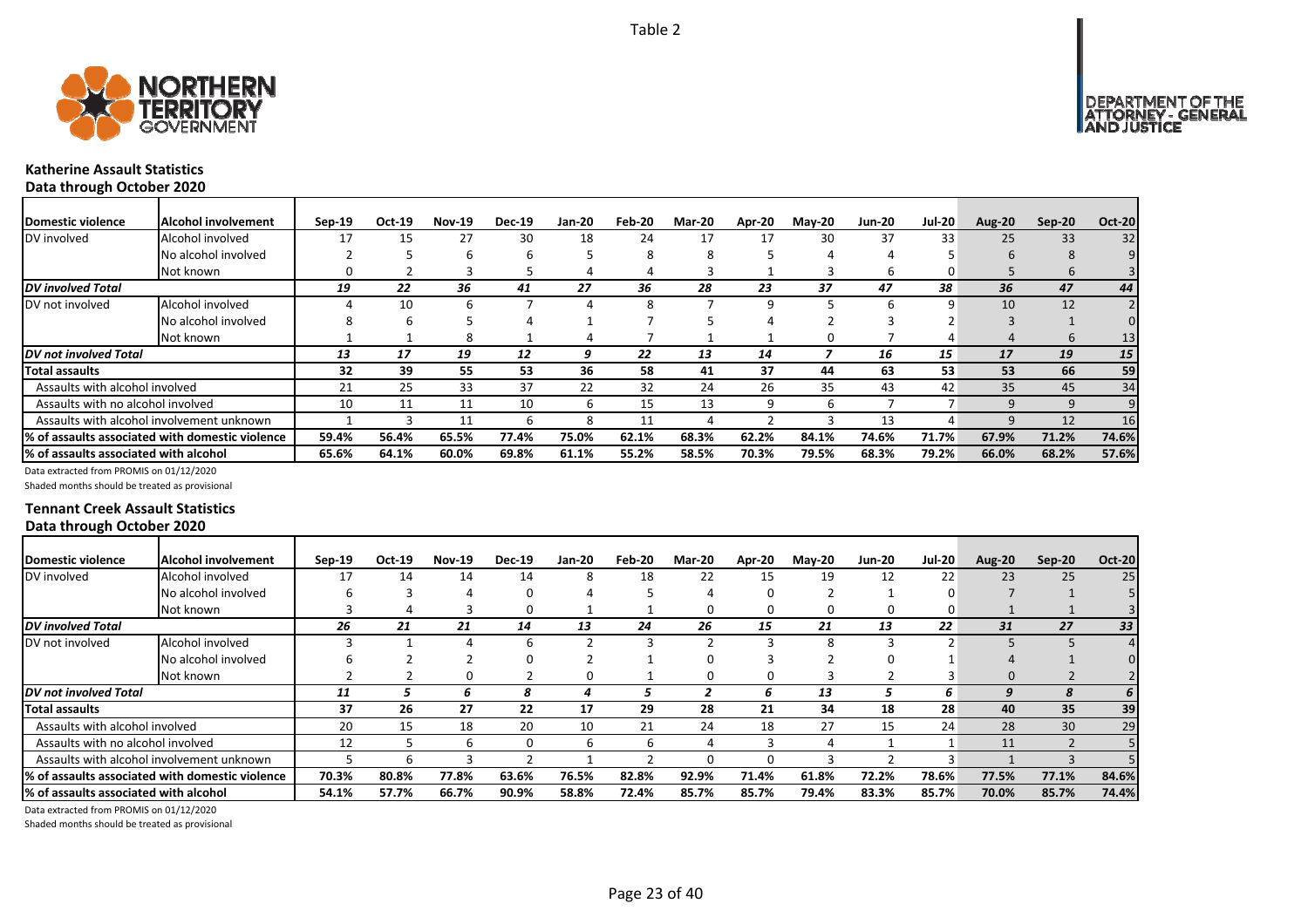

## **Nhulunbuy Assault Statistics Data through October 2020**

| <b>Domestic violence</b>              | <b>Alcohol involvement</b>                      | Aug-18 | $Sep-18$ | <b>Oct-18</b> | <b>Nov-18</b> | <b>Dec-18</b> | Jan-19 | Feb-19 | <b>Mar-19</b> | Apr-19 | $M$ ay-19 | <b>Jun-19</b> | <b>Jul-19</b> | <b>Aug-19</b> |
|---------------------------------------|-------------------------------------------------|--------|----------|---------------|---------------|---------------|--------|--------|---------------|--------|-----------|---------------|---------------|---------------|
| DV involved                           | Alcohol involved                                | h      |          |               | b             |               |        |        |               |        |           |               | 0             |               |
|                                       | No alcohol involved                             |        |          |               | 0             | 0             | 0      |        |               |        | o         |               |               |               |
|                                       | Not known                                       |        |          | 0             |               | 0             | 0      |        |               |        | 0         |               |               |               |
| <b>DV</b> involved Total              |                                                 | 8      |          | 4             |               | э             |        | ٠,     |               |        |           |               |               |               |
| DV not involved                       | Alcohol involved                                |        |          | ĥ             | 0             | <sup>n</sup>  |        |        |               |        |           |               |               |               |
|                                       | No alcohol involved                             |        |          | 0             | 0             | 0             |        |        |               |        |           |               |               |               |
|                                       | Not known                                       |        |          | 0             | 0             | 0             | 0      |        |               |        | 0         |               | 0             |               |
| <b>DV</b> not involved Total          |                                                 |        | n        | h             | 0             | 0             |        | 0      |               |        |           |               |               |               |
| Total assaults                        |                                                 | 11     |          | 10            |               | 5             | 3      |        |               | 4      |           | 4             |               |               |
| Assaults with alcohol involved        |                                                 |        |          | q             | h             |               |        |        |               |        |           |               |               |               |
| Assaults with no alcohol involved     |                                                 |        |          |               | 0             | $\Omega$      |        |        |               |        | $\Omega$  |               | $\Omega$      |               |
|                                       | Assaults with alcohol involvement unknown       |        |          | O             |               | 0             | 0      |        |               |        | 0         |               |               |               |
|                                       | % of assaults associated with domestic violence | 72.7%  | 14.3%    | 40.0%         | 100.0%        | 100.0%        | 33.3%  | 100.0% | 37.5%         | 50.0%  | 40.0%     | 25.0%         | 20.0%         | 25.0%         |
| % of assaults associated with alcohol |                                                 | 72.7%  | 57.1%    | 90.0%         | 85.7%         | 100.0%        | 66.7%  | 40.0%  | 50.0%         | 75.0%  | 100.0%    | 50.0%         | 80.0%         | 75.0%         |

Data extracted from PROMIS on 01/12/2020

Shaded months should be treated as provisional

#### **NT Balance Assault Statistics Data through October 2020**

| <b>IDomestic violence</b>              | Alcohol involvement                              | Aug-18 | $Sep-18$ | Oct-18 | <b>Nov-18</b> | <b>Dec-18</b> | <b>Jan-19</b> | Feb-19 | <b>Mar-19</b> | Apr-19 | $Mav-19$ | <b>Jun-19</b> | <b>Jul-19</b> | <b>Aug-19</b> |
|----------------------------------------|--------------------------------------------------|--------|----------|--------|---------------|---------------|---------------|--------|---------------|--------|----------|---------------|---------------|---------------|
| DV involved                            | Alcohol involved                                 | 51     | 82       | 58     | 45            | 70            | 39            | 32     | 35            | 39     | 43       | 34            | 34            | 36            |
|                                        | No alcohol involved                              | 56     | 57       | 62     | 66            | 73            | 53            | 65     | 63            | 54     | 54       | 46            | 55            | 51            |
|                                        | Not known                                        | 11     | 24       | 23     | 28            | 24            | 20            | 10     | 13            | 16     | 15       | 11            | 15            | 20            |
| <b>DV</b> involved Total               |                                                  | 118    | 163      | 143    | 139           | 167           | 112           | 107    | 111           | 109    | 112      | 91            | 104           | 107           |
| DV not involved                        | Alcohol involved                                 | 21     | 12       | 18     |               | 16            | 14            | 8      | 13            | 11     | ь        |               | 8             | 12            |
|                                        | No alcohol involved                              | 12     | 14       | 16     | 21            | 17            | 15            | 19     | 36            | 17     | 21       | 22            | 20            | 24            |
|                                        | Not known                                        | 8      | 14       | 9      | 13            |               | 6             | 10     | 10            |        | 6        |               | 13            | 8             |
| <b>DV</b> not involved Total           |                                                  | 41     | 40       | 43     | 39            | 38            | 35            | 37     | 59            | 35     | 33       | 36            | 41            | 44            |
| <b>Total assaults</b>                  |                                                  | 159    | 203      | 186    | 178           | 205           | 147           | 144    | 170           | 144    | 145      | 127           | 145           | 151           |
| Assaults with alcohol involved         |                                                  | 72     | 94       | 76     | 50            | 86            | 53            | 40     | 48            | 50     | 49       | 41            | 42            | 48            |
| Assaults with no alcohol involved      |                                                  | 68     | 71       | 78     | 87            | 90            | 68            | 84     | 99            | 71     | 75       | 68            | 75            | 75            |
|                                        | Assaults with alcohol involvement unknown        | 19     | 38       | 32     | 41            | 29            | 26            | 20     | 23            | 23     | 21       | 18            | 28            | 28            |
|                                        | I% of assaults associated with domestic violence | 74.2%  | 80.3%    | 76.9%  | 78.1%         | 81.5%         | 76.2%         | 74.3%  | 65.3%         | 75.7%  | 77.2%    | 71.7%         | 71.7%         | 70.9%         |
| l% of assaults associated with alcohol |                                                  | 45.3%  | 46.3%    | 40.9%  | 28.1%         | 42.0%         | 36.1%         | 27.8%  | 28.2%         | 34.7%  | 33.8%    | 32.3%         | 29.0%         | 31.8%         |

Data extracted from PROMIS on 01/12/2020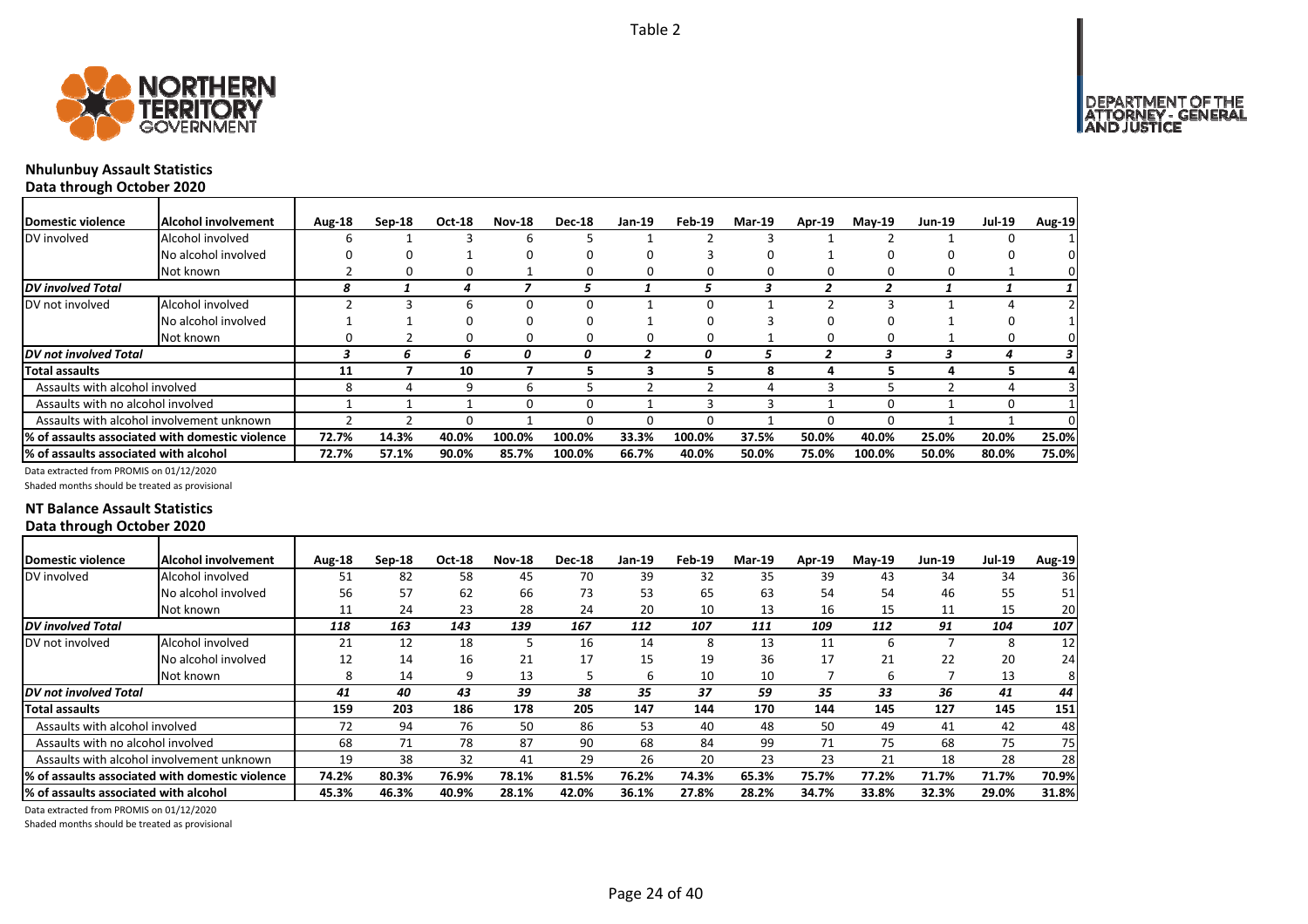



## **Nhulunbuy Assault Statistics Data through October 2020**

| Domestic violence                     | lAlcohol involvement                            | $Sep-19$ | Oct-19 | <b>Nov-19</b> | <b>Dec-19</b> | Jan-20  | Feb-20 | Mar-20 | Apr-20 | <b>May-20</b> | <b>Jun-20</b> | <b>Jul-20</b> | <b>Aug-20</b> | Sep-20 | <b>Oct-20</b> |
|---------------------------------------|-------------------------------------------------|----------|--------|---------------|---------------|---------|--------|--------|--------|---------------|---------------|---------------|---------------|--------|---------------|
| DV involved                           | Alcohol involved                                |          |        |               |               |         |        |        |        | 0             |               |               |               |        |               |
|                                       | No alcohol involved                             |          |        |               |               |         |        |        |        |               | 0             |               |               |        |               |
|                                       | Not known                                       |          |        |               |               |         |        |        | 0      | 0             | 0             |               |               |        |               |
| DV involved Total                     |                                                 |          | ≺      | ь             |               | 0       |        |        |        | 0             |               | 0             |               |        |               |
| DV not involved                       | Alcohol involved                                |          |        |               |               |         |        |        |        |               |               |               |               |        |               |
|                                       | No alcohol involved                             |          |        |               |               |         |        |        |        |               | 0             |               |               |        |               |
|                                       | Not known                                       |          |        |               |               |         | 0      |        |        | 0             | 0             |               |               |        |               |
| DV not involved Total                 |                                                 |          |        |               |               |         |        | 8      |        |               |               | 5.            |               |        |               |
| Total assaults                        |                                                 |          |        |               |               |         |        | 11     |        |               | 6             |               |               |        |               |
| Assaults with alcohol involved        |                                                 |          |        |               |               |         |        | 10     |        | $^{\circ}$    | h             |               |               |        |               |
| Assaults with no alcohol involved     |                                                 |          |        |               |               |         |        | ŋ      | 0      |               | $\Omega$      |               |               |        |               |
|                                       | Assaults with alcohol involvement unknown       |          |        |               |               |         |        |        |        | 0             | 0             |               |               |        |               |
|                                       | % of assaults associated with domestic violence | 60.0%    | 37.5%  | 85.7%         | 100.0%        | $0.0\%$ | 100.0% | 27.3%  | 50.0%  | $0.0\%$       | 33.3%         | 0.0%          | 50.0%         | 40.0%  | 0.0%          |
| % of assaults associated with alcohol |                                                 | 60.0%    | 87.5%  | 100.0%        | 100.0%        | 50.0%   | 66.7%  | 90.9%  | 50.0%  | $0.0\%$       | 100.0%        | 100.0%        | 62.5%         | 80.0%  | 100.0%        |

Data extracted from PROMIS on 01/12/2020

Shaded months should be treated as provisional

#### **NT Balance Assault Statistics Data through October 2020**

| Domestic violence                      | Alcohol involvement                              | $Sep-19$ | Oct-19 | <b>Nov-19</b> | <b>Dec-19</b> | <b>Jan-20</b> | Feb-20 | <b>Mar-20</b> | Apr-20 | <b>Mav-20</b> | <b>Jun-20</b> | <b>Jul-20</b> | <b>Aug-20</b> | $Sep-20$ | <b>Oct-20</b>   |
|----------------------------------------|--------------------------------------------------|----------|--------|---------------|---------------|---------------|--------|---------------|--------|---------------|---------------|---------------|---------------|----------|-----------------|
| DV involved                            | Alcohol involved                                 | 36       | 49     | 40            | 61            | 30            | 37     | 38            | 16     | 23            | 58            | 78            | 97            | 78       | 63              |
|                                        | No alcohol involved                              | 63       | 45     | 75            | 63            | 83            | 77     | 76            | 60     | 47            | 52            | 50            | 53            | 63       | 78              |
|                                        | Not known                                        | 19       | 22     | 24            | 14            | 22            | 20     | 22            | 15     | 9             |               | 10            | 18            | 32       | 26              |
| <b>DV</b> involved Total               |                                                  | 118      | 116    | 139           | 138           | 135           | 134    | 136           | 91     | 79            | 111           | 138           | 168           | 173      | 167             |
| DV not involved                        | Alcohol involved                                 | 11       | 12     | 15            | 17            | 11            | 9      | 9             |        | 12            | ь             | 14            | 15            | 13       | 13              |
|                                        | No alcohol involved                              | 18       | 28     | 21            | 31            | 18            | 31     | 34            | 26     | 19            | 20            | ٩             | 25            | 12       | 17              |
|                                        | Not known                                        | 17       |        | 11            | q             | 12            | 15     | 11            | 9      | 8             |               | 12            | 11            | 14       | 14 <sub>1</sub> |
| <b>IDV</b> not involved Total          |                                                  | 46       | 43     | 47            | 57            | 41            | 55     | 54            | 39     | 39            | 30            | 35            | 51            | 39       | 44              |
| <b>Total assaults</b>                  |                                                  | 164      | 159    | 186           | 195           | 176           | 189    | 190           | 130    | 118           | 141           | 173           | 219           | 212      | 211             |
| Assaults with alcohol involved         |                                                  | 47       | 61     | 55            | 78            | 41            | 46     | 47            | 20     | 35            | 64            | 92            | 112           | 91       | 76              |
| Assaults with no alcohol involved      |                                                  | 81       | 73     | 96            | 94            | 101           | 108    | 110           | 86     | 66            | 72            | 59            | 78            | 75       | 95              |
|                                        | Assaults with alcohol involvement unknown        | 36       | 25     | 35            | 23            | 34            | 35     | 33            | 24     | 17            |               | 22            | 29            | 46       | 40              |
|                                        | 1% of assaults associated with domestic violence | 72.0%    | 73.0%  | 74.7%         | 70.8%         | 76.7%         | 70.9%  | 71.6%         | 70.0%  | 66.9%         | 78.7%         | 79.8%         | 76.7%         | 81.6%    | 79.1%           |
| l% of assaults associated with alcohol |                                                  | 28.7%    | 38.4%  | 29.6%         | 40.0%         | 23.3%         | 24.3%  | 24.7%         | 15.4%  | 29.7%         | 45.4%         | 53.2%         | 51.1%         | 42.9%    | 36.0%           |
|                                        |                                                  |          |        |               |               |               |        |               |        |               |               |               |               |          |                 |

Data extracted from PROMIS on 01/12/2020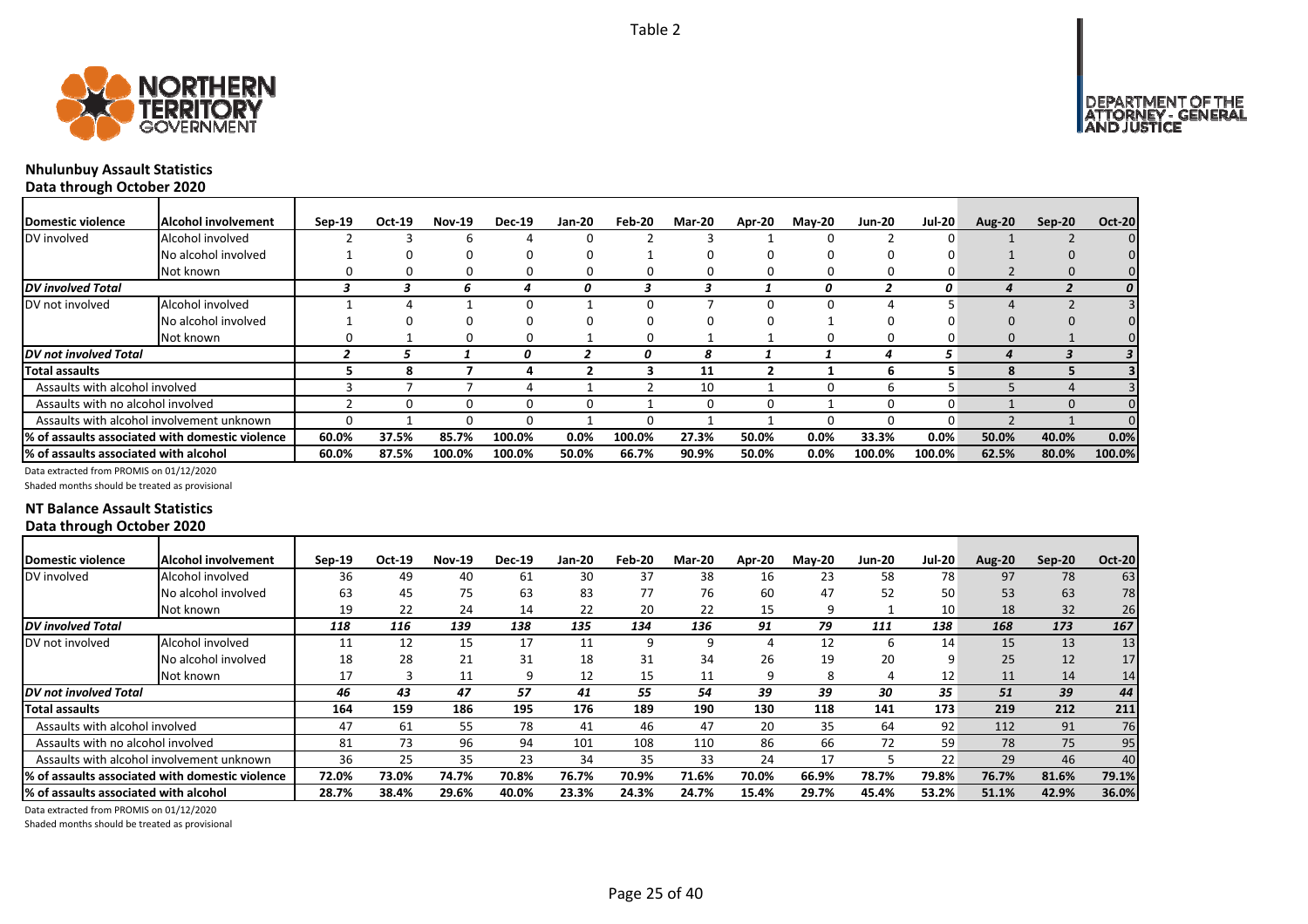

#### **Northern Territory Yearly Crime Statistics**

#### **Data for the 12 months ending in October, 2015 to 2020 Offence Rates (per 100,000 population)**

| Number of offences                                        | 2015           | 2016         | 2017           | 2018           | 2019        | 2020   | 2015    | 2016    | 2017    | 2018    | 2019    | 2020    |
|-----------------------------------------------------------|----------------|--------------|----------------|----------------|-------------|--------|---------|---------|---------|---------|---------|---------|
| 0111 Murder                                               | 8              | $\Delta$     | 6              | 3              | 3           |        | 3.3     | 1.6     | 2.4     | 1.2     | 1.2     | 2.4     |
| 0121 Attempted murder                                     |                |              |                |                |             |        | 2.5     | 0.4     | 0.8     | 0.0     | 1.2     | 1.2     |
| 0131 Manslaughter                                         |                | 3            | $\overline{2}$ | $\overline{2}$ | 2           |        | 1.6     | 1.2     | 0.8     | 0.8     | 0.8     | 0.8     |
| 0132 Driving causing death                                | 8              |              | 3              |                | $\Omega$    |        | 3.3     | 0.4     | 1.2     | 2.8     | 0.0     | 0.4     |
| 01 Homicide and related offences                          | 26             | 9            | 13             | 12             | 8           | 12     | 10.7    | 3.7     | 5.3     | 4.9     | 3.3     | 4.9     |
| 021 Assault                                               | 6,990          | 6,686        | 7,254          | 7,437          | 6,464       | 7,463  | 2,875.8 | 2,733.1 | 2,944.2 | 3,015.5 | 2,630.2 | 3,041.7 |
| 029 Acts intended to cause injury - other                 | 14             | 26           | 28             | 30             | 15          | 29     | 5.8     | 10.6    | 11.4    | 12.2    | 6.1     | 11.8    |
| 02 Acts intended to cause injury                          | 7,004          | 6,712        | 7,282          | 7,467          | 6,479       | 7,492  | 2,881.6 | 2,743.8 | 2,955.6 | 3,027.7 | 2,636.3 | 3,053.6 |
| 031 Sexual assault                                        | 389            | 390          | 429            | 393            | 354         | 353    | 160.0   | 159.4   | 174.1   | 159.4   | 144.0   | 143.9   |
| 032 Non-assaultive sexual offences                        | 58             | 51           | 50             | 59             | 65          | 79     | 23.9    | 20.8    | 20.3    | 23.9    | 26.4    | 32.2    |
| 03 Sexual assault and related offences                    | 447            | 441          | 479            | 452            | 419         | 432    | 183.9   | 180.3   | 194.4   | 183.3   | 170.5   | 176.1   |
| 049 Other dangerous or negligent acts endangering persons | 109            | 152          | 161            | 177            | 139         | 94     | 44.8    | 62.1    | 65.3    | 71.8    | 56.6    | 38.3    |
| 0511 Abduction and kidnapping                             | $\mathbf 0$    | $\mathbf 0$  | $\mathbf{1}$   | $\mathbf 0$    | $\mathbf 0$ |        | 0.0     | 0.0     | 0.4     | 0.0     | 0.0     | 0.4     |
| 0521 Deprivation of liberty/false imprisonment            | 37             | 33           | 36             | 26             | 36          | 44     | 15.2    | 13.5    | 14.6    | 10.5    | 14.6    | 17.9    |
| 0531 Harassment and private nuisance                      | 150            | 117          | 81             | 62             | 55          | 82     | 61.7    | 47.8    | 32.9    | 25.1    | 22.4    | 33.4    |
| 0532 Threatening behaviour                                | 212            | 218          | 220            | 232            | 220         | 231    | 87.2    | 89.1    | 89.3    | 94.1    | 89.5    | 94.2    |
| 05 Abduction, harassment and other offences               | 399            | 368          | 338            | 320            | 311         | 358    | 164.2   | 150.4   | 137.2   | 129.8   | 126.5   | 145.9   |
| 061 Robbery                                               | 112            | 96           | 102            | 120            | 149         | 171    | 46.1    | 39.2    | 41.4    | 48.7    | 60.6    | 69.7    |
| 0621 Blackmail and extortion                              | $\overline{2}$ | $\mathbf{1}$ | $\mathbf 0$    | $\mathbf{1}$   | $\mathbf 0$ | 6      | 0.8     | 0.4     | 0.0     | 0.4     | 0.0     | 2.4     |
| 06 Robbery, extortion and related offences                | 114            | 97           | 102            | 121            | 149         | 177    | 46.9    | 39.7    | 41.4    | 49.1    | 60.6    | 72.1    |
| Total offences against the person                         | 8,099          | 7,779        | 8,375          | 8,549          | 7,505       | 8,565  | 3,332.1 | 3,179.9 | 3,399.2 | 3,466.4 | 3,053.8 | 3,490.9 |
| House break-ins, actual                                   | 1,670          | 1,540        | 1,813          | 2,113          | 2,165       | 1,879  | 687.1   | 629.5   | 735.8   | 856.8   | 880.9   | 765.8   |
| House break-ins, attempted                                | 100            | 198          | 275            | 247            | 214         | 317    | 41.1    | 80.9    | 111.6   | 100.2   | 87.1    | 129.2   |
| 0711 House break-ins                                      | 1,770          | 1,738        | 2,088          | 2,360          | 2,379       | 2,196  | 728.2   | 710.5   | 847.5   | 956.9   | 968.0   | 895.0   |
| Commercial break-ins, actual                              | 1,487          | 1,728        | 2,029          | 2,327          | 2,126       | 1,492  | 611.8   | 706.4   | 823.5   | 943.5   | 865.1   | 608.1   |
| Commercial break-ins, attempted                           | 122            | 183          | 246            | 262            | 209         | 200    | 50.2    | 74.8    | 99.8    | 106.2   | 85.0    | 81.5    |
| 0711 Commercial break-ins                                 | 1,609          | 1,911        | 2,275          | 2,589          | 2,335       | 1,692  | 662.0   | 781.2   | 923.4   | 1,049.8 | 950.1   | 689.6   |
| 0812 Illegal use of a motor vehicle                       | 1,082          | 949          | 901            | 942            | 819         | 630    | 445.2   | 387.9   | 365.7   | 382.0   | 333.3   | 256.8   |
| 0813 Theft of motor vehicle parts or contents             | 1,230          | 1,170        | 920            | 945            | 917         | 750    | 506.0   | 478.3   | 373.4   | 383.2   | 373.1   | 305.7   |
| 081 Motor vehicle theft and related offences              | 2,312          | 2,119        | 1,821          | 1,887          | 1,736       | 1,380  | 951.2   | 866.2   | 739.1   | 765.1   | 706.4   | 562.5   |
| 08* Theft and related offences (other than MV)            | 7,304          | 7,471        | 7,563          | 7,927          | 7,565       | 6,255  | 3,005.0 | 3,054.0 | 3,069.6 | 3,214.2 | 3,078.2 | 2,549.4 |
| 12 Property damage offences                               | 6,498          | 6,922        | 7,637          | 7,504          | 7,132       | 7,397  | 2,673.4 | 2,829.6 | 3,099.7 | 3,042.7 | 2,902.0 | 3,014.8 |
| <b>Total property offences</b>                            | 19,493         | 20,161       | 21,384         | 22,267         | 21,147      | 18,920 | 8,019.9 | 8,241.5 | 8,679.2 | 9,028.7 | 8,604.7 | 7,711.3 |

DEPARTMENT OF THE<br>ATTORNEY - GENERAL USTICE

| 2015    | 2016    | 2017    | 2018    | 2019    | 2020    |
|---------|---------|---------|---------|---------|---------|
| 3.3     | 1.6     | 2.4     | 1.2     | 1.2     | 2.4     |
| 2.5     | 0.4     | 0.8     | 0.0     | $1.2\,$ | 1.2     |
| 1.6     | 1.2     | 0.8     | 0.8     | 0.8     | 0.8     |
| 3.3     | 0.4     | 1.2     | 2.8     | 0.0     | 0.4     |
| 10.7    | 3.7     | 5.3     | 4.9     | 3.3     | 4.9     |
| 2,875.8 | 2,733.1 | 2,944.2 | 3,015.5 | 2,630.2 | 3,041.7 |
| 5.8     | 10.6    | 11.4    | 12.2    | 6.1     | 11.8    |
| 2,881.6 | 2,743.8 | 2,955.6 | 3,027.7 | 2,636.3 | 3,053.6 |
| 160.0   | 159.4   | 174.1   | 159.4   | 144.0   | 143.9   |
| 23.9    | 20.8    | 20.3    | 23.9    | 26.4    | 32.2    |
| 183.9   | 180.3   | 194.4   | 183.3   | 170.5   | 176.1   |
| 44.8    | 62.1    | 65.3    | 71.8    | 56.6    | 38.3    |
| 0.0     | 0.0     | 0.4     | 0.0     | 0.0     | 0.4     |
| 15.2    | 13.5    | 14.6    | 10.5    | 14.6    | 17.9    |
| 61.7    | 47.8    | 32.9    | 25.1    | 22.4    | 33.4    |
| 87.2    | 89.1    | 89.3    | 94.1    | 89.5    | 94.2    |
| 164.2   | 150.4   | 137.2   | 129.8   | 126.5   | 145.9   |
| 46.1    | 39.2    | 41.4    | 48.7    | 60.6    | 69.7    |
| 0.8     | 0.4     | 0.0     | 0.4     | 0.0     | 2.4     |
| 46.9    | 39.7    | 41.4    | 49.1    | 60.6    | 72.1    |
| 3,332.1 | 3,179.9 | 3,399.2 | 3,466.4 | 3,053.8 | 3,490.9 |
| 687.1   | 629.5   | 735.8   | 856.8   | 880.9   | 765.8   |
| 41.1    | 80.9    | 111.6   | 100.2   | 87.1    | 129.2   |
| 728.2   | 710.5   | 847.5   | 956.9   | 968.0   | 895.0   |
| 611.8   | 706.4   | 823.5   | 943.5   | 865.1   | 608.1   |
| 50.2    | 74.8    | 99.8    | 106.2   | 85.0    | 81.5    |
| 662.0   | 781.2   | 923.4   | 1,049.8 | 950.1   | 689.6   |
| 445.2   | 387.9   | 365.7   | 382.0   | 333.3   | 256.8   |
| 506.0   | 478.3   | 373.4   | 383.2   | 373.1   | 305.7   |
| 951.2   | 866.2   | 739.1   | 765.1   | 706.4   | 562.5   |
| 3,005.0 | 3,054.0 | 3,069.6 | 3,214.2 | 3,078.2 | 2,549.4 |
| 2,673.4 | 2,829.6 | 3,099.7 | 3,042.7 | 2,902.0 | 3,014.8 |
| 8,019.9 | 8,241.5 | 8,679.2 | 9,028.7 | 8,604.7 | 7,711.3 |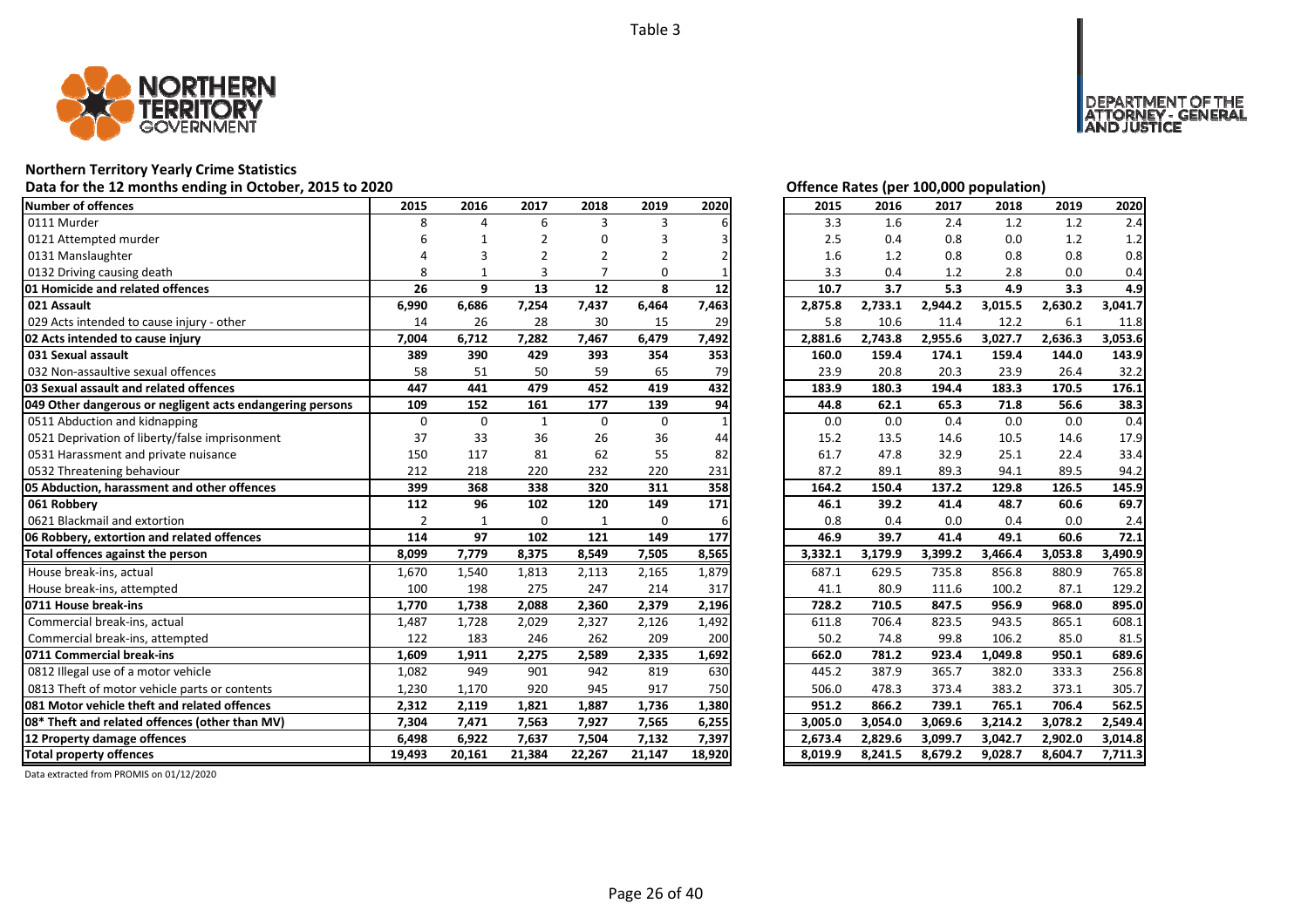

## **Darwin Yearly Crime Statistics**

## Data for the 12 months ending in October, 2015 to 2020<br> **Data for the 12 months ending in October, 2015 to 2020**

| Number of offences                                        | 2015           | 2016           | 2017           | 2018     | 2019         | 2020          | 2015    | 2016    | 2017    | 2018    | 2019    | 2020    |
|-----------------------------------------------------------|----------------|----------------|----------------|----------|--------------|---------------|---------|---------|---------|---------|---------|---------|
| 0111 Murder                                               | $\overline{2}$ | $\overline{2}$ | $\Omega$       | 0        |              |               | 2.4     | 2.3     | 0.0     | 0.0     | 1.2     | 2.4     |
| 0121 Attempted murder                                     |                | n              | -1             | 0        |              |               | 5.9     | 0.0     | 1.2     | 0.0     | 1.2     | 1.2     |
| 0131 Manslaughter                                         | $\overline{2}$ |                | O              | 0        | O            |               | 2.4     | 1.2     | 0.0     | 0.0     | 0.0     | 1.2     |
| 0132 Driving causing death                                |                |                |                |          | 0            |               | 1.2     | 1.2     | 1.2     | 1.2     | 0.0     | 0.0     |
| 01 Homicide and related offences                          | 10             | 4              | $\overline{2}$ | 1        | $\mathbf{2}$ |               | 11.8    | 4.7     | 2.3     | 1.2     | 2.4     | 4.8     |
| 021 Assault                                               | 1,848          | 1,730          | 1,864          | 1,934    | 1,733        | 1,969         | 2,186.8 | 2,026.1 | 2,155.8 | 2,235.1 | 2,039.8 | 2,349.4 |
| 029 Acts intended to cause injury - other                 | 6              | 6              | 14             | 9        | 5            | 10            | 7.1     | 7.0     | 16.2    | 10.4    | 5.9     | 11.9    |
| 02 Acts intended to cause injury                          | 1,854          | 1,736          | 1,878          | 1,943    | 1,738        | 1,979         | 2,193.9 | 2,033.1 | 2,172.0 | 2,245.5 | 2,045.6 | 2,361.4 |
| 031 Sexual assault                                        | 132            | 124            | 144            | 137      | 132          | 115           | 156.2   | 145.2   | 166.5   | 158.3   | 155.4   | 137.2   |
| 032 Non-assaultive sexual offences                        | 33             | 16             | 24             | 25       | 23           | 29            | 39.1    | 18.7    | 27.8    | 28.9    | 27.1    | 34.6    |
| 03 Sexual assault and related offences                    | 165            | 140            | 168            | 162      | 155          | 144           | 195.3   | 164.0   | 194.3   | 187.2   | 182.4   | 171.8   |
| 049 Other dangerous or negligent acts endangering persons | 38             | 35             | 35             | 45       | 24           | 18            | 45.0    | 41.0    | 40.5    | 52.0    | 28.2    | 21.5    |
| 0511 Abduction and kidnapping                             | $\Omega$       | $\Omega$       | $\Omega$       | $\Omega$ | $\Omega$     | $\Omega$      | 0.0     | 0.0     | 0.0     | 0.0     | 0.0     | 0.0     |
| 0521 Deprivation of liberty/false imprisonment            | 12             | 12             | 6              | 6        | 8            | 13            | 14.2    | 14.1    | 6.9     | 6.9     | 9.4     | 15.5    |
| 0531 Harassment and private nuisance                      | 85             | 50             | 20             | 20       | 21           | 16            | 100.6   | 58.6    | 23.1    | 23.1    | 24.7    | 19.1    |
| 0532 Threatening behaviour                                | 70             | 68             | 46             | 46       | 46           | 48            | 82.8    | 79.6    | 53.2    | 53.2    | 54.1    | 57.3    |
| 05 Abduction, harassment and other offences               | 167            | 130            | 72             | 72       | 75           | 77            | 197.6   | 152.2   | 83.3    | 83.2    | 88.3    | 91.9    |
| 061 Robbery                                               | 48             | 57             | 50             | 63       | 73           | 86            | 56.8    | 66.8    | 57.8    | 72.8    | 85.9    | 102.6   |
| 0621 Blackmail and extortion                              | $\mathbf{1}$   | $\mathbf{1}$   | $\Omega$       | 1        | $\Omega$     | $\mathfrak z$ | 1.2     | 1.2     | 0.0     | 1.2     | 0.0     | 2.4     |
| 06 Robbery, extortion and related offences                | 49             | 58             | 50             | 64       | 73           | 88            | 58.0    | 67.9    | 57.8    | 74.0    | 85.9    | 105.0   |
| Total offences against the person                         | 2,283          | 2,103          | 2,205          | 2,287    | 2,067        | 2,310         | 2,701.6 | 2,462.9 | 2,550.1 | 2,643.0 | 2,432.9 | 2,756.3 |
| House break-ins, actual                                   | 628            | 601            | 584            | 631      | 667          | 517           | 743.1   | 703.9   | 675.4   | 729.2   | 785.1   | 616.9   |
| House break-ins, attempted                                | 16             | 66             | 100            | 53       | 47           | 96            | 18.9    | 77.3    | 115.7   | 61.3    | 55.3    | 114.5   |
| 0711 House break-ins                                      | 644            | 667            | 684            | 684      | 714          | 613           | 762.1   | 781.2   | 791.1   | 790.5   | 840.4   | 731.4   |
| Commercial break-ins, actual                              | 330            | 516            | 623            | 537      | 440          | 244           | 390.5   | 604.3   | 720.5   | 620.6   | 517.9   | 291.1   |
| Commercial break-ins, attempted                           | 24             | 53             | 66             | 41       | 16           | 27            | 28.4    | 62.1    | 76.3    | 47.4    | 18.8    | 32.2    |
| 0711 Commercial break-ins                                 | 354            | 569            | 689            | 578      | 456          | 271           | 418.9   | 666.4   | 796.8   | 668.0   | 536.7   | 323.4   |
| 0812 Illegal use of a motor vehicle                       | 440            | 361            | 381            | 329      | 293          | 164           | 520.7   | 422.8   | 440.6   | 380.2   | 344.9   | 195.7   |
| 0813 Theft of motor vehicle parts or contents             | 649            | 523            | 372            | 341      | 445          | 356           | 768.0   | 612.5   | 430.2   | 394.1   | 523.8   | 424.8   |
| 081 Motor vehicle theft and related offences              | 1,089          | 884            | 753            | 670      | 738          | 520           | 1,288.7 | 1,035.3 | 870.9   | 774.3   | 868.6   | 620.5   |
| 08* Theft and related offences (other than MV)            | 3,183          | 3,119          | 3,057          | 3,177    | 3,167        | 2,530         | 3,766.6 | 3,652.8 | 3,535.5 | 3,671.6 | 3,727.6 | 3,018.8 |
| 12 Property damage offences                               | 2,380          | 2,411          | 2,592          | 2,118    | 2,012        | 2,071         | 2,816.4 | 2,823.6 | 2,997.7 | 2,447.7 | 2,368.1 | 2,471.2 |
| <b>Total property offences</b>                            | 7,650          | 7,650          | 7,775          | 7,227    | 7,087        | 6,005         | 9,052.6 | 8,959.3 | 8,992.0 | 8,352.0 | 8,341.5 | 7,165.3 |

NT OF THE<br>' - GENERAL

**DEPART** 

JSTICE

| 2015    | 2016    | 2017    | 2018    | 2019    | 2020    |
|---------|---------|---------|---------|---------|---------|
| 2.4     | 2.3     | 0.0     | 0.0     | 1.2     | 2.4     |
| 5.9     | 0.0     | 1.2     | 0.0     | 1.2     | 1.2     |
| 2.4     | 1.2     | 0.0     | 0.0     | 0.0     | 1.2     |
| 1.2     | 1.2     | 1.2     | 1.2     | 0.0     | 0.0     |
| 11.8    | 4.7     | 2.3     | 1.2     | 2.4     | 4.8     |
| 2,186.8 | 2,026.1 | 2,155.8 | 2,235.1 | 2,039.8 | 2,349.4 |
| 7.1     | 7.0     | 16.2    | 10.4    | 5.9     | 11.9    |
| 2,193.9 | 2,033.1 | 2,172.0 | 2,245.5 | 2,045.6 | 2,361.4 |
| 156.2   | 145.2   | 166.5   | 158.3   | 155.4   | 137.2   |
| 39.1    | 18.7    | 27.8    | 28.9    | 27.1    | 34.6    |
| 195.3   | 164.0   | 194.3   | 187.2   | 182.4   | 171.8   |
| 45.0    | 41.0    | 40.5    | 52.0    | 28.2    | 21.5    |
| 0.0     | 0.0     | 0.0     | 0.0     | 0.0     | 0.0     |
| 14.2    | 14.1    | 6.9     | 6.9     | 9.4     | 15.5    |
| 100.6   | 58.6    | 23.1    | 23.1    | 24.7    | 19.1    |
| 82.8    | 79.6    | 53.2    | 53.2    | 54.1    | 57.3    |
| 197.6   | 152.2   | 83.3    | 83.2    | 88.3    | 91.9    |
| 56.8    | 66.8    | 57.8    | 72.8    | 85.9    | 102.6   |
| 1.2     | 1.2     | 0.0     | 1.2     | 0.0     | 2.4     |
| 58.0    | 67.9    | 57.8    | 74.0    | 85.9    | 105.0   |
| 2,701.6 | 2,462.9 | 2,550.1 | 2,643.0 | 2,432.9 | 2,756.3 |
| 743.1   | 703.9   | 675.4   | 729.2   | 785.1   | 616.9   |
| 18.9    | 77.3    | 115.7   | 61.3    | 55.3    | 114.5   |
| 762.1   | 781.2   | 791.1   | 790.5   | 840.4   | 731.4   |
| 390.5   | 604.3   | 720.5   | 620.6   | 517.9   | 291.1   |
| 28.4    | 62.1    | 76.3    | 47.4    | 18.8    | 32.2    |
| 418.9   | 666.4   | 796.8   | 668.0   | 536.7   | 323.4   |
| 520.7   | 422.8   | 440.6   | 380.2   | 344.9   | 195.7   |
| 768.0   | 612.5   | 430.2   | 394.1   | 523.8   | 424.8   |
| 1,288.7 | 1,035.3 | 870.9   | 774.3   | 868.6   | 620.5   |
| 3,766.6 | 3,652.8 | 3,535.5 | 3,671.6 | 3,727.6 | 3,018.8 |
| 2,816.4 | 2,823.6 | 2,997.7 | 2,447.7 | 2,368.1 | 2,471.2 |
| 9,052.6 | 8,959.3 | 8,992.0 | 8,352.0 | 8,341.5 | 7,165.3 |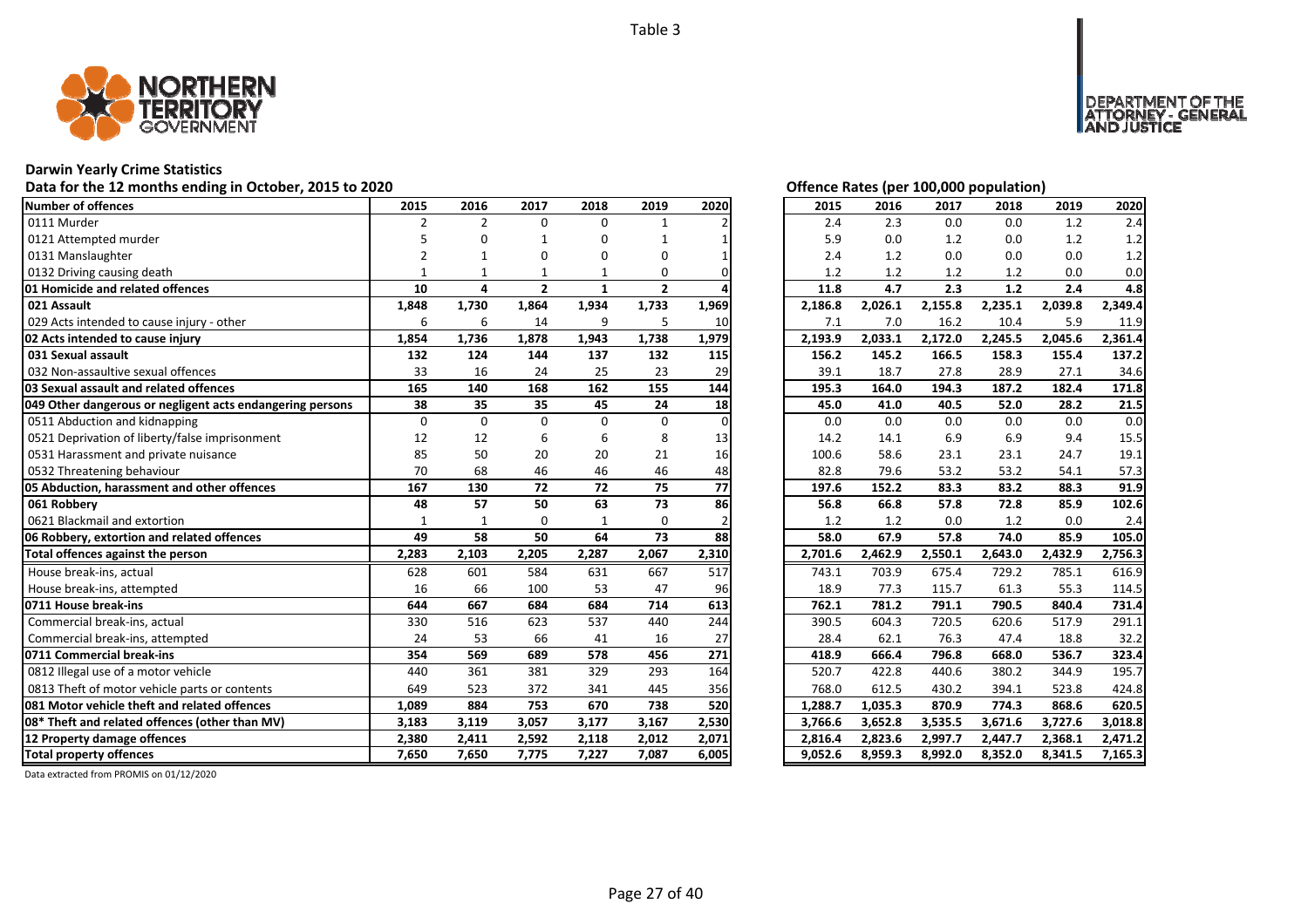

## **Palmerston Yearly Crime Statistics**

## Data for the 12 months ending in October, 2015 to 2020<br>
Data for the 12 months ending in October, 2015 to 2020

| Number of offences                                        | 2015                    | 2016         | 2017           | 2018           | 2019           | 2020  | 2015    | 2016    | 2017    | 2018    | 2019    | 2020    |
|-----------------------------------------------------------|-------------------------|--------------|----------------|----------------|----------------|-------|---------|---------|---------|---------|---------|---------|
| 0111 Murder                                               | $\Omega$                | $\Omega$     | $\Omega$       | $\mathbf{1}$   | $\Omega$       |       | 0.0     | 0.0     | 0.0     | 2.7     | 0.0     | 2.6     |
| 0121 Attempted murder                                     |                         | n            | O              | O              |                |       | 0.0     | 0.0     | 0.0     | 0.0     | 2.7     | 0.0     |
| 0131 Manslaughter                                         |                         |              |                |                | O              |       | 0.0     | 0.0     | 0.0     | 2.7     | 0.0     | 0.0     |
| 0132 Driving causing death                                |                         | O            | O              | 0              | 0              |       | 8.8     | 0.0     | 0.0     | 0.0     | 0.0     | 0.0     |
| 01 Homicide and related offences                          | $\overline{\mathbf{3}}$ | $\mathbf{0}$ | $\mathbf{0}$   | $\overline{2}$ | $\mathbf{1}$   |       | 8.8     | 0.0     | 0.0     | 5.4     | 2.7     | 2.6     |
| 021 Assault                                               | 446                     | 489          | 623            | 581            | 587            | 616   | 1,314.1 | 1,392.6 | 1,731.4 | 1,580.9 | 1,561.1 | 1,614.0 |
| 029 Acts intended to cause injury - other                 | 1                       | 6            | 6              | 8              | $\overline{2}$ | 5     | 2.9     | 17.1    | 16.7    | 21.8    | 5.3     | 13.1    |
| 02 Acts intended to cause injury                          | 447                     | 495          | 629            | 589            | 589            | 621   | 1,317.1 | 1,409.7 | 1,748.0 | 1,602.7 | 1,566.4 | 1,627.1 |
| 031 Sexual assault                                        | 29                      | 37           | 33             | 26             | 47             | 52    | 85.4    | 105.4   | 91.7    | 70.7    | 125.0   | 136.3   |
| 032 Non-assaultive sexual offences                        | 3                       | 9            | $\overline{2}$ | 10             | 6              | 17    | 8.8     | 25.6    | 5.6     | 27.2    | 16.0    | 44.5    |
| 03 Sexual assault and related offences                    | 32                      | 46           | 35             | 36             | 53             | 69    | 94.3    | 131.0   | 97.3    | 98.0    | 141.0   | 180.8   |
| 049 Other dangerous or negligent acts endangering persons | 6                       | 14           | 20             | 13             | 12             | 11    | 17.7    | 39.9    | 55.6    | 35.4    | 31.9    | 28.8    |
| 0511 Abduction and kidnapping                             | $\Omega$                | $\Omega$     | $\Omega$       | $\Omega$       | $\Omega$       |       | 0.0     | 0.0     | 0.0     | 0.0     | 0.0     | 0.0     |
| 0521 Deprivation of liberty/false imprisonment            |                         |              |                |                |                |       | 8.8     | 14.2    | 13.9    | 8.2     | 8.0     | 13.1    |
| 0531 Harassment and private nuisance                      |                         |              | 8              |                | 8              |       | 23.6    | 19.9    | 22.2    | 8.2     | 21.3    | 15.7    |
| 0532 Threatening behaviour                                | 18                      | 15           | 30             | 22             | 24             | 18    | 53.0    | 42.7    | 83.4    | 59.9    | 63.8    | 47.2    |
| 05 Abduction, harassment and other offences               | 29                      | 27           | 43             | 28             | 35             | 29    | 85.4    | 76.9    | 119.5   | 76.2    | 93.1    | 76.0    |
| 061 Robbery                                               | 15                      | 14           | 14             | 12             | 24             | 34    | 44.2    | 39.9    | 38.9    | 32.7    | 63.8    | 89.1    |
| 0621 Blackmail and extortion                              | $\Omega$                | $\Omega$     | 0              | 0              | $\Omega$       |       | 0.0     | 0.0     | 0.0     | 0.0     | 0.0     | 0.0     |
| 06 Robbery, extortion and related offences                | 15                      | 14           | 14             | 12             | 24             | 34    | 44.2    | 39.9    | 38.9    | 32.7    | 63.8    | 89.1    |
| Total offences against the person                         | 532                     | 596          | 741            | 680            | 714            | 765   | 1,567.5 | 1,697.3 | 2,059.3 | 1,850.3 | 1,898.9 | 2,004.5 |
| House break-ins, actual                                   | 276                     | 247          | 339            | 361            | 291            | 286   | 813.2   | 703.4   | 942.1   | 982.3   | 773.9   | 749.4   |
| House break-ins, attempted                                | 12                      | 52           | 55             | 51             | 15             | 39    | 35.4    | 148.1   | 152.8   | 138.8   | 39.9    | 102.2   |
| 0711 House break-ins                                      | 288                     | 299          | 394            | 412            | 306            | 325   | 848.6   | 851.5   | 1,095.0 | 1,121.1 | 813.8   | 851.6   |
| Commercial break-ins, actual                              | 159                     | 145          | 166            | 240            | 137            | 98    | 468.5   | 412.9   | 461.3   | 653.0   | 364.4   | 256.8   |
| Commercial break-ins, attempted                           | 8                       | 14           | 22             | 25             | 8              | 11    | 23.6    | 39.9    | 61.1    | 68.0    | 21.3    | 28.8    |
| 0711 Commercial break-ins                                 | 167                     | 159          | 188            | 265            | 145            | 109   | 492.1   | 452.8   | 522.5   | 721.1   | 385.6   | 285.6   |
| 0812 Illegal use of a motor vehicle                       | 226                     | 176          | 160            | 115            | 116            | 75    | 665.9   | 501.2   | 444.7   | 312.9   | 308.5   | 196.5   |
| 0813 Theft of motor vehicle parts or contents             | 246                     | 221          | 201            | 181            | 104            | 118   | 724.8   | 629.4   | 558.6   | 492.5   | 276.6   | 309.2   |
| 081 Motor vehicle theft and related offences              | 472                     | 397          | 361            | 296            | 220            | 193   | 1,390.7 | 1,130.6 | 1,003.3 | 805.4   | 585.1   | 505.7   |
| 08* Theft and related offences (other than MV)            | 1,055                   | 1,098        | 1,087          | 1,144          | 822            | 770   | 3,108.5 | 3,127.0 | 3,020.9 | 3,112.8 | 2,186.1 | 2,017.6 |
| 12 Property damage offences                               | 798                     | 805          | 1,059          | 1,115          | 922            | 898   | 2,351.3 | 2,292.5 | 2,943.1 | 3,033.9 | 2,452.1 | 2,352.9 |
| <b>Total property offences</b>                            | 2,780                   | 2,758        | 3,089          | 3,232          | 2,415          | 2,295 | 8,191.2 | 7,854.4 | 8,584.6 | 8,794.3 | 6,422.7 | 6,013.4 |

NT OF THE<br>' - GENERAL

JSTICE

**DEPAR** 

| 2015    | 2016               | 2017               | 2018               | 2019<br>2020       |                    |  |  |  |
|---------|--------------------|--------------------|--------------------|--------------------|--------------------|--|--|--|
| 0.0     | 0.0                | 0.0                | 2.7                | 0.0                | 2.6                |  |  |  |
| 0.0     | 0.0                | 0.0                | 0.0                | 2.7                | 0.0                |  |  |  |
| 0.0     | 0.0                | 0.0                | 2.7                | 0.0                | 0.0                |  |  |  |
| 8.8     | 0.0                | 0.0                | 0.0                | 0.0                | 0.0                |  |  |  |
| 8.8     | 0.0                | 0.0                | 5.4                | 2.7                | 2.6                |  |  |  |
| 1,314.1 | 1,392.6            | 1,731.4            | 1,580.9            | 1,561.1            | 1,614.0            |  |  |  |
| 2.9     | 17.1               | 16.7               | 21.8               | 5.3                | 13.1               |  |  |  |
| 1,317.1 | 1,409.7            | 1,748.0            | 1,602.7            | 1,566.4            | 1,627.1            |  |  |  |
| 85.4    | 105.4              | 91.7               | 70.7               | 125.0              | 136.3              |  |  |  |
| 8.8     | 25.6               | 5.6                | 27.2               | 16.0               | 44.5               |  |  |  |
| 94.3    | 131.0              | 97.3               | 98.0               | 141.0              | 180.8              |  |  |  |
| 17.7    | 39.9               | 55.6               | 35.4               | 31.9               | 28.8               |  |  |  |
| 0.0     | 0.0                | 0.0                | 0.0                | 0.0                | 0.0                |  |  |  |
| 8.8     | 14.2               | 13.9               | 8.2                | 8.0                | 13.1               |  |  |  |
| 23.6    | 19.9               | 22.2               | 8.2                | 21.3               | 15.7               |  |  |  |
| 53.0    | 42.7               | 83.4               | 59.9               | 63.8               | 47.2               |  |  |  |
|         |                    |                    |                    |                    |                    |  |  |  |
| 85.4    | 76.9               | 119.5              | 76.2               | 93.1               | 76.0               |  |  |  |
| 44.2    | 39.9               | 38.9               | 32.7               | 63.8               | 89.1               |  |  |  |
| 0.0     | 0.0                | 0.0                | 0.0                | 0.0                | 0.0                |  |  |  |
| 44.2    | 39.9               | 38.9               | 32.7               | 63.8               | 89.1               |  |  |  |
| 1,567.5 | 1,697.3            | 2,059.3            | 1,850.3            | 1,898.9            | 2,004.5            |  |  |  |
| 813.2   | 703.4              | 942.1              | 982.3              | 773.9              | 749.4              |  |  |  |
| 35.4    | 148.1              | 152.8              | 138.8              | 39.9               | 102.2              |  |  |  |
| 848.6   | 851.5              | 1,095.0            | 1,121.1            | 813.8              | 851.6              |  |  |  |
| 468.5   | 412.9              | 461.3              | 653.0              | 364.4              | 256.8              |  |  |  |
| 23.6    | 39.9               | 61.1               | 68.0               | 21.3               | 28.8               |  |  |  |
| 492.1   | 452.8              | 522.5              | 721.1              | 385.6              | 285.6              |  |  |  |
| 665.9   | 501.2              | 444.7              | 312.9              | 308.5              | 196.5              |  |  |  |
| 724.8   | 629.4              | 558.6              | 492.5              | 276.6              | 309.2              |  |  |  |
| 1,390.7 | 1,130.6            | 1,003.3            | 805.4              | 585.1              | 505.7              |  |  |  |
| 3,108.5 | 3,127.0            | 3,020.9            | 3,112.8            | 2,186.1            | 2,017.6            |  |  |  |
| 2,351.3 | 2,292.5<br>7,854.4 | 2,943.1<br>8,584.6 | 3,033.9<br>8.794.3 | 2,452.1<br>6,422.7 | 2,352.9<br>6,013.4 |  |  |  |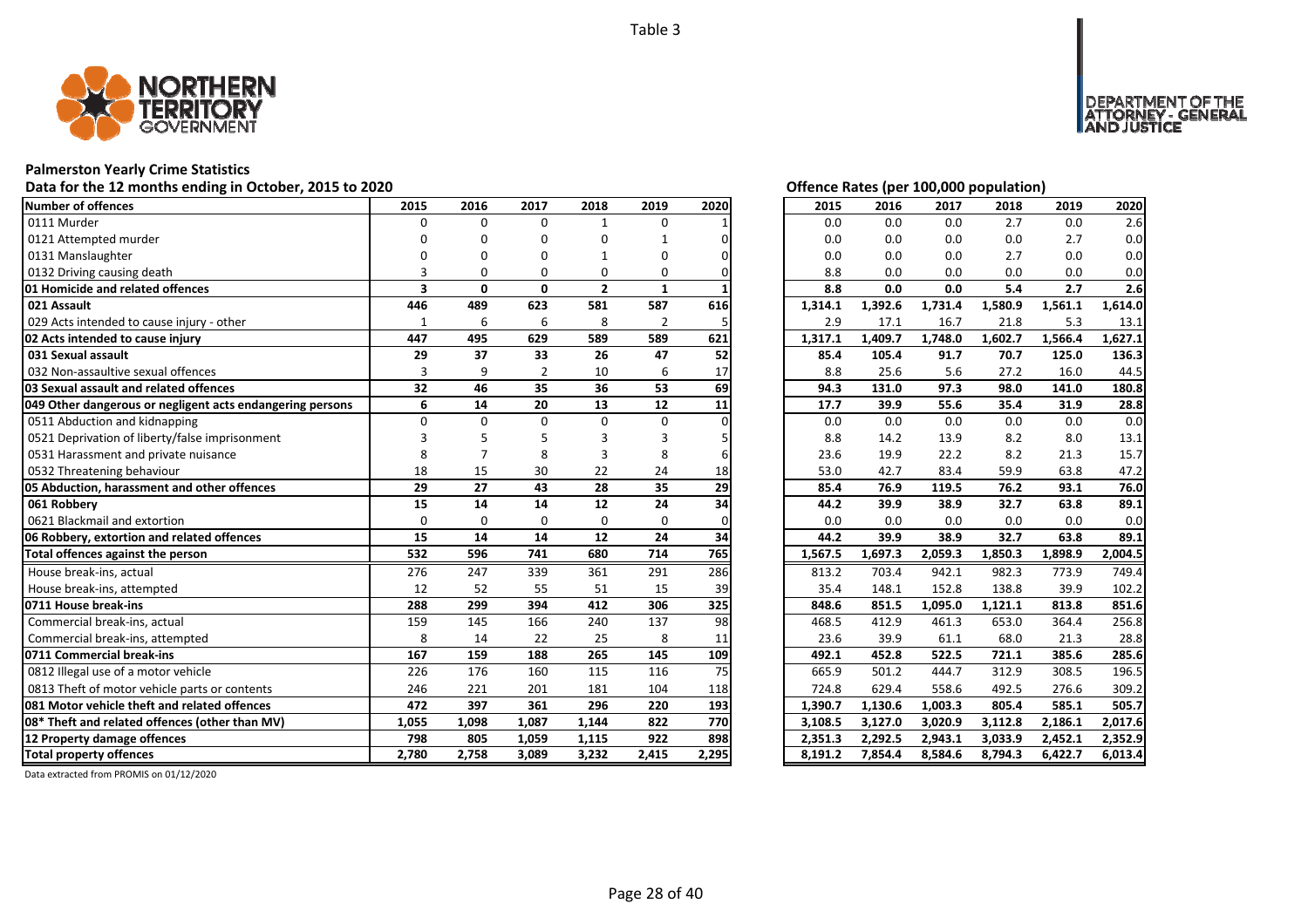

#### **Alice Springs Yearly Crime Statistics**

#### **Data for the 12 months ending in October, 2015 to 2020 Offence Rates (per 100,000 population)**

| Number of offences                                        | 2015           | 2016         | 2017           | 2018           | 2019         | 2020  | 2015     | 2016     | 2017     | 2018     | 2019     | 2020     |
|-----------------------------------------------------------|----------------|--------------|----------------|----------------|--------------|-------|----------|----------|----------|----------|----------|----------|
| 0111 Murder                                               |                | $\Omega$     | $\Omega$       | $\overline{2}$ | $\Omega$     |       | 3.6      | 0.0      | 0.0      | 7.6      | 0.0      | 7.6      |
| 0121 Attempted murder                                     |                | n            |                | 0              | O            |       | 0.0      | 0.0      | 3.8      | 0.0      | 0.0      | 3.8      |
| 0131 Manslaughter                                         |                |              | O              | O              | n            |       | 7.3      | 0.0      | 0.0      | 0.0      | 0.0      | 0.0      |
| 0132 Driving causing death                                | $\mathfrak{p}$ | O            |                | 4              | 0            |       | 7.3      | 0.0      | 3.8      | 15.1     | 0.0      | 0.0      |
| 01 Homicide and related offences                          | 5              | $\mathbf{0}$ | $\overline{2}$ | 6              | $\mathbf{0}$ |       | 18.2     | 0.0      | 7.5      | 22.7     | 0.0      | 11.4     |
| 021 Assault                                               | 1,690          | 1,560        | 1,737          | 1,852          | 1,444        | 1,725 | 6,144.3  | 5,813.1  | 6,531.5  | 6,999.8  | 5,476.8  | 6,552.0  |
| 029 Acts intended to cause injury - other                 | $\overline{2}$ | 5            |                | 5              | 4            | 6     | 7.3      | 18.6     | 3.8      | 18.9     | 15.2     | 22.8     |
| 02 Acts intended to cause injury                          | 1,692          | 1,565        | 1,738          | 1,857          | 1,448        | 1,731 | 6,151.6  | 5,831.7  | 6,535.3  | 7,018.7  | 5,491.9  | 6,574.7  |
| 031 Sexual assault                                        | 72             | 84           | 73             | 73             | 62           | 67    | 261.8    | 313.0    | 274.5    | 275.9    | 235.2    | 254.5    |
| 032 Non-assaultive sexual offences                        | 8              | 8            | 10             | 8              | 15           |       | 29.1     | 29.8     | 37.6     | 30.2     | 56.9     | 34.2     |
| 03 Sexual assault and related offences                    | 80             | 92           | 83             | 81             | 77           | 76    | 290.9    | 342.8    | 312.1    | 306.1    | 292.0    | 288.7    |
| 049 Other dangerous or negligent acts endangering persons | 36             | 30           | 46             | 48             | 38           | 20    | 130.9    | 111.8    | 173.0    | 181.4    | 144.1    | 76.0     |
| 0511 Abduction and kidnapping                             | $\Omega$       | $\Omega$     | $\mathbf{1}$   | $\Omega$       | $\Omega$     |       | 0.0      | 0.0      | 3.8      | 0.0      | 0.0      | 0.0      |
| 0521 Deprivation of liberty/false imprisonment            |                |              |                |                |              |       | 14.5     | 22.4     | 18.8     | 11.3     | 15.2     | 34.2     |
| 0531 Harassment and private nuisance                      | 11             | 5            | 13             | 8              |              | 17    | 40.0     | 18.6     | 48.9     | 30.2     | 26.5     | 64.6     |
| 0532 Threatening behaviour                                | 33             | 40           | 66             | 60             | 60           | 71    | 120.0    | 149.1    | 248.2    | 226.8    | 227.6    | 269.7    |
| 05 Abduction, harassment and other offences               | 48             | 51           | 85             | 71             | 71           | 97    | 174.5    | 190.0    | 319.6    | 268.3    | 269.3    | 368.4    |
| 061 Robberv                                               | 31             | 14           | 23             | 32             | 31           | 32    | 112.7    | 52.2     | 86.5     | 120.9    | 117.6    | 121.5    |
| 0621 Blackmail and extortion                              | $\Omega$       | $\Omega$     | $\Omega$       | $\Omega$       | $\Omega$     |       | 0.0      | 0.0      | 0.0      | 0.0      | 0.0      | 7.6      |
| 06 Robbery, extortion and related offences                | 31             | 14           | 23             | 32             | 31           | 34    | 112.7    | 52.2     | 86.5     | 120.9    | 117.6    | 129.1    |
| Total offences against the person                         | 1,892          | 1,752        | 1,977          | 2,095          | 1,665        | 1,961 | 6,878.7  | 6,528.5  | 7,434.0  | 7,918.2  | 6,315.0  | 7,448.3  |
| House break-ins, actual                                   | 383            | 264          | 319            | 453            | 492          | 503   | 1,392.5  | 983.8    | 1,199.5  | 1,712.1  | 1,866.0  | 1,910.5  |
| House break-ins, attempted                                | 23             | 37           | 33             | 53             | 69           | 110   | 83.6     | 137.9    | 124.1    | 200.3    | 261.7    | 417.8    |
| 0711 House break-ins                                      | 406            | 301          | 352            | 506            | 561          | 613   | 1,476.1  | 1,121.6  | 1,323.6  | 1,912.5  | 2,127.7  | 2,328.3  |
| Commercial break-ins, actual                              | 247            | 331          | 350            | 343            | 271          | 284   | 898.0    | 1,233.4  | 1,316.1  | 1,296.4  | 1,027.8  | 1,078.7  |
| Commercial break-ins, attempted                           | 21             | 29           | 42             | 42             | 54           | 56    | 76.3     | 108.1    | 157.9    | 158.7    | 204.8    | 212.7    |
| 0711 Commercial break-ins                                 | 268            | 360          | 392            | 385            | 325          | 340   | 974.4    | 1,341.5  | 1,474.0  | 1,455.1  | 1,232.6  | 1,291.4  |
| 0812 Illegal use of a motor vehicle                       | 157            | 125          | 120            | 221            | 177          | 188   | 570.8    | 465.8    | 451.2    | 835.3    | 671.3    | 714.1    |
| 0813 Theft of motor vehicle parts or contents             | 174            | 260          | 218            | 252            | 227          | 135   | 632.6    | 968.8    | 819.7    | 952.5    | 861.0    | 512.8    |
| 081 Motor vehicle theft and related offences              | 331            | 385          | 338            | 473            | 404          | 323   | 1,203.4  | 1,434.6  | 1,271.0  | 1,787.7  | 1,532.3  | 1,226.8  |
| 08* Theft and related offences (other than MV)            | 1,340          | 1,523        | 1,511          | 1,536          | 1,592        | 1,433 | 4,871.8  | 5,675.2  | 5,681.7  | 5,805.4  | 6,038.1  | 5,442.9  |
| 12 Property damage offences                               | 1,507          | 1,797        | 1,759          | 1,792          | 1,738        | 1,921 | 5,479.0  | 6,696.2  | 6,614.3  | 6,773.0  | 6,591.8  | 7,296.4  |
| <b>Total property offences</b>                            | 3.852          | 4,366        | 4,352          | 4,692          | 4,620        | 4,630 | 14,004.7 | 16.269.2 | 16,364.6 | 17,733.8 | 17,522.6 | 17,585.8 |

DEPARTMENT OF THE<br>ATTORNEY - GENERAL<br>AND JUSTICE

| 2015     | 2016     | 2017     | 2018     | 2019     | 2020     |
|----------|----------|----------|----------|----------|----------|
| 3.6      | 0.0      | 0.0      | 7.6      | 0.0      | 7.6      |
| 0.0      | 0.0      | 3.8      | 0.0      | 0.0      | 3.8      |
| 7.3      | 0.0      | 0.0      | 0.0      | 0.0      | 0.0      |
| 7.3      | 0.0      | 3.8      | 15.1     | 0.0      | 0.0      |
| 18.2     | 0.0      | 7.5      | 22.7     | 0.0      | 11.4     |
| 6,144.3  | 5,813.1  | 6,531.5  | 6,999.8  | 5,476.8  | 6,552.0  |
| 7.3      | 18.6     | 3.8      | 18.9     | 15.2     | 22.8     |
| 6,151.6  | 5,831.7  | 6,535.3  | 7,018.7  | 5,491.9  | 6,574.7  |
| 261.8    | 313.0    | 274.5    | 275.9    | 235.2    | 254.5    |
| 29.1     | 29.8     | 37.6     | 30.2     | 56.9     | 34.2     |
| 290.9    | 342.8    | 312.1    | 306.1    | 292.0    | 288.7    |
| 130.9    | 111.8    | 173.0    | 181.4    | 144.1    | 76.0     |
| 0.0      | 0.0      | 3.8      | 0.0      | 0.0      | 0.0      |
| 14.5     | 22.4     | 18.8     | 11.3     | 15.2     | 34.2     |
| 40.0     | 18.6     | 48.9     | 30.2     | 26.5     | 64.6     |
| 120.0    | 149.1    | 248.2    | 226.8    | 227.6    | 269.7    |
| 174.5    | 190.0    | 319.6    | 268.3    | 269.3    | 368.4    |
| 112.7    | 52.2     | 86.5     | 120.9    | 117.6    | 121.5    |
| 0.0      | 0.0      | 0.0      | 0.0      | 0.0      | 7.6      |
| 112.7    | 52.2     | 86.5     | 120.9    | 117.6    | 129.1    |
| 6,878.7  | 6,528.5  | 7,434.0  | 7,918.2  | 6,315.0  | 7,448.3  |
| 1,392.5  | 983.8    | 1,199.5  | 1,712.1  | 1,866.0  | 1,910.5  |
| 83.6     | 137.9    | 124.1    | 200.3    | 261.7    | 417.8    |
| 1,476.1  | 1,121.6  | 1,323.6  | 1,912.5  | 2,127.7  | 2,328.3  |
| 898.0    | 1,233.4  | 1,316.1  | 1,296.4  | 1,027.8  | 1,078.7  |
| 76.3     | 108.1    | 157.9    | 158.7    | 204.8    | 212.7    |
| 974.4    | 1,341.5  | 1,474.0  | 1,455.1  | 1,232.6  | 1,291.4  |
| 570.8    | 465.8    | 451.2    | 835.3    | 671.3    | 714.1    |
| 632.6    | 968.8    | 819.7    | 952.5    | 861.0    | 512.8    |
| 1,203.4  | 1,434.6  | 1,271.0  | 1,787.7  | 1,532.3  | 1,226.8  |
| 4,871.8  | 5,675.2  | 5,681.7  | 5,805.4  | 6,038.1  | 5,442.9  |
| 5,479.0  | 6,696.2  | 6,614.3  | 6,773.0  | 6,591.8  | 7,296.4  |
| 14,004.7 | 16,269.2 | 16,364.6 | 17,733.8 | 17,522.6 | 17,585.8 |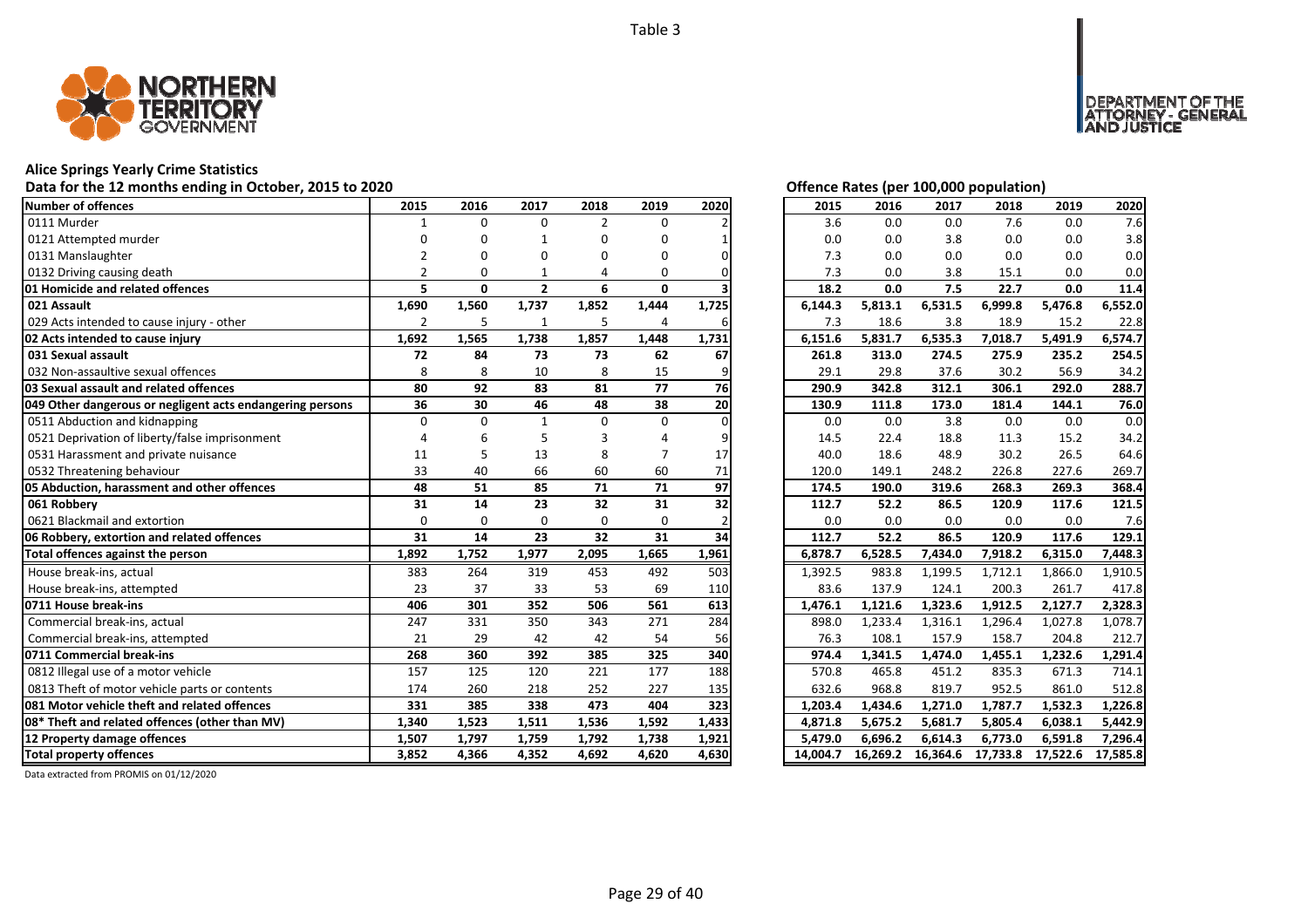

#### **Katherine Yearly Crime Statistics**

#### **Data for the 12 months ending in October, 2015 to 2020 Offence Rates (per 100,000 population)**

| <b>Number of offences</b>                                 | 2015                    | 2016           | 2017                    | 2018           | 2019            | 2020 | 2015    | 2016    | 2017    | 2018             | 2019     | 2020    |
|-----------------------------------------------------------|-------------------------|----------------|-------------------------|----------------|-----------------|------|---------|---------|---------|------------------|----------|---------|
| 0111 Murder                                               | $\mathbf{1}$            | $\mathbf{1}$   | $\overline{2}$          | $\Omega$       |                 |      | 9.3     | 9.3     | 18.8    | 0.0              | 9.4      | 0.0     |
| 0121 Attempted Murder                                     | n                       | ŋ              | O                       | O              | O               |      | 0.0     | 0.0     | 0.0     | 0.0              | 0.0      | 0.0     |
| 0131 Manslaughter                                         |                         |                |                         | ŋ              | 0               |      | 0.0     | 9.3     | 9.4     | 0.0              | 0.0      | 9.4     |
| 0132 Driving causing death                                | U                       | 0              | 0                       | 0              | 0               |      | 0.0     | 0.0     | 0.0     | 0.0              | 0.0      | 0.0     |
| 01 Homicide and related offences                          | 1                       | $\overline{2}$ | $\overline{\mathbf{3}}$ | $\mathbf{0}$   | 1               |      | 9.3     | 18.6    | 28.2    | 0.0              | 9.4      | 9.4     |
| 021 Assault                                               | 450                     | 443            | 511                     | 633            | 469             | 618  | 4,164.4 | 4,129.4 | 4,804.9 | 5,959.3          | 4,403.8  | 5,780.0 |
| 029 Acts intended to cause injury - other                 | $\overline{2}$          | 3              | $\overline{3}$          | 1              | 0               | O    | 18.5    | 28.0    | 28.2    | 9.4              | 0.0      | 0.0     |
| 02 Acts intended to cause injury                          | 452                     | 446            | 514                     | 634            | 469             | 618  | 4,182.9 | 4,157.3 | 4,833.1 | 5,968.7          | 4,403.8  | 5,780.0 |
| 031 Sexual assault                                        | 25                      | 24             | 42                      | 34             | 23              | 28   | 231.4   | 223.7   | 394.9   | 320.1            | 216.0    | 261.9   |
| 032 Non-assaultive sexual offences                        | $\Omega$                | $\Omega$       |                         | 2              | 7               |      | 0.0     | 0.0     | 47.0    | 18.8             | 65.7     | 9.4     |
| 03 Sexual assault and related offences                    | 25                      | 24             | 47                      | 36             | 30              | 29   | 231.4   | 223.7   | 441.9   | 338.9            | 281.7    | 271.2   |
| 049 Other dangerous or negligent acts endangering persons | $\mathbf{2}$            | $\overline{7}$ | 4                       | 9              | 8               |      | 18.5    | 65.2    | 37.6    | 84.7             | 75.1     | 37.4    |
| 0511 Abduction and kidnapping                             | $\Omega$                | $\Omega$       | $\Omega$                | 0              | 0               |      | 0.0     | 0.0     | 0.0     | 0.0              | 0.0      | 0.0     |
| 0521 Deprivation of liberty/false imprisonment            |                         |                |                         |                |                 |      | 18.5    | 28.0    | 18.8    | 0.0              | 18.8     | 0.0     |
| 0531 Harassment and private nuisance                      |                         |                |                         | 0              | 3               |      | 18.5    | 18.6    | 65.8    | 0.0              | 28.2     | 37.4    |
| 0532 Threatening behaviour                                | 10                      | 13             | 11                      | 16             |                 |      | 92.5    | 121.2   | 103.4   | 150.6            | 65.7     | 28.1    |
| 05 Abduction, harassment and other offences               | 14                      | 18             | 20                      | 16             | 12              |      | 129.6   | 167.8   | 188.1   | 150.6            | 112.7    | 65.5    |
| 061 Robbery                                               | $\overline{\mathbf{z}}$ | $\Delta$       | $\mathbf{a}$            | $\overline{2}$ | 9               |      | 64.8    | 37.3    | 37.6    | 18.8             | 84.5     | 28.1    |
| 0621 Blackmail and extortion                              | $\mathbf{1}$            | 0              | 0                       | 0              | 0               |      | 9.3     | 0.0     | 0.0     | 0.0              | 0.0      | 0.0     |
| 06 Robbery, extortion and related offences                | 8                       | 4              | 4                       | $\overline{2}$ | 9               |      | 74.0    | 37.3    | 37.6    | 18.8             | 84.5     | 28.1    |
| Total offences against the person                         | 502                     | 501            | 592                     | 697            | 529             | 662  | 4,645.6 | 4,670.0 | 5,566.5 | 6,561.9          | 4,967.1  | 6,191.5 |
| House break-ins, actual                                   | 83                      | 80             | 96                      | 125            | 94              | 107  | 768.1   | 745.7   | 902.7   | 1,176.8          | 882.6    | 1,000.7 |
| House break-ins, attempted                                |                         | 6              | 25                      | 12             | 12              | 10   | 37.0    | 55.9    | 235.1   | 113.0            | 112.7    | 93.5    |
| 0711 House break-ins                                      | 87                      | 86             | 121                     | 137            | 106             | 117  | 805.1   | 801.6   | 1,137.8 | 1,289.8          | 995.3    | 1.094.3 |
| Commercial break-ins, actual                              | 120                     | 71             | 93                      | 239            | 226             | 103  | 1,110.5 | 661.8   | 874.5   | 2,250.0          | 2,122.1  | 963.3   |
| Commercial break-ins, attempted                           |                         | 15             | 10                      | 24             | 21              | 14   | 64.8    | 139.8   | 94.0    | 225.9            | 197.2    | 130.9   |
| 0711 Commercial break-ins                                 | 127                     | 86             | 103                     | 263            | 247             | 117  | 1,175.3 | 801.6   | 968.5   | 2,476.0          | 2,319.2  | 1,094.3 |
| 0812 Illegal use of a motor vehicle                       | 59                      | 71             | 52                      | 29             | 46              | 21   | 546.0   | 661.8   | 489.0   | 273.0            | 431.9    | 196.4   |
| 0813 Theft of motor vehicle parts or contents             | 34                      | 25             | 29                      | 33             | 26              | 20   | 314.6   | 233.0   | 272.7   | 310.7            | 244.1    | 187.1   |
| 081 Motor vehicle theft and related offences              | 93                      | 96             | 81                      | 62             | $\overline{72}$ | 41   | 860.6   | 894.9   | 761.6   | 583.7            | 676.1    | 383.5   |
| 08* Theft and related offences (other than MV)            | 354                     | 337            | 343                     | 442            | 402             | 333  | 3.276.0 | 3,141.3 | 3,225.2 | 4,161.2          | 3,774.6  | 3,114.5 |
| 12 Property damage offences                               | 293                     | 280            | 299                     | 358            | 384             | 378  | 2,711.5 | 2,610.0 | 2,811.5 | 3,370.4          | 3,605.6  | 3,535.4 |
| <b>Total property offences</b>                            | 954                     | 885            | 947                     | 1,262          | 1,211           | 986  | 8,828.4 | 8,249.4 |         | 8,904.6 11,881.0 | 11,370.9 | 9,221.8 |

| Offence Rates (per 100,000 population) |  |
|----------------------------------------|--|
|                                        |  |

DEPARTMENT OF THE<br>ATTORNEY - GENERAL<br>AND JUSTICE

| 2015    | 2016    | 2017    | 2018    | 2019    | 2020               |
|---------|---------|---------|---------|---------|--------------------|
| 9.3     | 9.3     | 18.8    | 0.0     | 9.4     | 0.0                |
| 0.0     | 0.0     | 0.0     | 0.0     | 0.0     | 0.0                |
| 0.0     | 9.3     | 9.4     | 0.0     | 0.0     | 9.4                |
| 0.0     | 0.0     | 0.0     | 0.0     | 0.0     | 0.0                |
| 9.3     | 18.6    | 28.2    | 0.0     | 9.4     | 9.4                |
| 4,164.4 | 4,129.4 | 4,804.9 | 5,959.3 | 4,403.8 | 5,780.0            |
| 18.5    | 28.0    | 28.2    | 9.4     | 0.0     | 0.0                |
| 4,182.9 | 4,157.3 | 4,833.1 | 5,968.7 | 4,403.8 | 5,780.0            |
| 231.4   | 223.7   | 394.9   | 320.1   | 216.0   | 261.9              |
| 0.0     | 0.0     | 47.0    | 18.8    | 65.7    | 9.4                |
| 231.4   | 223.7   | 441.9   | 338.9   | 281.7   | 271.2              |
| 18.5    | 65.2    | 37.6    | 84.7    | 75.1    | 37.4               |
| 0.0     | 0.0     | 0.0     | 0.0     | 0.0     | 0.0                |
| 18.5    | 28.0    | 18.8    | 0.0     | 18.8    | 0.0                |
| 18.5    | 18.6    | 65.8    | 0.0     | 28.2    | 37.4               |
| 92.5    | 121.2   | 103.4   | 150.6   | 65.7    | 28.1               |
| 129.6   | 167.8   | 188.1   | 150.6   | 112.7   | 65.5               |
|         |         |         |         |         |                    |
| 64.8    | 37.3    | 37.6    | 18.8    | 84.5    | 28.1               |
| 9.3     | 0.0     | 0.0     | 0.0     | 0.0     | 0.0                |
| 74.0    | 37.3    | 37.6    | 18.8    | 84.5    | 28.1               |
| 4,645.6 | 4,670.0 | 5,566.5 | 6,561.9 | 4,967.1 | 6,191.5            |
| 768.1   | 745.7   | 902.7   | 1,176.8 | 882.6   | 1,000.7            |
| 37.0    | 55.9    | 235.1   | 113.0   | 112.7   | 93.5               |
| 805.1   | 801.6   | 1,137.8 | 1,289.8 | 995.3   | 1,094.3            |
| 1,110.5 | 661.8   | 874.5   | 2,250.0 | 2,122.1 | 963.3              |
| 64.8    | 139.8   | 94.0    | 225.9   | 197.2   | 130.9              |
| 1,175.3 | 801.6   | 968.5   | 2,476.0 | 2,319.2 | 1,094.3            |
| 546.0   | 661.8   | 489.0   | 273.0   | 431.9   | 196.4              |
| 314.6   | 233.0   | 272.7   | 310.7   | 244.1   | 187.1              |
| 860.6   | 894.9   | 761.6   | 583.7   | 676.1   | 383.5              |
| 3,276.0 | 3,141.3 | 3,225.2 | 4,161.2 | 3,774.6 | 3,114.5            |
| 2,711.5 | 2,610.0 | 2,811.5 | 3,370.4 | 3,605.6 | 3,535.4<br>9.221.8 |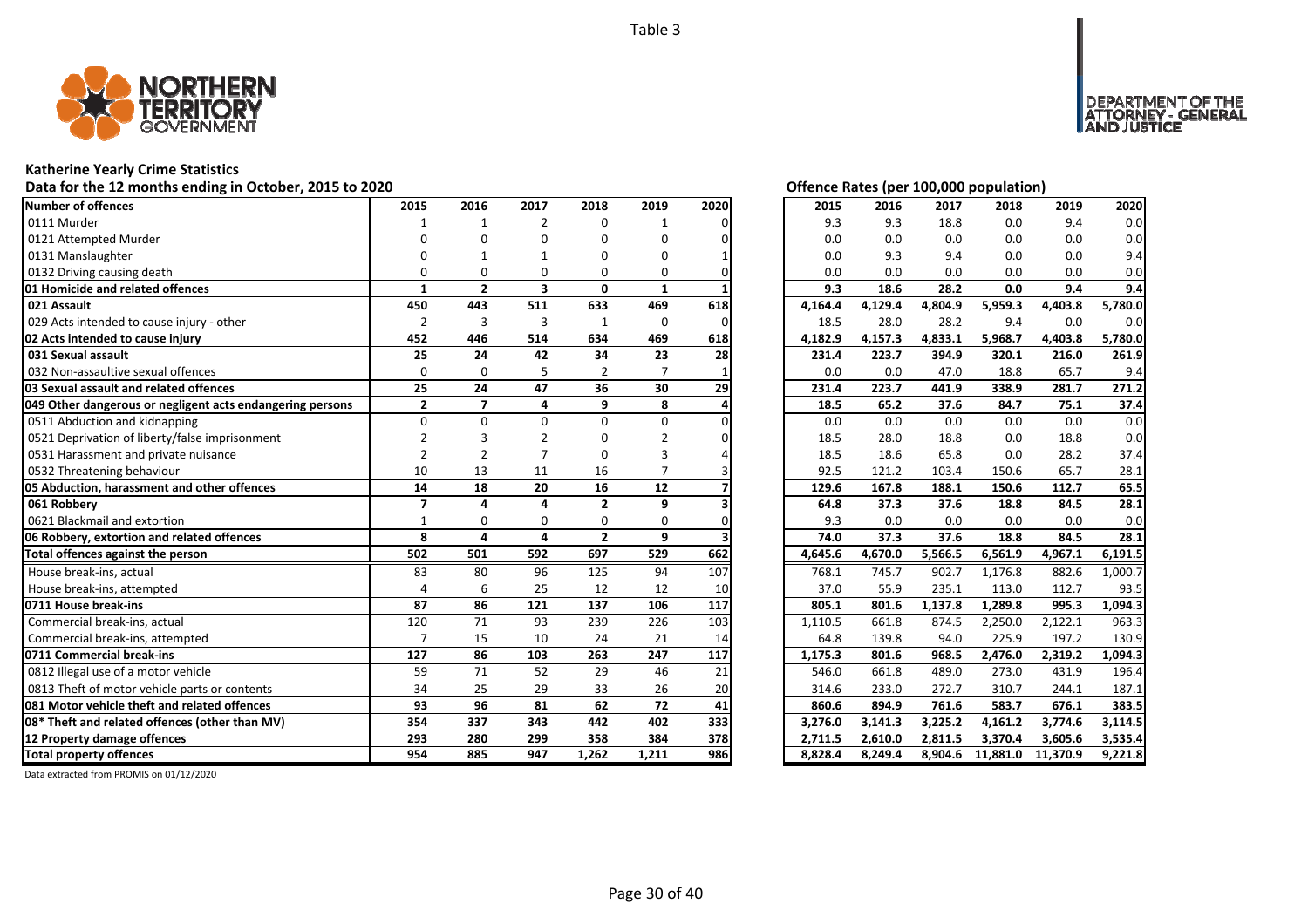

## **Tennant Creek Yearly Crime Statistics**

# Data for the 12 months ending in October, 2015 to 2020<br> **Data for the 12 months ending in October, 2015 to 2020**

| <b>Number of offences</b>                                 | 2015           | 2016                    | 2017           | 2018                    | 2019           | 2020 | 2015     | 2016     | 2017     | 2018     | 2019     | 2020     |
|-----------------------------------------------------------|----------------|-------------------------|----------------|-------------------------|----------------|------|----------|----------|----------|----------|----------|----------|
| 0111 Murder                                               |                | $\Omega$                | $\overline{2}$ | $\Omega$                | $\Omega$       |      | 29.3     | 0.0      | 60.5     | 0.0      | 0.0      | 0.0      |
| 0121 Attempted murder                                     | n              |                         | O              | ŋ                       | O              |      | 0.0      | 29.9     | 0.0      | 0.0      | 0.0      | 0.0      |
| 0131 Manslaughter                                         |                | ŋ                       | O              |                         | O              |      | 0.0      | 0.0      | 0.0      | 30.7     | 0.0      | 0.0      |
| 0132 Driving causing death                                |                | $\Omega$                | $\Omega$       | $\Omega$                | 0              |      | 29.3     | 0.0      | 0.0      | 0.0      | 0.0      | 0.0      |
| 01 Homicide and related offences                          | $\overline{2}$ | $\mathbf{1}$            | $\overline{2}$ | $\mathbf{1}$            | 0              |      | 58.7     | 29.9     | 60.5     | 30.7     | 0.0      | 0.0      |
| 021 Assault                                               | 238            | 299                     | 327            | 286                     | 289            | 338  | 6,983.6  | 8,949.4  | 9,894.1  | 8,773.0  | 8,944.6  | 10,416.0 |
| 029 Acts intended to cause injury - other                 |                | $\mathbf{1}$            | $\mathbf{1}$   | 3                       | $\mathbf{1}$   |      | 29.3     | 29.9     | 30.3     | 92.0     | 31.0     | 30.8     |
| 02 Acts intended to cause injury                          | 239            | 300                     | 328            | 289                     | 290            | 339  | 7,012.9  | 8,979.3  | 9,924.4  | 8,865.0  | 8,975.5  | 10,446.8 |
| 031 Sexual assault                                        | 9              | 12                      | 19             | 9                       | 11             |      | 264.1    | 359.2    | 574.9    | 276.1    | 340.5    | 246.5    |
| 032 Non-assaultive sexual offences                        | 1              | $\mathbf{1}$            | 1              | $\overline{2}$          | 0              |      | 29.3     | 29.9     | 30.3     | 61.3     | 0.0      | 123.3    |
| 03 Sexual assault and related offences                    | 10             | 13                      | 20             | 11                      | 11             | 12   | 293.4    | 389.1    | 605.1    | 337.4    | 340.5    | 369.8    |
| 049 Other dangerous or negligent acts endangering persons | 4              | 5                       | $\mathbf{1}$   | 4                       | 4              |      | 117.4    | 149.7    | 30.3     | 122.7    | 123.8    | 154.1    |
| 0511 Abduction and kidnapping                             | $\Omega$       | $\Omega$                | $\Omega$       | $\Omega$                | 0              |      | 0.0      | 0.0      | 0.0      | 0.0      | 0.0      | 30.8     |
| 0521 Deprivation of liberty/false imprisonment            |                |                         |                |                         |                |      | 29.3     | 29.9     | 121.0    | 0.0      | 31.0     | 61.6     |
| 0531 Harassment and private nuisance                      |                |                         | 3              |                         | 2              |      | 88.0     | 59.9     | 90.8     | 30.7     | 61.9     | 0.0      |
| 0532 Threatening behaviour                                |                | 8                       |                | 2                       | Δ              |      | 146.7    | 239.4    | 121.0    | 61.3     | 123.8    | 154.1    |
| 05 Abduction, harassment and other offences               | 9              | 11                      | 11             | $\overline{\mathbf{3}}$ | $\overline{7}$ |      | 264.1    | 329.2    | 332.8    | 92.0     | 216.7    | 246.5    |
| 061 Robberv                                               | O              | 3                       | $\overline{2}$ | $\mathbf{1}$            | 5              |      | 0.0      | 89.8     | 60.5     | 30.7     | 154.8    | 184.9    |
| 0621 Blackmail and extortion                              | $\Omega$       | $\Omega$                | $\Omega$       | 0                       | 0              |      | 0.0      | 0.0      | 0.0      | 0.0      | 0.0      | 0.0      |
| 06 Robbery, extortion and related offences                | $\mathbf{0}$   | $\overline{\mathbf{3}}$ | $\overline{2}$ | $\mathbf{1}$            | 5              |      | 0.0      | 89.8     | 60.5     | 30.7     | 154.8    | 184.9    |
| Total offences against the person                         | 264            | 333                     | 364            | 309                     | 317            | 370  | 7,746.5  | 9,967.1  | 11,013.6 | 9,478.5  | 9,811.2  | 11,402.2 |
| House break-ins, actual                                   | 33             | 56                      | 70             | 133                     | 146            | 101  | 968.3    | 1,676.1  | 2,118.0  | 4,079.8  | 4,518.7  | 3,112.5  |
| House break-ins, attempted                                | $\overline{2}$ | 5                       | 6              | $\Delta$                | 16             |      | 58.7     | 149.7    | 181.5    | 122.7    | 495.2    | 184.9    |
| 0711 House break-ins                                      | 35             | 61                      | 76             | 137                     | 162            | 107  | 1,027.0  | 1,825.8  | 2,299.5  | 4,202.5  | 5,013.9  | 3,297.4  |
| Commercial break-ins, actual                              | 77             | 78                      | 91             | 103                     | 119            | 103  | 2,259.4  | 2,334.6  | 2,753.4  | 3,159.5  | 3,683.1  | 3,174.1  |
| Commercial break-ins, attempted                           | 3              | $\overline{7}$          | $\overline{7}$ | 12                      | 10             |      | 88.0     | 209.5    | 211.8    | 368.1    | 309.5    | 277.3    |
| 0711 Commercial break-ins                                 | 80             | 85                      | 98             | 115                     | 129            | 112  | 2,347.4  | 2,544.1  | 2.965.2  | 3,527.6  | 3.992.6  | 3,451.5  |
| 0812 Illegal use of a motor vehicle                       | $\overline{7}$ | 12                      | 16             | 22                      | 17             | 13   | 205.4    | 359.2    | 484.1    | 674.8    | 526.2    | 400.6    |
| 0813 Theft of motor vehicle parts or contents             | $\overline{7}$ | 13                      | 15             | 22                      | 19             | 18   | 205.4    | 389.1    | 453.9    | 674.8    | 588.1    | 554.7    |
| 081 Motor vehicle theft and related offences              | 14             | 25                      | 31             | 44                      | 36             | 31   | 410.8    | 748.3    | 938.0    | 1,349.7  | 1,114.2  | 955.3    |
| 08* Theft and related offences (other than MV)            | 143            | 152                     | 204            | 227                     | 249            | 258  | 4,196.0  | 4,549.5  | 6,172.5  | 6,963.2  | 7,706.6  | 7,950.7  |
| 12 Property damage offences                               | 142            | 201                     | 244            | 280                     | 367            | 412  | 4,166.7  | 6.016.2  | 7,382.8  | 8,589.0  | 11,358.7 | 12,696.5 |
| <b>Total property offences</b>                            | 414            | 524                     | 653            | 803                     | 943            | 920  | 12.147.9 | 15.683.9 | 19,757.9 | 24,631.9 | 29,186.0 | 28,351.3 |

DEPARTMENT OF THE<br>ATTORNEY - GENERAL ÜSTICE

| 2015     | 2016     | 2017     | 2018     | 2019     | 2020     |
|----------|----------|----------|----------|----------|----------|
| 29.3     | 0.0      | 60.5     | 0.0      | 0.0      | 0.0      |
| 0.0      | 29.9     | 0.0      | 0.0      | 0.0      | 0.0      |
| 0.0      | 0.0      | 0.0      | 30.7     | 0.0      | 0.0      |
| 29.3     | 0.0      | 0.0      | 0.0      | 0.0      | 0.0      |
| 58.7     | 29.9     | 60.5     | 30.7     | 0.0      | 0.0      |
| 6,983.6  | 8,949.4  | 9,894.1  | 8,773.0  | 8,944.6  | 10,416.0 |
| 29.3     | 29.9     | 30.3     | 92.0     | 31.0     | 30.8     |
| 7,012.9  | 8,979.3  | 9,924.4  | 8,865.0  | 8,975.5  | 10,446.8 |
| 264.1    | 359.2    | 574.9    | 276.1    | 340.5    | 246.5    |
| 29.3     | 29.9     | 30.3     | 61.3     | 0.0      | 123.3    |
| 293.4    | 389.1    | 605.1    | 337.4    | 340.5    | 369.8    |
| 117.4    | 149.7    | 30.3     | 122.7    | 123.8    | 154.1    |
| 0.0      | 0.0      | 0.0      | 0.0      | 0.0      | 30.8     |
| 29.3     | 29.9     | 121.0    | 0.0      | 31.0     | 61.6     |
| 88.0     | 59.9     | 90.8     | 30.7     | 61.9     | 0.0      |
| 146.7    | 239.4    | 121.0    | 61.3     | 123.8    | 154.1    |
| 264.1    | 329.2    | 332.8    | 92.0     | 216.7    | 246.5    |
| 0.0      | 89.8     | 60.5     | 30.7     | 154.8    | 184.9    |
| 0.0      | 0.0      | 0.0      | 0.0      | 0.0      | 0.0      |
| 0.0      | 89.8     | 60.5     | 30.7     | 154.8    | 184.9    |
| 7,746.5  | 9,967.1  | 11,013.6 | 9,478.5  | 9,811.2  | 11,402.2 |
| 968.3    | 1,676.1  | 2,118.0  | 4,079.8  | 4,518.7  | 3,112.5  |
| 58.7     | 149.7    | 181.5    | 122.7    | 495.2    | 184.9    |
| 1,027.0  | 1,825.8  | 2,299.5  | 4,202.5  | 5,013.9  | 3,297.4  |
| 2,259.4  | 2,334.6  | 2,753.4  | 3,159.5  | 3,683.1  | 3,174.1  |
| 88.0     | 209.5    | 211.8    | 368.1    | 309.5    | 277.3    |
| 2,347.4  | 2,544.1  | 2,965.2  | 3,527.6  | 3,992.6  | 3,451.5  |
| 205.4    | 359.2    | 484.1    | 674.8    | 526.2    | 400.6    |
| 205.4    | 389.1    | 453.9    | 674.8    | 588.1    | 554.7    |
| 410.8    | 748.3    | 938.0    | 1,349.7  | 1,114.2  | 955.3    |
| 4,196.0  | 4,549.5  | 6,172.5  | 6,963.2  | 7,706.6  | 7,950.7  |
| 4,166.7  | 6,016.2  | 7,382.8  | 8,589.0  | 11,358.7 | 12,696.5 |
| 12,147.9 | 15,683.9 | 19,757.9 | 24,631.9 | 29,186.0 | 28,351.3 |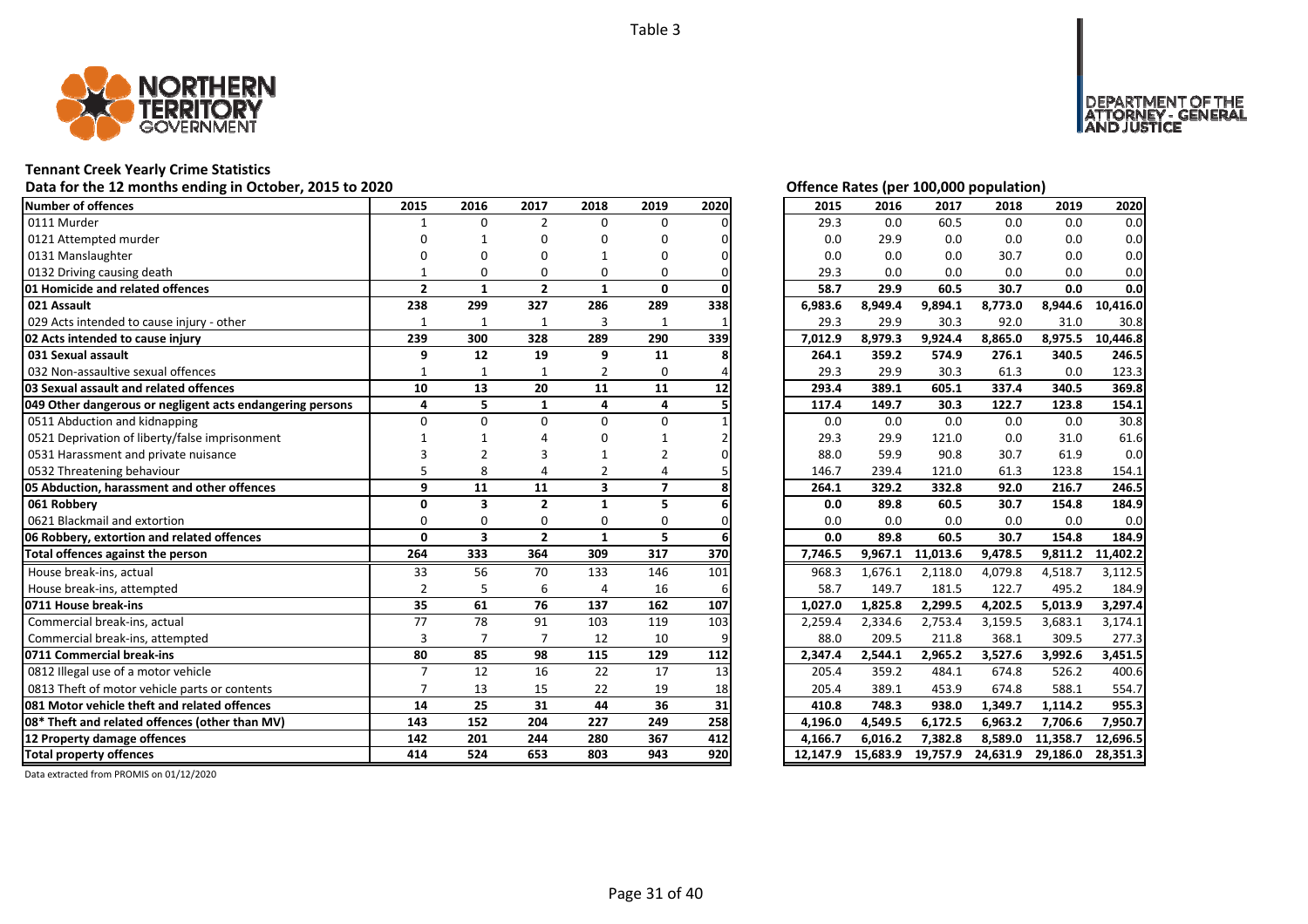

## **Nhulunbuy Yearly Crime Statistics**

# **Data for the 12 months ending in October, 2015 to 2020** *Data for the 12 months ending in October, 2015 to 2020**<b>Offence Rates (per 100,000 population)*

| <b>Number of offences</b>                                 | 2015           | 2016           | 2017           | 2018           | 2019           | 2020 | 2015    | 2016    | 2017    | 2018    | 2019    | 2020    |
|-----------------------------------------------------------|----------------|----------------|----------------|----------------|----------------|------|---------|---------|---------|---------|---------|---------|
| 0111 Murder                                               | $\Omega$       | $\Omega$       | $\Omega$       | $\Omega$       | $\Omega$       |      | 0.0     | 0.0     | 0.0     | 0.0     | 0.0     | 0.0     |
| 0121 Attempted murder                                     |                | ŋ              | O              | ŋ              | O              |      | 0.0     | 0.0     | 0.0     | 0.0     | 0.0     | 0.0     |
| 0131 Manslaughter                                         |                | n              | n              | n              | O              |      | 0.0     | 0.0     | 0.0     | 0.0     | 0.0     | 0.0     |
| 0132 Driving causing death                                | O              | $\Omega$       | $\Omega$       | $\Omega$       | 0              |      | 0.0     | 0.0     | 0.0     | 0.0     | 0.0     | 0.0     |
| 01 Homicide and related offences                          | $\mathbf{0}$   | 0              | $\mathbf{0}$   | 0              | 0              |      | 0.0     | 0.0     | 0.0     | 0.0     | 0.0     | 0.0     |
| 021 Assault                                               | 131            | 112            | 86             | 87             | 63             | 57   | 3,071.5 | 3,328.4 | 2,597.4 | 2,665.4 | 1,936.7 | 1,745.3 |
| 029 Acts intended to cause injury - other                 | 0              | $\mathbf 0$    | 0              | 0              | 0              |      | 0.0     | 0.0     | 0.0     | 0.0     | 0.0     | 0.0     |
| 02 Acts intended to cause injury                          | 131            | 112            | 86             | 87             | 63             | 57   | 3,071.5 | 3,328.4 | 2,597.4 | 2,665.4 | 1,936.7 | 1,745.3 |
| 031 Sexual assault                                        | 6              | 6              | 6              | 8              | 5              |      | 140.7   | 178.3   | 181.2   | 245.1   | 153.7   | 214.3   |
| 032 Non-assaultive sexual offences                        | 0              |                | 0              |                | 0              |      | 0.0     | 59.4    | 0.0     | 30.6    | 0.0     | 0.0     |
| 03 Sexual assault and related offences                    | 6              | 8              | 6              | 9              | 5              |      | 140.7   | 237.7   | 181.2   | 275.7   | 153.7   | 214.3   |
| 049 Other dangerous or negligent acts endangering persons | $\mathbf{1}$   | $\mathbf{0}$   | $\mathbf{1}$   | $\mathbf{1}$   | 0              |      | 23.4    | 0.0     | 30.2    | 30.6    | 0.0     | 0.0     |
| 0511 Abduction and kidnapping                             | $\Omega$       | $\Omega$       | $\Omega$       | 0              | 0              |      | 0.0     | 0.0     | 0.0     | 0.0     | 0.0     | 0.0     |
| 0521 Deprivation of liberty/false imprisonment            |                |                | O              |                | 0              |      | 0.0     | 29.7    | 0.0     | 61.3    | 0.0     | 0.0     |
| 0531 Harassment and private nuisance                      |                |                |                |                | 0              |      | 23.4    | 29.7    | 0.0     | 30.6    | 0.0     | 30.6    |
| 0532 Threatening behaviour                                | 1              | 0              | 0              | 3              | 0              |      | 23.4    | 0.0     | 0.0     | 91.9    | 0.0     | 30.6    |
| 05 Abduction, harassment and other offences               | $\mathbf{2}$   | $\overline{2}$ | $\mathbf{0}$   | 6              | $\mathbf{0}$   |      | 46.9    | 59.4    | 0.0     | 183.8   | 0.0     | 61.2    |
| 061 Robbery                                               | 1              | $\mathbf{1}$   | $\mathbf{0}$   | 4              | $\overline{2}$ |      | 23.4    | 29.7    | 0.0     | 122.5   | 61.5    | 61.2    |
| 0621 Blackmail and extortion                              | $\Omega$       | $\Omega$       | $\Omega$       | 0              | 0              |      | 0.0     | 0.0     | 0.0     | 0.0     | 0.0     | 0.0     |
| 06 Robbery, extortion and related offences                | $\mathbf{1}$   | $\mathbf{1}$   | $\mathbf{0}$   | 4              | $\overline{2}$ |      | 23.4    | 29.7    | 0.0     | 122.5   | 61.5    | 61.2    |
| Total offences against the person                         | 141            | 123            | 93             | 107            | 70             | 68   | 3,306.0 | 3,655.3 | 2,808.8 | 3,278.2 | 2,151.9 | 2,082.1 |
| House break-ins, actual                                   | 20             | 20             | 26             | 19             | 20             | 24   | 468.9   | 594.4   | 785.3   | 582.1   | 614.8   | 734.8   |
| House break-ins, attempted                                | 5              | 1              | $\overline{2}$ | $\overline{2}$ | $\overline{2}$ |      | 117.2   | 29.7    | 60.4    | 61.3    | 61.5    | 30.6    |
| 0711 House break-ins                                      | 25             | 21             | 28             | 21             | 22             | 25   | 586.2   | 624.1   | 845.7   | 643.4   | 676.3   | 765.5   |
| Commercial break-ins, actual                              | 25             | 22             | 53             | 42             | 19             | 27   | 586.2   | 653.8   | 1,600.7 | 1,286.8 | 584.1   | 826.7   |
| Commercial break-ins, attempted                           | $\overline{2}$ | $\overline{2}$ | 6              | 5              | $\overline{2}$ |      | 46.9    | 59.4    | 181.2   | 153.2   | 61.5    | 30.6    |
| 0711 Commercial break-ins                                 | 27             | 24             | 59             | 47             | 21             | 28   | 633.1   | 713.2   | 1.781.9 | 1,440.0 | 645.6   | 857.3   |
| 0812 Illegal use of a motor vehicle                       | 13             | $\mathsf{q}$   | 9              | 14             | 11             | 11   | 304.8   | 267.5   | 271.8   | 428.9   | 338.1   | 336.8   |
| 0813 Theft of motor vehicle parts or contents             | $\overline{7}$ | $\overline{2}$ | 6              | $\overline{a}$ | 8              |      | 164.1   | 59.4    | 181.2   | 122.5   | 245.9   | 30.6    |
| 081 Motor vehicle theft and related offences              | 20             | 11             | 15             | 18             | 19             | 12   | 468.9   | 326.9   | 453.0   | 551.5   | 584.1   | 367.4   |
| 08* Theft and related offences (other than MV)            | 92             | 72             | 92             | 96             | 73             | 61   | 2,157.1 | 2,139.7 | 2,778.6 | 2,941.2 | 2,244.1 | 1,867.7 |
| 12 Property damage offences                               | 81             | 69             | 102            | 89             | 78             | 75   | 1,899.2 | 2,050.5 | 3,080.6 | 2,726.7 | 2,397.8 | 2,296.4 |
| <b>Total property offences</b>                            | 245            | 197            | 296            | 271            | 213            | 201  | 5,744.4 | 5,854.4 | 8,939.9 | 8,302.7 | 6,547.8 | 6,154.3 |

DEPARTMENT OF THE<br>ATTORNEY - GENERAL USTICE

| $\frac{0}{0}$                             | 2015    | 2016    | 2017    | 2018    | 2019    | 2020    |
|-------------------------------------------|---------|---------|---------|---------|---------|---------|
|                                           | 0.0     | 0.0     | 0.0     | 0.0     | 0.0     | 0.0     |
| 0                                         | 0.0     | 0.0     | 0.0     | 0.0     | 0.0     | 0.0     |
| 0                                         | 0.0     | 0.0     | 0.0     | 0.0     | 0.0     | 0.0     |
|                                           | 0.0     | 0.0     | 0.0     | 0.0     | 0.0     | 0.0     |
| $\frac{0}{7}$                             | 0.0     | 0.0     | 0.0     | 0.0     | 0.0     | 0.0     |
|                                           | 3,071.5 | 3,328.4 | 2,597.4 | 2,665.4 | 1,936.7 | 1,745.3 |
|                                           | 0.0     | 0.0     | 0.0     | 0.0     | 0.0     | 0.0     |
| $\frac{0}{7}$                             | 3,071.5 | 3,328.4 | 2,597.4 | 2,665.4 | 1,936.7 | 1,745.3 |
|                                           | 140.7   | 178.3   | 181.2   | 245.1   | 153.7   | 214.3   |
|                                           | 0.0     | 59.4    | 0.0     | 30.6    | 0.0     | 0.0     |
|                                           | 140.7   | 237.7   | 181.2   | 275.7   | 153.7   | 214.3   |
| $\frac{0}{7}$ $\frac{0}{0}$               | 23.4    | 0.0     | 30.2    | 30.6    | $0.0\,$ | $0.0\,$ |
|                                           | 0.0     | 0.0     | 0.0     | 0.0     | 0.0     | 0.0     |
| 0                                         | $0.0\,$ | 29.7    | 0.0     | 61.3    | 0.0     | 0.0     |
| $\mathbf{1}$                              | 23.4    | 29.7    | 0.0     | 30.6    | 0.0     | 30.6    |
|                                           | 23.4    | 0.0     | 0.0     | 91.9    | 0.0     | 30.6    |
| $\frac{1}{2}$                             | 46.9    | 59.4    | 0.0     | 183.8   | 0.0     | 61.2    |
|                                           | 23.4    | 29.7    | 0.0     | 122.5   | 61.5    | 61.2    |
|                                           | 0.0     | 0.0     | 0.0     | 0.0     | 0.0     | 0.0     |
|                                           | 23.4    | 29.7    | 0.0     | 122.5   | 61.5    | 61.2    |
| $\frac{0}{2}$ $\frac{8}{4}$               | 3,306.0 | 3,655.3 | 2,808.8 | 3,278.2 | 2,151.9 | 2,082.1 |
|                                           | 468.9   | 594.4   | 785.3   | 582.1   | 614.8   | 734.8   |
|                                           | 117.2   | 29.7    | 60.4    | 61.3    | 61.5    | 30.6    |
| $\frac{1}{5}$                             | 586.2   | 624.1   | 845.7   | 643.4   | 676.3   | 765.5   |
|                                           | 586.2   | 653.8   | 1,600.7 | 1,286.8 | 584.1   | 826.7   |
|                                           | 46.9    | 59.4    | 181.2   | 153.2   | 61.5    | 30.6    |
|                                           | 633.1   | 713.2   | 1,781.9 | 1,440.0 | 645.6   | 857.3   |
| $\frac{1}{8}$                             | 304.8   | 267.5   | 271.8   | 428.9   | 338.1   | 336.8   |
|                                           | 164.1   | 59.4    | 181.2   | 122.5   | 245.9   | 30.6    |
|                                           | 468.9   | 326.9   | 453.0   | 551.5   | 584.1   | 367.4   |
| $\frac{1}{2}$ $\frac{1}{5}$ $\frac{1}{1}$ | 2,157.1 | 2,139.7 | 2,778.6 | 2,941.2 | 2,244.1 | 1,867.7 |
|                                           | 1,899.2 | 2,050.5 | 3,080.6 | 2,726.7 | 2,397.8 | 2,296.4 |
|                                           | 5.744.4 | 5,854.4 | 8,939.9 | 8,302.7 | 6,547.8 | 6,154.3 |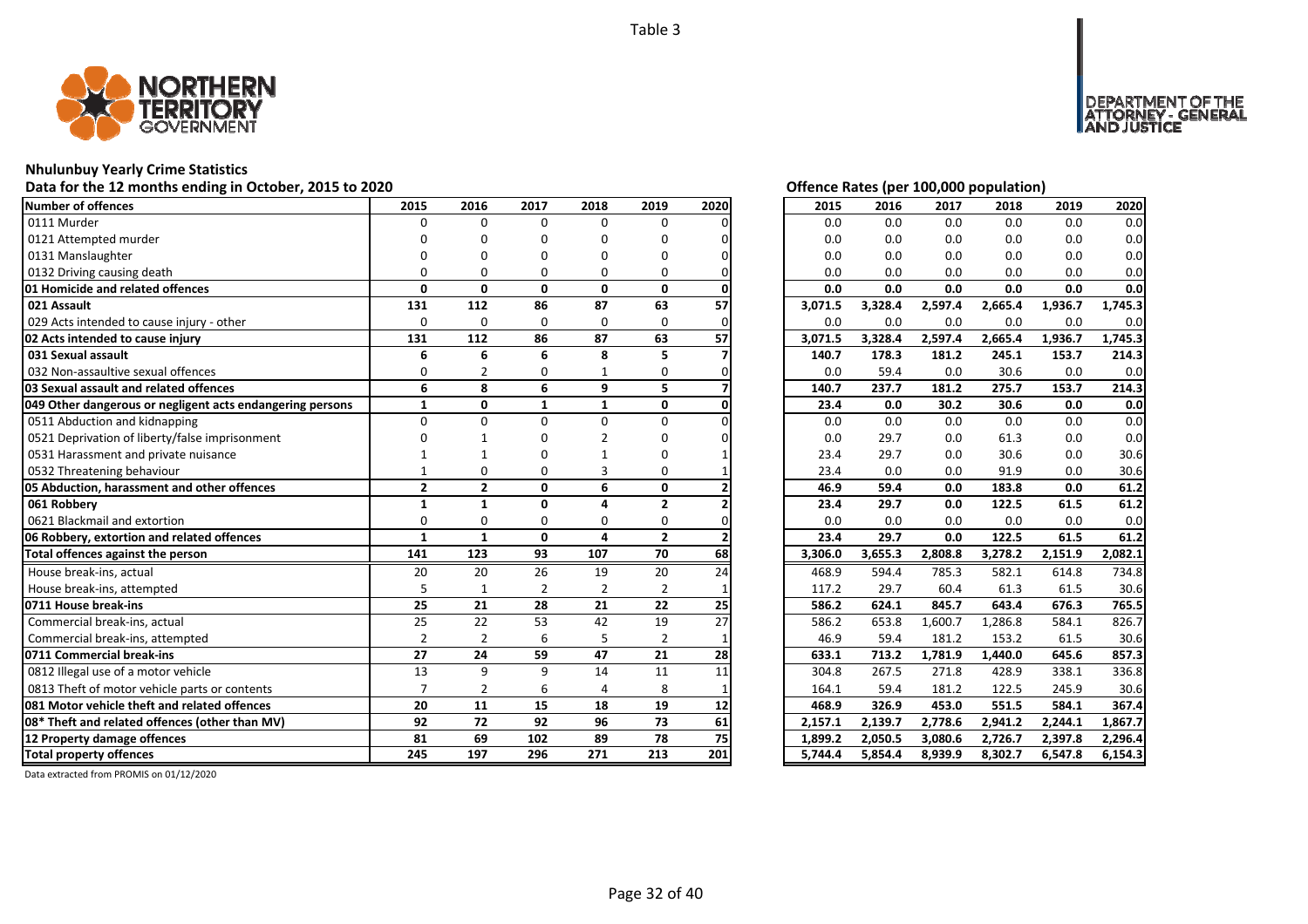

## **NT Balance Yearly Crime Statistics**

## Data for the 12 months ending in October, 2015 to 2020 *Department Contract Contract Contract Contract Contract Contract Contract Contract Contract Contract Contract Contract Contract Contract Contract Contract Contract C*

| Number of offences                                        | 2015           | 2016                    | 2017           | 2018           | 2019         | 2020            | 2015    | 2016    | 2017    | 2018    | 2019    | 2020    |
|-----------------------------------------------------------|----------------|-------------------------|----------------|----------------|--------------|-----------------|---------|---------|---------|---------|---------|---------|
| 0111 Murder                                               | 3              | 1                       | $\overline{2}$ | 0              | $\mathbf{1}$ |                 | 3.8     | 1.3     | 2.5     | 0.0     | 1.3     | 1.3     |
| 0121 Attempted murder                                     |                | n                       | O              | 0              |              |                 | 1.3     | 0.0     | 0.0     | 0.0     | 1.3     | 1.3     |
| 0131 Manslaughter                                         |                |                         |                | O              | 2            |                 | 0.0     | 1.3     | 1.2     | 0.0     | 2.5     | 0.0     |
| 0132 Driving causing death                                |                | $\Omega$                |                | $\overline{2}$ | 0            |                 | 1.3     | 0.0     | 1.2     | 2.5     | 0.0     | 1.3     |
| 01 Homicide and related offences                          | 5              | $\overline{2}$          | 4              | $\overline{2}$ | 4            |                 | 6.4     | 2.5     | 5.0     | 2.5     | 5.0     | 3.8     |
| 021 Assault                                               | 2,187          | 2,053                   | 2,106          | 2,064          | 1,879        | 2,140           | 2,781.4 | 2,570.8 | 2,629.6 | 2,588.4 | 2,357.7 | 2,680.1 |
| 029 Acts intended to cause injury - other                 | $\overline{2}$ | 5                       | 3              | $\overline{4}$ | 3            |                 | 2.5     | 6.3     | 3.7     | 5.0     | 3.8     | 8.8     |
| 02 Acts intended to cause injury                          | 2,189          | 2,058                   | 2,109          | 2,068          | 1,882        | 2,147           | 2,784.0 | 2,577.1 | 2,633.4 | 2,593.5 | 2,361.4 | 2,688.8 |
| 031 Sexual assault                                        | 116            | 103                     | 112            | 106            | 74           | 76              | 147.5   | 129.0   | 139.8   | 132.9   | 92.9    | 95.2    |
| 032 Non-assaultive sexual offences                        | 13             | 15                      | 8              | 11             | 14           | 19              | 16.5    | 18.8    | 10.0    | 13.8    | 17.6    | 23.8    |
| 03 Sexual assault and related offences                    | 129            | 118                     | 120            | 117            | 88           | 95              | 164.1   | 147.8   | 149.8   | 146.7   | 110.4   | 119.0   |
| 049 Other dangerous or negligent acts endangering persons | 22             | 61                      | 54             | 57             | 53           | 36              | 28.0    | 76.4    | 67.4    | 71.5    | 66.5    | 45.1    |
| 0511 Abduction and kidnapping                             | $\Omega$       | $\Omega$                | $\Omega$       | $\Omega$       | $\Omega$     |                 | 0.0     | 0.0     | 0.0     | 0.0     | 0.0     | 0.0     |
| 0521 Deprivation of liberty/false imprisonment            | 15             |                         | 14             | 12             | 18           | 15              | 19.1    | 6.3     | 17.5    | 15.0    | 22.6    | 18.8    |
| 0531 Harassment and private nuisance                      | 40             | 50                      | 30             | 29             | 14           | 38              | 50.9    | 62.6    | 37.5    | 36.4    | 17.6    | 47.6    |
| 0532 Threatening behaviour                                | 75             | 74                      | 63             | 83             | 79           | 85              | 95.4    | 92.7    | 78.7    | 104.1   | 99.1    | 106.5   |
| 05 Abduction, harassment and other offences               | 130            | 129                     | 107            | 124            | 111          | 138             | 165.3   | 161.5   | 133.6   | 155.5   | 139.3   | 172.8   |
| 061 Robberv                                               | 10             | $\overline{\mathbf{3}}$ | q              | 6              | 5            |                 | 12.7    | 3.8     | 11.2    | 7.5     | 6.3     | 10.0    |
| 0621 Blackmail and extortion                              | $\Omega$       | $\Omega$                | $\Omega$       | $\Omega$       | $\Omega$     |                 | 0.0     | 0.0     | 0.0     | 0.0     | 0.0     | 2.5     |
| 06 Robbery, extortion and related offences                | 10             | $\overline{\mathbf{3}}$ | 9              | 6              | 5.           | 10 <sup>1</sup> | 12.7    | 3.8     | 11.2    | 7.5     | 6.3     | 12.5    |
| Total offences against the person                         | 2,485          | 2,371                   | 2,403          | 2,374          | 2,143        | 2,429           | 3,160.4 | 2,969.1 | 3,000.5 | 2,977.2 | 2,688.9 | 3,042.0 |
| House break-ins, actual                                   | 247            | 272                     | 379            | 391            | 455          | 341             | 314.1   | 340.6   | 473.2   | 490.3   | 570.9   | 427.1   |
| House break-ins, attempted                                | 38             | 31                      | 54             | 72             | 53           | 55              | 48.3    | 38.8    | 67.4    | 90.3    | 66.5    | 68.9    |
| 0711 House break-ins                                      | 285            | 303                     | 433            | 463            | 508          | 396             | 362.5   | 379.4   | 540.7   | 580.6   | 637.4   | 495.9   |
| Commercial break-ins, actual                              | 529            | 565                     | 653            | 823            | 914          | 633             | 672.8   | 707.5   | 815.4   | 1,032.1 | 1,146.8 | 792.7   |
| Commercial break-ins, attempted                           | 57             | 63                      | 93             | 113            | 98           | 82              | 72.5    | 78.9    | 116.1   | 141.7   | 123.0   | 102.7   |
| 0711 Commercial break-ins                                 | 586            | 628                     | 746            | 936            | 1,012        | 715             | 745.3   | 786.4   | 931.5   | 1,173.8 | 1.269.8 | 895.4   |
| 0812 Illegal use of a motor vehicle                       | 180            | 195                     | 163            | 212            | 159          | 158             | 228.9   | 244.2   | 203.5   | 265.9   | 199.5   | 197.9   |
| 0813 Theft of motor vehicle parts or contents             | 113            | 126                     | 79             | 112            | 88           | 102             | 143.7   | 157.8   | 98.6    | 140.5   | 110.4   | 127.7   |
| 081 Motor vehicle theft and related offences              | 293            | 321                     | 242            | 324            | 247          | 260             | 372.6   | 402.0   | 302.2   | 406.3   | 309.9   | 325.6   |
| 08* Theft and related offences (other than MV)            | 1,137          | 1,170                   | 1,269          | 1,305          | 1,260        | 870             | 1,446.0 | 1,465.1 | 1,584.5 | 1,636.6 | 1,581.0 | 1,089.6 |
| 12 Property damage offences                               | 1,297          | 1,359                   | 1,582          | 1,752          | 1,631        | 1,642           | 1,649.5 | 1,701.8 | 1,975.4 | 2,197.2 | 2,046.5 | 2,056.4 |
| <b>Total property offences</b>                            | 3,598          | 3,781                   | 4,272          | 4,780          | 4,658        | 3,883           | 4,575.9 | 4,734.7 | 5,334.2 | 5,994.6 | 5,844.6 | 4,862.9 |

DEPARTMENT OF THE<br>ATTORNEY - GENERAL ÜSTICE

| 2015    | 2016    | 2017    | 2018    | 2019    | 2020    |
|---------|---------|---------|---------|---------|---------|
| 3.8     | 1.3     | 2.5     | 0.0     | 1.3     | 1.3     |
| 1.3     | 0.0     | 0.0     | 0.0     | 1.3     | 1.3     |
| 0.0     | 1.3     | 1.2     | 0.0     | 2.5     | 0.0     |
| 1.3     | 0.0     | 1.2     | 2.5     | 0.0     | 1.3     |
| 6.4     | 2.5     | 5.0     | 2.5     | 5.0     | 3.8     |
| 2,781.4 | 2,570.8 | 2,629.6 | 2,588.4 | 2,357.7 | 2,680.1 |
| 2.5     | 6.3     | 3.7     | 5.0     | 3.8     | 8.8     |
| 2,784.0 | 2,577.1 | 2,633.4 | 2,593.5 | 2,361.4 | 2,688.8 |
| 147.5   | 129.0   | 139.8   | 132.9   | 92.9    | 95.2    |
| 16.5    | 18.8    | 10.0    | 13.8    | 17.6    | 23.8    |
| 164.1   | 147.8   | 149.8   | 146.7   | 110.4   | 119.0   |
| 28.0    | 76.4    | 67.4    | 71.5    | 66.5    | 45.1    |
| 0.0     | 0.0     | 0.0     | 0.0     | 0.0     | 0.0     |
| 19.1    | 6.3     | 17.5    | 15.0    | 22.6    | 18.8    |
| 50.9    | 62.6    | 37.5    | 36.4    | 17.6    | 47.6    |
| 95.4    | 92.7    | 78.7    | 104.1   | 99.1    | 106.5   |
|         |         |         |         |         |         |
| 165.3   | 161.5   | 133.6   | 155.5   | 139.3   | 172.8   |
| 12.7    | 3.8     | 11.2    | 7.5     | 6.3     | 10.0    |
| 0.0     | 0.0     | 0.0     | 0.0     | 0.0     | 2.5     |
| 12.7    | 3.8     | 11.2    | 7.5     | 6.3     | 12.5    |
| 3,160.4 | 2,969.1 | 3,000.5 | 2,977.2 | 2,688.9 | 3,042.0 |
| 314.1   | 340.6   | 473.2   | 490.3   | 570.9   | 427.1   |
| 48.3    | 38.8    | 67.4    | 90.3    | 66.5    | 68.9    |
| 362.5   | 379.4   | 540.7   | 580.6   | 637.4   | 495.9   |
| 672.8   | 707.5   | 815.4   | 1,032.1 | 1,146.8 | 792.7   |
| 72.5    | 78.9    | 116.1   | 141.7   | 123.0   | 102.7   |
| 745.3   | 786.4   | 931.5   | 1,173.8 | 1,269.8 | 895.4   |
| 228.9   | 244.2   | 203.5   | 265.9   | 199.5   | 197.9   |
| 143.7   | 157.8   | 98.6    | 140.5   | 110.4   | 127.7   |
| 372.6   | 402.0   | 302.2   | 406.3   | 309.9   | 325.6   |
| 1,446.0 | 1,465.1 | 1,584.5 | 1,636.6 | 1,581.0 | 1,089.6 |
| 1,649.5 | 1,701.8 | 1,975.4 | 2,197.2 | 2,046.5 | 2,056.4 |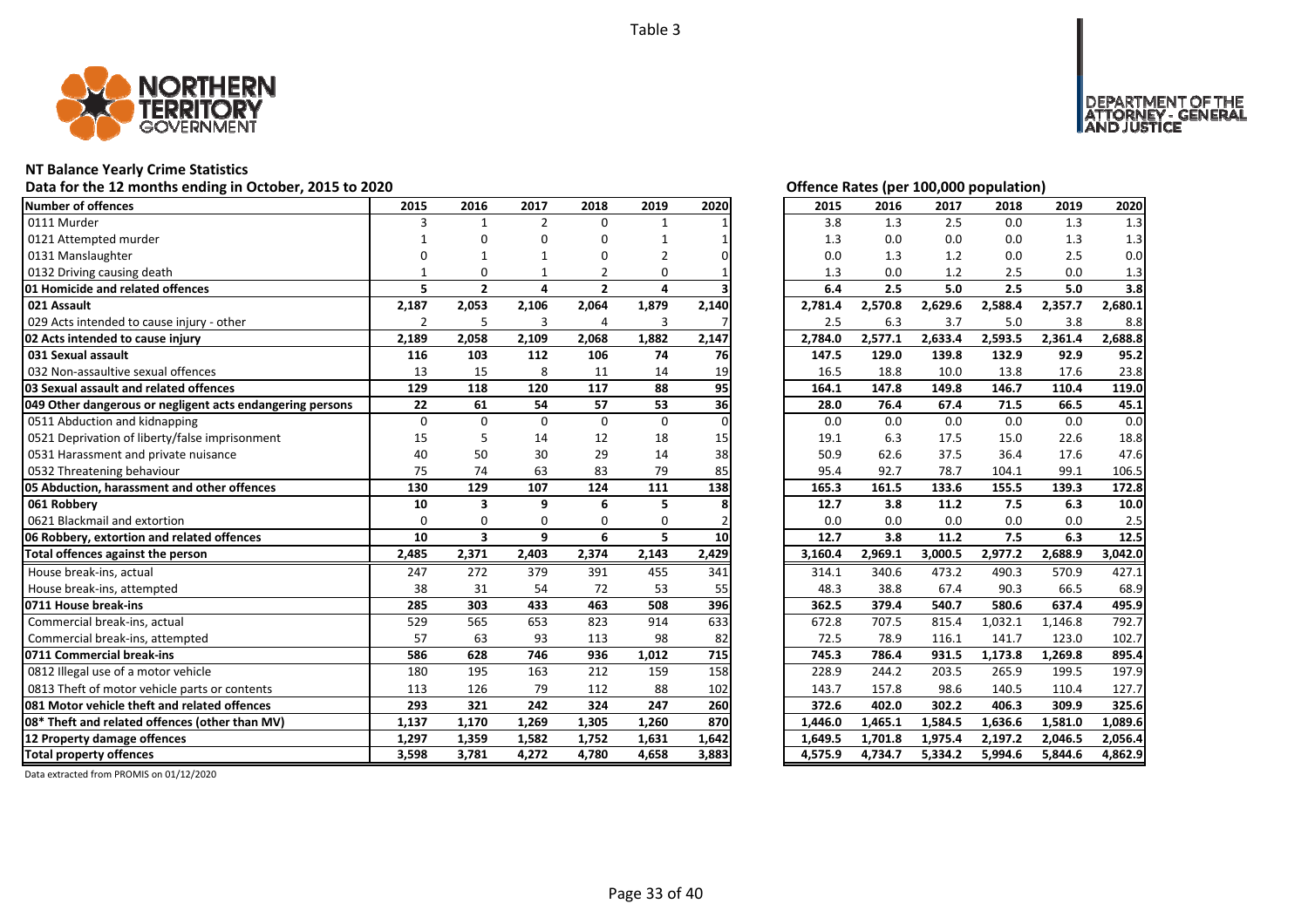

## **Northern Territory Yearly Assault Statistics**

Data for the 12 months ending in October, 2015 to 2020<br>**Data for the 12 months ending in October, 2015 to 2020** 

| Domestic violence                     | <b>Alcohol involvement</b>                       | 2015  | 2016  | 2017  | 2018  | 2019  | 2020  | 2015    | 2016    | 2017    | 2018    | 2019    | 2020    |
|---------------------------------------|--------------------------------------------------|-------|-------|-------|-------|-------|-------|---------|---------|---------|---------|---------|---------|
| DV involved                           | Alcohol involved                                 | 2,360 | 2,205 | 2,439 | 2,653 | 2,120 | 2,642 | 971.0   | 901.4   | 989.9   | 1,075.7 | 862.6   | 1,076.8 |
|                                       | No alcohol involved                              | 1,195 | 1,249 | 1,230 | 1,130 | 1,145 | 1,318 | 491.7   | 510.6   | 499.2   | 458.2   | 465.9   | 537.2   |
|                                       | Not known                                        | 498   | 461   | 522   | 574   | 594   | 655   | 204.9   | 188.5   | 211.9   | 232.7   | 241.7   | 267.0   |
| <b>DV</b> involved Total              |                                                  | 4,053 | 3,915 | 4,191 | 4,357 | 3,859 | 4,615 | 1,667.5 | 1,600.4 | 1,701.0 | 1,766.7 | 1,570.2 | 1,881.0 |
| DV not involved                       | Alcohol involved                                 | 1,406 | 1,210 | 1,502 | 1,417 | 1,003 | 1,187 | 578.5   | 494.6   | 609.6   | 574.6   | 408.1   | 483.8   |
|                                       | No alcohol involved                              | 807   | 818   | 848   | 828   | 858   | 837   | 332.0   | 334.4   | 344.2   | 335.7   | 349.1   | 341.1   |
|                                       | Not known                                        | 724   | 743   | 713   | 835   | 744   | 824   | 297.9   | 303.7   | 289.4   | 338.6   | 302.7   | 335.8   |
| DV not involved Total                 |                                                  | 2,937 | 2,771 | 3,063 | 3,080 | 2,605 | 2,848 | 1.208.3 | 1,132.7 | 1.243.2 | 1,248.9 | 1,060.0 | 1,160.8 |
| <b>Total assaults</b>                 |                                                  | 6,990 | 6,686 | 7,254 | 7,437 | 6,464 | 7,463 | 2,875.8 | 2,733.1 | 2,944.2 | 3,015.5 | 2,630.2 | 3,041.7 |
| Assaults with alcohol involved        |                                                  | 3,766 | 3,415 | 3,941 | 4,070 | 3,123 | 3,829 | 1,549.4 | 1,396.0 | 1,599.5 | 1,650.3 | 1,270.8 | 1,560.6 |
| Assaults with no alcohol involved     |                                                  | 2,002 | 2,067 | 2,078 | 1,958 | 2,003 | 2,155 | 823.7   | 845.0   | 843.4   | 793.9   | 815.0   | 878.3   |
|                                       | Assaults with alcohol involvement unknown        | 1,222 | 1,204 | 1,235 | 1,409 | 1,338 | 1,479 | 502.8   | 492.2   | 501.3   | 571.3   | 544.4   | 602.8   |
|                                       | 1% of assaults associated with domestic violence | 58.0% | 58.6% | 57.8% | 58.6% | 59.7% | 61.8% |         |         |         |         |         |         |
| % of assaults associated with alcohol |                                                  | 53.9% | 51.1% | 54.3% | 54.7% | 48.3% | 51.3% |         |         |         |         |         |         |

|         | $\mathbf{r}$ |         |         |         |         |
|---------|--------------|---------|---------|---------|---------|
| 2015    | 2016         | 2017    | 2018    | 2019    | 2020    |
| 971.0   | 901.4        | 989.9   | 1.075.7 | 862.6   | 1.076.8 |
| 491.7   | 510.6        | 499.2   | 458.2   | 465.9   | 537.2   |
| 204.9   | 188.5        | 211.9   | 232.7   | 241.7   | 267.0   |
| 1.667.5 | 1.600.4      | 1.701.0 | 1.766.7 | 1.570.2 | 1.881.0 |
| 578.5   | 494.6        | 609.6   | 574.6   | 408.1   | 483.8   |
| 332.0   | 334.4        | 344.2   | 335.7   | 349.1   | 341.1   |
| 297.9   | 303.7        | 289.4   | 338.6   | 302.7   | 335.8   |
| 1.208.3 | 1.132.7      | 1.243.2 | 1.248.9 | 1,060.0 | 1.160.8 |
| 2.875.8 | 2.733.1      | 2.944.2 | 3.015.5 | 2,630.2 | 3.041.7 |
| 1.549.4 | 1.396.0      | 1,599.5 | 1,650.3 | 1,270.8 | 1.560.6 |
| 823.7   | 845.0        | 843.4   | 793.9   | 815.0   | 878.3   |
| 502.8   | 492.2        | 501.3   | 571.3   | 544.4   | 602.8   |

Data extracted from PROMIS on 01/12/2020

### **Darwin Yearly Assault Statistics**

### Data for the 12 months ending in October, 2015 to 2020<br> **Data for the 12 months ending in October, 2015 to 2020**

| Domestic violence                         | Alcohol involvement                             | 2015  | 2016  | 2017  | 2018  | 2019  | 2020  | 2015    | 2016    | 2017    | 2018    | 2019    | 2020    |
|-------------------------------------------|-------------------------------------------------|-------|-------|-------|-------|-------|-------|---------|---------|---------|---------|---------|---------|
| DV involved                               | Alcohol involved                                | 448   | 441   | 484   | 553   | 512   | 589   | 530.1   | 516.5   | 559.8   | 639.1   | 602.6   | 702.8   |
|                                           | No alcohol involved                             | 124   | 125   | 133   | 152   | 138   | 157   | 146.7   | 146.4   | 153.8   | 175.7   | 162.4   | 187.3   |
|                                           | Not known                                       | 128   | 109   | 128   | 115   | 113   | 130   | 151.5   | 127.7   | 148.0   | 132.9   | 133.0   | 155.1   |
| <b>DV</b> involved Total                  |                                                 | 700   | 675   | 745   | 820   | 763   | 876   | 828.3   | 790.5   | 861.6   | 947.6   | 898.1   | 1,045.3 |
| DV not involved                           | Alcohol involved                                | 623   | 516   | 589   | 526   | 444   | 540   | 737.2   | 604.3   | 681.2   | 607.9   | 522.6   | 644.3   |
|                                           | No alcohol involved                             | 214   | 216   | 239   | 237   | 225   | 236   | 253.2   | 253.0   | 276.4   | 273.9   | 264.8   | 281.6   |
|                                           | Not known                                       | 311   | 323   | 291   | 351   | 301   | 317   | 368.0   | 378.3   | 336.5   | 405.6   | 354.3   | 378.3   |
| DV not involved Total                     |                                                 | 1,148 | 1,055 | 1,119 | 1,114 | 970   | 1,093 | 1,358.5 | 1,235.6 | 1,294.2 | 1,287.4 | 1,141.7 | 1,304.2 |
| <b>Total assaults</b>                     |                                                 | 1,848 | 1,730 | 1,864 | 1,934 | 1,733 | 1,969 | 2,186.8 | 2,026.1 | 2,155.8 | 2,235.1 | 2,039.8 | 2,349.4 |
| Assaults with alcohol involved            |                                                 | 1,071 | 957   | 1,073 | 1,079 | 956   | 1,129 | 1,267.4 | 1,120.8 | 1,241.0 | 1,247.0 | 1,125.2 | 1,347.1 |
| Assaults with no alcohol involved         |                                                 | 338   | 341   | 372   | 389   | 363   | 393   | 400.0   | 399.4   | 430.2   | 449.6   | 427.3   | 468.9   |
| Assaults with alcohol involvement unknown |                                                 | 439   | 432   | 419   | 466   | 414   | 447   | 519.5   | 505.9   | 484.6   | 538.5   | 487.3   | 533.4   |
|                                           | % of assaults associated with domestic violence | 37.9% | 39.0% | 40.0% | 42.4% | 44.0% | 44.5% |         |         |         |         |         |         |
| % of assaults associated with alcohol     |                                                 | 58.0% | 55.3% | 57.6% | 55.8% | 55.2% | 57.3% |         |         |         |         |         |         |

| .5 | 2016  | 2017  | 2018  | 2019  | 2020  | 2015    | 2016    | 2017    | 2018    | 2019    | 2020    |
|----|-------|-------|-------|-------|-------|---------|---------|---------|---------|---------|---------|
| ١8 | 441   | 484   | 553   | 512   | 589   | 530.1   | 516.5   | 559.8   | 639.1   | 602.6   | 702.8   |
| ؛4 | 125   | 133   | 152   | 138   | 157   | 146.7   | 146.4   | 153.8   | 175.7   | 162.4   | 187.3   |
| :8 | 109   | 128   | 115   | 113   | 130   | 151.5   | 127.7   | 148.0   | 132.9   | 133.0   | 155.1   |
| 0  | 675   | 745   | 820   | 763   | 876   | 828.3   | 790.5   | 861.6   | 947.6   | 898.1   | 1,045.3 |
| :3 | 516   | 589   | 526   | 444   | 540   | 737.2   | 604.3   | 681.2   | 607.9   | 522.6   | 644.3   |
| .4 | 216   | 239   | 237   | 225   | 236   | 253.2   | 253.0   | 276.4   | 273.9   | 264.8   | 281.6   |
| .1 | 323   | 291   | 351   | 301   | 317   | 368.0   | 378.3   | 336.5   | 405.6   | 354.3   | 378.3   |
| 8  | 1,055 | 1,119 | 1.114 | 970   | 1,093 | 1.358.5 | 1.235.6 | 1.294.2 | 1.287.4 | 1.141.7 | 1.304.2 |
| 18 | 1.730 | 1,864 | 1,934 | 1,733 | 1,969 | 2.186.8 | 2.026.1 | 2,155.8 | 2.235.1 | 2,039.8 | 2,349.4 |
|    | 957   | 1.073 | 1.079 | 956   | 1,129 | 1.267.4 | 1.120.8 | 1.241.0 | 1.247.0 | 1.125.2 | 1,347.1 |
| 8  | 341   | 372   | 389   | 363   | 393   | 400.0   | 399.4   | 430.2   | 449.6   | 427.3   | 468.9   |
| 9؛ | 432   | 419   | 466   | 414   | 447   | 519.5   | 505.9   | 484.6   | 538.5   | 487.3   | 533.4   |
|    |       |       |       |       |       |         |         |         |         |         |         |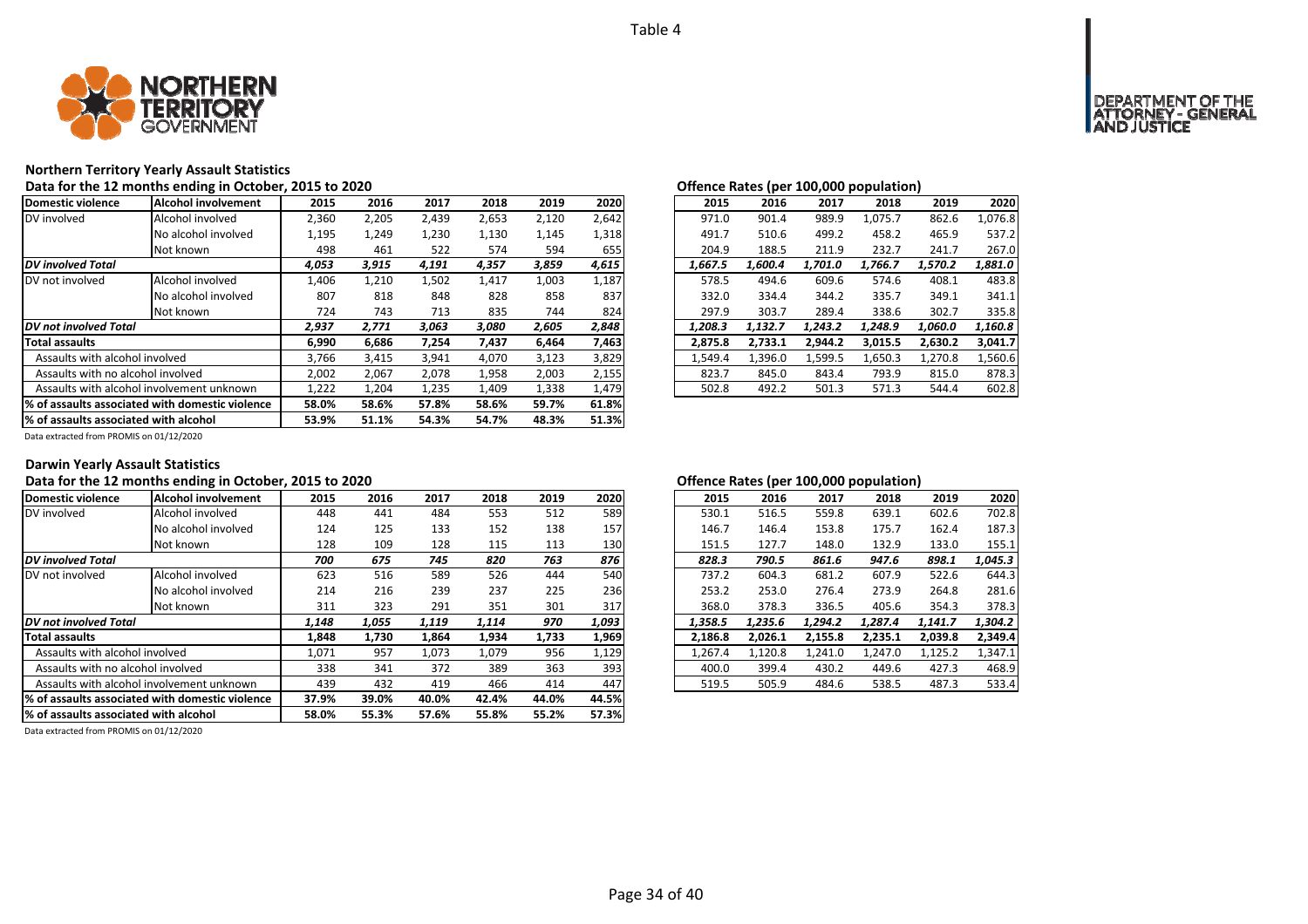

### **Palmerston Yearly Assault Statistics**

Data for the 12 months ending in October, 2015 to 2020<br>**Data for the 12 months ending in October, 2015 to 2020** 

| Domestic violence                     | Alcohol involvement                              | 2015  | 2016  | 2017  | 2018  | 2019  | 2020  | 2015    | 2016    | 2017    | 2018    | 2019    | 2020    |
|---------------------------------------|--------------------------------------------------|-------|-------|-------|-------|-------|-------|---------|---------|---------|---------|---------|---------|
| DV involved                           | Alcohol involved                                 | 115   | 148   | 174   | 189   | 167   | 216   | 338.8   | 421.5   | 483.6   | 514.3   | 444.1   | 566.0   |
|                                       | No alcohol involved                              | 67    | 69    | 95    | 79    | 94    | 87    | 197.4   | 196.5   | 264.0   | 215.0   | 250.0   | 228.0   |
|                                       | Not known                                        | 40    | 40    | 42    | 62    | 43    | 43    | 117.9   | 113.9   | 116.7   | 168.7   | 114.4   | 112.7   |
| <b>DV</b> involved Total              |                                                  | 222   | 257   | 311   | 330   | 304   | 346   | 654.1   | 731.9   | 864.3   | 897.9   | 808.5   | 906.6   |
| DV not involved                       | Alcohol involved                                 | 65    | 65    | 139   | 101   | 88    | 108   | 191.5   | 185.1   | 386.3   | 274.8   | 234.0   | 283.0   |
|                                       | No alcohol involved                              | 92    | 90    | 96    | 83    | 108   | 92    | 271.1   | 256.3   | 266.8   | 225.8   | 287.2   | 241.1   |
|                                       | Not known                                        | 67    | 77    | 77    | 67    | 87    | 70    | 197.4   | 219.3   | 214.0   | 182.3   | 231.4   | 183.4   |
| <b>DV</b> not involved Total          |                                                  | 224   | 232   | 312   | 251   | 283   | 270   | 660.0   | 660.7   | 867.1   | 683.0   | 752.6   | 707.5   |
| <b>Total assaults</b>                 |                                                  | 446   | 489   | 623   | 581   | 587   | 616   | 1,314.1 | 1,392.6 | 1,731.4 | 1,580.9 | 1,561.1 | 1,614.0 |
| Assaults with alcohol involved        |                                                  | 180   | 213   | 313   | 290   | 255   | 324   | 530.4   | 606.6   | 869.9   | 789.1   | 678.2   | 848.9   |
| Assaults with no alcohol involved     |                                                  | 159   | 159   | 191   | 162   | 202   | 179   | 468.5   | 452.8   | 530.8   | 440.8   | 537.2   | 469.0   |
|                                       | Assaults with alcohol involvement unknown        | 107   | 117   | 119   | 129   | 130   | 113   | 315.3   | 333.2   | 330.7   | 351.0   | 345.7   | 296.1   |
|                                       | 1% of assaults associated with domestic violence | 49.8% | 52.6% | 49.9% | 56.8% | 51.8% | 56.2% |         |         |         |         |         |         |
| % of assaults associated with alcohol |                                                  | 40.4% | 43.6% | 50.2% | 49.9% | 43.4% | 52.6% |         |         |         |         |         |         |

| Onchec nates (per 100,000 population)<br>2015 |         |         |         |         |  |  |  |  |  |  |  |  |  |
|-----------------------------------------------|---------|---------|---------|---------|--|--|--|--|--|--|--|--|--|
| 2016                                          | 2017    | 2018    | 2019    | 2020    |  |  |  |  |  |  |  |  |  |
| 421.5                                         | 483.6   | 514.3   | 444.1   | 566.0   |  |  |  |  |  |  |  |  |  |
| 196.5                                         | 264.0   | 215.0   | 250.0   | 228.0   |  |  |  |  |  |  |  |  |  |
| 113.9                                         | 116.7   | 168.7   | 114.4   | 112.7   |  |  |  |  |  |  |  |  |  |
| 731.9                                         | 864.3   | 897.9   | 808.5   | 906.6   |  |  |  |  |  |  |  |  |  |
| 185.1                                         | 386.3   | 274.8   | 234.0   | 283.0   |  |  |  |  |  |  |  |  |  |
| 256.3                                         | 266.8   | 225.8   | 287.2   | 241.1   |  |  |  |  |  |  |  |  |  |
| 219.3                                         | 214.0   | 182.3   | 231.4   | 183.4   |  |  |  |  |  |  |  |  |  |
| 660.7                                         | 867.1   | 683.0   | 752.6   | 707.5   |  |  |  |  |  |  |  |  |  |
| 1.392.6                                       | 1,731.4 | 1,580.9 | 1,561.1 | 1,614.0 |  |  |  |  |  |  |  |  |  |
| 606.6                                         | 869.9   | 789.1   | 678.2   | 848.9   |  |  |  |  |  |  |  |  |  |
| 452.8                                         | 530.8   | 440.8   | 537.2   | 469.0   |  |  |  |  |  |  |  |  |  |
| 333.2                                         | 330.7   | 351.0   | 345.7   | 296.1   |  |  |  |  |  |  |  |  |  |
|                                               |         |         |         |         |  |  |  |  |  |  |  |  |  |

Data extracted from PROMIS on 01/12/2020

## **Alice Springs Yearly Assault Statistics**

## Data for the 12 months ending in October, 2015 to 2020<br> **Data for the 12 months ending in October, 2015 to 2020**

| Domestic violence                     | Alcohol involvement                             | 2015  | 2016  | 2017  | 2018  | 2019  | 2020  | 2015    | 2016    | 2017    | 2018    | 2019    | 2020    |
|---------------------------------------|-------------------------------------------------|-------|-------|-------|-------|-------|-------|---------|---------|---------|---------|---------|---------|
| DV involved                           | Alcohol involved                                | 732   | 629   | 696   | 742   | 523   | 657   | 2,661.3 | 2,343.9 | 2.617.1 | 2,804.4 | 1,983.6 | 2.495.4 |
|                                       | No alcohol involved                             | 134   | 167   | 121   | 113   | 134   | 188   | 487.2   | 622.3   | 455.0   | 427.1   | 508.2   | 714.1   |
|                                       | Not known                                       | 116   | 116   | 115   | 137   | 162   | 214   | 421.7   | 432.3   | 432.4   | 517.8   | 614.4   | 812.8   |
| <b>DV</b> involved Total              |                                                 | 982   | 912   | 932   | 992   | 819   | 1,059 | 3,570.3 | 3.398.4 | 3,504.5 | 3.749.3 | 3,106.3 | 4,022.3 |
| DV not involved                       | Alcohol involved                                | 365   | 308   | 422   | 430   | 231   | 242   | 1,327.0 | 1,147.7 | 1,586.8 | 1,625.2 | 876.1   | 919.2   |
|                                       | No alcohol involved                             | 176   | 162   | 199   | 186   | 188   | 192   | 639.9   | 603.7   | 748.3   | 703.0   | 713.0   | 729.3   |
|                                       | Not known                                       | 167   | 178   | 184   | 244   | 206   | 232   | 607.2   | 663.3   | 691.9   | 922.2   | 781.3   | 881.2   |
| <b>DV</b> not involved Total          |                                                 | 708   | 648   | 805   | 860   | 625   | 666   | 2,574.1 | 2.414.7 | 3.027.0 | 3,250.4 | 2,370.5 | 2,529.6 |
| <b>Total assaults</b>                 |                                                 | 1,690 | 1,560 | 1,737 | 1,852 | 1,444 | 1,725 | 6.144.3 | 5,813.1 | 6,531.5 | 6,999.8 | 5,476.8 | 6,552.0 |
| Assaults with alcohol involved        |                                                 | 1,097 | 937   | 1,118 | 1,172 | 754   | 899   | 3,988.4 | 3,491.6 | 4.204.0 | 4,429.7 | 2,859.7 | 3,414.6 |
| Assaults with no alcohol involved     |                                                 | 310   | 329   | 320   | 299   | 322   | 380   | 1,127.1 | 1,226.0 | 1,203.3 | 1,130.1 | 1,221.3 | 1,443.3 |
|                                       | Assaults with alcohol involvement unknown       | 283   | 294   | 299   | 381   | 368   | 446   | 1,028.9 | 1,095.5 | 1,124.3 | 1,440.0 | 1,395.7 | 1,694.0 |
|                                       | % of assaults associated with domestic violence | 58.1% | 58.5% | 53.7% | 53.6% | 56.7% | 61.4% |         |         |         |         |         |         |
| % of assaults associated with alcohol |                                                 | 64.9% | 60.1% | 64.4% | 63.3% | 52.2% | 52.1% |         |         |         |         |         |         |

|                |       |       |       |       |       |         |         |         | . .     |         |         |
|----------------|-------|-------|-------|-------|-------|---------|---------|---------|---------|---------|---------|
| .5             | 2016  | 2017  | 2018  | 2019  | 2020  | 2015    | 2016    | 2017    | 2018    | 2019    | 2020    |
| 12             | 629   | 696   | 742   | 523   | 657   | 2,661.3 | 2,343.9 | 2,617.1 | 2.804.4 | 1,983.6 | 2,495.4 |
| ١4             | 167   | 121   | 113   | 134   | 188   | 487.2   | 622.3   | 455.0   | 427.1   | 508.2   | 714.1   |
| .6             | 116   | 115   | 137   | 162   | 214   | 421.7   | 432.3   | 432.4   | 517.8   | 614.4   | 812.8   |
| 2              | 912   | 932   | 992   | 819   | 1,059 | 3.570.3 | 3.398.4 | 3.504.5 | 3.749.3 | 3.106.3 | 4.022.3 |
| 5 <sup>5</sup> | 308   | 422   | 430   | 231   | 242   | 1.327.0 | 1.147.7 | 1.586.8 | 1,625.2 | 876.1   | 919.2   |
| 6'             | 162   | 199   | 186   | 188   | 192   | 639.9   | 603.7   | 748.3   | 703.0   | 713.0   | 729.3   |
|                | 178   | 184   | 244   | 206   | 232   | 607.2   | 663.3   | 691.9   | 922.2   | 781.3   | 881.2   |
| 8              | 648   | 805   | 860   | 625   | 666   | 2.574.1 | 2.414.7 | 3.027.0 | 3.250.4 | 2.370.5 | 2,529.6 |
| 0              | 1,560 | 1.737 | 1,852 | 1.444 | 1,725 | 6.144.3 | 5.813.1 | 6.531.5 | 6.999.8 | 5,476.8 | 6,552.0 |
| 17             | 937   | 1.118 | 1.172 | 754   | 899   | 3.988.4 | 3.491.6 | 4.204.0 | 4.429.7 | 2.859.7 | 3.414.6 |
| .0             | 329   | 320   | 299   | 322   | 380   | 1.127.1 | 1.226.0 | 1.203.3 | 1,130.1 | 1,221.3 | 1,443.3 |
| 33             | 294   | 299   | 381   | 368   | 446   | 1.028.9 | 1.095.5 | 1.124.3 | 1.440.0 | 1,395.7 | 1,694.0 |
|                |       |       |       |       |       |         |         |         |         |         |         |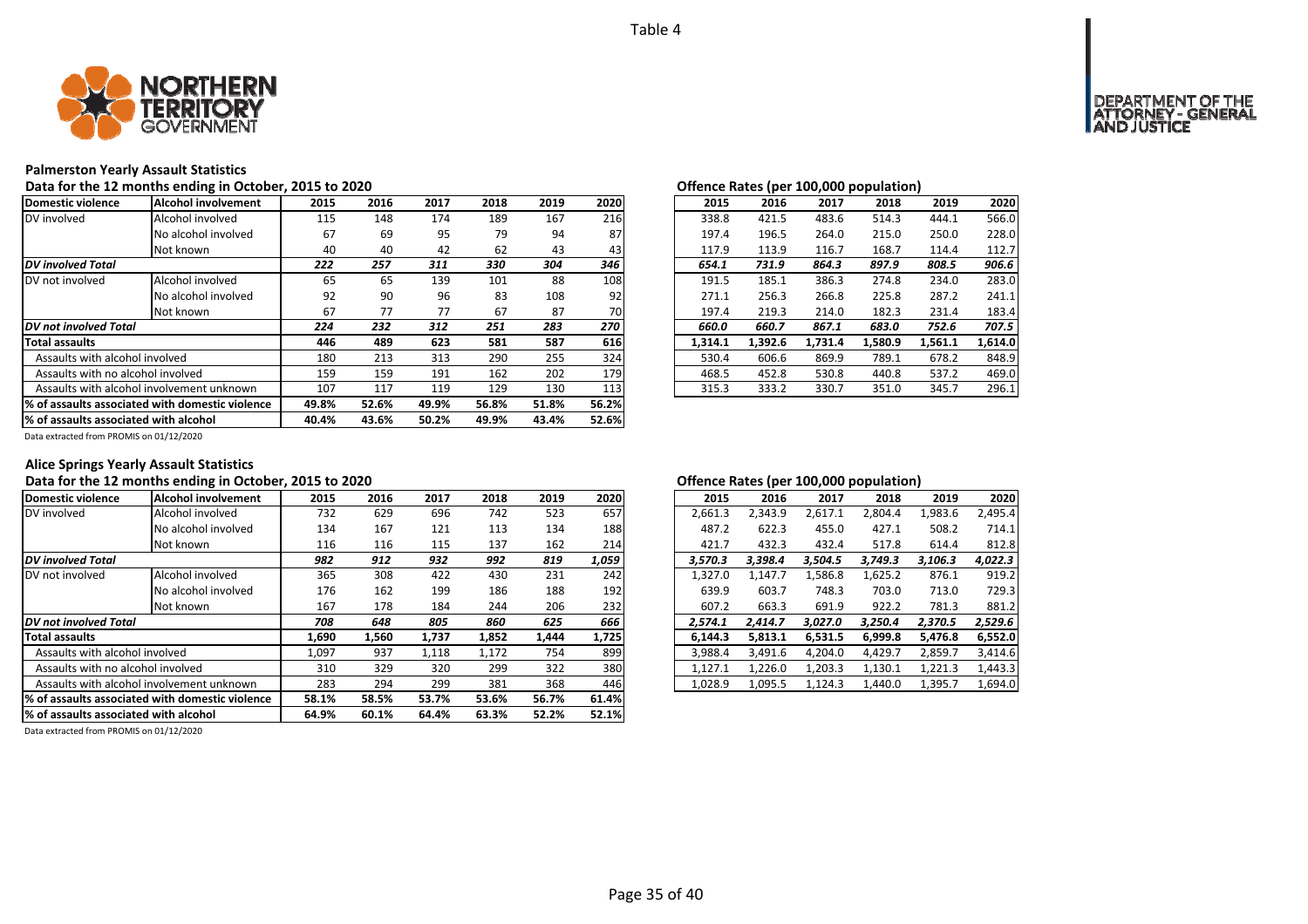

### **Katherine Yearly Assault Statistics**

Data for the 12 months ending in October, 2015 to 2020<br>**Data for the 12 months ending in October, 2015 to 2020** 

| Domestic violence                                | Alcohol involvement | 2015  | 2016  | 2017  | 2018  | 2019  | 2020  | 2015    | 2016    | 2017    | 2018    | 2019    | 2020    |
|--------------------------------------------------|---------------------|-------|-------|-------|-------|-------|-------|---------|---------|---------|---------|---------|---------|
| DV involved                                      | Alcohol involved    | 260   | 231   | 241   | 333   | 248   | 323   | 2.406.1 | 2,153.2 | 2,266.1 | 3,135.0 | 2,328.6 | 3,021.0 |
|                                                  | No alcohol involved | 41    | 52    | 55    | 61    | 57    | 74    | 379.4   | 484.7   | 517.2   | 574.3   | 535.2   | 692.1   |
|                                                  | Not known           | 22    | 30    | 35    | 41    | 34    | 43    | 203.6   | 279.6   | 329.1   | 386.0   | 319.2   | 402.2   |
| <b>DV</b> involved Total                         |                     | 323   | 313   | 331   | 435   | 339   | 440   | 2,989.1 | 2,917.6 | 3,112.4 | 4,095.3 | 3,183.1 | 4,115.2 |
| DV not involved                                  | Alcohol involved    | 86    | 72    | 97    | 105   | 66    | 85    | 795.9   | 671.1   | 912.1   | 988.5   | 619.7   | 795.0   |
|                                                  | No alcohol involved | 12    | 23    | 36    | 46    | 45    | 37    | 111.0   | 214.4   | 338.5   | 433.1   | 422.5   | 346.1   |
|                                                  | Not known           | 29    | 35    | 47    | 47    | 19    | 56    | 268.4   | 326.2   | 441.9   | 442.5   | 178.4   | 523.8   |
| DV not involved Total                            |                     | 127   | 130   | 180   | 198   | 130   | 178   | 1,175.3 | 1,211.8 | 1,692.5 | 1,864.1 | 1,220.7 | 1,664.8 |
| <b>Total assaults</b>                            |                     | 450   | 443   | 511   | 633   | 469   | 618   | 4.164.4 | 4,129.4 | 4.804.9 | 5,959.3 | 4,403.8 | 5,780.0 |
| Assaults with alcohol involved                   |                     | 346   | 303   | 338   | 438   | 314   | 408   | 3,201.9 | 2,824.4 | 3,178.2 | 4,123.5 | 2,948.4 | 3,815.9 |
| Assaults with no alcohol involved                |                     | 53    | 75    | 91    | 107   | 102   | 111   | 490.5   | 699.1   | 855.7   | 1,007.3 | 957.7   | 1,038.2 |
| Assaults with alcohol involvement unknown        |                     | 51    | 65    | 82    | 88    | 53    | 99    | 472.0   | 605.9   | 771.0   | 828.5   | 497.7   | 925.9   |
| 1% of assaults associated with domestic violence |                     | 71.8% | 70.7% | 64.8% | 68.7% | 72.3% | 71.2% |         |         |         |         |         |         |
| % of assaults associated with alcohol            |                     | 76.9% | 68.4% | 66.1% | 69.2% | 67.0% | 66.0% |         |         |         |         |         |         |

|                |      |      |      |      |      | enchec nates (per zee)eee popmaneny |         |         |         |         |         |         |  |
|----------------|------|------|------|------|------|-------------------------------------|---------|---------|---------|---------|---------|---------|--|
| 5              | 2016 | 2017 | 2018 | 2019 | 2020 |                                     | 2015    | 2016    | 2017    | 2018    | 2019    | 2020    |  |
| òб             | 231  | 241  | 333  | 248  | 323  |                                     | 2.406.1 | 2.153.2 | 2.266.1 | 3,135.0 | 2.328.6 | 3.021.0 |  |
| ١1             | 52   | 55   | 61   | 57   | 74   |                                     | 379.4   | 484.7   | 517.2   | 574.3   | 535.2   | 692.1   |  |
| :2             | 30   | 35   | 41   | 34   | 43   |                                     | 203.6   | 279.6   | 329.1   | 386.0   | 319.2   | 402.2   |  |
| 3              | 313  | 331  | 435  | 339  | 440  |                                     | 2.989.1 | 2.917.6 | 3.112.4 | 4.095.3 | 3.183.1 | 4,115.2 |  |
| 36             | 72   | 97   | 105  | 66   | 85   |                                     | 795.9   | 671.1   | 912.1   | 988.5   | 619.7   | 795.0   |  |
| $\overline{2}$ | 23   | 36   | 46   | 45   | 37   |                                     | 111.0   | 214.4   | 338.5   | 433.1   | 422.5   | 346.1   |  |
| و.             | 35   | 47   | 47   | 19   | 56   |                                     | 268.4   | 326.2   | 441.9   | 442.5   | 178.4   | 523.8   |  |
| 7              | 130  | 180  | 198  | 130  | 178  |                                     | 1.175.3 | 1.211.8 | 1.692.5 | 1.864.1 | 1.220.7 | 1.664.8 |  |
| Οί             | 443  | 511  | 633  | 469  | 618  |                                     | 4.164.4 | 4.129.4 | 4.804.9 | 5,959.3 | 4,403.8 | 5,780.0 |  |
| 16             | 303  | 338  | 438  | 314  | 408  |                                     | 3.201.9 | 2.824.4 | 3.178.2 | 4.123.5 | 2.948.4 | 3.815.9 |  |
| 53             | 75   | 91   | 107  | 102  | 111  |                                     | 490.5   | 699.1   | 855.7   | 1.007.3 | 957.7   | 1.038.2 |  |
| $\mathbf{1}$   | 65   | 82   | 88   | 53   | 99   |                                     | 472.0   | 605.9   | 771.0   | 828.5   | 497.7   | 925.9   |  |
|                |      |      |      |      |      |                                     |         |         |         |         |         |         |  |

Data extracted from PROMIS on 01/12/2020

## **Tennant Creek Yearly Assault Statistics**

## Data for the 12 months ending in October, 2015 to 2020<br> **Data for the 12 months ending in October, 2015 to 2020**

| Domestic violence                                | Alcohol involvement | 2015  | 2016  | 2017  | 2018  | 2019  | 2020  | 2015    | 2016    | 2017    | 2018    | 2019    | 2020     |
|--------------------------------------------------|---------------------|-------|-------|-------|-------|-------|-------|---------|---------|---------|---------|---------|----------|
| DV involved                                      | Alcohol involved    | 128   | 152   | 226   | 149   | 151   | 217   | 3,755.9 | 4,549.5 | 6,838.1 | 4,570.6 | 4,673.5 | 6,687.2  |
|                                                  | No alcohol involved | 21    | 35    | 27    | 25    | 29    | 33    | 616.2   | 1.047.6 | 816.9   | 766.9   | 897.6   | 1.016.9  |
|                                                  | Not known           | 13    | 19    | 18    | 31    | 27    | 10    | 381.5   | 568.7   | 544.6   | 950.9   | 835.7   | 308.2    |
| <b>DV</b> involved Total                         |                     | 162   | 206   | 271   | 205   | 207   | 260   | 4.753.5 | 6,165.8 | 8,199.7 | 6,288.3 | 6,406.7 | 8,012.3  |
| DV not involved                                  | Alcohol involved    | 58    | 64    | 40    | 42    | 32    | 47    | 1,701.9 | 1,915.6 | 1,210.3 | 1,288.3 | 990.4   | 1,448.4  |
|                                                  | No alcohol involved | 10    | 18    | 10    | 27    | 27    | 16    | 293.4   | 538.8   | 302.6   | 828.2   | 835.7   | 493.1    |
|                                                  | Not known           | 8     | 11    | ь     | 12    | 23    | 15    | 234.7   | 329.2   | 181.5   | 368.1   | 711.9   | 462.2    |
| DV not involved Total                            |                     | 76    | 93    | 56    | 81    | 82    | 78    | 2,230.0 | 2,783.6 | 1,694.4 | 2,484.7 | 2,537.9 | 2,403.7  |
| <b>Total assaults</b>                            |                     | 238   | 299   | 327   | 286   | 289   | 338   | 6,983.6 | 8,949.4 | 9,894.1 | 8,773.0 | 8,944.6 | 10,416.0 |
| Assaults with alcohol involved                   |                     | 186   | 216   | 266   | 191   | 183   | 264   | 5,457.7 | 6.465.1 | 8.048.4 | 5,858.9 | 5,663.9 | 8,135.6  |
| Assaults with no alcohol involved                |                     | 31    | 53    | 37    | 52    | 56    | 49    | 909.6   | 1,586.4 | 1,119.5 | 1,595.1 | 1,733.2 | 1,510.0  |
| Assaults with alcohol involvement unknown        |                     | 21    | 30    | 24    | 43    | 50    | 25    | 616.2   | 897.9   | 726.2   | 1,319.0 | 1,547.5 | 770.4    |
| 1% of assaults associated with domestic violence |                     | 68.1% | 68.9% | 82.9% | 71.7% | 71.6% | 76.9% |         |         |         |         |         |          |
| % of assaults associated with alcohol            |                     | 78.2% | 72.2% | 81.3% | 66.8% | 63.3% | 78.1% |         |         |         |         |         |          |

|                         |      |      |      |      |                 |         |         |         | . .     |         |          |
|-------------------------|------|------|------|------|-----------------|---------|---------|---------|---------|---------|----------|
| .5                      | 2016 | 2017 | 2018 | 2019 | 2020            | 2015    | 2016    | 2017    | 2018    | 2019    | 2020     |
| :8                      | 152  | 226  | 149  | 151  | 217             | 3,755.9 | 4.549.5 | 6,838.1 | 4,570.6 | 4,673.5 | 6,687.2  |
| !1                      | 35   | 27   | 25   | 29   | 33              | 616.2   | 1.047.6 | 816.9   | 766.9   | 897.6   | 1,016.9  |
| .3                      | 19   | 18   | 31   | 27   | 10 <sub>l</sub> | 381.5   | 568.7   | 544.6   | 950.9   | 835.7   | 308.2    |
| 2                       | 206  | 271  | 205  | 207  | 260             | 4.753.5 | 6.165.8 | 8.199.7 | 6.288.3 | 6.406.7 | 8.012.3  |
| $\overline{\mathbf{8}}$ | 64   | 40   | 42   | 32   | 47              | 1.701.9 | 1.915.6 | 1.210.3 | 1.288.3 | 990.4   | 1,448.4  |
| .0                      | 18   | 10   | 27   | 27   | 16              | 293.4   | 538.8   | 302.6   | 828.2   | 835.7   | 493.1    |
| 8                       | 11   | 6    | 12   | 23   | 15 <sub>l</sub> | 234.7   | 329.2   | 181.5   | 368.1   | 711.9   | 462.2    |
| 6                       | 93   | 56   | 81   | 82   | 78              | 2.230.0 | 2.783.6 | 1.694.4 | 2.484.7 | 2.537.9 | 2.403.7  |
| 18                      | 299  | 327  | 286  | 289  | 338             | 6.983.6 | 8.949.4 | 9.894.1 | 8.773.0 | 8.944.6 | 10,416.0 |
| 36                      | 216  | 266  | 191  | 183  | 264             | 5.457.7 | 6.465.1 | 8.048.4 | 5.858.9 | 5.663.9 | 8,135.6  |
| ا:                      | 53   | 37   | 52   | 56   | 49              | 909.6   | 1.586.4 | 1.119.5 | 1.595.1 | 1.733.2 | 1.510.0  |
|                         | 30   | 24   | 43   | 50   | 25              | 616.2   | 897.9   | 726.2   | 1,319.0 | 1,547.5 | 770.4    |
|                         |      |      |      |      |                 |         |         |         |         |         |          |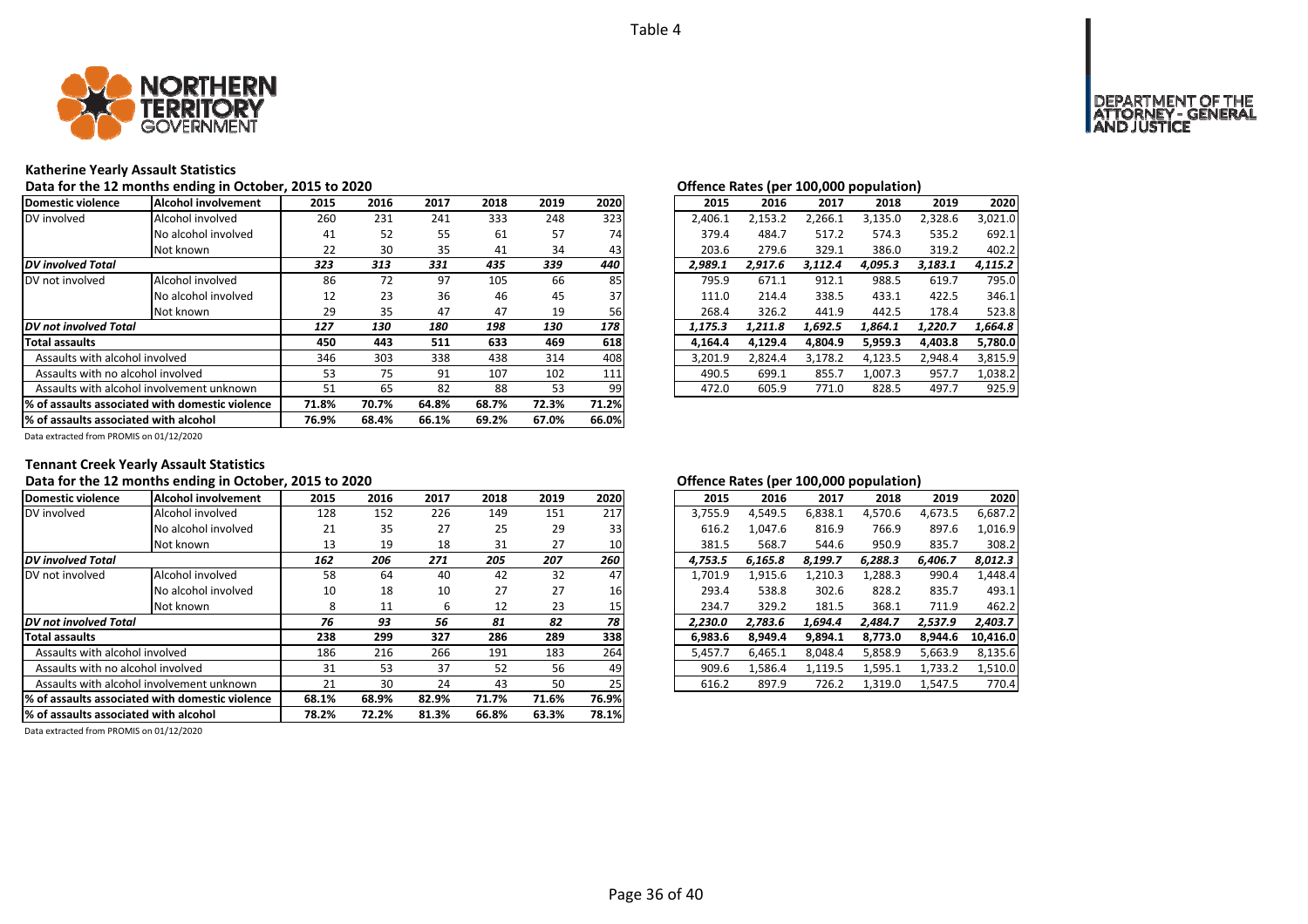

### **Nhulunbuy Yearly Assault Statistics**

Data for the 12 months ending in October, 2015 to 2020<br> **Data for the 12 months ending in October, 2015 to 2020** 

| Domestic violence                                | Alcohol involvement                       | 2015  | 2016  | 2017  | 2018  | 2019  | 2020  | 2015    | 2016    | 2017    | 2018    | 2019    | 2020    |
|--------------------------------------------------|-------------------------------------------|-------|-------|-------|-------|-------|-------|---------|---------|---------|---------|---------|---------|
| DV involved                                      | Alcohol involved                          | 57    | 48    | 32    | 36    | 27    | 21    | 1,336.5 | 1.426.4 | 966.5   | 1,102.9 | 830.0   | 643.0   |
|                                                  | No alcohol involved                       | 19    | 14    | 8     |       |       |       | 445.5   | 416.0   | 241.6   | 153.2   | 153.7   | 61.2    |
|                                                  | Not known                                 |       | 4     |       |       |       |       | 164.1   | 118.9   | 211.4   | 61.3    | 61.5    | 61.2    |
| <b>DV</b> involved Total                         |                                           | 83    | 66    | 47    | 43    | 34    | 25    | 1.946.1 | 1,961.4 | 1.419.5 | 1.317.4 | 1,045.2 | 765.5   |
| DV not involved                                  | Alcohol involved                          | 37    | 33    | 26    | 32    | 19    | 27    | 867.5   | 980.7   | 785.3   | 980.4   | 584.1   | 826.7   |
|                                                  | No alcohol involved                       |       | 10    |       | 4     |       |       | 117.2   | 297.2   | 211.4   | 122.5   | 215.2   | 30.6    |
|                                                  | Not known                                 | ь     |       | ь     | 8     | 3     |       | 140.7   | 89.2    | 181.2   | 245.1   | 92.2    | 122.5   |
| DV not involved Total                            |                                           | 48    | 46    | 39    | 44    | 29    | 32    | 1.125.4 | 1.367.0 | 1.177.9 | 1.348.0 | 891.5   | 979.8   |
| <b>Total assaults</b>                            |                                           | 131   | 112   | 86    | 87    | 63    | 57    | 3,071.5 | 3,328.4 | 2.597.4 | 2,665.4 | 1,936.7 | 1,745.3 |
| Assaults with alcohol involved                   |                                           | 94    | 81    | 58    | 68    | 46    | 48    | 2,204.0 | 2,407.1 | 1,751.7 | 2,083.3 | 1,414.1 | 1,469.7 |
| Assaults with no alcohol involved                |                                           | 24    | 24    | 15    | 9     | 12    |       | 562.7   | 713.2   | 453.0   | 275.7   | 368.9   | 91.9    |
|                                                  | Assaults with alcohol involvement unknown | 13    |       | 13    | 10    |       |       | 304.8   | 208.0   | 392.6   | 306.4   | 153.7   | 183.7   |
| 1% of assaults associated with domestic violence |                                           | 63.4% | 58.9% | 54.7% | 49.4% | 54.0% | 43.9% |         |         |         |         |         |         |
| % of assaults associated with alcohol            |                                           | 71.8% | 72.3% | 67.4% | 78.2% | 73.0% | 84.2% |         |         |         |         |         |         |

| שבט בי |      |      |      |      |      | Offered nates (per 100,000 population) |  |         |         |         |         |         |
|--------|------|------|------|------|------|----------------------------------------|--|---------|---------|---------|---------|---------|
| 5      | 2016 | 2017 | 2018 | 2019 | 2020 | 2015                                   |  | 2016    | 2017    | 2018    | 2019    | 2020    |
| 57     | 48   | 32   | 36   | 27   | 21   | 1,336.5                                |  | 1.426.4 | 966.5   | 1.102.9 | 830.0   | 643.0   |
| 9.     | 14   | 8    | 5    | 5    |      | 445.5                                  |  | 416.0   | 241.6   | 153.2   | 153.7   | 61.2    |
| 7      | 4    |      | 2    |      |      | 164.1                                  |  | 118.9   | 211.4   | 61.3    | 61.5    | 61.2    |
| 3      | 66   | 47   | 43   | 34   | 25   | 1.946.1                                |  | 1.961.4 | 1.419.5 | 1,317.4 | 1.045.2 | 765.5   |
| 17     | 33   | 26   | 32   | 19   | 27   | 867.5                                  |  | 980.7   | 785.3   | 980.4   | 584.1   | 826.7   |
| 5      | 10   |      | 4    |      |      | 117.2                                  |  | 297.2   | 211.4   | 122.5   | 215.2   | 30.6    |
| 6      | 3    | 6    | 8    | 3    | 4    | 140.7                                  |  | 89.2    | 181.2   | 245.1   | 92.2    | 122.5   |
| 8      | 46   | 39   | 44   | 29   | 32   | 1.125.4                                |  | 1.367.0 | 1.177.9 | 1,348.0 | 891.5   | 979.8   |
| ١1     | 112  | 86   | 87   | 63   | 57   | 3,071.5                                |  | 3,328.4 | 2,597.4 | 2,665.4 | 1,936.7 | 1,745.3 |
| 14     | 81   | 58   | 68   | 46   | 48   | 2.204.0                                |  | 2.407.1 | 1.751.7 | 2.083.3 | 1.414.1 | 1,469.7 |
| '4     | 24   | 15   | 9    | 12   |      | 562.7                                  |  | 713.2   | 453.0   | 275.7   | 368.9   | 91.9    |
| .3     |      | 13   | 10   | 5    | 6    | 304.8                                  |  | 208.0   | 392.6   | 306.4   | 153.7   | 183.7   |
|        |      |      |      |      |      |                                        |  |         |         |         |         |         |

Data extracted from PROMIS on 01/12/2020

### **NT Balance Yearly Assault Statistics**

## Data for the 12 months ending in October, 2015 to 2020<br> **Data for the 12 months ending in October, 2015 to 2020**

| Domestic violence                     | Alcohol involvement                              | 2015  | 2016  | 2017  | 2018  | 2019  | 2020  | 2015    | 2016    | 2017    | 2018    | 2019    | 2020    |
|---------------------------------------|--------------------------------------------------|-------|-------|-------|-------|-------|-------|---------|---------|---------|---------|---------|---------|
| DV involved                           | Alcohol involved                                 | 620   | 556   | 586   | 651   | 492   | 619   | 788.5   | 696.2   | 731.7   | 816.4   | 617.3   | 775.2   |
|                                       | No alcohol involved                              | 789   | 787   | 791   | 695   | 688   | 777   | 1,003.4 | 985.5   | 987.7   | 871.6   | 863.3   | 973.1   |
|                                       | Not known                                        | 172   | 143   | 177   | 186   | 213   | 213   | 218.7   | 179.1   | 221.0   | 233.3   | 267.3   | 266.8   |
| DV involved Total                     |                                                  | 1,581 | 1,486 | 1.554 | 1,532 | 1,393 | 1,609 | 2.010.7 | 1.860.8 | 1.940.4 | 1.921.3 | 1,747.9 | 2,015.1 |
| DV not involved                       | Alcohol involved                                 | 172   | 152   | 189   | 181   | 123   | 138   | 218.7   | 190.3   | 236.0   | 227.0   | 154.3   | 172.8   |
|                                       | No alcohol involved                              | 298   | 299   | 261   | 245   | 258   | 263   | 379.0   | 374.4   | 325.9   | 307.3   | 323.7   | 329.4   |
|                                       | Not known                                        | 136   | 116   | 102   | 106   | 105   | 130   | 173.0   | 145.3   | 127.4   | 132.9   | 131.7   | 162.8   |
| DV not involved Total                 |                                                  | 606   | 567   | 552   | 532   | 486   | 531   | 770.7   | 710.0   | 689.3   | 667.2   | 609.8   | 665.0   |
| <b>Total assaults</b>                 |                                                  | 2,187 | 2,053 | 2,106 | 2,064 | 1,879 | 2,140 | 2.781.4 | 2,570.8 | 2.629.6 | 2,588.4 | 2.357.7 | 2,680.1 |
| Assaults with alcohol involved        |                                                  | 792   | 708   | 775   | 832   | 615   | 757   | 1,007.3 | 886.6   | 967.7   | 1,043.4 | 771.7   | 948.0   |
| Assaults with no alcohol involved     |                                                  | 1,087 | 1,086 | 1,052 | 940   | 946   | 1,040 | 1,382.4 | 1,359.9 | 1,313.6 | 1,178.8 | 1,187.0 | 1,302.5 |
|                                       | Assaults with alcohol involvement unknown        | 308   | 259   | 279   | 292   | 318   | 343   | 391.7   | 324.3   | 348.4   | 366.2   | 399.0   | 429.6   |
|                                       | 1% of assaults associated with domestic violence | 72.3% | 72.4% | 73.8% | 74.2% | 74.1% | 75.2% |         |         |         |         |         |         |
| % of assaults associated with alcohol |                                                  | 36.2% | 34.5% | 36.8% | 40.3% | 32.7% | 35.4% |         |         |         |         |         |         |
|                                       |                                                  |       |       |       |       |       |       |         |         |         |         |         |         |

|              |       |       |       |       |       |         |         |         | . .     |         |         |
|--------------|-------|-------|-------|-------|-------|---------|---------|---------|---------|---------|---------|
| .5           | 2016  | 2017  | 2018  | 2019  | 2020  | 2015    | 2016    | 2017    | 2018    | 2019    | 2020    |
| 0            | 556   | 586   | 651   | 492   | 619   | 788.5   | 696.2   | 731.7   | 816.4   | 617.3   | 775.2   |
| 39           | 787   | 791   | 695   | 688   | 777   | 1.003.4 | 985.5   | 987.7   | 871.6   | 863.3   | 973.1   |
| '2           | 143   | 177   | 186   | 213   | 213   | 218.7   | 179.1   | 221.0   | 233.3   | 267.3   | 266.8   |
| 1            | 1,486 | 1,554 | 1,532 | 1.393 | 1,609 | 2.010.7 | 1,860.8 | 1.940.4 | 1.921.3 | 1.747.9 | 2.015.1 |
| $^{\prime}2$ | 152   | 189   | 181   | 123   | 138   | 218.7   | 190.3   | 236.0   | 227.0   | 154.3   | 172.8   |
| 18           | 299   | 261   | 245   | 258   | 263   | 379.0   | 374.4   | 325.9   | 307.3   | 323.7   | 329.4   |
| 16           | 116   | 102   | 106   | 105   | 130   | 173.0   | 145.3   | 127.4   | 132.9   | 131.7   | 162.8   |
| 6            | 567   | 552   | 532   | 486   | 531   | 770.7   | 710.0   | 689.3   | 667.2   | 609.8   | 665.0   |
| 17           | 2.053 | 2.106 | 2.064 | 1.879 | 2,140 | 2.781.4 | 2.570.8 | 2.629.6 | 2.588.4 | 2.357.7 | 2.680.1 |
| 12           | 708   | 775   | 832   | 615   | 757   | 1.007.3 | 886.6   | 967.7   | 1.043.4 | 771.7   | 948.0   |
|              | 1,086 | 1,052 | 940   | 946   | 1,040 | 1.382.4 | 1,359.9 | 1,313.6 | 1,178.8 | 1,187.0 | 1,302.5 |
| 18           | 259   | 279   | 292   | 318   | 343   | 391.7   | 324.3   | 348.4   | 366.2   | 399.0   | 429.6   |
|              |       |       |       |       |       |         |         |         |         |         |         |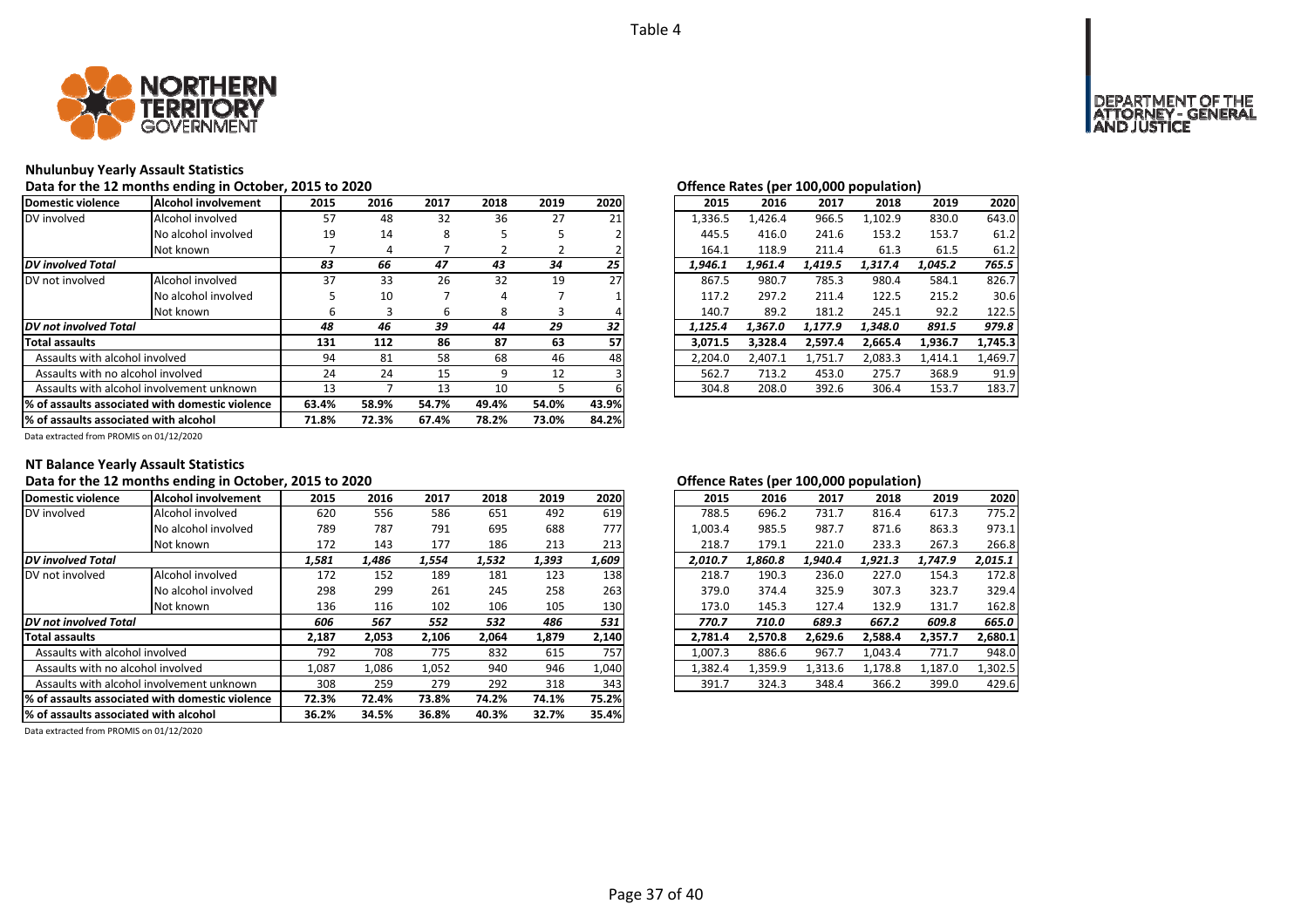Glossary



**Northern Territory Crime Statistics Data through October 2020**

| Assault                                            | The direct (and immediate/confrontational) infliction of force, injury or violence upon a person or the threat of such force,<br>injury or violence where there is an apprehension that the threat could be enacted, excluding offences of a sexual nature.                                                                                |
|----------------------------------------------------|--------------------------------------------------------------------------------------------------------------------------------------------------------------------------------------------------------------------------------------------------------------------------------------------------------------------------------------------|
| <b>Actual Break-in</b>                             | Gaining unlawful entry, either forced or unforced, to a dwelling or other premises.                                                                                                                                                                                                                                                        |
| Attempted Break-in                                 | Attempting but failing to gain unlawful entry to a dwelling or other premises.                                                                                                                                                                                                                                                             |
| <b>Attempted Murder</b>                            | Attempted, unlawful intentional killing of another person, where death did not actually result.                                                                                                                                                                                                                                            |
| <b>Break-in</b>                                    | Unlawful entry with intent of dwellings and other premises (excludes trespassing). Includes actual and attempted break-<br>ins.                                                                                                                                                                                                            |
| Commercial Break-in                                | A break-in at a property that is not a residential dwelling. Includes commercial and other non-residential premises.                                                                                                                                                                                                                       |
| Domestic Violence                                  | Domestic violence includes any of the following conduct committed by a person against someone with whom the person<br>is in a domestic relationship: conduct causing harm (such as sexual or other assault), damaging property, intimidation or<br>stalking, economic abuse or attempting or threatening to commit these types of actions. |
| <b>Driving Causing Death</b>                       | In the Northern Territory, this offence group is used for hit and run offences resulting in death. Other traffic-related<br>deaths are categorised as dangerous or negligent acts endangering persons.                                                                                                                                     |
| <b>Homicide and Related</b><br><b>Offences</b>     | The actual or attempted unlawful killing of a person, including murder, manslaughter, attempted murder and driving<br>causing death.                                                                                                                                                                                                       |
| House Break-in                                     | A break-in at a property that is a residential dwelling.                                                                                                                                                                                                                                                                                   |
| Illegal Use of Motor Vehicle                       | The taking of a vehicle illegally and without permission, with the intent of temporarily depriving the owner or possessor of<br>its use.                                                                                                                                                                                                   |
| Manslaughter                                       | Unlawful killing of another person without the intent to kill or with impaired capacity of one's mind.                                                                                                                                                                                                                                     |
| Motor Vehicle Theft and<br><b>Related Offences</b> | Includes illegal use of motor vehicle, theft of a motor vehicle and theft of motor vehicle parts or contents.                                                                                                                                                                                                                              |
| Murder                                             | Unlawful intentional killing of another person.                                                                                                                                                                                                                                                                                            |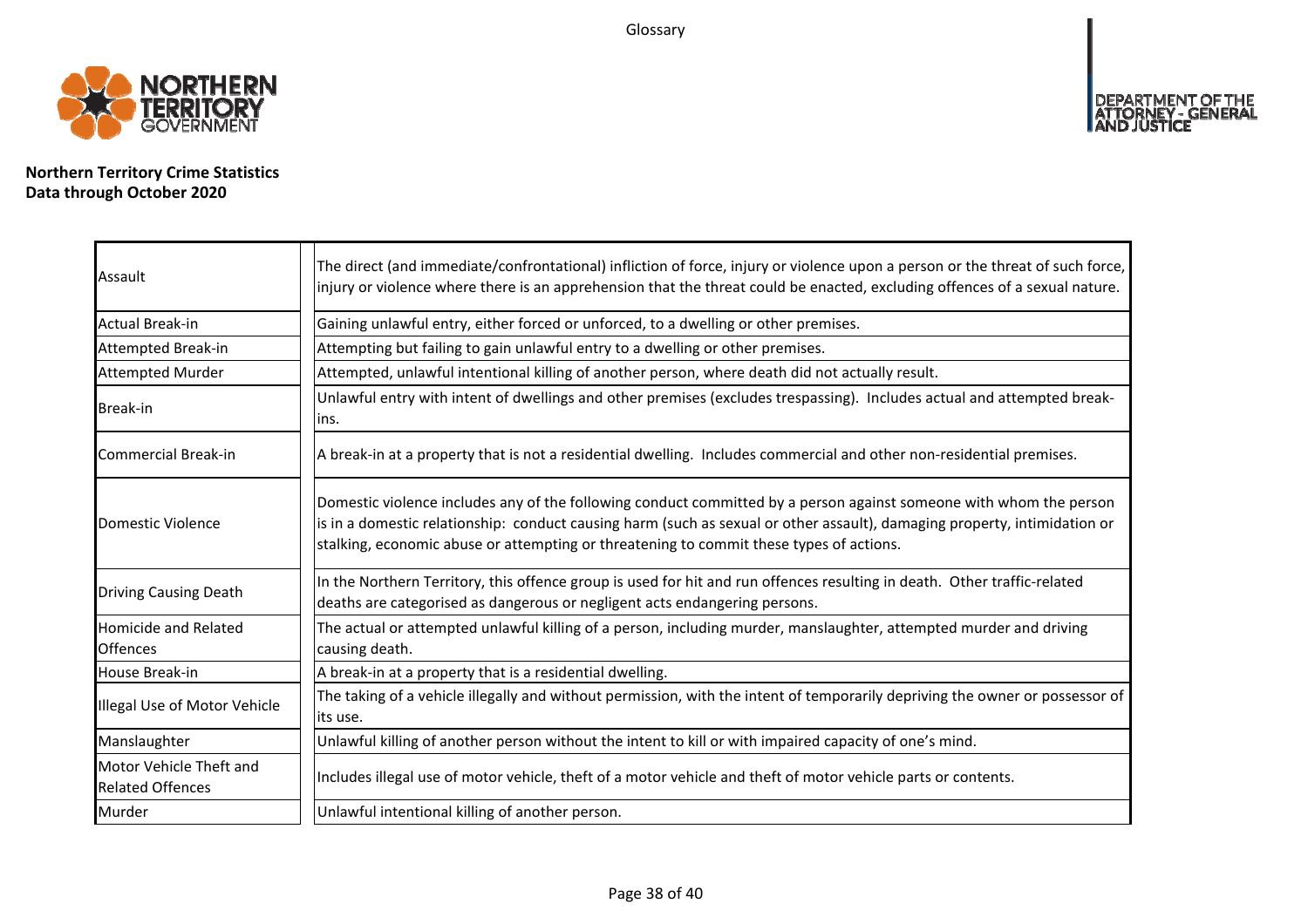Glossary



## **Northern Territory Crime Statistics Data through October 2020**

| Non-Assaultive Sexual<br><b>Offences</b>    | Offences of a sexual nature that do not involve physical contact or intended contact, and where the victim does not give<br>consent, gives consent as a result of intimidation or deception, or consent is proscribed. Includes child pornography,<br>voyeurism and wilful exposure. |
|---------------------------------------------|--------------------------------------------------------------------------------------------------------------------------------------------------------------------------------------------------------------------------------------------------------------------------------------|
| Northern Territory Balance                  | The Northern Territory Balance is the area of the Northern Territory that lies outside of the six urban centres of Darwin,<br>Palmerston, Alice Springs, Katherine, Tennant Creek and Nhulunbuy.                                                                                     |
| Offence                                     | An action that contravenes an act of law in force in the Northern Territory or the Commonwealth.                                                                                                                                                                                     |
| Theft and Related Offences                  | A broad category involving the unlawful taking or obtaining of money, goods or services without the use of force, or the<br>receipt or handling of stolen money or goods. Includes offences such as stealing and shoplifting.                                                        |
| <b>Property Damage</b>                      | The unlawful destruction, damage, or defacement of property, including vandalism, graffiti and interfering with a motor<br>vehicle causing damage.                                                                                                                                   |
| Robbery                                     | A broad category involving theft of property with the use or threat of immediate force.                                                                                                                                                                                              |
| Sexual Assault                              | Physical contact or intended contact of a sexual nature where the victim does not give consent, gives consent as a result of<br>intimidation or deception, or consent is proscribed. Includes rape (actual, intended and attempted) and incest.                                      |
| Theft of Motor Vehicle Parts<br>or Contents | The taking of parts or contents from a motor vehicle illegally and without permission.                                                                                                                                                                                               |

Definitions are based on the Australian and New Zealand Standard Offence Classification system of 2011, published by the Australian Bureau of Statistics.